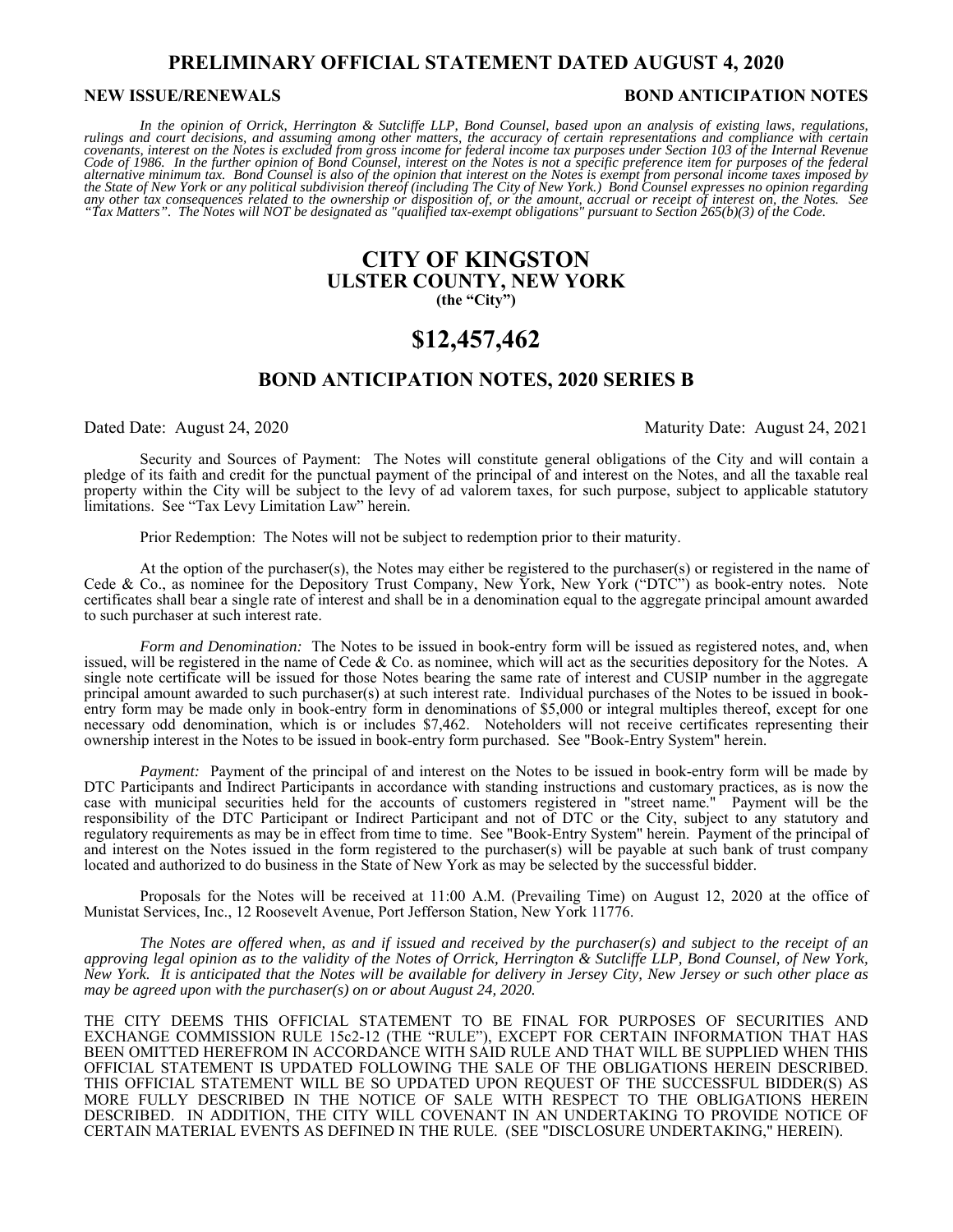# **CITY OF KINGSTON ULSTER COUNTY, NEW YORK**

420 Broadway Kingston, New York 12401 Telephone: 845/331-0080 Fax: 845/334-3944

# **CITY OFFICIALS**

Steven T. Noble, Mayor

Andrea Shaut, Alderman-at-Large

Aldermen

First Ward – Jeffrey Ventura Morell Second Ward – Douglas Koop Third Ward – Reynolds Scott-Childress Fourth Ward – Rita Worthington Fifth Ward – Donald Tallerman Sixth Ward – Anthony Davis Seventh Ward – Patrick O'Reilly Eighth Ward – Steven Schabot Ninth Ward – Michele Hirsch

John R. Tuey, CPA, City Comptroller Elisa Tinti, City Clerk Kevin Bryant, Esq., Corporation Counsel

------------------------

\* \* \*

# **BOND COUNSEL**

Orrick, Herrington & Sutcliffe LLP New York, New York

\* \* \*

#### **MUNICIPAL ADVISOR**



Municipal Finance Advisory Service

12 Roosevelt Avenue Port Jefferson Station, N.Y. 11776 (631) 331-8888

E-mail: info@munistat.com Website: http://www.munistat.com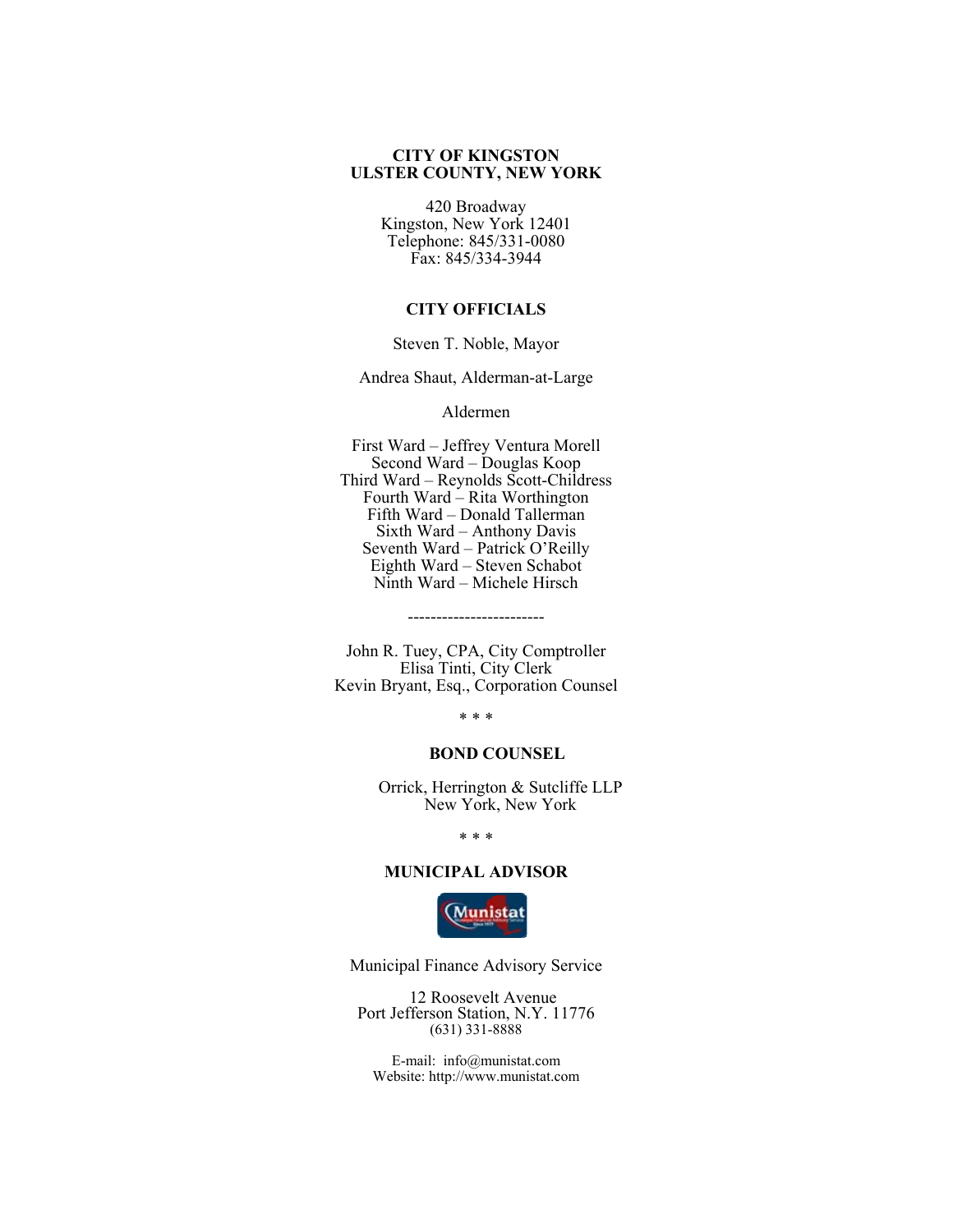No person has been authorized by the City of Kingston to give any information or to make any representations not<br>contained in this Official Statement and, if given or made, such other information or representations must no as having been authorized. This Official Statement does not constitute an offer to sell or the solicitation of an offer to buy, any of the Notes in any jurisdiction to any person to whom it is unlawful to make such offer or solicitation in such jurisdiction. The information, estimates and expressions of opinion herein are subject to change without notice, and neither the delivery of this Official Statement nor any sale made hereunder shall, under any circumstance that there has been no change in the affairs of the City of Kingston since the date hereof.

# **TABLE OF CONTENTS**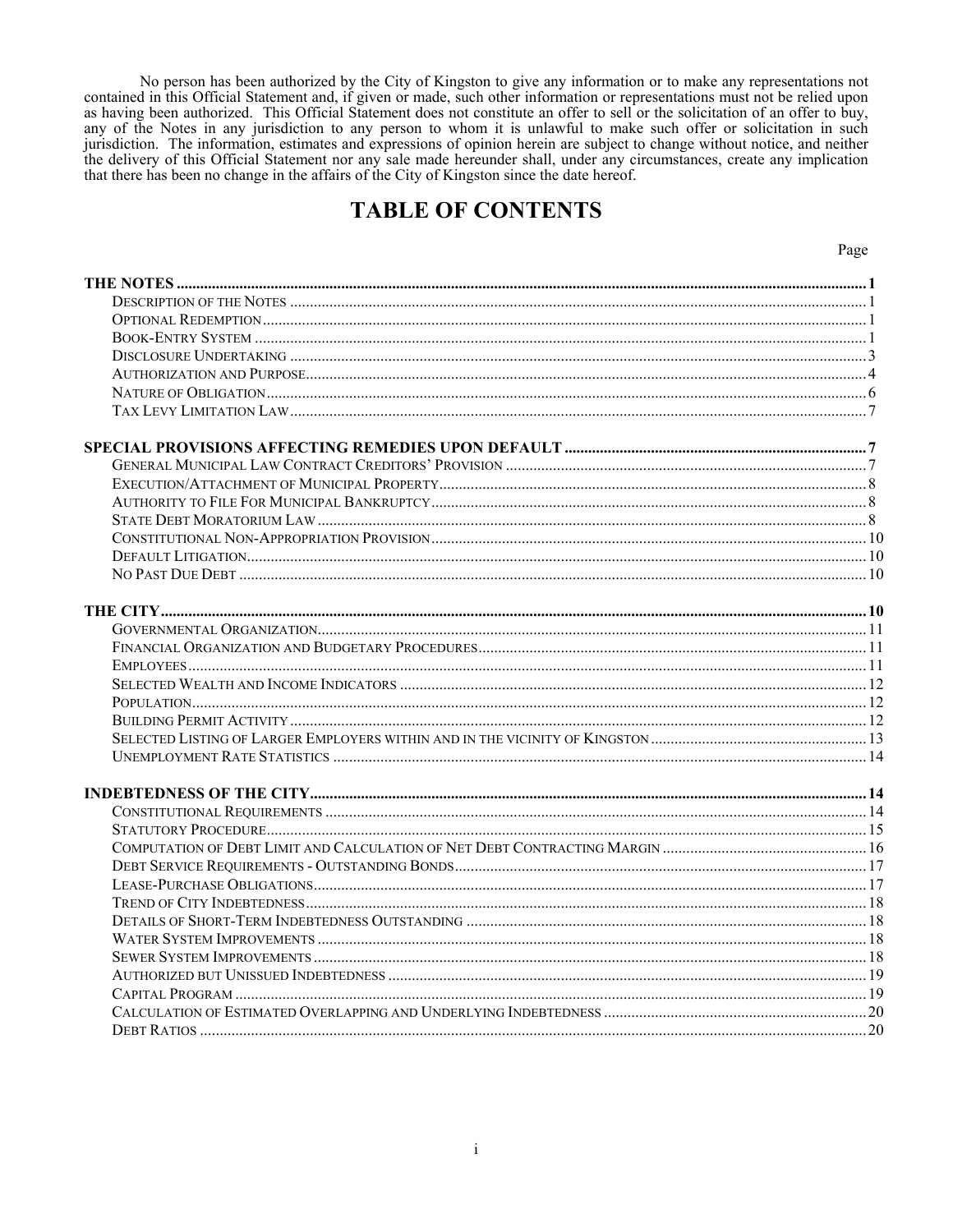# **TABLE OF CONTENTS - CONTINUED**

Page

| <b>APPENDIX A: FINANCIAL INFORMATION</b><br><b>APPENDIX B: FORM OF BOND COUNSEL'S OPINION</b><br>APPENDIX C: UNAUDITED ANNUAL FINANCIAL REPORT UPDATE DOCUMENT FOR THE FISCAL YEAR |  |
|------------------------------------------------------------------------------------------------------------------------------------------------------------------------------------|--|

**ENDED DECEMBER 31, 2019**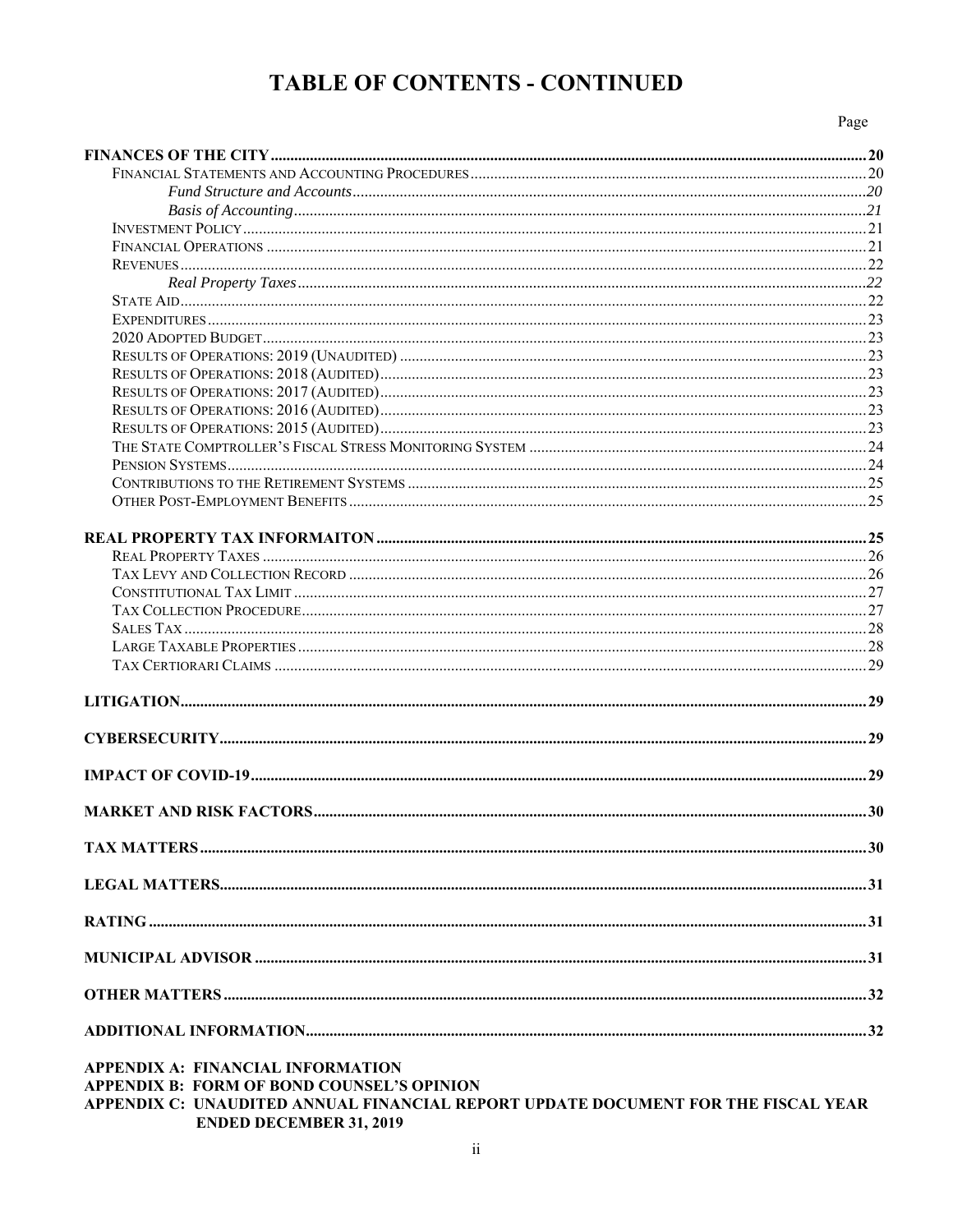# **OFFICIAL STATEMENT**

# **Relating to**

# **CITY OF KINGSTON ULSTER COUNTY, NEW YORK**

# **\$12,457,462**

# **BOND ANTICIPATION NOTES, 2020 SERIES B**

This Official Statement, including the cover page and appendices thereto, has been prepared by the City of Kingston, Ulster County, New York (the "City") and presents certain information relating to the City's \$12,457,462

#### **THE NOTES**

#### **Description of the Notes**

The Notes will be dated August 24, 2020 and will mature, without right of redemption prior to maturity, on August 24, 2021, with interest payable at maturity.

At the option of the purchaser(s), the Notes may be either registered to the purchaser(s) or registered in the name of Cede & Co., as nominee for The Depository Trust Company, New York, New York ("DTC") as book-entry notes.

For those Notes registered to the purchaser(s), a single note certificate shall be delivered to the purchaser(s), for<br>those Notes bearing the same rate of interest in the aggregate principal amount awarded to such purchase

For those Notes issued as book-entry notes registered to Cede & Co., DTC will act as securities depository for the<br>Notes and owners will not receive certificates representing their respective interests in the Notes. Indivi of the Notes as described herein. See "Book-Entry System" herein.

The City will act as Paying Agent for the Notes. The City's contact information is as follows: John R. Tuey, CPA, City Comptroller, City of Kingston, 420 Broadway, Kingston, New York 12401, Phone (845) 331-0080, Fax (845)

#### **Optional Redemption**

The Notes will not be subject to redemption prior to their maturity.

#### **Book-Entry System**

In the event that the Notes are issued in registered book-entry form, DTC will act as securities depository for the Notes and the Notes will be issued as fully-registered Notes registered in the name of Cede & Co., (DTC's DTC.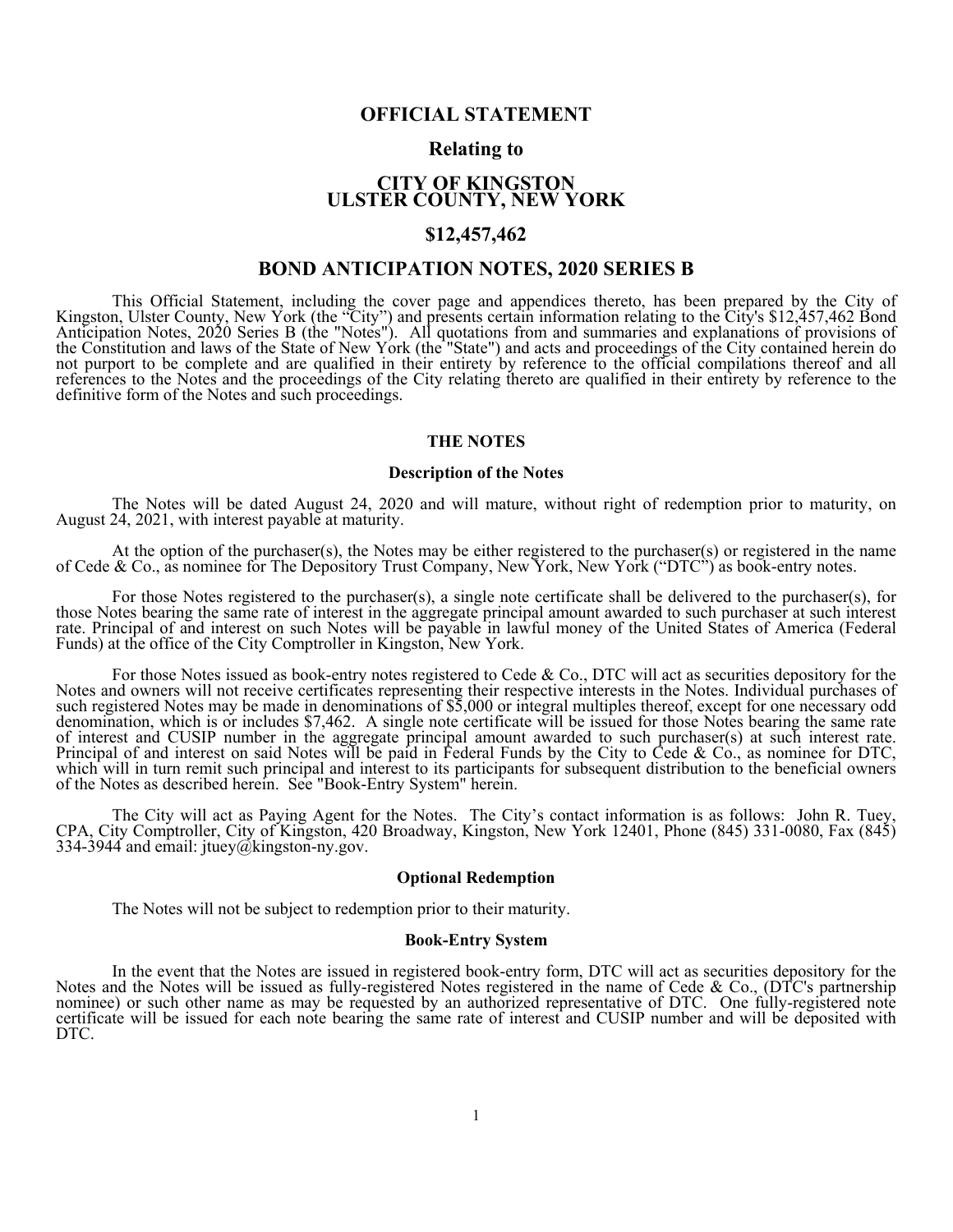DTC, the world's largest depository, is a limited-purpose trust company organized under the New York Banking<br>Law, a "banking organization" within the meaning of the New York Banking Law, a member of the Federal Reserve<br>Sys either directly or indirectly ("Indirect Participants"). The DTC Rules applicable to its Participants are on file with the Securities and Exchange Commission. More information about DTC can be found at www.dtcc.com and www

 Purchases of the Notes under the DTC system must be made by or through Direct Participants, which will receive a credit for the Notes on DTC's records. The ownership interest of each actual purchaser of each bond ("Beneficial Owner") is in turn to be recorded on the Direct and Indirect Participants' records. Beneficial Owners will not receive written confirmation from DTC of their purchase. Beneficial Owners are, however, expected to receive written confirmations providing details of the transaction, as well as periodic statements of their holdings, from the Direct or Indirect Participant through which the Beneficial Owner entered into the transaction. Transfers of ownership interests in the Notes are to be accomplished by entries made on the books of Direct and Indirect Participants acting on behalf of Beneficial Owners. Beneficial Owners will not receive certificates representing their ownership interests in the Notes, except in the event that use of the book-entry system for the Notes is discontinued.

 To facilitate subsequent transfers, all Notes deposited by Direct Participants with DTC are registered in the name of DTC's partnership nominee, Cede & Co., or such other name as may be requested by an authorized representative of DTC. The deposit of the Notes with DTC and their registration in the name of Cede & Co. or such other DTC nominee do not effect any change in beneficial ownership. DTC has no knowledge of the actual Beneficial Owners of the Notes; DTC's records reflect only the identity of the Direct Participants to whose accounts such Notes are credited, which may or may not be the Beneficial Owners. The Direct and Indirect Participants will remain responsible for keeping account of their holdings on behalf of their customers.

 Conveyance of notices and other communications by DTC to Direct Participants, by Direct Participants to Indirect Participants, and by Direct Participants and Indirect Participants to Beneficial Owners will be governed by arrangements among them, subject to any statutory or regulatory requirements as may be in effect from time to time.

 Redemption notices shall be sent to DTC. If less than all of the Notes are being redeemed, DTC's practice is to determine by lot the amount of the interest of each Direct Participant in such issue to be redeemed.

Neither DTC nor Cede & Co. (nor any other DTC nominee) will consent or vote with respect to the Notes unless<br>authorized by a Direct Participant in accordance with DTC's MMI Procedures. Under its usual procedures, DTC mails (identified in a listing attached to the Omnibus Proxy).

Principal and interest payments on the Notes will be made to Cede & Co., or such other nominee as may be requested by an authorized representative of DTC. DTC's practice is to credit Direct Participants' accounts upon DTC' registered in "street name," and will be the responsibility of such Participant and not of DTC or the City, subject to any<br>statutory or regulatory requirements as may be in effect from time to time. Payment of principal an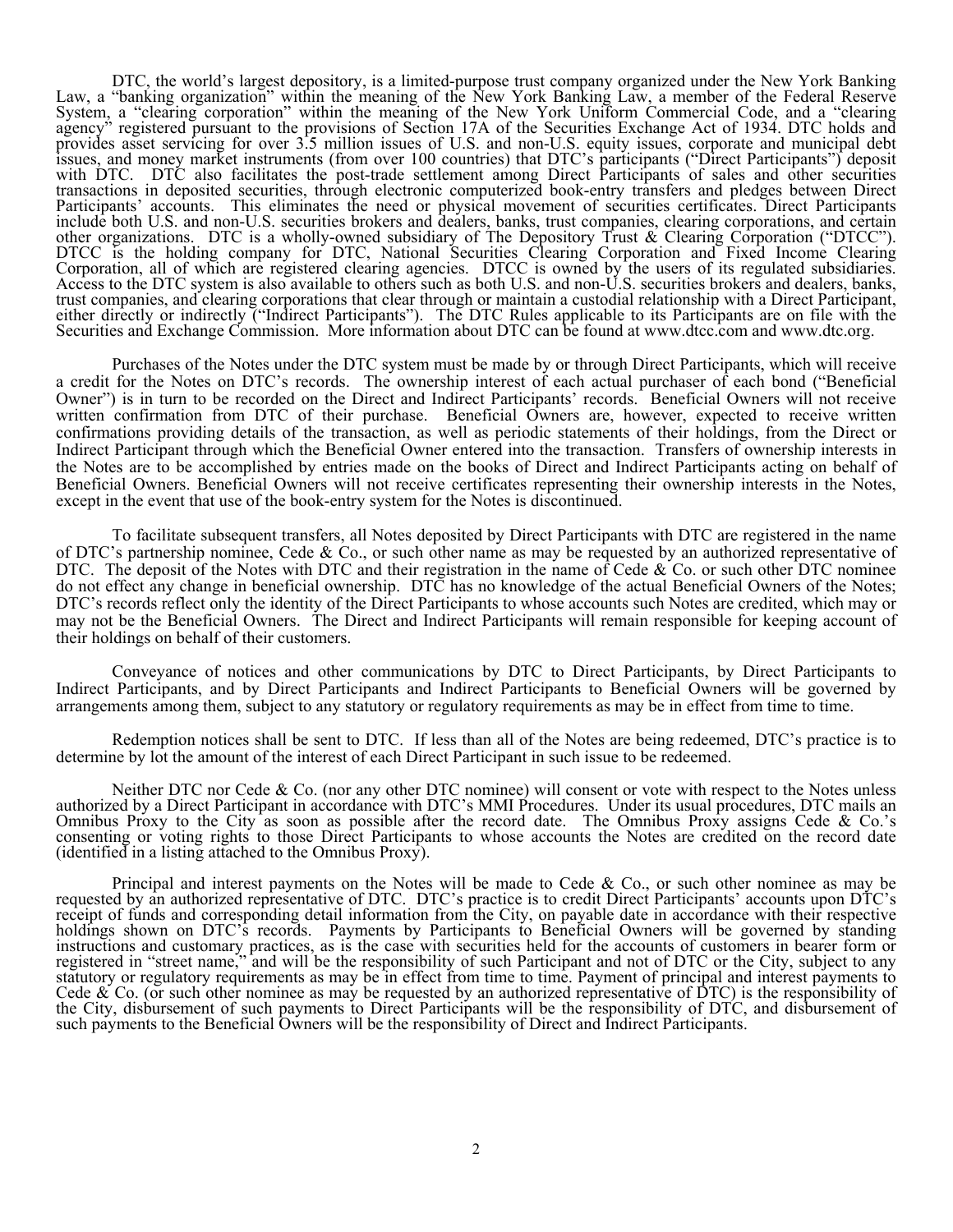DTC may discontinue providing its services as depository with respect to the Notes at any time by giving<br>reasonable notice to the City. Under such circumstances, in the event that a successor depository is not obtained, no

The City may decide to discontinue use of the system of book-entry-only transfers through DTC (or a successor securities depository). In that event, note certificates will be printed and delivered.

The information in this section concerning DTC and DTC's book-entry system has been obtained from sources that the City believes to be reliable, but the City takes no responsibility for the accuracy thereof.

Source: The Depository Trust Company

#### **Disclosure Undertaking**

 This Official Statement is in a form "deemed final" by the City for the purposes of Securities and Exchange Commission Rule 15c2-12 (the "Rule"). At the time of the delivery of the Notes, the City will provide an executed copy of its "Material Event Notices Certificate" (the "Undertaking"). Said Undertaking will constitute a written agreement or contract of the City for the benefit of holders of and owners of beneficial interests in the Notes, to provide, or cause to be provided, to the Electronic Municipal Market Access ("EMMA") System implemented by the Municipal Securities Rulemaking Board established pursuant to Section 15B(b)(1) of the Securities Exchange Act of 1934, or any successor thereto, timely notice not in excess of ten (10) business days after the of the occurrence of any of the following events with respect to the Notes:

> (i) principal and interest payment delinquencies; (ii) non-payment related defaults, if material; (iii) unscheduled draws on debt service reserves reflecting financial difficulties; (iv) unscheduled draws on credit enhancements reflecting financial difficulties; (v) substitution of credit or liquidity providers, or their failure to perform; (vi) adverse tax opinions, the issuance by the Internal Revenue Service of proposed or final determinations of taxability, Notices of Proposed Issue (IRS Form 5701-TEB) or other material notices of determinations with respect to the tax status of the Notes, or other material events affecting the tax status of the Notes; (vii) modifications to rights of Noteholders, if material; (viii) Note calls, if material, and tender offers; (ix) defeasances; (x) release, substitution, or sale of property securing repayment of the Notes, if material; (xi) rating changes; (xii) bankruptcy, insolvency, receivership or similar event of the City; note to clause (xii): For the purposes of the event identified in clause (xii) above, the event is considered to occur when any of the following occur: the appointment of a receiver, fiscal agent or similar officer for the City in a proceeding under the U.S. Bankruptcy Code or in any other proceeding under state or federal law in which a court or government authority has assumed jurisdiction over substantially all of the assets or business of the City, or if such jurisdiction has been assumed by leaving the existing governing body and officials or officers in possession but subject to the supervision and orders of a court or governmental authority, or the entry of an order confirming a plan of reorganization, arrangement or liquidation by a court or governmental authority having supervision or jurisdiction over substantially all of the assets or business of the City; (xiii) the consummation of a merger, consolidation, or acquisition involving the City or the sale of all or substantially all of the assets of the City, other than in the ordinary course of business, the entry into a definitive agreement to undertake such an action or the termination of a definitive agreement relating to any such actions, other than pursuant to its terms, if material; (xiv) appointment of a successor or additional trustee or the change of name of a trustee, if material;  $\langle xv \rangle$  incurrence of a financial obligation (as defined in the Rule) of the City, if material, or agreement to covenants, events of default, remedies, priority rights, or other similar terms of a financial obligation of the City, any of which affect noteholders, if material; and (xvi) default, event of acceleration, termination event, modification of terms, or other similar events under the terms of a financial obligation of the City, any of which reflect financial difficulties.

Event (iii) is included pursuant to a letter from the SEC staff to the National Association of Bond Lawyers dated<br>September 19, 1995. However, event (iii) is not applicable, since no "debt services reserves" will be establ Notes.

With respect to event (iv) the City does not undertake to provide any notice with respect to credit enhancement added after the primary offering of the Notes.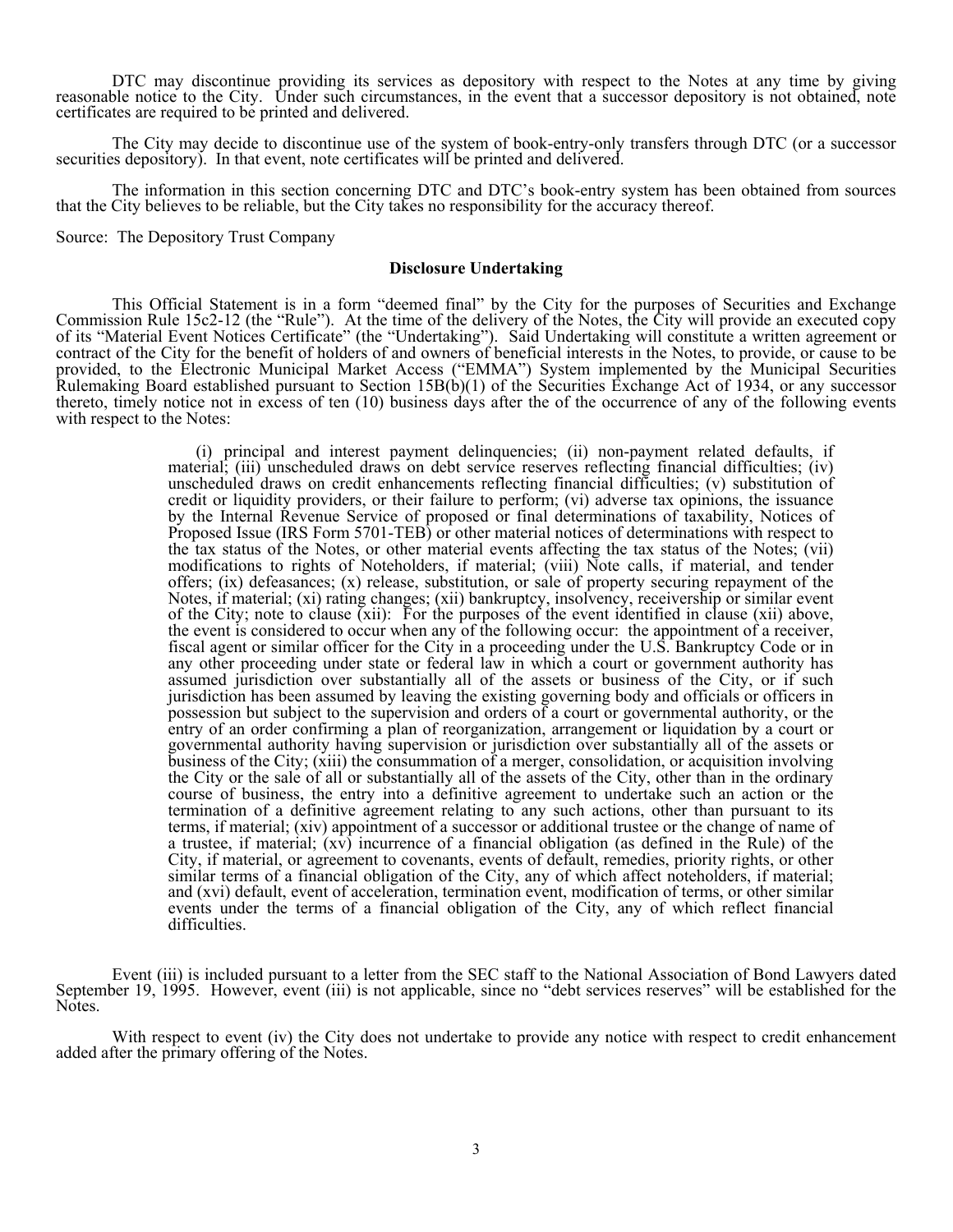With respect to event (xii) above, the event is considered to occur when any of the following occur: the appointment of a receiver, fiscal agent or similar officer for the City in a proceeding under the U.S. Bankruptcy Cod

With respect to events (xv) and (xvi), the term "financial obligation" means a (i) debt obligation (ii) derivative<br>instrument entered into in connection with, or pledged as security or a source of payment for, an existing

 The City may provide notice of the occurrence of certain other events, in addition to those listed above, if it determines that any such other event is material with respect to the Notes; but the City does not undertake to commit to provide any such notice of the occurrence of any event except those events listed above.

The City's Undertaking shall remain in full force and effect until such time as the principal of, redemption<br>premiums, if any, and interest on the Notes shall have been paid in full. The sole and exclusive remedy for breac Notes.

 The City reserves the right to amend or modify the Undertaking under certain circumstances set forth therein; provided that, any such amendment or modification will be done in a manner consistent with Rule 15c2-12 as then in effect.

#### **Authorization and Purpose**

The Notes are being issued pursuant to the Constitution and statutes of the State of New York, including among<br>others, the Local Finance Law and various bond ordinances adopted by the Common Council of said City. The proce

|               |                                           |                 |               |          |              | Additional     |               |           |
|---------------|-------------------------------------------|-----------------|---------------|----------|--------------|----------------|---------------|-----------|
|               |                                           |                 |               | Amount   |              | Amount         |               | Total     |
| Date of       |                                           | Amount          |               | to be    |              | to be          |               | Amount to |
| Authorization | Purpose                                   | Outstanding     |               | Paid     |              | Issued         |               | be Issued |
|               |                                           |                 |               |          |              |                |               |           |
| 07/10/2018    | Sewer and Stormwater Projects             | \$<br>2,558,270 | <sup>\$</sup> | 78,270   | <sup>S</sup> | 600,000        | <sup>\$</sup> | 3,080,000 |
| 09/10/2019    | Jacob's Valley Storm Sewer Replace.       | $\overline{0}$  |               | $\theta$ |              | 96,342         |               | 96,342    |
| 10/06/2015    | Street Light Replacement Project          | 75,932          |               | 5,932    |              | $\overline{0}$ |               | 70,000    |
| 04/07/2015    | Washington Avenue Tunnel Remediation      | 174,384         |               | 8,384    |              | $\theta$       |               | 166,000   |
| 06/02/2015    | Various Stormwater Improvements           | 19,000          |               | 1,000    |              | $\theta$       |               | 18,000    |
| 06/07/2016    | Andy Murphy Center Improvements           | 20,783          |               | 1,783    |              | $\mathbf{0}$   |               | 19,000    |
| 02/02/2016    | Washington Avenue Tunnel Remediation      | 290,000         |               | 6,000    |              | $\overline{0}$ |               | 284,000   |
| 05/03/2016    | Washington Avenue Tunnel Remediation      | 555,000         |               | 10,000   |              | $\overline{0}$ |               | 545,000   |
| 10/04/2016    | Transportation Infrastructure Project     | 71,500          |               | 8,500    |              | $\mathbf{0}$   |               | 63,000    |
| 12/05/2017    | Washington Avenue Tunnel Relining Project | 1,066,200       |               | 14,514   |              | $\overline{0}$ |               | 1,051,686 |
| 12/05/2017    | Washington Avenue Tunnel Relining Project | 33,000          |               | 2,000    |              | $\mathbf{0}$   |               | 31,000    |
| 12/06/2016    | Purchase of Time and Attendance System    | 180,858         |               | 45,858   |              | $\overline{0}$ |               | 135,000   |
| 03/07/2017    | <b>Installment of Parking Kiosks</b>      | 59,691          |               | 4,691    |              | $\mathbf{0}$   |               | 55,000    |
| 12/05/2017    | Purchase of Heavy Equipment and Machinery | 580,829         |               | 33,829   |              | $\theta$       |               | 547,000   |
| 12/05/2017    | Purchase of Heavy Equipment and Machinery | 579,813         |               | 41,813   |              | $\theta$       |               | 538,000   |
| 12/05/2017    | Purchase of Software                      | 49,297          |               | 12,297   |              | $\overline{0}$ |               | 37,000    |
| 12/05/2017    | Purchase of Refuse/Recycling Totes        | 23,715          |               | 5,715    |              | $\mathbf{0}$   |               | 18,000    |
| 12/05/2017    | Purchase of Flatbed Scanner               | 1,100           |               | 1,100    |              | $\mathbf{0}$   |               | $\theta$  |
| 08/07/2018    | Sanitary Sewer Replacement Project        | 1,060,657       |               | 10,657   |              | $\mathbf{0}$   |               | 1,050,000 |
|               |                                           |                 |               |          |              |                |               |           |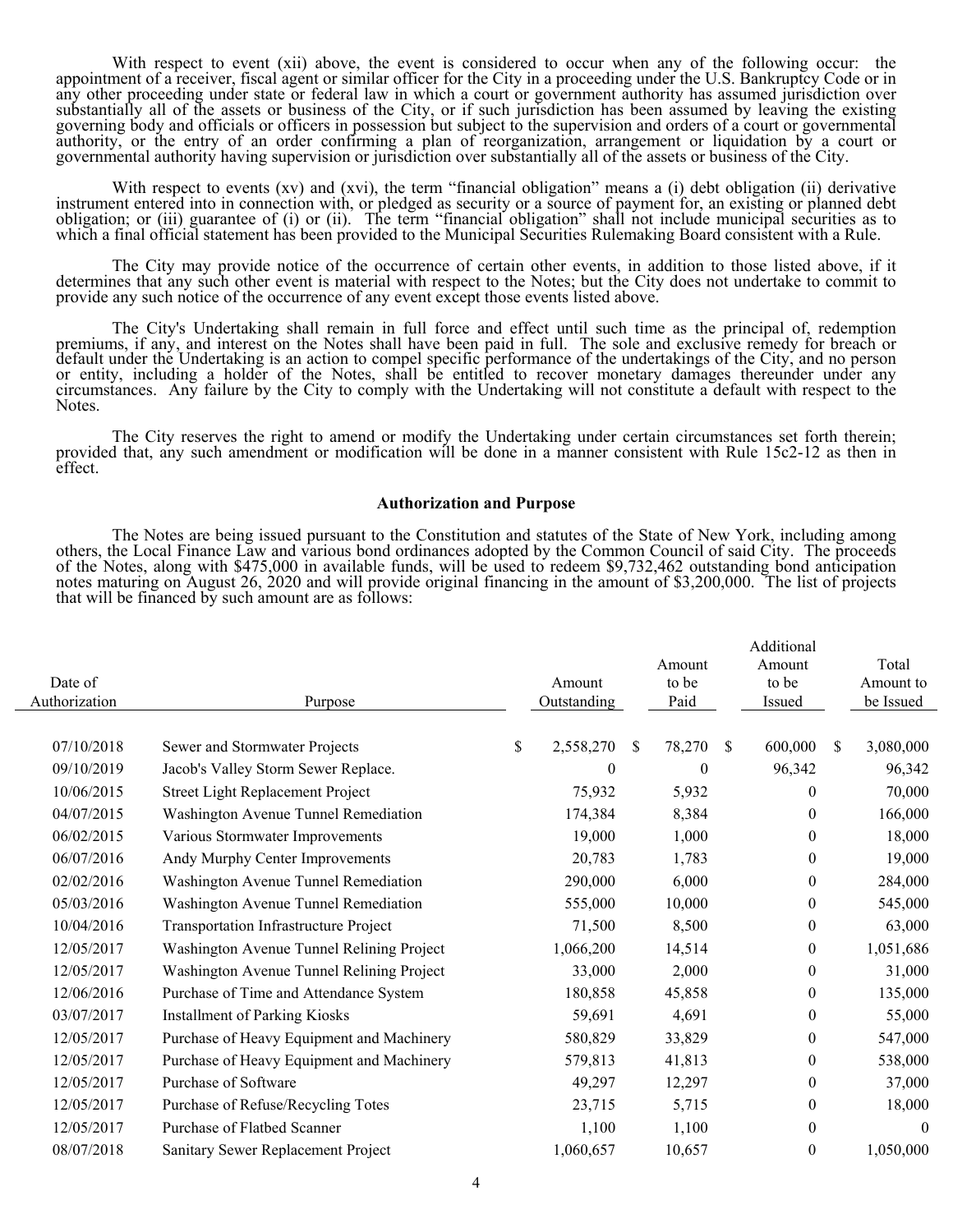| Date of<br>Authorization | Purpose                                                                                                             | Amount<br>Outstanding |    | Amount<br>to be<br>Paid        |    | Additional<br>Amount<br>to be<br>Issued | Total<br>Amount to<br>be Issued |
|--------------------------|---------------------------------------------------------------------------------------------------------------------|-----------------------|----|--------------------------------|----|-----------------------------------------|---------------------------------|
| 04/03/2018               | Acquisition of Police Department Equipment                                                                          | \$<br>77,182          | -S | 17,182                         | -S | $\boldsymbol{0}$                        | \$<br>60,000                    |
| 09/13/2016               | Purchase of a Ladder Truck                                                                                          | 50,000                |    | 5,000                          |    | $\boldsymbol{0}$                        | 45,000                          |
| 12/03/2013               | Parking Lot Renovations                                                                                             | 41,583                |    | 5,583                          |    | $\boldsymbol{0}$                        | 36,000                          |
| 12/01/2015               | Greenkill Avenue Bridge Improvements                                                                                | 297,000               |    | 12,000                         |    | $\boldsymbol{0}$                        | 285,000                         |
| 03/05/2019               | Design Costs - Waterfront and Shoreline Imps.                                                                       | 77,470                |    | 15,470                         |    | $\boldsymbol{0}$                        | 62,000                          |
| 12/06/2016               | Purchase of Equipment for Police Department                                                                         | 7,000                 |    | 2,000                          |    | $\boldsymbol{0}$                        | 5,000                           |
| 12/06/2016               | Purchase of Van for Parks and Recreation Dept.                                                                      | 2,710                 |    | 710                            |    | $\mathbf{0}$                            | 2,000                           |
| 09/06/2017               | Henry Street Pedestrian Improvement Project                                                                         | 10,000                |    | 1,000                          |    | 8,246                                   | 17,246                          |
| 12/05/2017               | Purchase of Fire Engine                                                                                             | 450,000               |    | 20,000                         |    | $\boldsymbol{0}$                        | 430,000                         |
| 02/06/2018               | Design Work for Pike Plan Canopy Improvements                                                                       | 23,500                |    | 3,500                          |    | $\boldsymbol{0}$                        | 20,000                          |
| 03/05/2019               | Design Work for Twaalfskill Creek Drainage Project                                                                  | 51,400                |    | 12,212                         |    | $\boldsymbol{0}$                        | 39,188                          |
| 04/03/2018               | City Hall Tower and Roof Project                                                                                    | 55,000                |    | 2,000                          |    | $\mathbf{0}$                            | 53,000                          |
| 07/10/2018               | Engineering and Design Wastewater Treatment Plant                                                                   | 375,000               |    | $\theta$                       |    | 45,351                                  | 420,351                         |
| 09/12/2018               | Construction of the Kingston Point Rail Trail                                                                       | 100,000               |    | 6,000                          |    | 319,571                                 | 413,571                         |
| 11/06/2018               | Purchase of Recycling Totes                                                                                         | 179,588               |    | $\theta$                       |    | 220,412                                 | 400,000                         |
| 12/04/2018               | Purchase of Computer Equipment                                                                                      | 50,000                |    | 10,000                         |    | 58,459                                  | 98,459                          |
| 12/04/2018               | Purchase of Truck for PD                                                                                            | 50,000                |    | 16,000                         |    | $\boldsymbol{0}$                        | 34,000                          |
| 12/04/2018               | Street Infrastructure Improvements                                                                                  | 30,000                |    | 3,000                          |    | $\boldsymbol{0}$                        | 27,000                          |
| 12/04/2018               | Purchase of Turnout Gear for FD                                                                                     | 150,000               |    | 30,000                         |    | $\boldsymbol{0}$                        | 120,000                         |
| 02/05/2019               | Sound System and Equipment                                                                                          | 35,000                |    | 7,000                          |    | $\boldsymbol{0}$                        | 28,000                          |
| 06/04/2019               | Purchase of a Demo Model Packer                                                                                     | 220,000               |    | 14,000                         |    | $\boldsymbol{0}$                        | 206,000                         |
| 02/04/2020               | Broadway Streetscape Project                                                                                        | 0                     |    | $\mathbf{0}$                   |    | 830,511                                 | 830,511                         |
| 12/06/2016               | Fire Department Equipment                                                                                           | 0                     |    | $\boldsymbol{0}$               |    | 4,334                                   | 4,334                           |
| 12/05/2017               | <b>DPW Refuse Totes</b>                                                                                             | 0                     |    | $\boldsymbol{0}$               |    | 13,982                                  | 13,982                          |
| 07/02/2019               | Hurley Ave Paving & Complete Streets                                                                                | $\boldsymbol{0}$      |    | $\boldsymbol{0}$               |    | 183,758                                 | 183,758                         |
| 07/10/2018               | Rondout Riverport Shoreline & Stabil.-Eng/Design                                                                    | $\theta$              |    | $\boldsymbol{0}$               |    | 86,831                                  | 86,831                          |
| 03/05/2019               | Volunteer Fireman's Museum Improvements                                                                             | $\boldsymbol{0}$      |    | $\mathbf{0}$                   |    | 29,699                                  | 29,699                          |
| 10/02/2018               | Greenkill Ave Sanitary Sewer Project<br>Heavy Machinery and Equip - DPW Bobcat Trailer -                            | 0                     |    | $\mathbf{0}$                   |    | 84,442                                  | 84,442                          |
| 12/04/2018               | Sewer                                                                                                               | $\boldsymbol{0}$      |    | $\mathbf{0}$                   |    | 9,962                                   | 9,962                           |
| 12/04/2018               | Heavy Machinery and Equip - DPW Chipper<br>Heavy Machinery and Equip - DPW 3/4 Ton Pickup                           | $\boldsymbol{0}$      |    | $\boldsymbol{0}$               |    | 39,495                                  | 39,495                          |
| 12/04/2018               | Truck w/ Plow                                                                                                       | $\boldsymbol{0}$      |    | $\boldsymbol{0}$               |    | 37,417                                  | 37,417                          |
| 12/04/2018<br>12/04/2018 | Heavy Machinery and Equip - 30 Yard Rolloffs<br>Heavy Machinery and Equip Hydraulic Hammer for<br>Excavator - Sewer | 0<br>$\boldsymbol{0}$ |    | $\overline{0}$<br>$\mathbf{0}$ |    | 20,000<br>8,500                         | 20,000<br>8,500                 |
| 12/04/2018               | HVAC Rooftop Unit Replacement - KPD                                                                                 | 0                     |    | $\boldsymbol{0}$               |    | 14,000                                  | 14,000                          |
|                          |                                                                                                                     |                       |    |                                |    |                                         |                                 |
| 12/04/2018               | Heavy Machinery and Equip - Sand Sifter                                                                             | 0                     |    | $\mathbf{0}$                   |    | 24,821                                  | 24,821                          |
| 03/05/2019               | Franklin Street Complete Streets                                                                                    | $\boldsymbol{0}$      |    | $\overline{0}$                 |    | 20,124                                  | 20,124                          |
| 09/10/2019<br>06/04/2019 | Hasbrouck CSO Storm Sewer<br>Wilbur Avenue Reconstruction                                                           | 0                     |    | $\mathbf{0}$                   |    | 32,514                                  | 32,514                          |
| 05/01/2018               | Westbrook Lane Storm Sewer                                                                                          | $\theta$              |    | $\overline{0}$                 |    | 15,377<br>265,000                       | 15,377                          |
| 01/07/2020               | Westbrook Lane Storm Sewer                                                                                          | $\boldsymbol{0}$      |    | $\boldsymbol{0}$               |    |                                         | 265,000                         |
|                          |                                                                                                                     | $\boldsymbol{0}$      |    | $\boldsymbol{0}$               |    | 130,853                                 | 130,853                         |

5

 $$ \underline{\hspace{1.5em}9,732,462} \hspace{1.5em} $ \underline{\hspace{1.5em}475,000} \hspace{1.5em} $ \underline{\hspace{1.5em}3,200,000} \hspace{1.5em} $ \underline{\hspace{1.5em}12,457,462} \hspace{1.5em} $$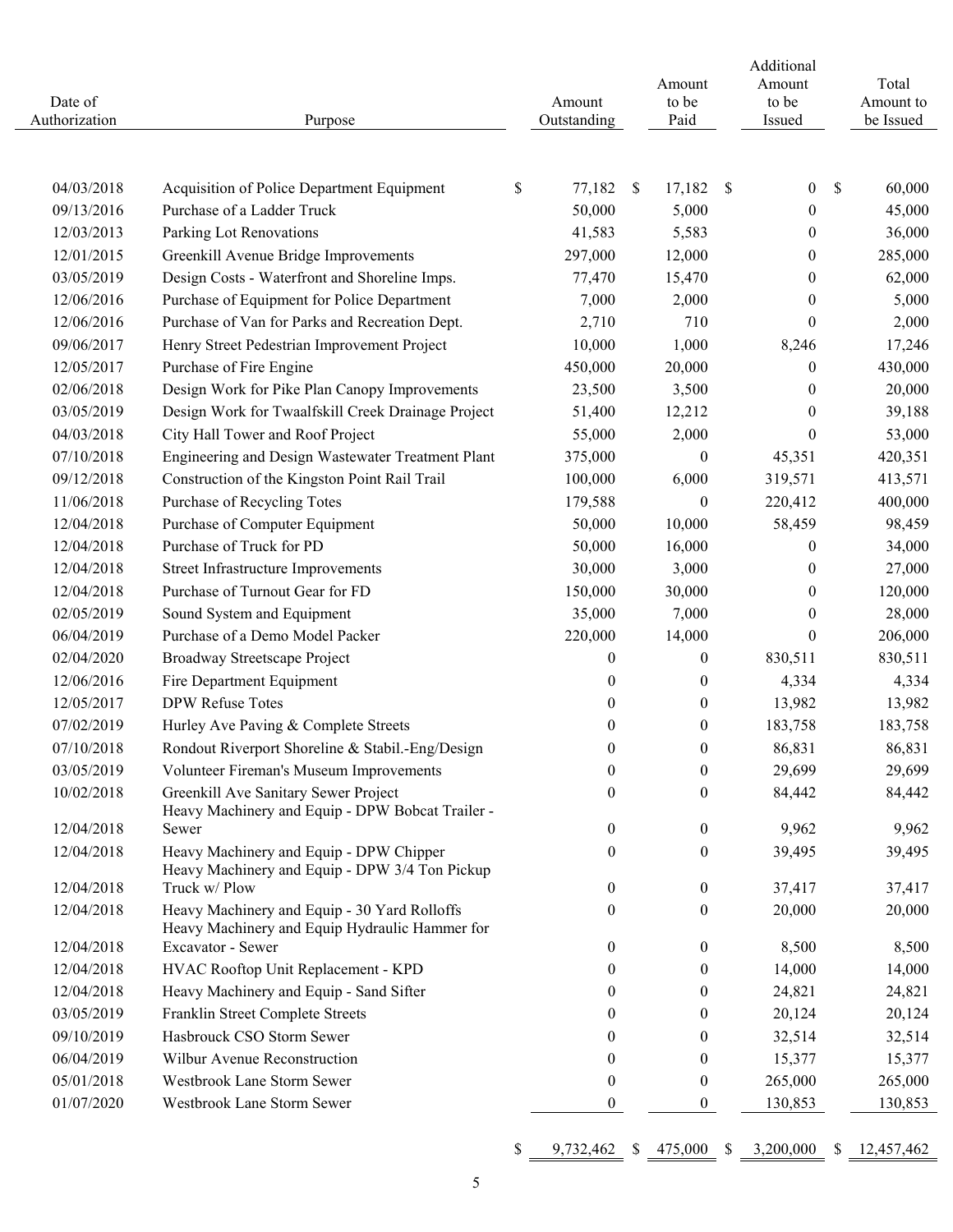#### **Nature of Obligation**

Each of the Notes when duly issued and paid for will constitute a contract between the City and the holder thereof.

Holders of any series of notes or bonds of the City may bring an action or commence a proceeding in accordance with the civil practice law and rules to enforce the rights of the holders of such series of notes or bonds.

The Notes will be general obligations of the City and will contain a pledge of the faith and credit of the City for<br>the payment of the principal thereof and the interest thereon as required by the Constitution and laws of

Although the State Legislature is restricted by Article VIII, Section 12 of the State Constitution from imposing<br>limitations on the power to raise taxes to pay "interest on or principal of indebtedness theretofore contract

Under the Constitution of the State, the City is required to pledge its faith and credit for the payment of the<br>principal of and interest on the Notes and is required to raise real estate taxes, and without specification, such levy is necessary to repay such indebtedness. While the Tax Levy Limitation Law imposes a statutory limitation on<br>the City's power to increase its annual tax levy with the amount of such increase limited by the formul

The Constitutionally-mandated general obligation pledge of municipalities and school districts in New York State<br>has been interpreted by the Court of Appeals, the State's highest court, in Flushing National Bank v. Municip

"A pledge of the City's faith and credit is both a commitment to pay and a commitment of the City's revenue generating powers to produce the funds to pay. Hence, an obligation containing a pledge of the City's "faith and c contracting of indebtedness, it may not constrict the City's power to levy taxes on real estate for the<br>payment of interest on or principal of indebtedness previously contracted.... While phrased in permissive<br>language, th

In addition, the Court of Appeals in the **Flushing National Bank** (1976) case has held that the payment of debt service on outstanding general obligation bonds and notes takes precedence over fiscal emergencies and the pol

The pledge has generally been understood as a promise to levy property taxes without limitation as to rate or<br>amount to the extent necessary to cover debt service due to language in Article VIII Section 10 of the Constitut provides an exclusion for debt service from Constitutional illustions on the amount of a real property tax levy, insuring<br>the availability of the levy of property tax revenues to pay debt service. As the Flushing National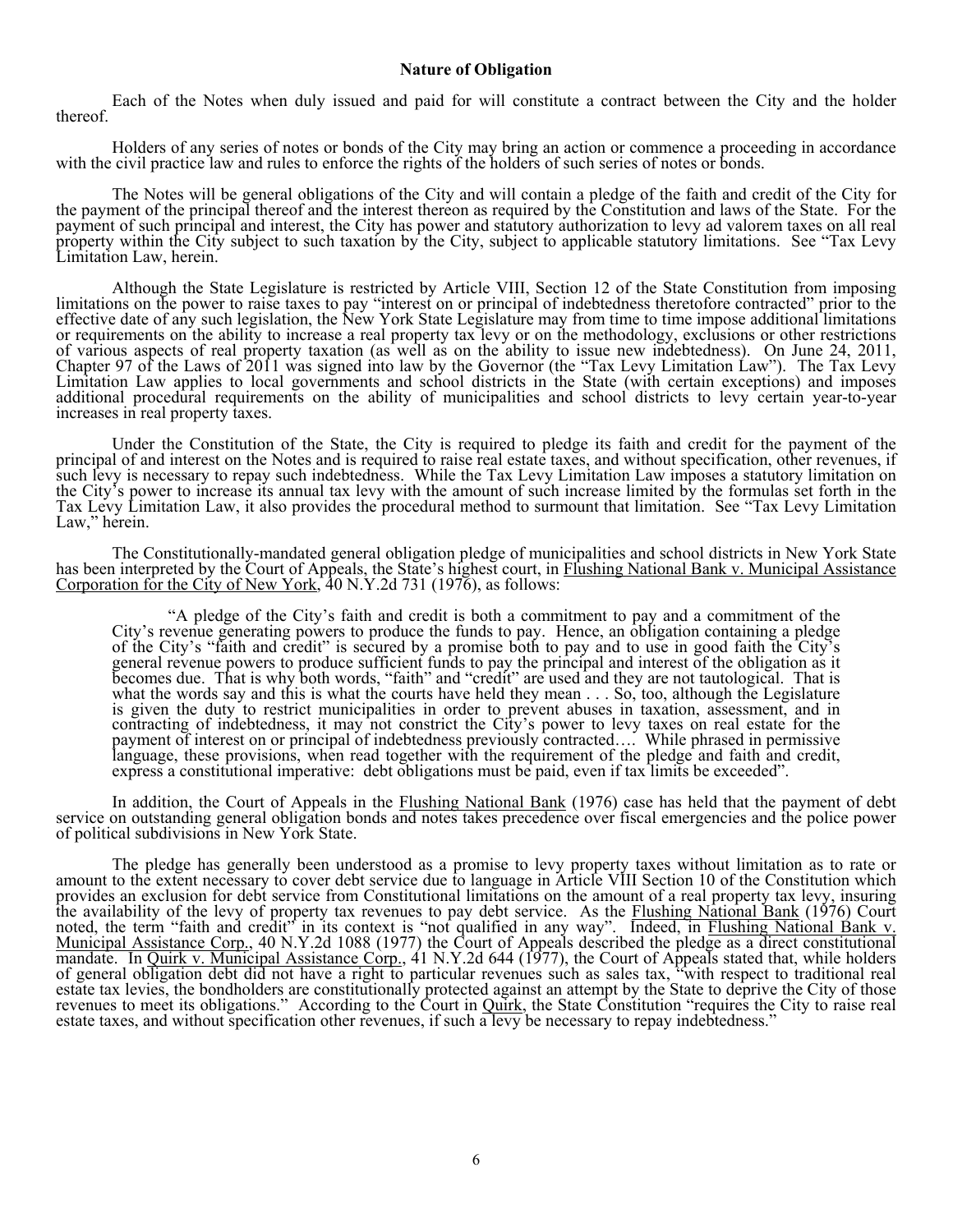In addition, the Constitution of the State requires that every county, city, town, village, and school district in the State provide annually by appropriation for the payment of all interest and principal on its serial bon

In Quirk v. Municipal Assistance Corp., the Court of Appeals described this as a "first lien" on revenues, but one that does not give holders a right to any particular revenues. It should thus be noted that the pledge of the faith and credit of a political subdivision in New York State is a pledge of an issuer of a general obligation bond or note to use its general<br>revenue powers, including, but not limited to, its property tax levy to pay debt service on such

While the courts in New York State have historically been protective of the rights of holders of general obligation debt of political subdivisions, it is not possible to predict what a future court might hold.

#### **Tax Levy Limitation Law**

On June 24, 2011, Chapter 97 of the Laws of 2011 was signed into law by the Governor (the "Tax Levy<br>Limitation Law"). The Tax Levy Limitation Law applies to virtually all local governments, including school districts<br>(with

The Tax Levy Limitations Law restricts, among other things, the amount of real property taxes (including<br>assessments of certain special improvement districts) that may be levied by or on behalf of a municipality in a parti

The Tax Levy Limitation Law does not contain an exception from the levy limitation for the payment of debt<br>service on either outstanding general obligation debt of municipalities or such debt incurred after the effective d

While the Tax Levy Limitation Law may constrict an issuer's power to levy real property taxes for the payment of debt service on debt contracted after the effective date of said Tax Levy Limitation Law, it is clear that no date of the Tax Levy Limitation Law. Whether the Constitution grants a municipality authority to treat debt service<br>payments as a constitutional exception to such statutory tax levy limitation outside of any statutorily de

#### **SPECIAL PROVISIONS AFFECTING REMEDIES UPON DEFAULT**

#### **General Municipal Law Contract Creditors' Provision**

Each Note when duly issued and paid for will constitute a contract between the City and the holder thereof.<br>Under current law, provision is made for contract creditors of the City to enforce payments upon such contracts, i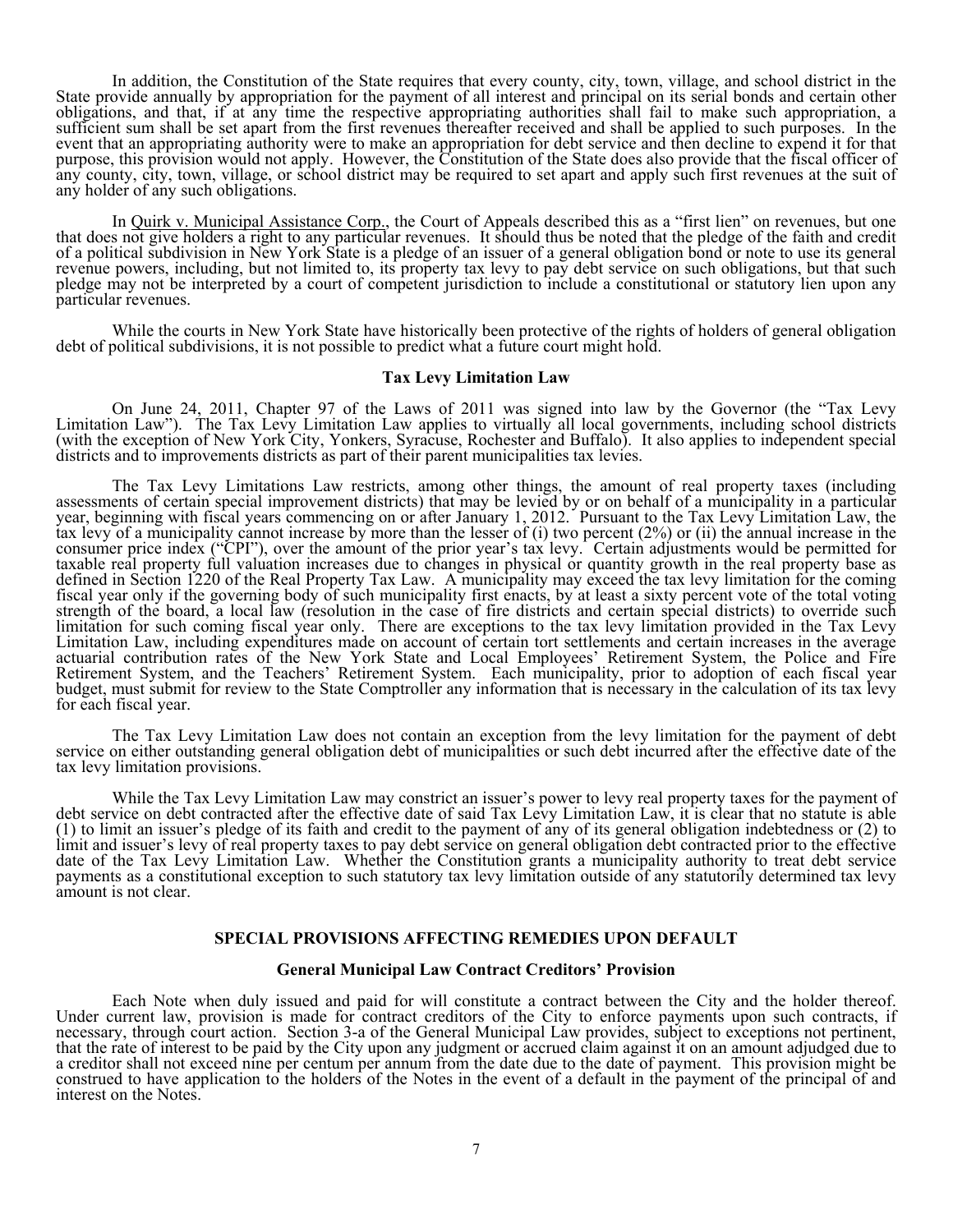#### **Execution/Attachment of Municipal Property**

As a general rule, property and funds of a municipal corporation serving the public welfare and interest have not<br>been judicially subjected to execution or attachment to satisfy a judgment, although judicial mandates have

#### **Authority to File For Municipal Bankruptcy**

The Federal Bankruptcy Code allows public bodies, such as counties, city, town or village, recourse to the protection of a Federal Court for the purpose of adjusting outstanding indebtedness. Section 85.80 of the Local Fin applicable in the future.

The State has consented that any municipality in the State may file a petition with the United States District Court<br>or court of bankruptcy under any provision of the laws of the United States, now or hereafter in effect,

No current state law purports to create any priority for holders of the Notes should the City be under the jurisdiction of any court, pursuant to the laws of the United States, now or hereafter in effect, for the compositi

The rights of the owners of Notes to receive interest and principal from the City could be adversely affected by<br>the restructuring of the City's debt under Chapter 9 of the Federal Bankruptcy Code. No assurance can be give

Under the Federal Bankruptcy Code, a petition may be filed in the Federal Bankruptcy court by a municipality<br>which is insolvent or unable to meet its debts as they mature. Generally, the filing of such a petition operates confirmed by the bankruptcy court, the plan would be binding upon all creditors affected by it.

#### **State Debt Moratorium Law**

There are separate State law provisions regarding debt service moratoriums enacted into law in 1975.

At the Extraordinary Session of the State Legislature held in November, 1975, legislation was enacted which<br>purported to suspend the right to commence or continue an action in any court to collect or enforce certain short-

As a result of the Court of Appeals decision in Flushing National Bank v. Municipal Assistance Corporation for<br>the City of New York, 40 N.Y.2d 731 (1976), the constitutionality of that portion of Title 6-A of Article 2 of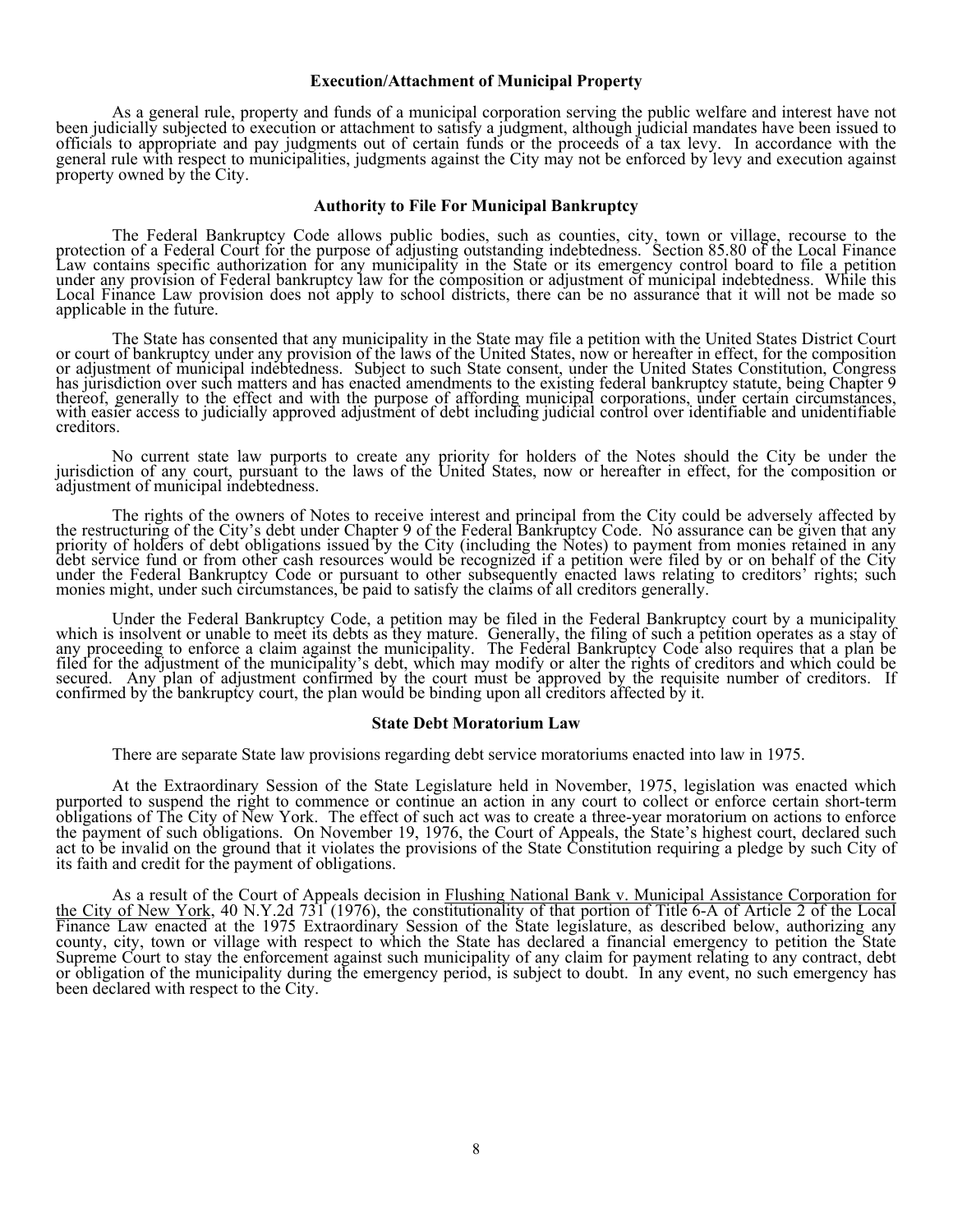Right of Municipality or State to Declare a Municipal Financial Emergency and Stay Claims Under State Debt<br>Moratorium Law. The State Legislature is authorized to declare by special act that a state of financial emergency e

This includes staying the commencement or continuation of any court proceedings seeking payment of debt<br>service due, the assessment, levy or collection of taxes by or for the municipality or the application of any funds, p

A proposed plan can be modified prior to court approval or disapproval. After approval, modification is not<br>permissible without court order after a hearing. If not approved, the proposed plan must be amended within ten day

Once an approved repayment plan has been completed, the court, after a hearing upon motion of any creditor, or a motion of the municipality or its emergency financial control board, will enter an order vacating any stay th

Title 6-A requires notice to all creditors of each material step in the proceedings. Court determinations adverse to<br>the municipality or its financial emergency control board are appealable as of right to the appellate div

Whether Title 6-A is valid under the Constitutional provisions regarding the payment of debt service is not known. However, based upon the decision in the Flushing National Bank case described above, its validity is subjec

While the State Legislature has from time to time adopted legislation in response to a municipal fiscal emergency<br>and established public benefit corporations with a broad range of financial control and oversight powers to

Fiscal Stress and State Emergency Financial Control Boards. Pursuant to Article IX Section 2(b)(2) of the State Emergency Financial Control the State in the State in the State may local government in the State may request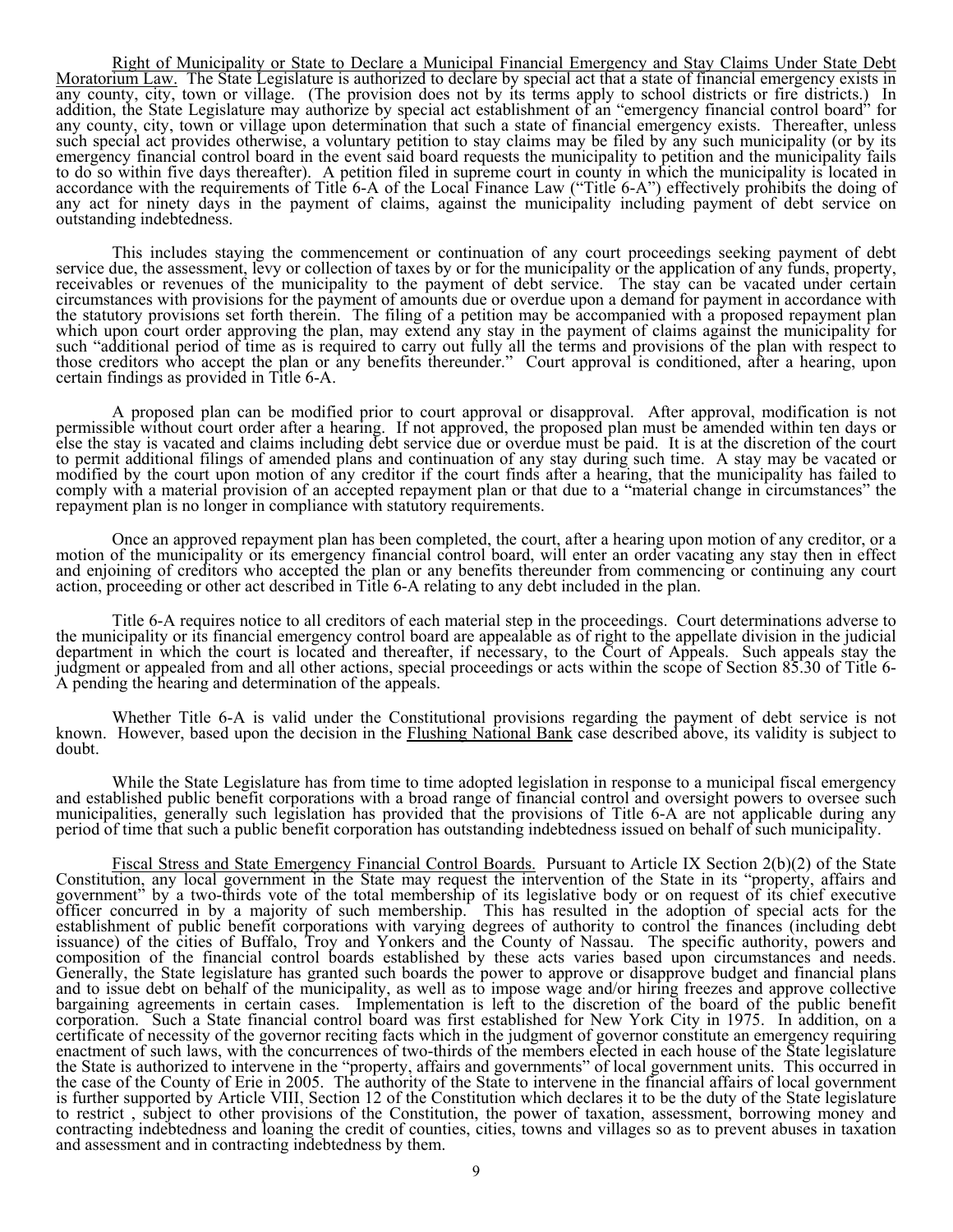In 2013, the State established a new state advisory board to assist counties, cities, towns and villages in financial<br>distress. The Financial Restructuring Board for Local Governments (the "FRB"), is authorized to conduct

The FRB is also authorized to serve as an alternative arbitration panel for binding arbitration.

 Although from time to time, there have been proposals for the creation of a statewide financial control board with broad authority over local governments in the State, the FRB does not have emergency financial control board powers to intervene such as the public benefit corporations established by special acts as described above.

Several municipalities in the State are presently working with the FRB. The City is presently not working with<br>the FRB and does not reasonably anticipate doing so in the foreseeable future. School districts and fire distri eligible for FRB assistance.

#### **Constitutional Non-Appropriation Provision**

There is in the Constitution of the State, Article VIII, Section 2, the following provision relating to the annual appropriation of monies for the payment of due principal of and interest on indebtedness of every county, c

The Constitutional provision providing for first revenue set asides does not apply to tax anticipation notes, revenue anticipation notes or bond anticipation notes.

#### **Default Litigation**

In prior years, certain events and legislation affecting a holder's remedies upon default have resulted in litigation.<br>While courts of final jurisdiction have upheld and sustained the rights of bondholders, such courts mig

#### **No Past Due Debt**

No principal of or interest on City indebtedness is past due. The City has never defaulted in the payment of the principal of and interest on any indebtedness.

### **THE CITY**

Known previously over the past 300 years as Esopus, Wiltwyck and Swanenburg, prior to its present name, the City of Kingston was, in its early history, raided, burned and fought over by Indians, Dutch and British. The City

Educational facilities are available through the Kingston City School District. Ulster Community College and State University at New Paltz are nearby. Health care is provided by Benedictine Hospital and Kingston Hospital.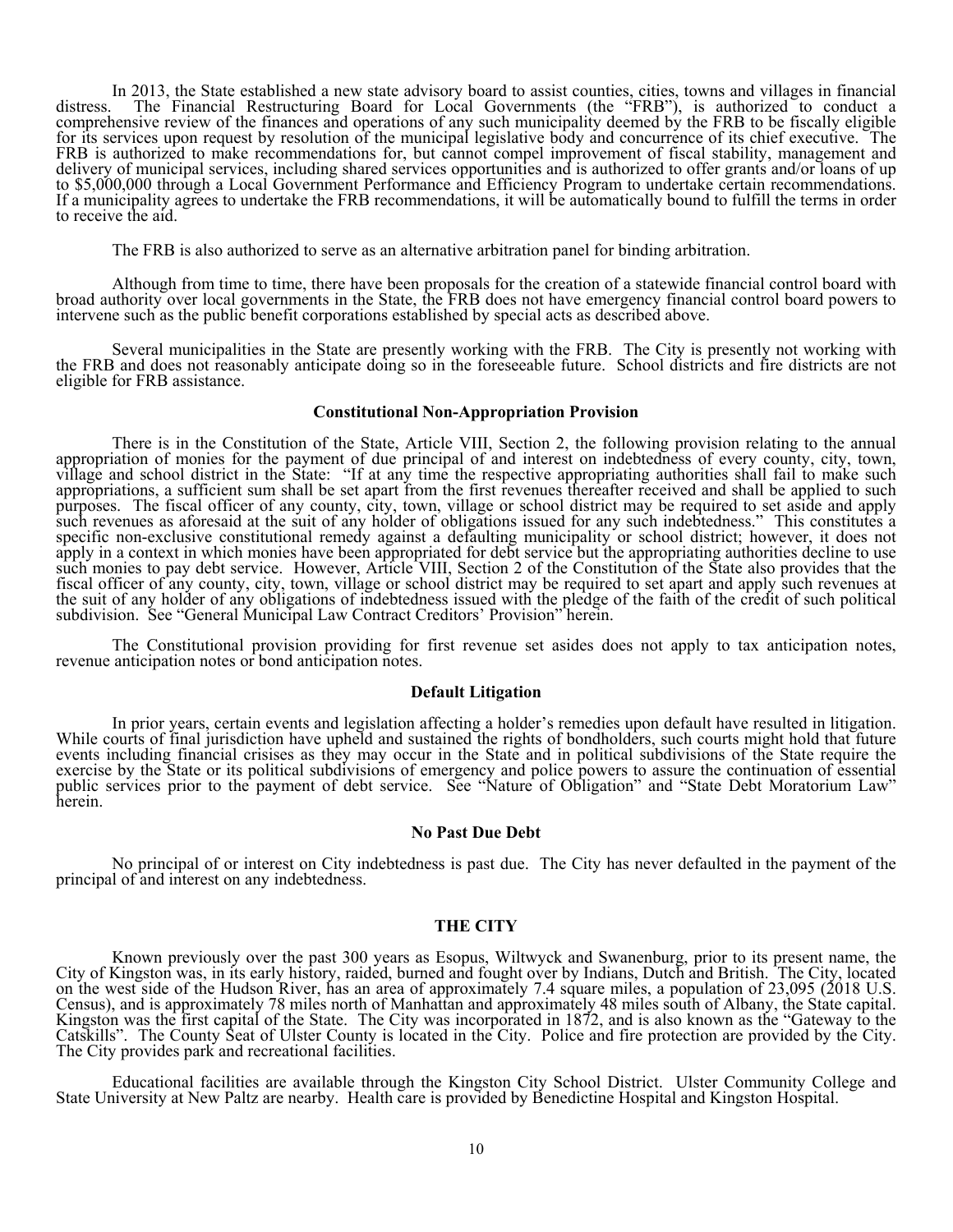Residents are served by passage railroads in Poughkeepsie (Metro North) and Rhinecliff (Amtrak), numerous bus lines, Interstate Route 87 (New York State Thruway), New York Routes 28 and 32, as well as U.S. Route 9W. Travel

#### **Governmental Organization**

Subject to the State Constitution, the City operates pursuant to the City Charter and in accordance with<br>other laws governing the City, including the General Municipal Law, and the Local Finance Law, generally to the<br>exten

The Common Council is the legislative and policy-making body of the City, consisting of nine Aldermen<br>elected from various wards within the City and one Alderman elected at-large. The Alderman at-large is the<br>presiding off

The City Comptroller, appointed by the Common Council, is the chief fiscal officer of the City with<br>responsibility for control and administration of fiscal affairs, and is responsible for accounting for all revenues<br>and di management of bank accounts.

#### **Financial Organization and Budgetary Procedures**

The City Comptroller is the chief fiscal officer, and accounting officer.

The Mayor prepares an annual budget estimate for the ensuing fiscal year and submits it to the Common<br>Council for consideration. The Common Council makes any changes deemed appropriate. Additional changes (if<br>any) are made

#### **Employees**

 The City provides services through approximately 304 full-time employees. Union representation of full time employees is as follows:

| Name of Union                                              | Approximate<br>Membership | Date<br><b>Contract Expires</b> |
|------------------------------------------------------------|---------------------------|---------------------------------|
|                                                            | 129                       | $12 - 31 - 20$                  |
|                                                            | 50                        | $12 - 31 - 19^a$                |
|                                                            | 73                        | $12 - 31 - 19^a$                |
| American Federation of State, County & Municipal Employees | 21                        | $12 - 31 - 21$                  |

a. Currently in negotiations.

l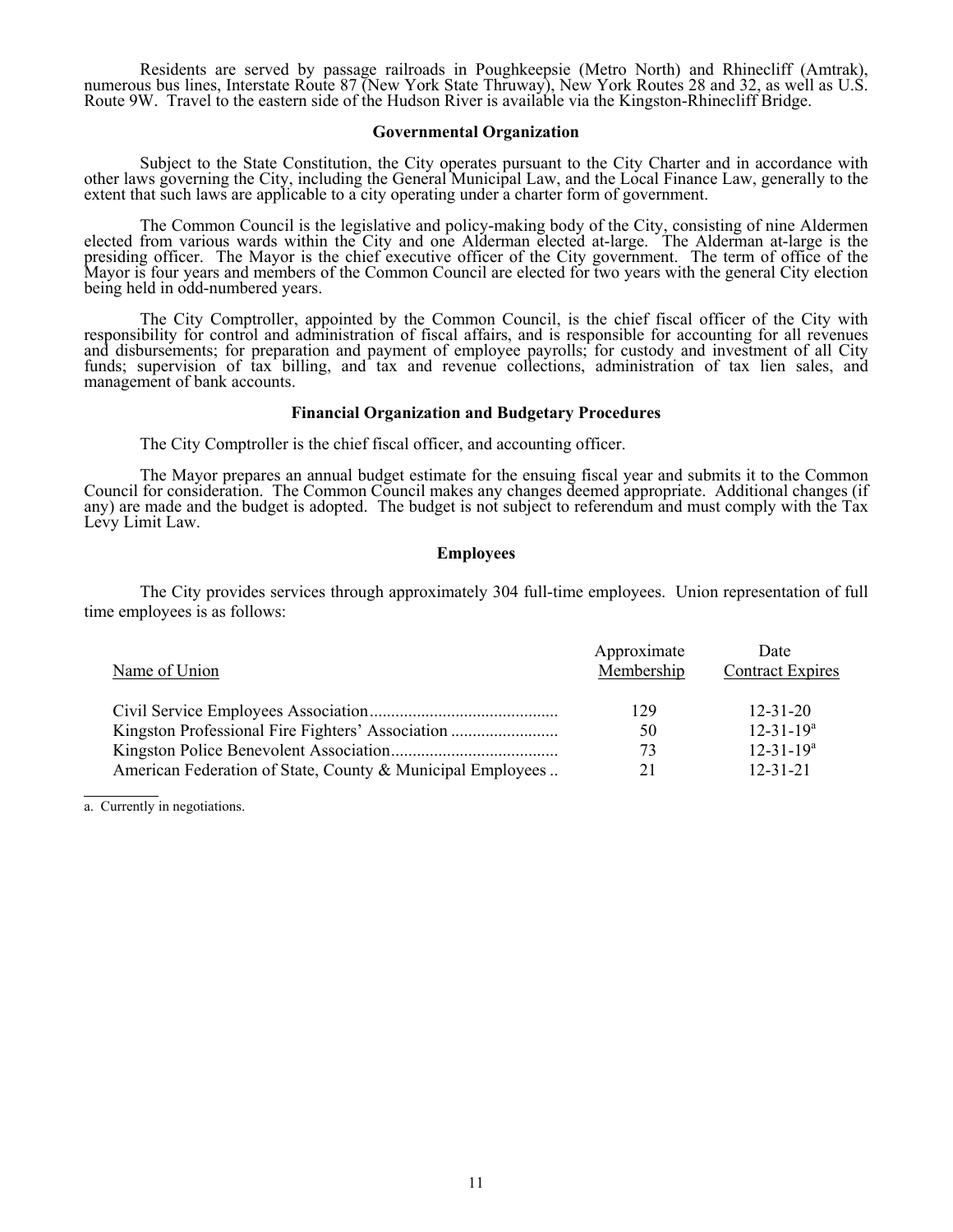# **Selected Wealth and Income Indicators**

|                   | Per Capita Money Income |          |                         |          |  |  |  |
|-------------------|-------------------------|----------|-------------------------|----------|--|--|--|
|                   | 1990                    | 2000     | 2010                    | $2018^a$ |  |  |  |
| City of Kingston  | \$14,341                | \$18,662 | \$24,117                | \$26,962 |  |  |  |
| County of Ulster  | 14,921                  | 20,842   | 28,532                  | 33,879   |  |  |  |
| State of New York | 16,501                  | 23,389   | 30,948                  | 37,470   |  |  |  |
|                   |                         |          |                         |          |  |  |  |
|                   |                         |          | Median Household Income |          |  |  |  |
|                   | 1990                    | 2000     | 2010                    | $2018^a$ |  |  |  |
| City of Kingston  | \$29,133                |          |                         |          |  |  |  |
|                   |                         | \$31,594 | \$44,939                | \$48,186 |  |  |  |
| County of Ulster  | 34,033                  | 42,551   | 56,434                  | 63,348   |  |  |  |

Source: United States Bureau of the Census

l

l

a. Based on American Community Survey 5-Year Estimates (2014-2018)

# **Population**  Year City of Kingston Ulster County New York State 1990 23,095 165,304 17,990,455 2000 23,456 177,749 18,976,457 2010 23,893 182,493 19,378,102 2018 23,210 178,599 19,542,209

Source: United States Bureau of the Census

# **Building Permit Activity**

|                                                         | 2015                     | 2016                     | 2017 | 2018 | 2019 |
|---------------------------------------------------------|--------------------------|--------------------------|------|------|------|
| New One or Two Family Residences                        |                          |                          |      |      |      |
| New Commercial/Industrial Buildings                     |                          | $\overline{\phantom{0}}$ |      | 4    |      |
| New Multiple Residences Occupancies                     | $\overline{\phantom{0}}$ | $\overline{\phantom{a}}$ |      |      |      |
| Additions, Alterations or Repairs on Existing Buildings | 16                       | 176                      | 211  | 222  | .085 |
| All Other Permits (Pools, Sheds, Decks, Etc.)           | 403                      | 422                      | 599  | 526  | 250  |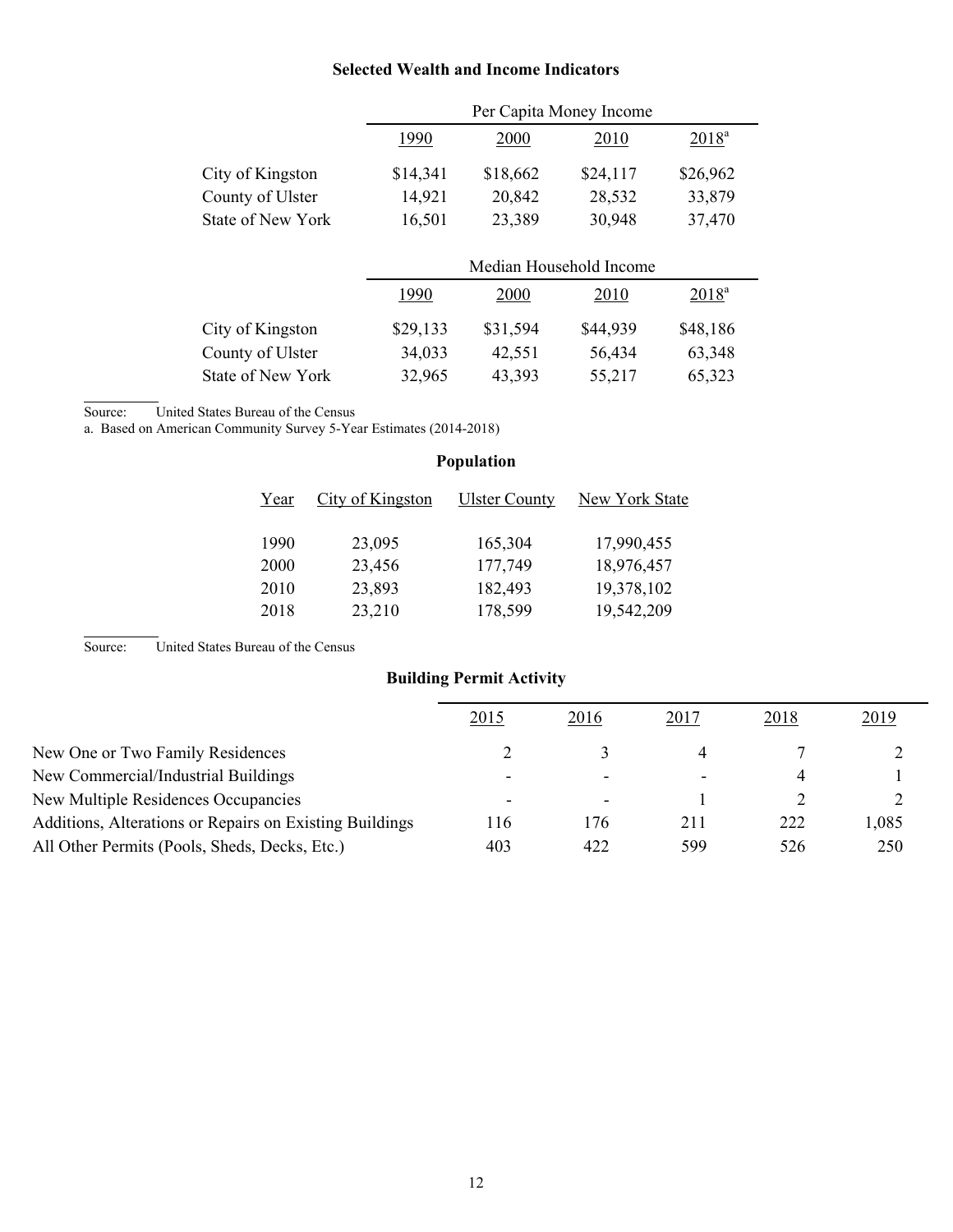# **Selected Listing of Larger Employers within and in the vicinity of Kingston**

# **Non-Retail Employers**

| Name                                  | <b>Employees</b> | Product                         | Location            |
|---------------------------------------|------------------|---------------------------------|---------------------|
| County of Ulster                      | A                | Government                      | Kingston            |
| Health Alliance of the Hudson Valley  | A                | <b>Health Services</b>          | Kingston/New Paltz  |
| <b>State Correctional Facilities</b>  | A                | <b>Correctional Services</b>    | Wallkill/Napanoch   |
| <b>SUNY New Paltz</b>                 | A                | <b>Educational Services</b>     | New Paltz           |
| Bank of America, N.A.                 | B                | Finance                         | Kingston            |
| <b>Mohonk Mountain House</b>          | $\mathbf B$      | Resort/Hotel                    | <b>New Paltz</b>    |
| <b>SUNY Ulster</b>                    | B                | <b>Educational Services</b>     | Stone Ridge         |
| <b>BOCES</b>                          | $\mathcal{C}$    | <b>Educational Services</b>     | New Paltz/Port Ewen |
| City of Kingston                      | $\mathcal{C}$    | Government                      | Kingston            |
| Hudson Valley Resort & Spa            | $\mathsf{C}$     | Resort/Hotel                    | Kerhonkson          |
| Kingston Consolidated School District | $\overline{C}$   | <b>Educational Services</b>     | Kingston            |
| Northeast Center for Special Care     | $\mathcal{C}$    | <b>Health Services</b>          | Lake Katrine        |
| <b>Ten Broeck Commons</b>             | $\mathcal{C}$    | <b>Health Services</b>          | Lake Katrine        |
| Honor's Haven                         | $\mathcal{C}$    | Resort/Hotel                    | Ellenville          |
| <b>Ulster Savings</b>                 | $\mathcal{C}$    | Finance/Insurance               | Kingston            |
| <b>Ametek Rotron</b>                  | D                | <b>Electrical Manufacturing</b> | Woodstock           |
| <b>Brooklyn Bottling Company</b>      | D                | Food Manufacturing              | Milton              |
| CH Energy Group                       | D                | Utility                         | Kingston            |
| Ellenville Central School District    | D                | <b>Educational Services</b>     | Ellenville          |
| Ellenville Regional Hospital          | D                | <b>Health Services</b>          | Ellenville          |
| Elna Magnetics                        | D                | <b>Electrical Manufacturing</b> | Saugerties          |
| Fair Rite Products                    | D                | <b>Electronic Manufacturing</b> | Wallkill            |
| Fala Technologies                     | D                | <b>Electronic Manufacturing</b> | Kingston            |
| <b>Full Moon Resort</b>               | D                | Resort/Hotel                    | Shandaken           |
| <b>Gateway Community Industries</b>   | D                | Miscellaneous Manufacturing     | Kingston            |
| <b>GHI</b> Insurance                  | D                | Insurance                       | Lake Katrine        |
| <b>HUCK</b> International             | D                | Metal Manufacturing             | Kingston            |

# **Retail Businesses**

| Name                        | Employees | Product                   | Location                         |
|-----------------------------|-----------|---------------------------|----------------------------------|
| Wal-Mart                    | B         | $Retail - All$            | Kingston                         |
| Hannaford                   | C         | Retail - Grocery          | Kingston (2)/Highland/Plattekill |
| <b>Adams Fairacre Farms</b> | D         | Retail - Grocery/Garden   | Kingston                         |
| Home Depot                  | D         | Retail – Home Supply      | Kingston                         |
| Kohl's                      | D         | Retail – Department Store | Kingston                         |
| Lowes                       | D         | Retail – Home Supply      | Kingston/Highland                |
| Price Chopper               | D         | Retail – Grocery          | Saugerties                       |
| Sam's Club                  | D         | Retail – All              | Kingston                         |
| Shop Rite                   | D         | Retail – Grocery          | Kingston/New Paltz               |
| Target                      | D         | Retail – Department Store | Kingston                         |
|                             |           |                           |                                  |

Key:

A Greater than 1,000 employees

B 500-999 employees

C 250-499 employees

D 100-249 employees

Source: Ulster County Official Statement dated November 19, 2019.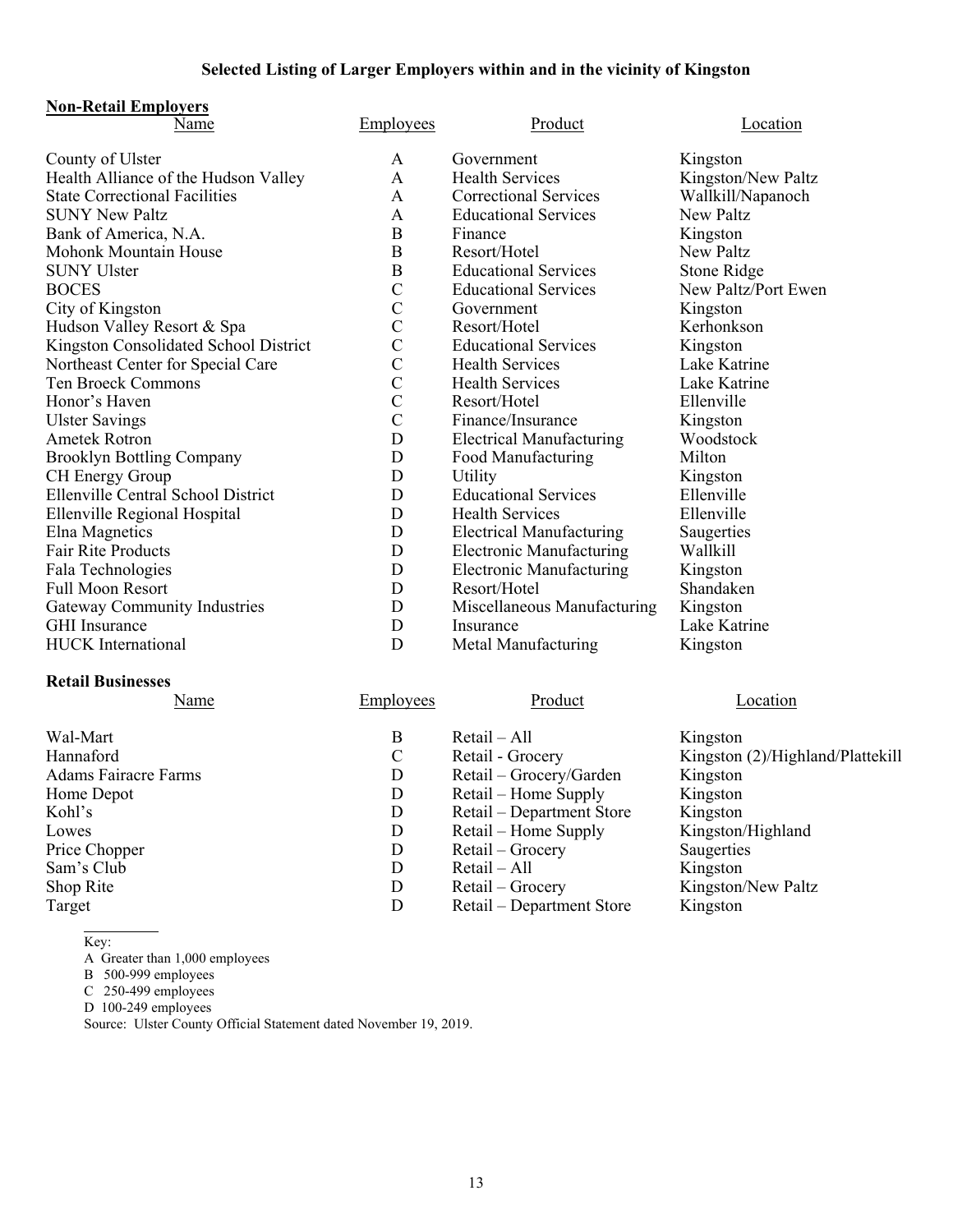The following represents a listing of a business and number of employees by section within a 15 mile radius of the City.

|                                               | <b>Businesses</b> |                |        | Employees |  |
|-----------------------------------------------|-------------------|----------------|--------|-----------|--|
| <u>Sector</u>                                 | Number            | <u>Percent</u> | Number | Percent   |  |
| Agriculture, Forestry, Fishing & Hunting      | 43                | 0.54%          | 99     | 0.16%     |  |
| Mining                                        | 4                 | 0.05           | 11     | 0.02      |  |
| Utilities                                     | 9                 | 0.11           | 111    | 0.18      |  |
| Construction                                  | 542               | 6.85           | 1,968  | 3.14      |  |
| Manufacturing                                 | 247               | 3.12           | 3,637  | 5.81      |  |
| <b>Wholesale Trade</b>                        | 268               | 3.39           | 1,522  | 2.43      |  |
| Retail Trade                                  | 1,092             | 13.80          | 10,055 | 16.06     |  |
| Transportation & Warehousing                  | 177               | 2.24           | 1,584  | 2.53      |  |
| Information                                   | 216               | 2.73           | 1,470  | 2.35      |  |
| Finance & Insurance                           | 238               | 3.01           | 3,472  | 5.54      |  |
| Real Estate, Rental & Leasing                 | 313               | 3.96           | 1,394  | 2.23      |  |
| Professional, Scientific & Tech Services      | 1,015             | 12.83          | 3,081  | 4.92      |  |
| Management of Companies & Enterprises         | 10                | 0.13           | 14     | 0.02      |  |
| Administrative & Support & Waste Management & |                   |                |        |           |  |
| <b>Remediation Services</b>                   | 887               | 11.21          | 2,454  | 3.92      |  |
| <b>Educational Services</b>                   | 118               | 1.49           | 3,129  | 5.00      |  |
| Health Care & Social Assistance               | 901               | 11.39          | 11,887 | 18.98     |  |
| Arts, Entertainment & Recreation              | 191               | 2.41           | 801    | 1.28      |  |
| Accommodation & Food Services                 | 486               | 6.14           | 3,225  | 5.15      |  |
| Other Services (except Public Administration) | 885               | 11.18          | 4,785  | 7.64      |  |
| Public Administration                         | 271               | <u>3.42</u>    | 7,926  | 12.66     |  |
| Totals                                        | 7,913             | 100.00%        | 62,625 | 100.00%   |  |

#### **Unemployment Rate Statistics**

| Annual Averages:           | City of<br>Kingston $(\% )$ | Ulster<br>County $(\% )$ | New York<br>State $(\% )$ |
|----------------------------|-----------------------------|--------------------------|---------------------------|
| 2015                       | 4.9                         | 4.9                      | 5.3                       |
| 2016                       | 4.3                         | 4.3                      | 4.9                       |
| 2017                       | 4.5                         | 4.5                      | 4.6                       |
| 2018                       | 3.9                         | 3.9                      | 4.1                       |
| 2019                       | 3.8                         | 3.8                      | 4.0                       |
| 2020 (6 month average) $a$ | 8.2                         | 8.2                      | 10.8                      |

Source: New York State Department of Labor.

a. Unemployment rates dramatically increased throughout the State due to the COVID-19 pandemic.

### **INDEBTEDNESS OF THE CITY**

#### **Constitutional Requirements**

The New York State Constitution limits the power of the City (and other municipalities and school districts of the State) to issue obligations and to otherwise contract indebtedness. Such constitutional and statutory limit

Purpose and Pledge. The City shall not give or loan any money or property to or in aid of any individual or private corporation or private undertaking or give or loan its credit to or in aid of any of the foregoing or any

The City may contract indebtedness only for a City purpose and shall pledge its faith and credit for the payment of principal of and interest thereon.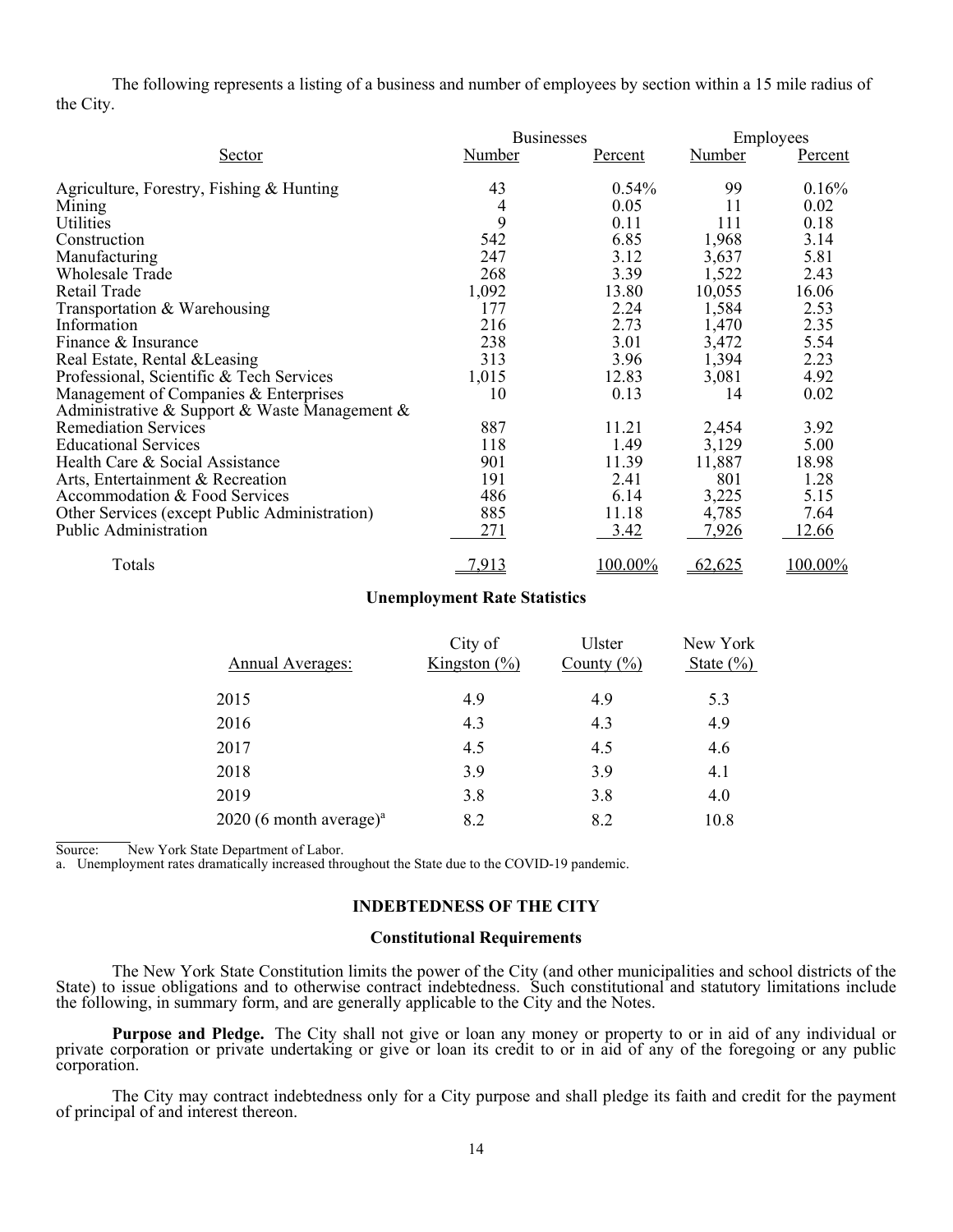**Payment and Maturity.** Except for certain short-term indebtedness contracted in anticipation of taxes, indebtedness shall be paid in annual installments commencing no later than two years after the date such indebtedness

**General.** The City is further subject to constitutional limitation by the general constitutionally imposed duty on the State Legislature to restrict the power of taxation, assessment, borrowing money, contracting indebted

#### **Statutory Procedure**

In general, the State Legislature has authorized the power and procedure for the City to borrow and incur<br>indebtedness subject, of course, to the constitutional and provisions set forth above. The power to spend money,<br>how

 Pursuant to the Local Finance Law, the City authorizes the incurrence of indebtedness by the adoption of a bond ordinance approved by at least two-thirds of the members of the Common Council, the finance board of the City. Certain such resolutions may be subject to permissive referendum, or may be submitted to the City voters at the discretion of the Common Council.

The Local Finance Law also provides a twenty-day statute of limitations after publication of a bond<br>resolution which, in effect, estops thereafter legal challenges to the validity of obligations authorized by such<br>bond res

Each bond resolution usually authorizes the construction, acquisition or installation of the object or purpose to be financed, sets forth the plan of financing and specifies the maximum maturity of the bonds and notes subj  $\overline{a}$ 

Each bond resolution also authorizes the issuance of bond anticipation notes prior to the issuance of serial<br>bonds. Statutory law in New York permits notes to be renewed each year provided that principal is amortized and<br>p

In addition, under each bond resolution, the Common Council may delegate, and has delegated, power to issue and sell bonds, to the City Comptroller, the chief fiscal officer of the City.

In general, the Local Finance Law contains similar provisions providing the City with power to issue general obligation revenue anticipation notes, tax anticipation notes, deficiency notes and budget notes.

**Debt Limit.** The City has the power to contract indebtedness for any City purpose so long as the principal amount thereof shall not exceed seven per centum of the average full valuation of taxable real estate of the City full valuation is by dividing the assessed valuation of taxable real estate by the respective equalization rates<br>assigned to each assessment roll. Such equalization rates are the ratios which each of such assessed valuatio State Legislature is required to prescribe the manner by which such ratios shall be determined. Average full valuation is determined by adding the full valuations for the most recently completed assessment roll and the fou

There is no constitutional limitation on the amount that may be raised by the City by tax on real estate in<br>any fiscal year to pay principal and interest on all indebtedness. However, the Tax Levy Limitation Law, imposes<br>a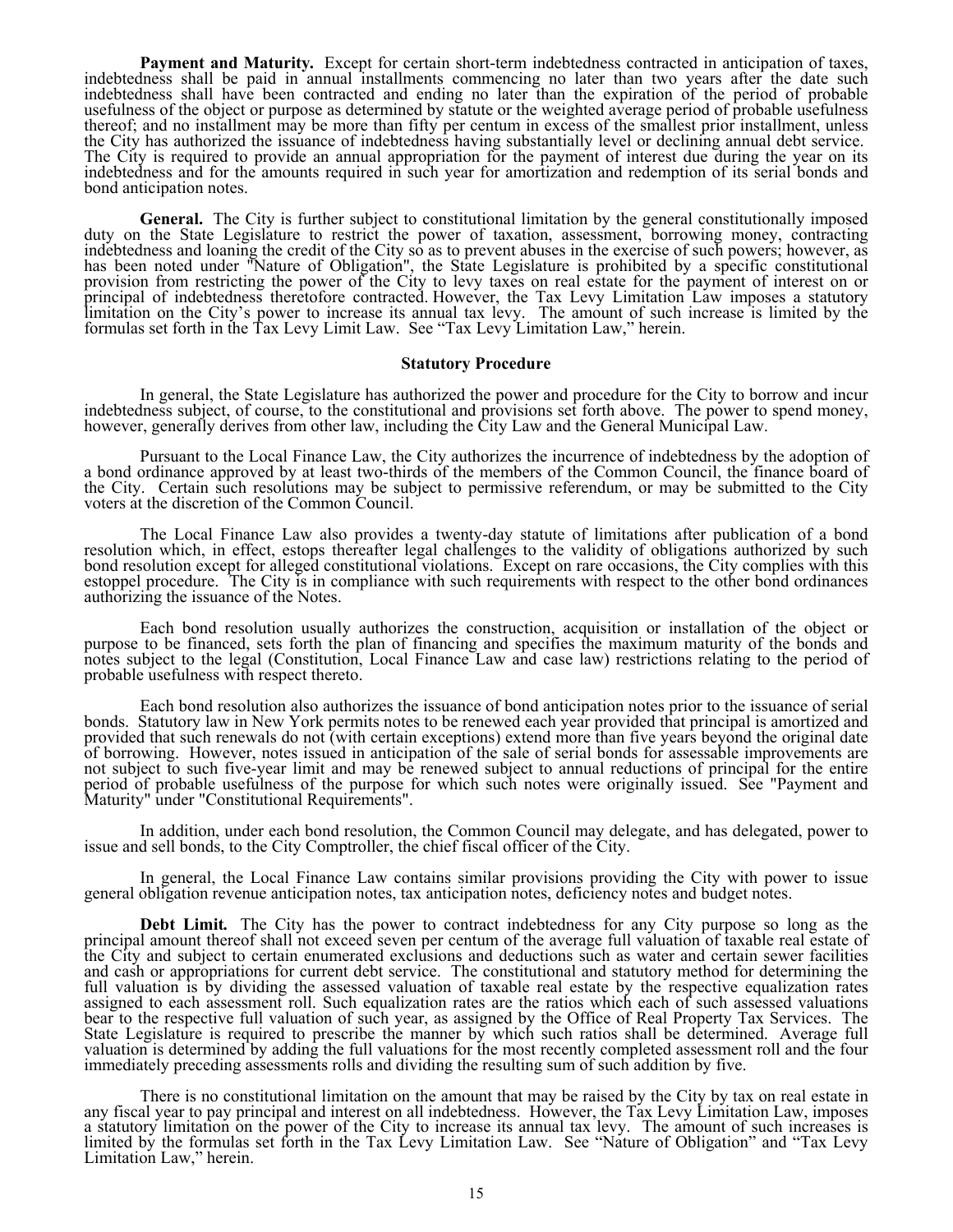#### **Computation of Debt Limit and Calculation of Net Debt Contracting Margina (**As of August 4, 2020)

| Fiscal Year                               |                 | <b>State</b> |                 |
|-------------------------------------------|-----------------|--------------|-----------------|
| Ending                                    | Assessed        | Equalization | Full            |
| December 31:                              | Valuation       | Rate $(\%)$  | Valuation       |
| 2016                                      | \$1,380,129,553 | 100          | \$1,380,129,553 |
| 2017                                      | 1,392,117,447   | 100          | 1,392,117,447   |
| 2018                                      | 1,427,133,713   | 100          | 1,427,133,713   |
| 2019                                      | 1,504,905,000   | 100          | 1,504,905,000   |
| 2020                                      | 1,630,350,022   | 100          | 1,630,350,022   |
|                                           |                 |              |                 |
| <b>Total Five Year Full Valuation</b>     |                 |              | \$7,334,635,735 |
| Average Five Year Full Valuation          |                 |              | 1,466,927,147   |
| Debt Limit - 7% of Average Full Valuation |                 |              | 102,684,900     |
|                                           |                 |              |                 |
| Inclusions:                               |                 |              |                 |
| <b>Outstanding Bonds:</b>                 |                 |              |                 |
| <b>General Purposes</b>                   |                 |              | 9,831,816       |
| <b>Library Purposes</b>                   |                 |              | 410,000         |
| <b>Sewer Purposes</b>                     |                 |              | 9,429,422       |
| <b>Water Purposes</b>                     |                 |              | 5,238,762       |
| Sub-Total                                 |                 |              | 24,910,000      |
| <b>Bond Anticipation Notes</b>            |                 |              | 15,563,962      |
|                                           |                 |              |                 |
| <b>Total Inclusions</b>                   |                 |              | 40,473,962      |
|                                           |                 |              |                 |
| Exclusions:                               |                 |              |                 |
| Sewer Debt                                |                 |              | 3,400,000       |
| <b>Water Bonds</b>                        |                 |              | 5,238,762       |
| <b>Water Notes</b>                        |                 |              | 5,831,500       |
| Note Appropriations                       |                 |              | 475,000         |
| <b>Bond Appropriations</b>                |                 |              | 85,000          |
| <b>Total Exclusions</b>                   |                 |              | 15,030,262      |
| <b>Total Net Indebtedness</b>             |                 |              | 25,443,700      |
| Net Debt Contracting Margin               |                 |              | \$77,241,200    |
| Percent of Debt Limit Exhausted           |                 |              | 24.78%          |

a. See also "Water System Improvements" Herein.

l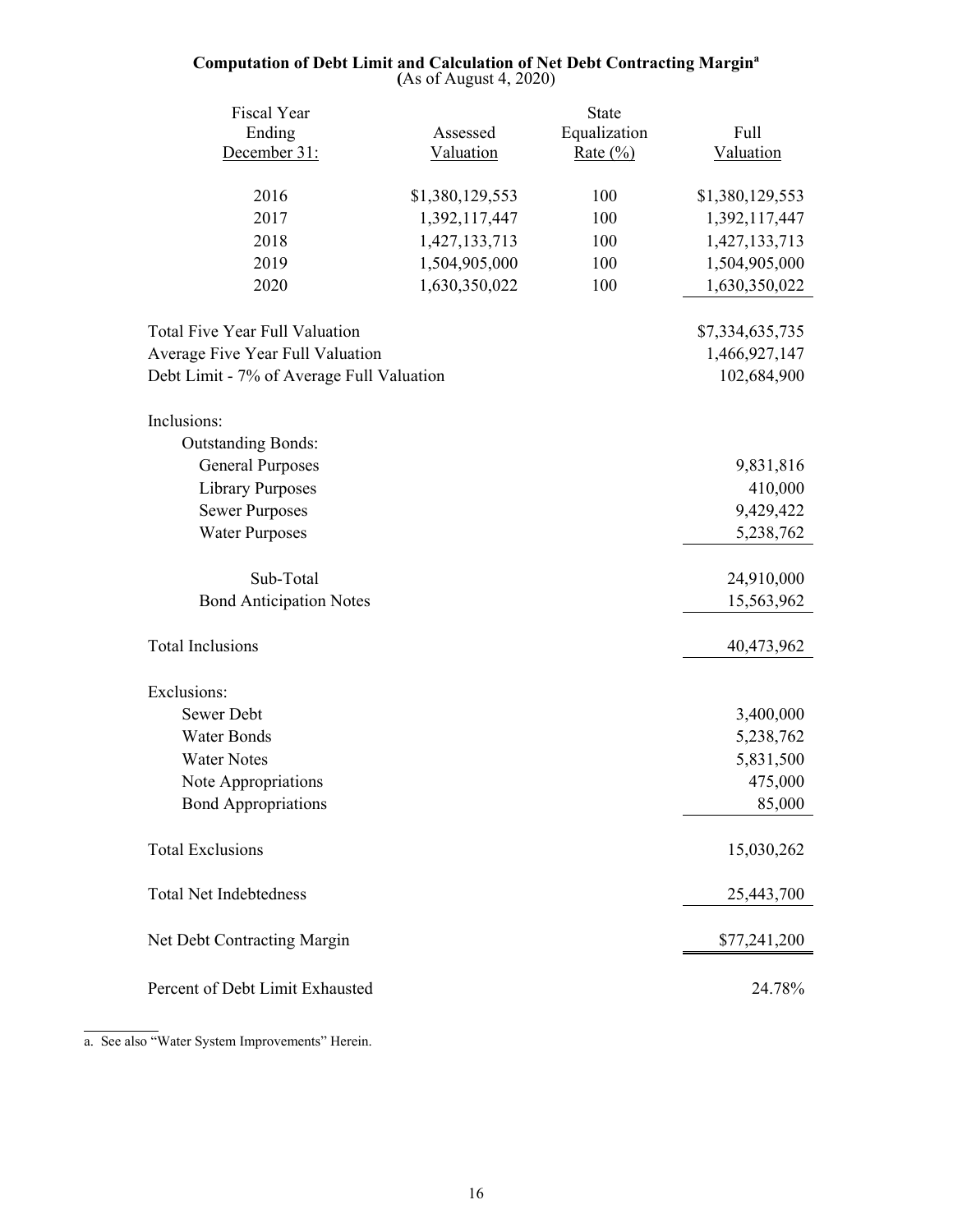| <b>Fiscal Year</b><br>Ending<br>December 31: | <b>Principal</b> | Interest      | <u>Total</u>    |
|----------------------------------------------|------------------|---------------|-----------------|
| 2020                                         |                  |               |                 |
|                                              | \$2,482,000      | 846,830<br>\$ | 3,328,830<br>\$ |
| 2021                                         | 2,426,000        | 771,332       | 3,197,332       |
| 2022                                         | 2,361,000        | 698,785       | 3,059,785       |
| 2023                                         | 2,146,000        | 628,748       | 2,774,748       |
| 2024                                         | 2,101,000        | 563,531       | 2,664,531       |
| 2025                                         | 2,021,000        | 489,651       | 2,510,651       |
| 2026                                         | 1,790,000        | 423,034       | 2,213,034       |
| 2027                                         | 1,605,000        | 365,284       | 1,970,284       |
| 2028                                         | 1,455,000        | 314,070       | 1,769,070       |
| 2029                                         | 1,445,000        | 265,996       | 1,710,996       |
| 2030                                         | 1,405,000        | 218,699       | 1,623,699       |
| 2031                                         | 1,320,000        | 173,397       | 1,493,397       |
| 2032                                         | 995,000          | 136,013       | 1,131,013       |
| 2033                                         | 750,000          | 108,894       | 858,894         |
| 2034                                         | 770,000          | 84,950        | 854,950         |
| 2035                                         | 785,000          | 59,816        | 844,816         |
| 2036                                         | 505,000          | 39,153        | 544,153         |
| 2037                                         | 505,000          | 23,056        | 528,056         |
| 2038                                         | 440,000          | 7,425         | 447,425         |
|                                              |                  |               |                 |
| Totals                                       | \$27,307,000     | \$6,218,662   | \$33,525,662    |

# **Debt Service Requirements - Outstanding Bonds**

l a. The subsidies received from the Environmental Facilities Corporation (EFC) have not been deducted from the interest due on approximately \$8.4 million in loans through EFC. Does not reflect payments made to date.

# **Lease-Purchase Obligations**

In addition, the City has entered into Lease-Purchase Agreements for the following purposes: purchase of equipment, energy performance measures and purchase of vehicles.

| <b>Fiscal Year Ending</b> |             |          |             |
|---------------------------|-------------|----------|-------------|
| December 31:              | Principal   | Interest | Total       |
|                           |             |          |             |
| 2020                      | 430,446     | \$39,769 | 470,215     |
| 2021                      | 351,769     | 24,421   | 376,190     |
| 2022                      | 363,775     | 12,415   | 376,190     |
|                           |             |          |             |
| Totals                    | \$1,145,990 | \$76,605 | \$1,222,595 |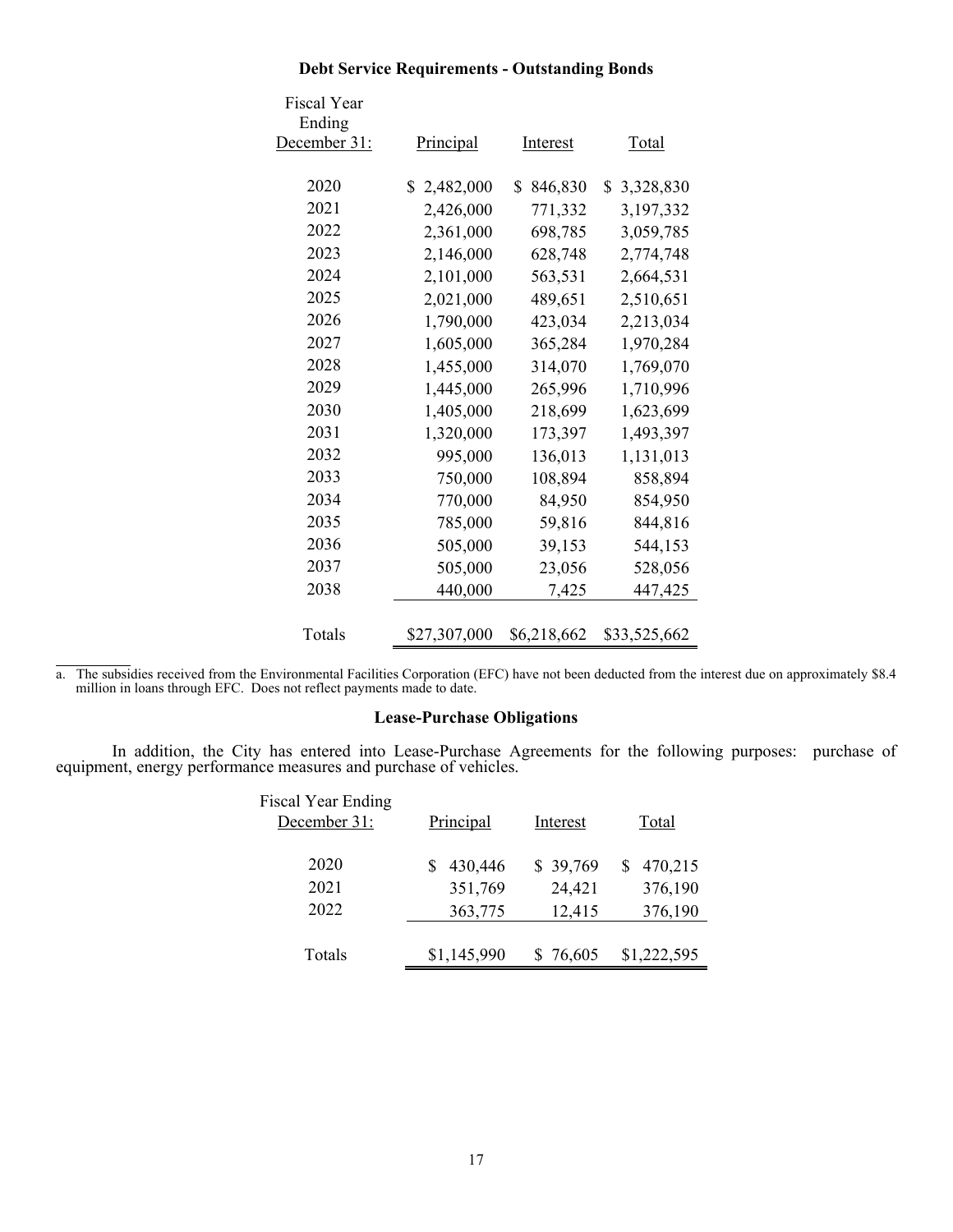#### **Trend of City Indebtedness**

|                               | Fiscal Year Ending December 31: |              |              |              |              |
|-------------------------------|---------------------------------|--------------|--------------|--------------|--------------|
|                               | 2015                            | 2016         | 2017         | 2018         | 2019         |
| Debt Outstanding End of Year: |                                 |              |              |              |              |
| <b>Bonds</b>                  | \$26,547,628                    | \$23,603,000 | \$20,686,000 | \$29,874,000 | \$27,307,000 |
| <b>BANs</b>                   | 8,132,117                       | 10,968,333   | 13,005,886   | 6,997,462    | 11,612,462   |
| <b>EFC</b> Notes              |                                 | 482,959      | 1,973,713    | 2,074,582    | 2,728,815    |
| Lease Purchase Obligations    | 2,566,980                       | 2,141,815    | 1,962,959    | 1,561,624    | 1,145,990    |
|                               |                                 |              |              |              |              |
| <b>Total Debt Outstanding</b> | \$37,246,725                    | \$37,196,107 | \$37,628,558 | \$40,507,668 | \$42,794,267 |
|                               |                                 |              |              |              |              |

a. See also "Water System Improvements – Environmental Facilities Corporation" herein.

l

#### **Details of Short-Term Indebtedness Outstanding**

The City has \$5,831,500 in bond anticipation notes outstanding for Water System improvements within the City due March 19, 2021 and \$9,732,462 for various projects due August 26, 2020. The issuance of the Notes along with

#### **Water System Improvements**

The City began a three phase project in 2014 which includes construction of improvements to the Foxhall Avenue<br>Pump Station, the Edmund T. Cloonan Water Treatment Plant and the installation of a system to better monitor an Define water system facilities. The improvements to the Foxnan Ave Funp stations and the Edinton 1. Crossian water<br>Treatment Plant were completed and the system-wide monitoring system is expected to be completed in 2020. T Fund (DWSRF). The City has received \$679,737 in grants toward the project. The City has also drawn down \$2,504,157<br>in short-term financing though EFC and, upon completion, such amount is expected to be converted to long-te

On October 6, 2015, the City adopted a bond ordinance in the amount of \$3,500,000 for transmission main rehabilitation and improvements. The project was awarded a New York State Water Infrastructure Investment Act (WIIA) grant of \$2,034,000. The balance of the project was awarded a Tew Tork bate water inhastractic investment Fet (WIT)<br>of \$1,356,000. To date, \$1,017,000 has been drawn down from the balance of the WIIA grant. The City has al

On June 6, 2017, the City adopted a bond ordinance in the amount of \$1,500,000 for water system improvements.<br>The project was awarded a New York State WIIA grant of \$900,000. The balance of the project will be financed thr

 On February 6, 2018, the City adopted a bond ordinance in the amount of \$1,500,000 for water infrastructure related to the NYS DOT 587 Roundabout. To date the City has borrowed \$1,500,000 towards the project.

The City will begin a project in 2020 for Cooper Lake Dam and Intake Remediation. The City adopted bond<br>ordinances in the amount of \$800,000 on February 6, 2018, in the amount of \$7,000,000 on September 10, 2019, and in<br>th

#### **Sewer System Improvements**

On April 5, 2016, the City adopted a bond ordinance in the amount of \$2,350,000 for the Wastewater Treatment<br>Plan upgrades and improvements. The project was awarded a grant of \$587,500 grant and \$1,762,500 in subsidized financing through EFC. As of the date of this Official Statement, the City has drawn down \$293,750 from the grant and \$468,679 in short-term financing from EFC.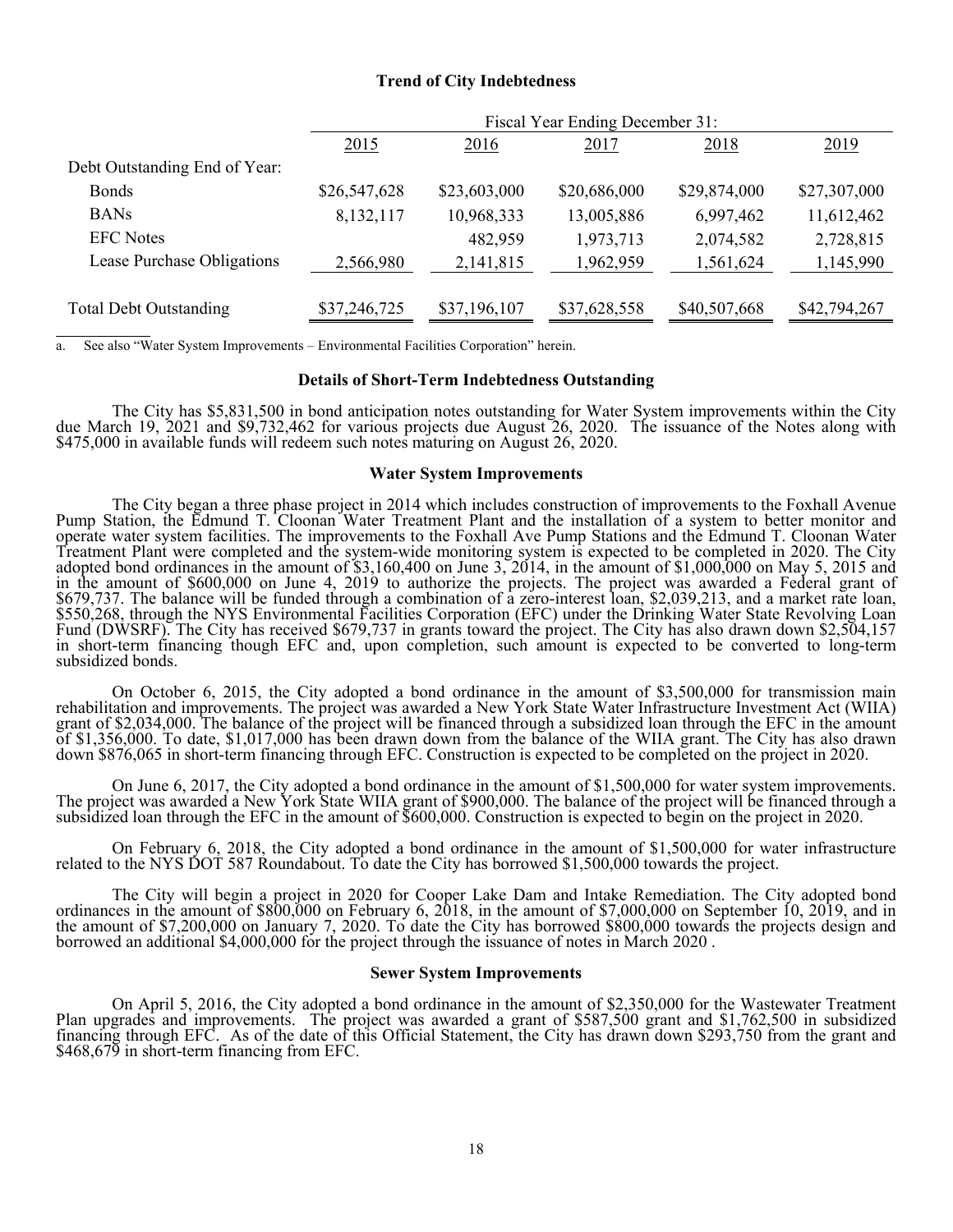#### **Authorized but Unissued Indebtedness**

The City has authorized but unissued debt in the amount of \$48,995,544 for various public improvements in the City. It is expected that the City will receive grant funds for a significant portion of the authorized but unis

#### **Capital Program**

The City is generally responsible for providing services as required to the citizens on a City-wide basis. The City maintains a road system necessitating road resurfacing and improvements and the acquisition of machinery a

The City's proposed capital improvement plan for the years 2020-2023 is set forth below.

|                               | 2020        | 2021         | 2022          | 2023          | Total         |
|-------------------------------|-------------|--------------|---------------|---------------|---------------|
| Police Department             | \$<br>0     | 230,000<br>S | 230,000<br>S. | 230,000<br>\$ | \$<br>690,000 |
| Fire Department               | 540,000     | 125,000      | 50,000        | 50,000        | 765,000       |
| Department of Public<br>Works | 452,000     | 1,063,000    | 420,000       | 375,000       | 2,310,000     |
| <b>Recreation Department</b>  | $\theta$    | 325,000      | 325,000       | 325,000       | 975,000       |
| General Government            | 3,936,500   | 3,055,800    | 1,550,000     | $\theta$      | 8,542,300     |
| <b>Sewer Department</b>       | 150,000     | 4,746,115    | 4,746,115     | 1,650,000     | 11,292,230    |
| Total                         | \$5,078,500 | \$9,544,915  | \$7,321,115   | \$2,630,000   | \$24,574,530  |

Sources: Capital Improvement Plan of the City.

l

The City is also in the midst of a four year capital plan which includes construction of various improvements to<br>the Water System to improve operational effectiveness or efficiencies, improve service delivery, or water qua funding opportunities to underwrite the Capital Improvement Plan.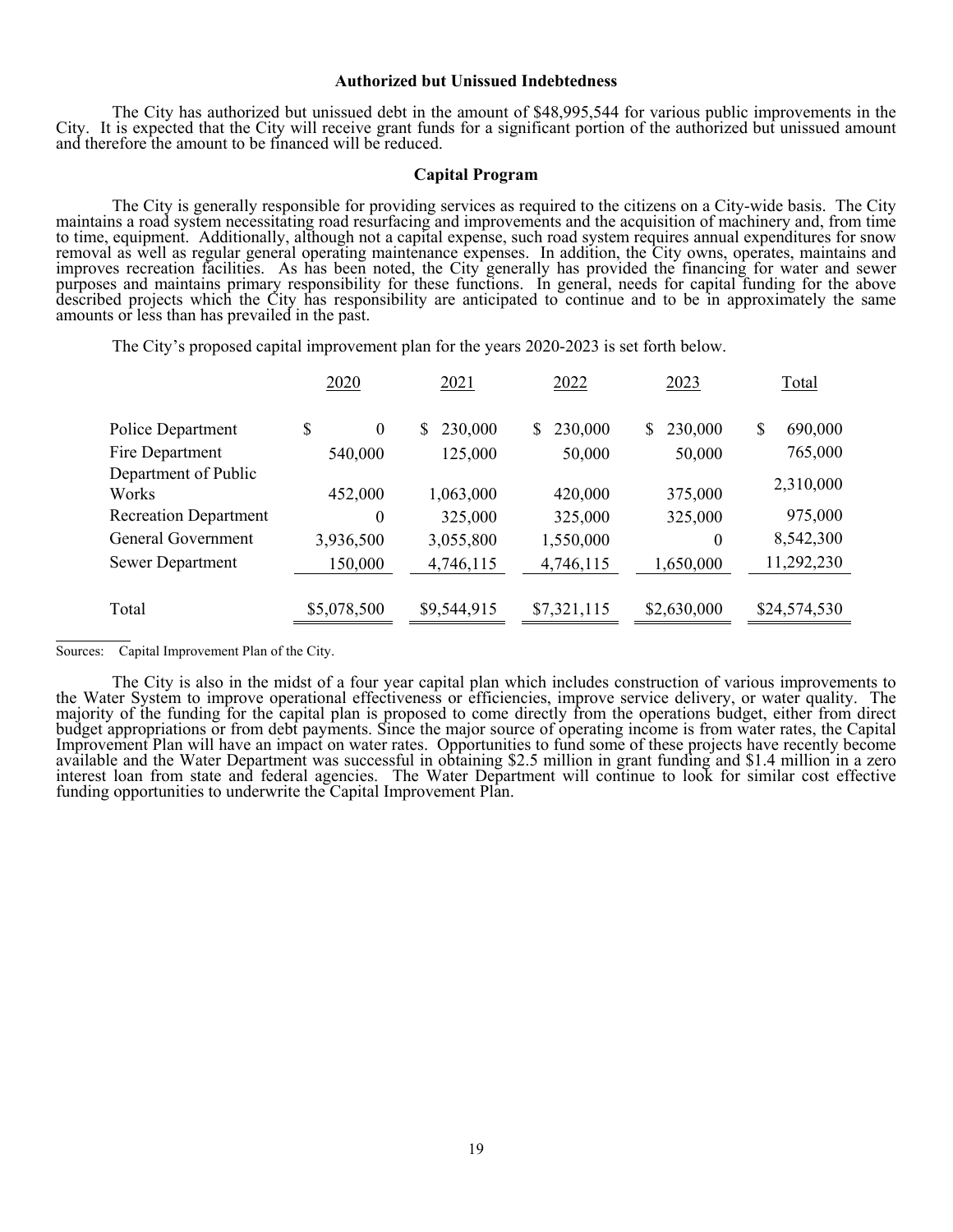#### **Calculation of Estimated Overlapping and Underlying Indebtedness**

| <b>Overlapping Units</b>         | Date of Report           | Percentage<br>Applicable $(\% )$ | Applicable<br>Total<br>Indebtedness | Applicable<br><b>Net</b><br>Indebtedness |
|----------------------------------|--------------------------|----------------------------------|-------------------------------------|------------------------------------------|
| County of Ulster<br>Kingston CSD | 11/07/2019<br>10/30/2019 | 7.70<br>34.03                    | \$8,807,104<br>27,463,912           | \$8,198,111<br>9,612,369                 |
| Totals                           |                          |                                  | \$36,271,016                        | \$17,810,480                             |

Sources: State Comptroller's Special Report on Municipal Affairs for 2019 or more recently published Official Statements.

#### **Debt Ratios**  (As of August 4, 2020)

|                                                  |              |                            | Percentage                |
|--------------------------------------------------|--------------|----------------------------|---------------------------|
|                                                  | Amount       | Per<br>Capita <sup>a</sup> | Of Full<br>Value $(\%)^b$ |
| <b>Total Direct Debt</b>                         | \$42,773,962 | \$1,843                    | 2.62                      |
| Net Direct Debt                                  | 24,673,700   | 1,063                      | 1.51                      |
| Total Direct & Applicable Total Overlapping Debt | 79,044,978   | 3,406                      | 4.85                      |
| Net Direct & Applicable Net Overlapping Debt     | 42,484,180   | 1,830                      | 2.61                      |

a. The current estimated population of the City is 23,210.

b. The full valuation of taxable real property in the City for 2019-20 is \$1,630,350,022.

#### **FINANCES OF THE CITY**

#### **Financial Statements and Accounting Procedures**

The City maintains its financial records in accordance with the Uniform System of Accounts for Cities prescribed<br>by the State Comptroller. The financial records of the City are audited by independent accountants. The last made available for public inspection covers the fiscal year ended December 31, 2018. In addition, the financial affairs of the City are subject to periodic compliance review by the Office of the State Comptroller to ascertain whether the City has<br>complied with the requirements of various State and Federal statutes. The City also prepares an An

#### *Fund Structure and Accounts*

l

l

The City utilizes fund accounting to record and report its various service activities. A fund represents both a legal<br>and an accounting entity which segregates the transactions of specific programs in accordance with speci

There are three basic fund types: (1) governmental funds that are used to account for basic services and capital projects; (2) proprietary funds that account for operations of a commercial nature; and, (3) fiduciary funds

The City presently maintains the following governmental funds: General Fund, Special Revenue Funds, Capital Projects Fund, Debt Service Fund and Proprietary Funds (Water and Sewer). Fiduciary funds consist of a Trust and A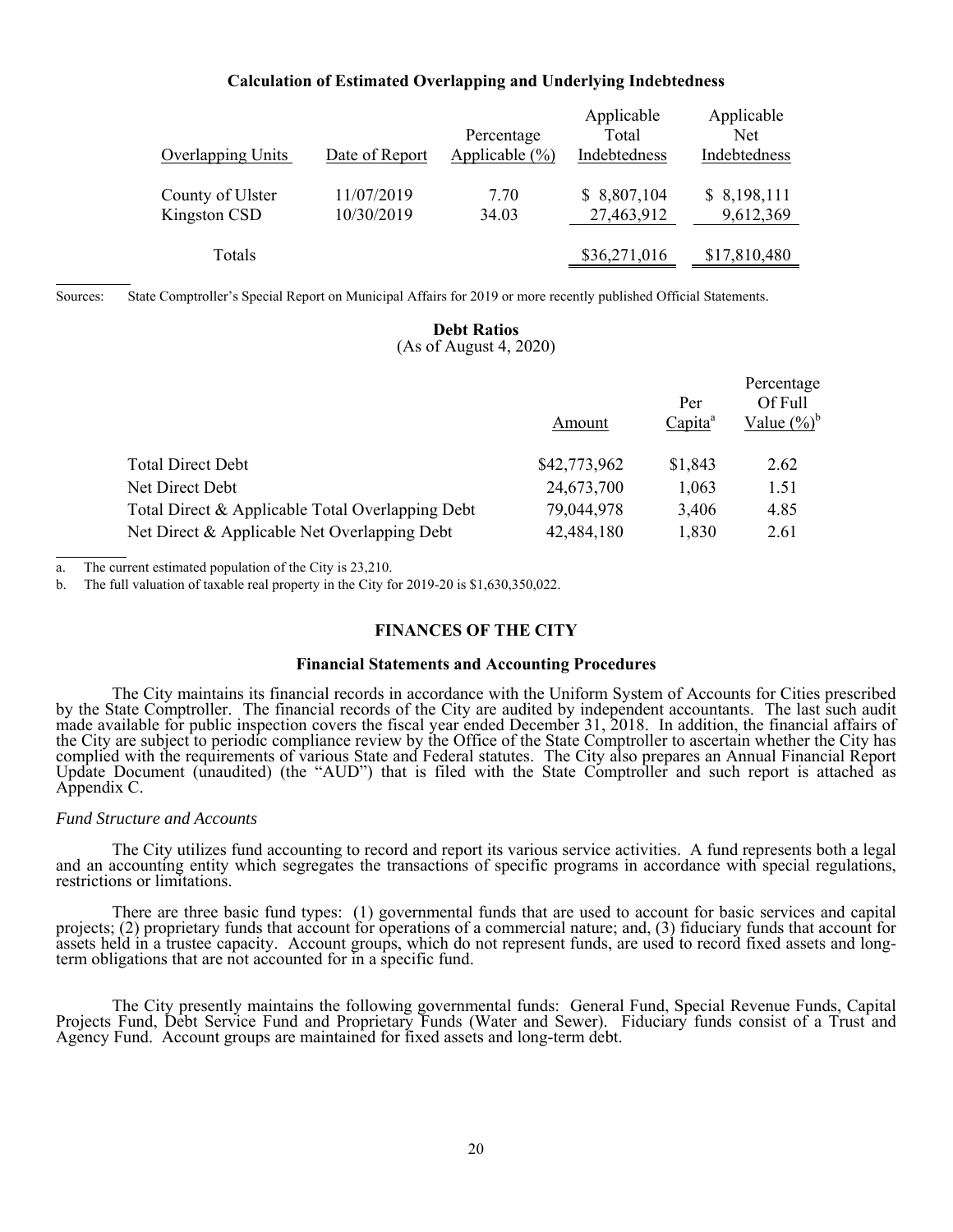The City's governmental funds are accounted for on a modified accrual basis of accounting. Under the modified<br>accrual basis, revenues are recognized when they become susceptible to accrual - that is, when they become "meas

Expenditures are generally recognized under the modified accrual basis of accounting that is when the related<br>fund liability is incurred. An exception to this general rule is unmatured interest on general long-term debt wh

#### **Investment Policy**

The primary objectives of the City's investment activities are, in priority order:

- 
- 
- Legal: to conform with all applicable federal, state and other legal requirements;<br>Safety: to adequately safeguard principal;<br>Liquidity: to provide sufficient liquidity to meet all operating requirements;<br>Yield: to obtai
- 

The Common Council's responsibility for administration of the investment program is delegated to the City<br>Comptroller who shall establish written procedures for the operation of the investment program consistent with these

Pursuant to the statutes of the State of New York and its adopted Investment Policy, the City is permitted to temporarily invest moneys which are not required for immediate expenditures, with the exception of moneys the in

- 
- 
- 
- 
- Special time deposit accounts in, or certificates of deposit issued by, a bank or trust company located and<br>
authorized to do business in the State of New York.<br>
 Obligations of the United States of America, where the p
- 
- 

Any investments made by the City pursuant to law are required to be payable or redeemable at the option of the<br>City within such times as the proceeds will be needed to meet expenditures for purposes for which the moneys we

Collateral is required for demand deposit, money market accounts and certificates of deposit not covered by<br>Federal deposit insurance and the eligible securities utilized for such collateral must be held by a third party f

#### **Financial Operations**

The City Comptroller functions as the chief fiscal officer as provided in Section 2 of the Local Finance Law; in<br>this role, the Comptroller is responsible for the City's accounting and financial reporting activities. In ad is the City's budget officer and must therefore prepare the annual tentative budget for submission to the Common Council. Law, the Comptroller has been authorized to issue or renew certain specific types of notes. As required by law, the Comptroller must execute an authorizing certificate which than becomes a matter of public record.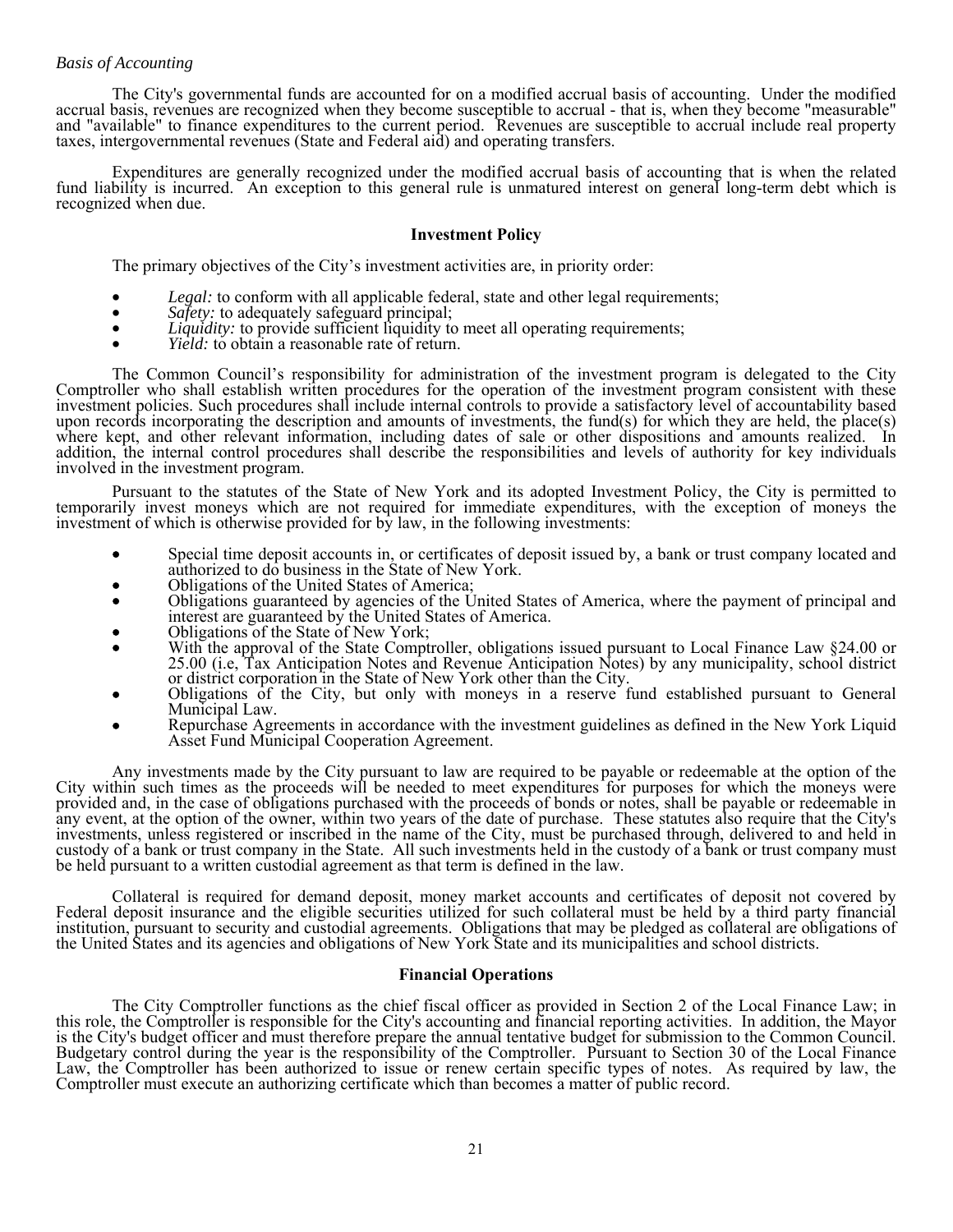The Common Council, as a whole, serves as the finance board of the City and is responsible for authorizing, by resolution, all material financial transactions such as operating and capital budgets and bonded debt.

City finances are operated primarily through the General Fund. All real property taxes and most of the other City<br>revenues are credited to this fund. Current operating expenditures are paid from these funds subject to avai

#### **Revenues**

 The City receives most of its revenues from real property taxes and assessments. A summary of such revenues for the five recently completed fiscal years may be found in Appendix A.

#### *Real Property Taxes*

See "Real Property Tax Information", herein.

# **State Aid**

 The City receives financial assistance from the State. If the State should not adopt its budget in a timely manner, municipalities and school districts in the State, including the City, may be affected by a delay in the payment of State aid. Additionally, if the State should experience difficulty in borrowing funds in anticipation of the receipt of State taxes in order to pay State aid to municipalities and school districts in the State, including the City, in this year of future years, the City may be affected by a delay in the receipt of State aid until sufficient State taxes have been received by the State to make State aid payments.

 Based on the unaudited results, the City received approximately 12.57% of its total General Fund operating revenue from State aid in 2019. There is no assurance, however, that State appropriations for aid to municipalities will continue, either pursuant to existing formulas or in any form whatsoever. The State is not constitutionally obligated to maintain or continue such aid and, in fact, the State has drastically reduced funding to municipalities and school districts in the last several years in order to balance its own budget.

 The State is not constitutionally obligated to maintain or continue State aid to the City. No assurance can be given that present State aid levels will be maintained in the future. Currently, due the outbreak of COVID-19 the State has declared a state of emergency and the Governor has taken steps designed to mitigate the spread and impacts of COVID-19, including closing schools and non-essential businesses. The outbreak of COVID-19 and the dramatic steps taken by the State to address it are expected to negatively impact the State's economy and financial condition. The full impact of COVID-19 upon the State is not expected to be known for some time; however, it is anticipated that the State will experience budgetary restrictions which will require certain gap-closing actions. Such actions may include, but are not limited to: reductions in State agency operations and/or the delay, elimination or substantial reduction in payments to municipalities, school districts or other recipients of State aid in the State. If this were to occur, reductions in the payment of State aid could adversely affect the financial condition of municipalities and school districts in the State, requiring either a counterbalancing increase in revenues

 Although the City cannot predict at this time whether there will be any delays and/or reductions in State aid in the current year or in future fiscal years or whether there will be additional Federal Stimulus Act monies made available to pay State aid in future years, the City may be able to mitigate the impact of any delays or reductions by reducing expenditures, increasing revenues appropriating other available funds on hand, and/or by any combination of the foregoing.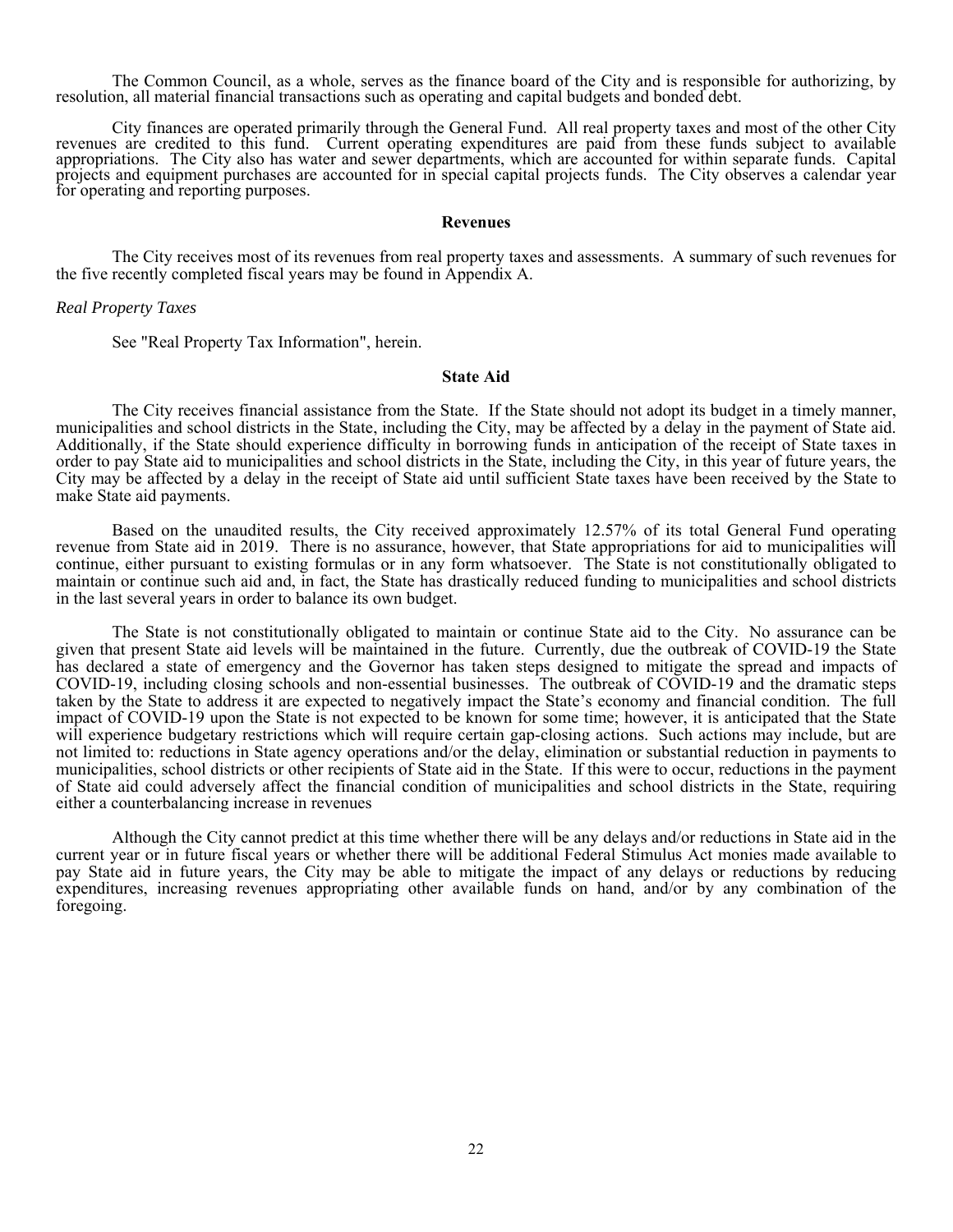The following table sets forth the percentage of the City's General Fund revenue comprised of State and Federal Aid for each of the fiscal years 2015 through 2019 and as budgeted for 2020.

| <b>Fiscal Year Ended</b> | General Fund         | State $\&$  | State Aid To     |
|--------------------------|----------------------|-------------|------------------|
| December 31:             | <b>Total Revenue</b> | Federal Aid | Revenues $(\% )$ |
| 2015                     | \$38,887,343         | \$4,487,525 | 11.54            |
| 2016                     | 40,084,751           | 4,451,696   | 11.11            |
| 2017                     | 41,910,927           | 4,683,159   | 11.17            |
| 2018                     | 43,609,003           | 5,229,157   | 11.99            |
| 2019                     | 44,152,409           | 5,548,971   | 12.57            |
| 2020 (Budgeted)          | 44, 464, 333         | 3,886,027   | 8.74             |

Source: Audited Financial Statements (2014-2018), Financial Report Update Document (2019) and Adopted Budgets of the City (2020).

l

#### **Expenditures**

 The major categories of expenditure for the City are General Government Support, Public Safety, Health, Transportation, Economic Assistance and Opportunity, Culture and Recreation, Home and Community Services, Employee Benefits and Debt Service. A summary of the expenditures for the five most recently completed fiscal years may be found in Appendix A.

#### **2020 Adopted Budget**

 The 2020 Budget of the City calls for total expenditures of \$44,464,333 which is an increase of \$487,856 over the 2019 Adopted Budget. The City appropriated \$1,457,190 in general fund balance to balance the 2020 Budget.

#### **Results of Operations: 2019 (Unaudited)**

Based upon unaudited results, the City's expenditures exceeded its revenues by \$225,381 in its General Fund for<br>the fiscal year which ended December 31, 2019, which resulted in an decrease in fund balance from \$10,905,681 beginning of the fiscal year to \$10,680,300 at the end of the fiscal year.

#### **Results of Operations: 2018 (Audited)**

Based upon audited results, the City's revenues exceeded its expenditures by \$1,722,001 in its General Fund for<br>the fiscal year which ended December 31, 2018, which resulted in an increase in fund balance from \$9,183,680 a beginning of the fiscal year to \$10,905,681 at the end of the fiscal year.

#### **Results of Operations: 2017 (Audited)**

Based upon audited results, the City's revenues exceeded its expenditures by \$1,795,545 in its General Fund for<br>the fiscal year which ended December 31, 2017, which resulted in an increase in fund balance from \$7,388,135 a beginning of the fiscal year to \$9,183,680 at the end of the fiscal year.

#### **Results of Operations: 2016 (Audited)**

Based upon audited results, the City's revenues exceeded its expenditures by \$865,427 in its General Fund for the fiscal year which ended December 31, 2016, which resulted in an increase in fund balance from \$6,522,708 at beginning of the fiscal year to \$7,388,135 at the end of the fiscal year.

#### **Results of Operations: 2015 (Audited)**

Based upon audited results, the City's revenues exceeded its expenditures by \$1,298,182 in its General Fund for<br>the fiscal year which ended December 31, 2015, which resulted in an increase in fund balance from \$5,224,526 a beginning of the fiscal year to \$6,522,708 at the end of the fiscal year.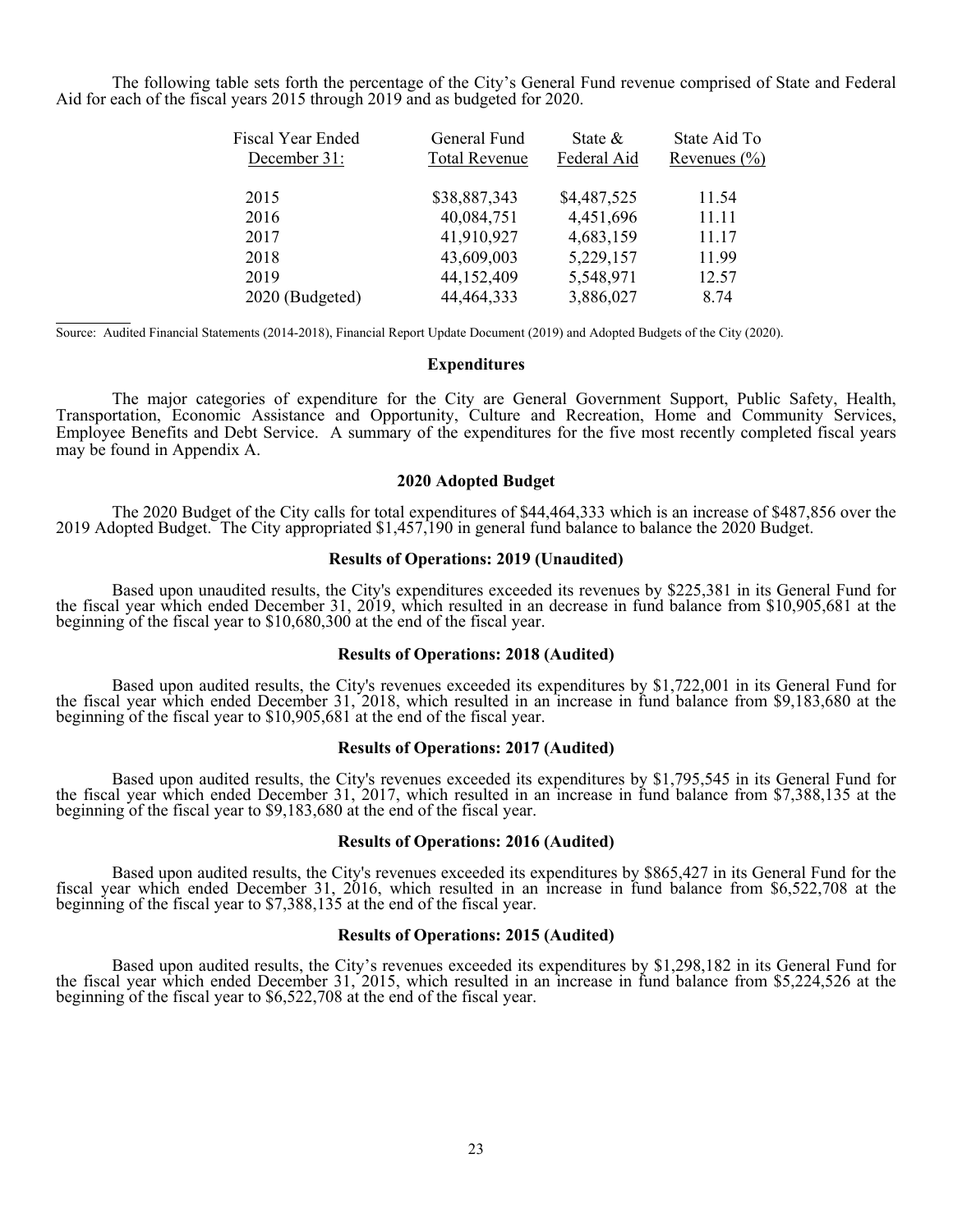#### **The State Comptroller's Fiscal Stress Monitoring System**

The New York State Comptroller has reported that New York State's school districts and municipalities are facing<br>significant fiscal challenges. As a result, the Office of the State Comptroller has developed a Fiscal Stress school districts and municipalities are operating.

The fiscal stress scores are based on financial information submitted as part of each school district's ST-3 report<br>filed with the State Education Department annually, and each municipality's annual report filed with the S deficits, the system creates an overall fiscal stress score which classifies whether a school district or municipality is in "significant fiscal stress", in "moderate fiscal stress," as "susceptible to fiscal stress" or "n classified in a category of "no designation." This classification should not be interpreted to imply that the entity is<br>completely free of fiscal stress conditions. Rather, the entity's financial information, when objectiv

The most current applicable report of OSC designates the City as "No Designation" (Fiscal Score: 6.7%). More information on the FSMS may be obtained from the Office of the State Comptroller.

In addition, OSC helps local government officials manage government resources efficiently and effectively. The<br>Comptroller oversees the fiscal affairs of local governments statewide, as well as compliance with relevant sta

#### **Pension Systems**

Substantially all employees of the City are members of the New York State and Local Employees' Retirement<br>
System ("ERS") or the State and Local Police and Fire Retirement System ("PFRS" and together with ERS, the<br>
"Retire On December 10, 2009, then Governor Paterson signed into law the creation of a new Tier 5, which is effective for new ERS employees hired on or after January 1, 2010. New ERS employees in Tier 5 contribute 3% of their sala

Pension reform legislation changed the billing cycle for employer contributions to the ERS retirement system to match budget cycles of the City. Under the previous method, the City was not provided with required payment un

In addition, the pension payment date for all local governments was changed from December 15 to February 1<br>and permits the legislative body of a municipality to establish a retirement contribution reserve fund for the purp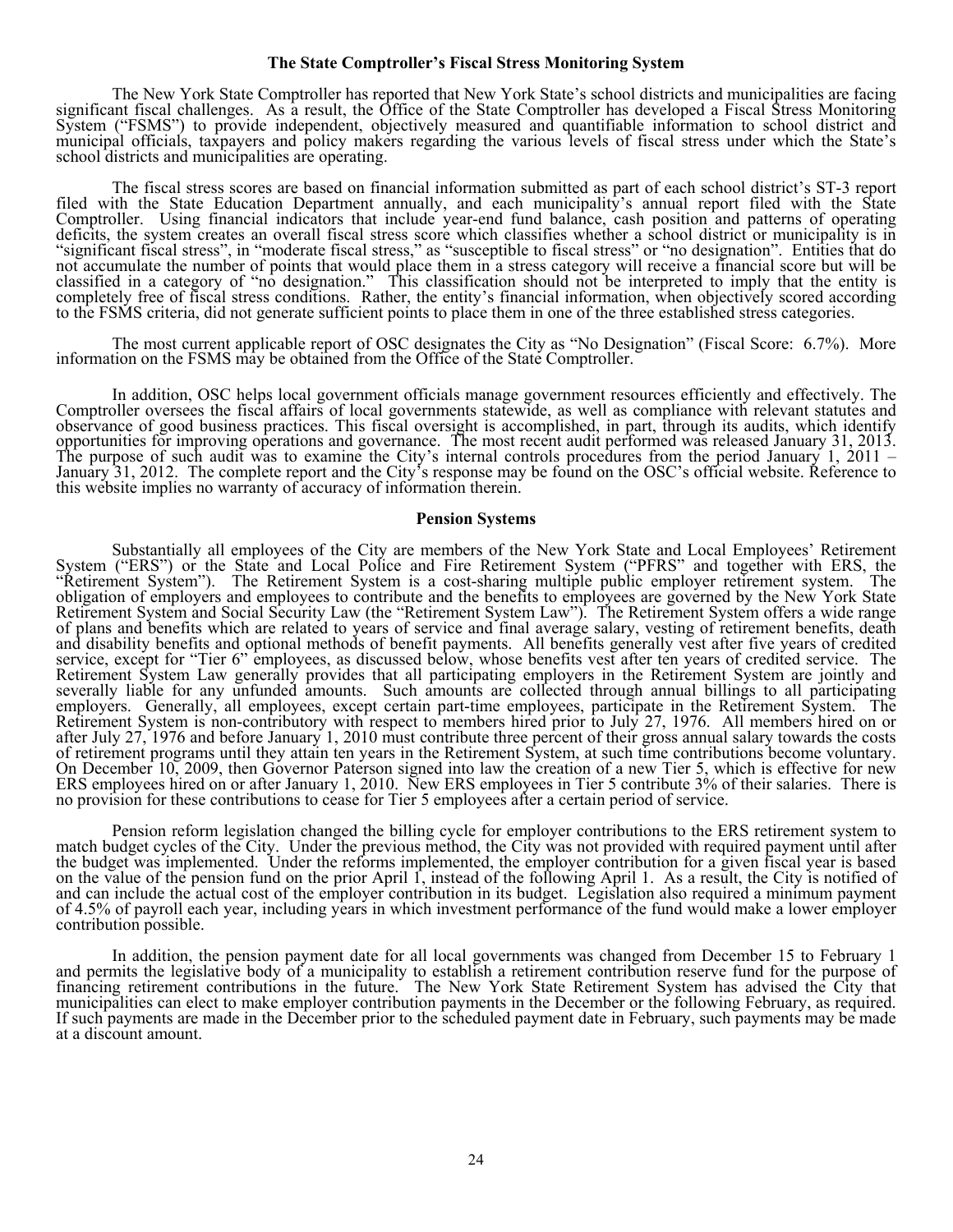On March 16, 2012, Governor Cuomo signed into law the new Tier 6 pension program, effective for new ERS<br>employees hired after April 1, 2012. The Tier 6 legislation provides for increased employee contribution rates of betw

Members of the PFRS are divided into four tiers. The plans adopted for PFRS employees are noncontributory for<br>Tier 1 and Tier 2 employees. PFRS members that were hired between July 1, 2009 to January 8, 2010 are currently January 9, 2010 are in Tier<sup>5</sup> 5 which also requires a 3% employee contribution. PFRS members hired after April 1, 2012<br>are in Tier 6, which also originally has a 3% contribution requirement for members for fiscal year 201 contributes 3%; \$45,000.01 to \$55,000.00 contributes 3.5%; \$55,000.01 to \$75,000.00 contributes 4.5%; \$75,000.01 to to \$100,000.00 contributes 5.75%; and more than \$100,000.00 contributes 6%.

The City is required to contribute an actuarially determined rate. The required contributions for the five most recently completed fiscal years are as follows:

#### **Contributions to the Retirement Systems**

|                           | Total        |
|---------------------------|--------------|
| <b>Fiscal Year Ending</b> | Amount of    |
| December 31:              | Contribution |
|                           |              |
| 2015                      | \$4,154,765  |
| 2016                      | 4,367,192    |
| 2017                      | 4,196,697    |
| 2018                      | 4,739,752    |
| 2019                      | 4,521,084    |
| 2020 (Budgeted)           | 4,202,344    |
|                           |              |

Due to prior poor performance of the investment portfolio of the Retirement System, the employer contribution<br>rates for required pension contributions has increased. To help mitigate the impact of such increases, legislati

#### **Other Post-Employment Benefits**

The City provides post-retirement healthcare benefits to various categories of former employees. These costs may<br>be expected to rise substantially in the future. School districts and Boards of Cooperative Education Service

GASB Statement No. 75 ("GASB 75") of the Governmental Accounting Standards Board ("GASB"), requires state and local governments to account for and report their costs associated with post-retirement healthcare benefits and

GASB 75 requires that state and local governments adopt the actuarial methodologies to determine annual OPEB costs. Annual OPEB cost for most employers will be based on actuarially determined amounts that, if paid on an on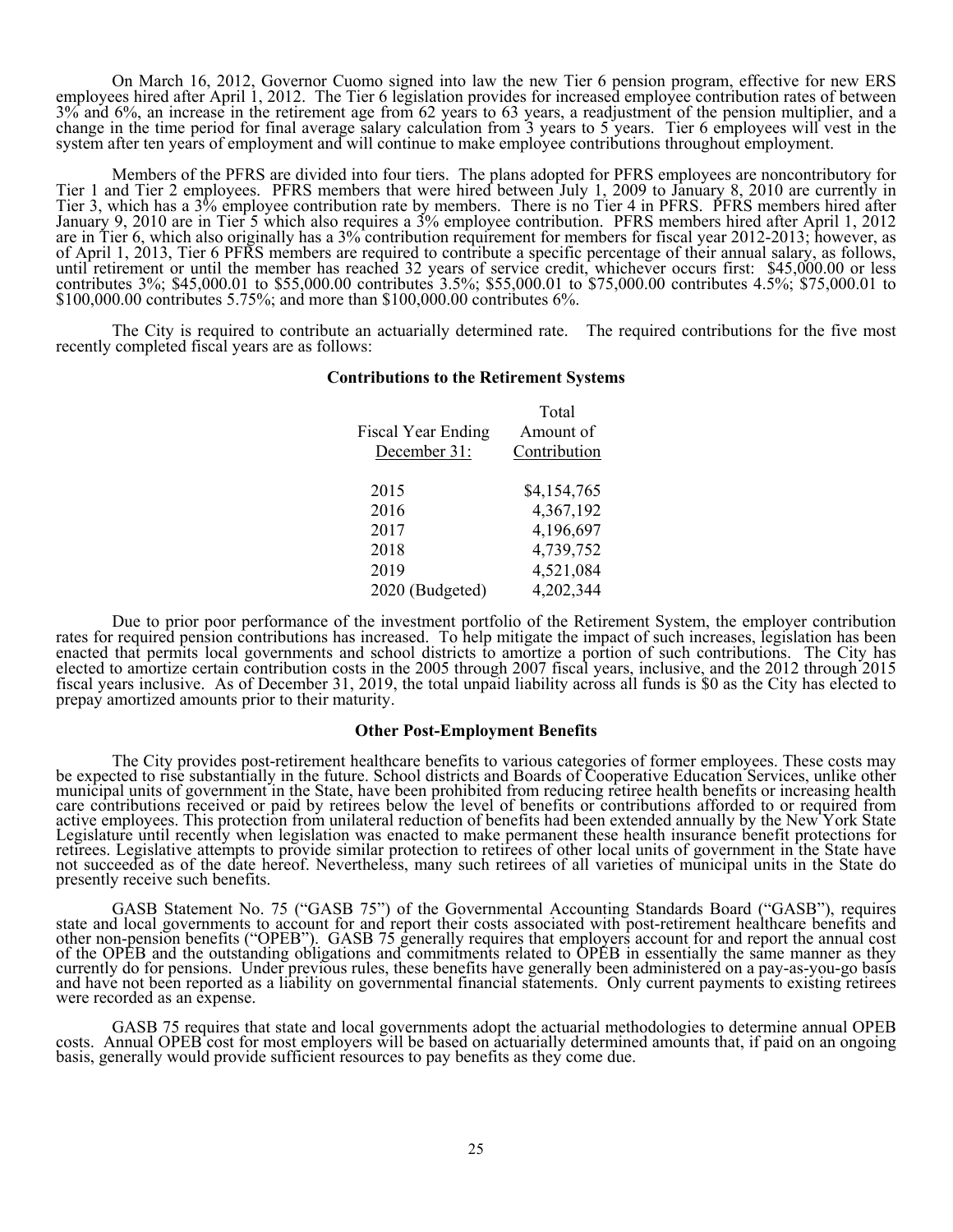During the year ended December 31, 2018, the City adopted GASB 75, which supersedes and eliminates GASB 45. Under GASB 45, based on actuarial valuation, an annual required contribution ("ARC") will be determined for each s

GASB 75 establishes new standards for recognizing and measuring OPEB liabilities, deferred outflows of resources, deferred inflows of resources, and expense/expenditures to provide more transparent reporting and useful inf

Those that have more than 200 participants are required to have a full actuarial valuation annually. Plans with fewer than 200 participants are required to have a full valuation every two years.

For the fiscal year ended December 31, 2018, the City implemented GASB 75. The implementation of this Statement resulted in the reporting of the entire actuarial accrued liability for other post-employment benefits. The Ci

| Total OPEB Liability at Dec 31, 2017    | \$154,073,954 |
|-----------------------------------------|---------------|
| Charges for the Year:                   |               |
| Service Cost                            | 4,228,337     |
| Interest                                | 5,544,492     |
| Differences Between Expected and Actual | 1,934,543     |
| Experience                              |               |
| <b>Benefit Payments</b>                 | (3,505,480)   |
| Net Changes in total OPEB liability     | 8,201,892     |
| Total OPEB Liability at Dec 31, 2018    | \$162,275,846 |

 At this time, New York State has not developed guidelines for the creation and use of irrevocable trusts for the funding of OPEB. As a result, the City had decided to continue funding the expenditure on a pay-as-you- go basis.

#### **REAL PROPERTY TAX INFORMATION**

#### **Real Property Taxes**

The City derives a significant portion of its annual revenue through a direct real property tax.

The following table presents the total tax levy, by purpose, with adjustments and collection performance for recent fiscal years.

#### **Tax Levy and Collection Record**

|                       | Fiscal Year Ending December 31: |              |              |              |              |              |
|-----------------------|---------------------------------|--------------|--------------|--------------|--------------|--------------|
|                       | 2014                            | 2015         | 2016         | 2017         | 2018         | 2019         |
| Taxes on Roll         | \$25,154,916                    | \$25,384,219 | \$25,641,801 | \$25,672,660 | \$25,657,010 | \$25,930,051 |
| Collected During Year | 24,112,950                      | 24, 224, 442 | 24,738,826   | 24,955,431   | 24,906,834   | 25,179,708   |
| Uncollected Amount    | 1,041,966                       | 1,159,777    | 902,975      | 916,729      | 750,176      | 750,343      |
| Percent Collected     | 95.86                           | 95.43        | 96.48        | 97.21        | 97.08        | 97.11        |
| Tax Rate Per \$1,000  |                                 |              |              |              |              |              |
| Homestead             | \$14.33                         | \$14.61      | \$14.99      | \$14.92      | \$14.71      | \$14.39      |
| Non-Homestead         | 22.14                           | 22.86        | 23.49        | 23.31        | 22.50        | 20.53        |

a. Includes the County, Library, and Relevies.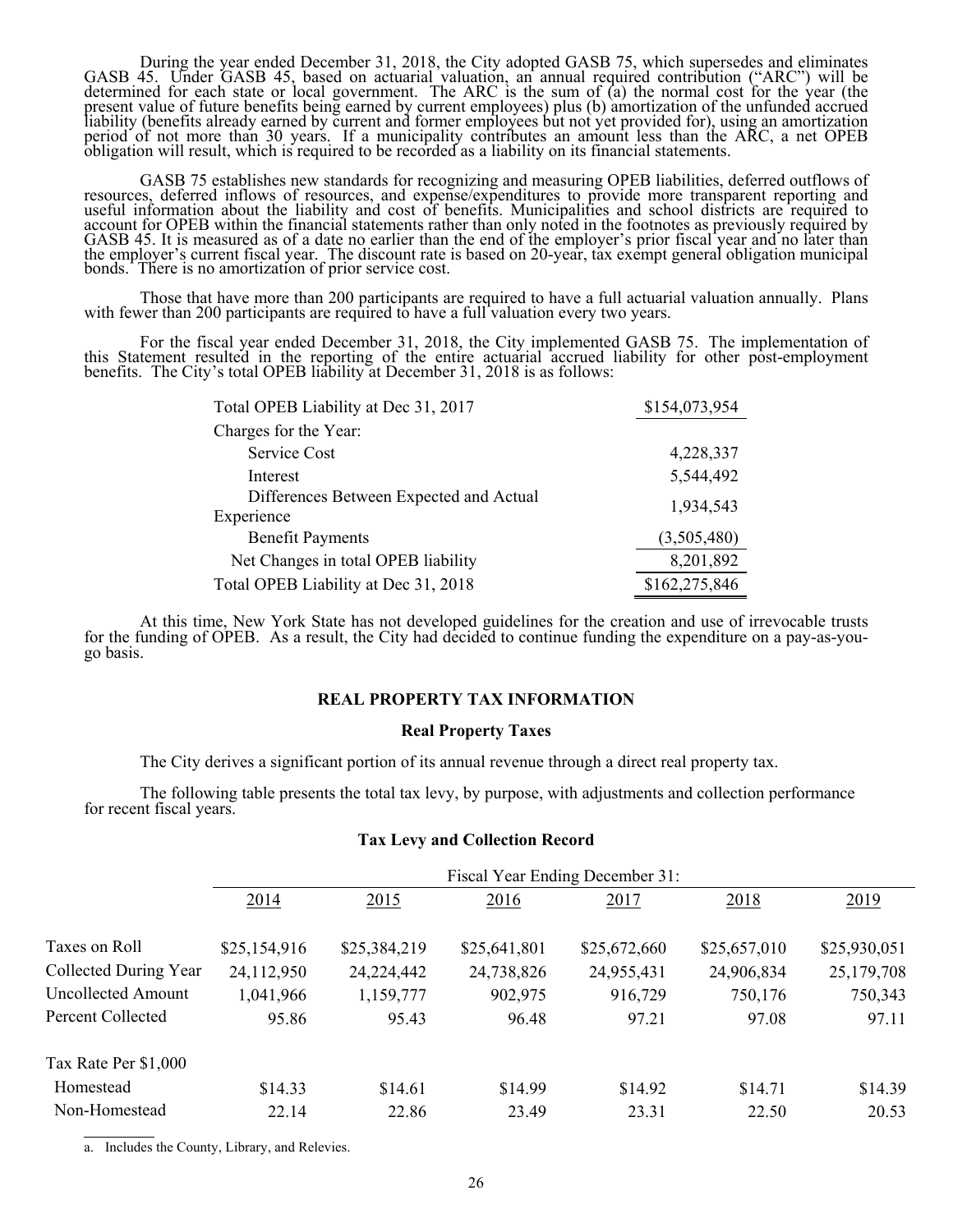#### **Constitutional Tax Limit**

The Constitution limits the amount that may be raised by the City ad valorem tax levy on real estate in<br>any fiscal year to two per centum (2%) of the five-year average full valuation of taxable real estate of the City<br>plus

| 2% Limitation of Five Year Average Full Valuation | \$29,338,543 |
|---------------------------------------------------|--------------|
| Plus Exclusions                                   | 2,858,843    |
| Maximum Taxing Power                              | 32,197,386   |
| Tax Levy Subject to Tax Limit                     | \$14,792,097 |
| Tax Margin                                        | \$14,546,446 |

The following table sets forth the percentage of the City's General Fund revenue (excluding other financing sources) comprised of real property taxes for each of the fiscal years 2016 through 2019, inclusive, and budgeted

|                   |                      |                      | <b>Real Property</b> |
|-------------------|----------------------|----------------------|----------------------|
| Fiscal Year Ended |                      | <b>Real Property</b> | Taxes to             |
| December 31:      | <b>Total Revenue</b> | Taxes                | Revenues $(\% )$     |
|                   |                      |                      |                      |
| 2015              | \$38,887,343         | \$16,591,621         | 42.67                |
| 2016              | 40,084,751           | 17,167,464           | 42.83                |
| 2017              | 41,910,927           | 18,168,172           | 43.35                |
| 2018              | 43,609,003           | 17,316,107           | 39.71                |
| 2019              | 44,152,409           | 17,248,065           | 39.06                |
| 2020 (Budgeted)   | 44, 464, 333         | 17,693,207           | 39.79                |
|                   |                      |                      |                      |

Source: Audited Financial Statements (2015-2018), Financial Report Update Document (2019) and Adopted Budgets of the City (2020). \*Represents the City's Real Property Tax Levy. It does not include the amount levied to fund the local share of the Safety Net Assistance Program. Such program is a State-mandated program that provides assistance to individuals and families who do not qualify for Federallyfunded programs.

l

#### **Tax Collection Procedure**

The City collects its own taxes, and is also responsible for collection of its delinquent taxes and delinquent taxes of the Kingston City School District. The District notifies the City of the uncollected taxes and the Cit

City taxes are payable in two installments. The first half is due forty-five days after adoption of the budget and the second half is due on hundred twenty days after the adoption of the budget. In the calendar month when

The City of Kingston buys all outstanding tax liens and enters into an "IN REM" proceeding which is a lawsuit against the property owner and attempts to have the liens redeemed. This procedure takes approximately one year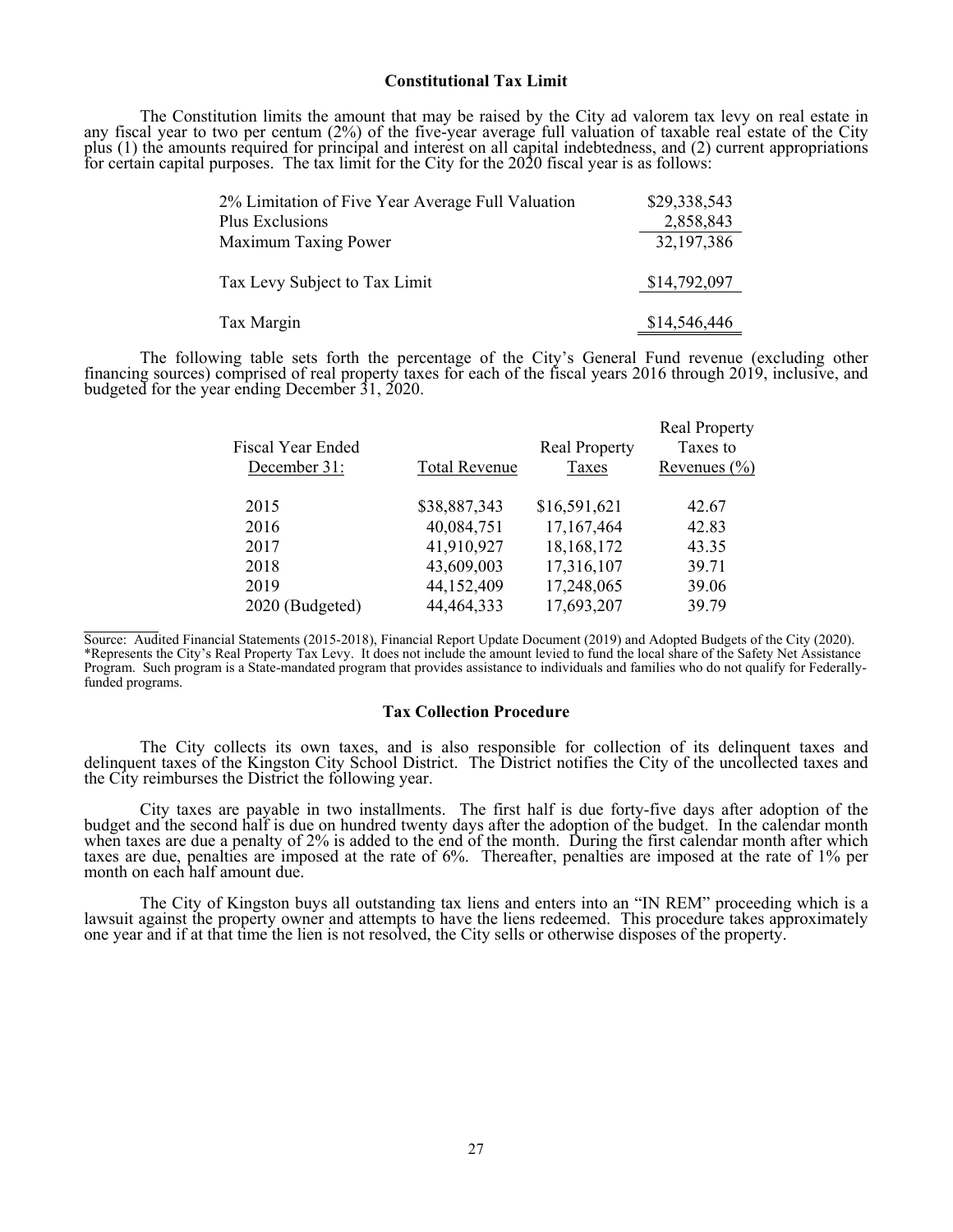# **Sales Tax**

The County levies a sales and use tax computed at 4.00%. The County retains 85.5% of the tax receipts<br>with 11.5% distributed to the City of Kingston and 3% distributed to the towns in the County on a full valuation<br>basis. of one percent (above the base rate) previously authorized by Chapter 200 of the Laws of 2002 for an additional period of twenty-four months to expire November 2009. This was extended to November 30, 2020.

The impacts of COVID-19 on the City and the economy is also expected to impact sales future tax collections. (See also "Impact of COVID-19" herein.

 The following table sets forth the percentage of the City's General Fund revenue of sales tax for each of the fiscal years 2015 through 2019 and as budgeted for 2020.

| Fiscal Year Ended | General Fund         |              | Sales Tax to     |
|-------------------|----------------------|--------------|------------------|
| December 31:      | <b>Total Revenue</b> | Sales Tax    | Revenues $(\% )$ |
|                   |                      |              |                  |
| 2015              | \$38,887,343         | \$12,418,662 | 31.93            |
| 2016              | 40,084,751           | 12,898,536   | 32.18            |
| 2017              | 41,910,927           | 13,258,442   | 31.63            |
| 2018              | 43,609,003           | 13,825,500   | 31.70            |
| 2019              | 44,152,409           | 14,616,081   | 33.10            |
| 2020 (Budgeted)   | 44, 464, 333         | 14,325,000   | 32.22            |

Source: Audited Financial Statements (2014-2018), Financial Report Update Document (2019) and Adopted Budgets of the City (2020).

# **Large Taxable Properties**

2020 Assessment Roll<sup>a</sup>

| Name                       | <b>Type</b>            | Assessed<br>Valuation |
|----------------------------|------------------------|-----------------------|
|                            |                        |                       |
| Central Hudson Corp        | Utility                | \$61,620,547          |
| Kingston Village LLC       | Commercial             | 17,970,000            |
| Herzog Supply Co. Inc      | <b>Shopping Center</b> | 11,845,500            |
| Kingston Motel Corp        | Motel                  | 9,700,000             |
| J Dutch Village LLC        | Commercial             | 7,898,000             |
| Fairview Gardens LLC       | Apartments             | 7,457,000             |
| <b>Ulster Savings Bank</b> | Commercial             | 7,440,000             |
| Orchard Hills North LLC    | Apartments             | 6,992,000             |
| Orchard Hills South LLC    | Apartments             | 5,914,000             |
| CSX Transportation Inc     | Commercial             | 5,699,093             |
|                            |                        |                       |
|                            | Total                  | \$142,536,140         |

a. Represents 8.74% of the total taxable Assessed Valuation of the City for 2020.

l

l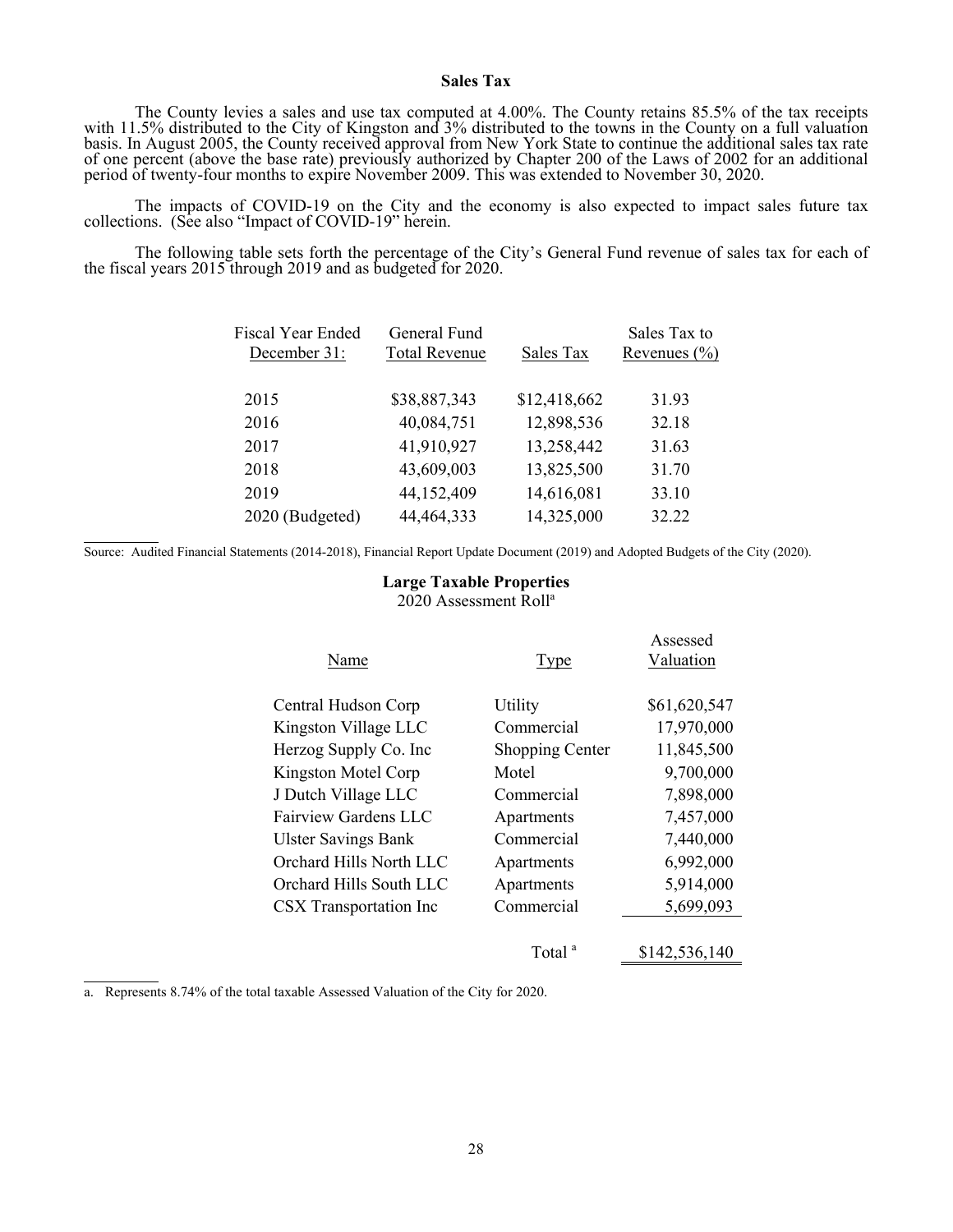#### **Tax Certiorari Claims**

In common with other municipalities, there are a number of tax certiorari proceedings involving properties<br>that are subject to the levy of City of Kingston ad valorem taxes. The plaintiffs in these matters have asserted th

#### **LITIGATION**

It is the opinion of Corporation Counsel that there are no significant claims or actions pending which the<br>City has not asserted an adequate defense. There is one pending matter that is expected to have an estimated<br>financ

#### **CYBERSECURITY**

The City, like many other public and private entities, relies on technology to conduct its operations. As a recipient and provider of personal, private, or sensitive information, the City faces multiple cyber threats inclu

#### **IMPACT OF COVID-19**

An outbreak of disease or similar public health threat, such as the COVID-19 outbreak, or fear of such an event, could have an adverse impact on the City's financial condition and operating results by potentially delaying the receipt of real property taxes. Currently, the spread of COVID-19, a respiratory disease caused by a new strain of coronavirus, has spread globally, including to the United States, and has been declared a pandemic by t globally and is widely expected to affect economic growth worldwide. The current outbreak has caused the Federal government to declare a national state of emergency. The State has also declared a state of emergency and the Governor has taken steps designed to mitigate the spread and impacts of COVID-19, including closing<br>schools and non-essential businesses. The outbreak of COVID-19 and the dramatic steps taken by the State to<br>addres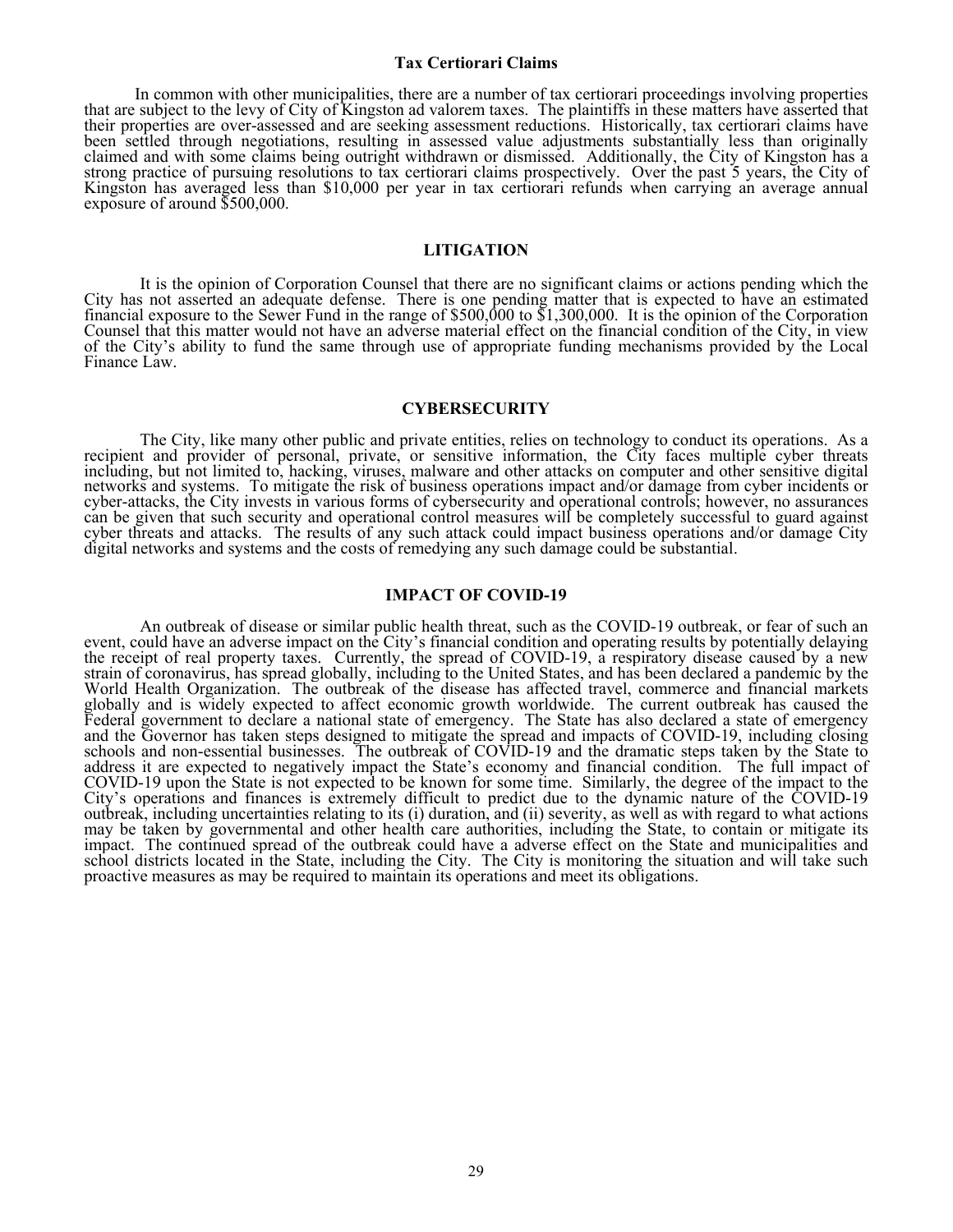#### **MARKET AND RISK FACTORS**

There are various forms of risk associated with investing in the Notes. The following is a discussion of certain events that could affect the risk of investing in the Notes. In addition to the events cited herein, there are other potential risk factors that an investor must consider. In order to make an informed investment decision, an investor should be thoroughly familiar with the entire Official Statement, including its appendices, as well as all areas of potential investment risk.

The financial and economic condition of the City as well as the market for the Notes could be affected by a variety of factors, some of which are beyond the City's control. There can be no assurance that adverse events in property owner of remedies pursuant to the Federal Bankruptcy Code or otherwise, will not occur which might affect the market price of and the market for the Notes. If a significant default or other financial crisis should

The City is dependent in part on financial assistance from the State. However, if the State should experience difficulty in borrowing funds in anticipation of the receipt of State taxes and revenues in order to pay State aid to municipalities and school districts in the State, including the City, in any year, the City may be affected by a delay, until sufficient taxes have been received by the State to make State aid payments to the

There are a number of general factors which could have a detrimental effect on the ability of the City to continue to generate revenues, particularly property taxes. For instance, the termination of a major commercial ente

If a holder elects to sell his investment prior to its scheduled maturity date, market access or price risk<br>may be incurred. If and when a holder of any of the Notes should elect to sell a Note prior to its maturity, there

Amendments to U.S. Internal Revenue Code could reduce or eliminate the favorable tax treatment granted<br>to municipal debt, including the Notes and other debt issued by the City. Any such future legislation would have<br>an adv

The Tax Levy Limitation Law, which imposes a tax levy limitation upon municipalities, school districts<br>and fire districts in the State, including the City and continuing technical and constitutional issues raised by its<br>en

#### **TAX MATTERS**

In the opinion of Orrick, Herrington & Sutcliffe LLP ("Bond Counsel"), based upon an analysis of existing laws, regulations, rulings, and court decisions, and assuming, among other matters, compliance with certain covenant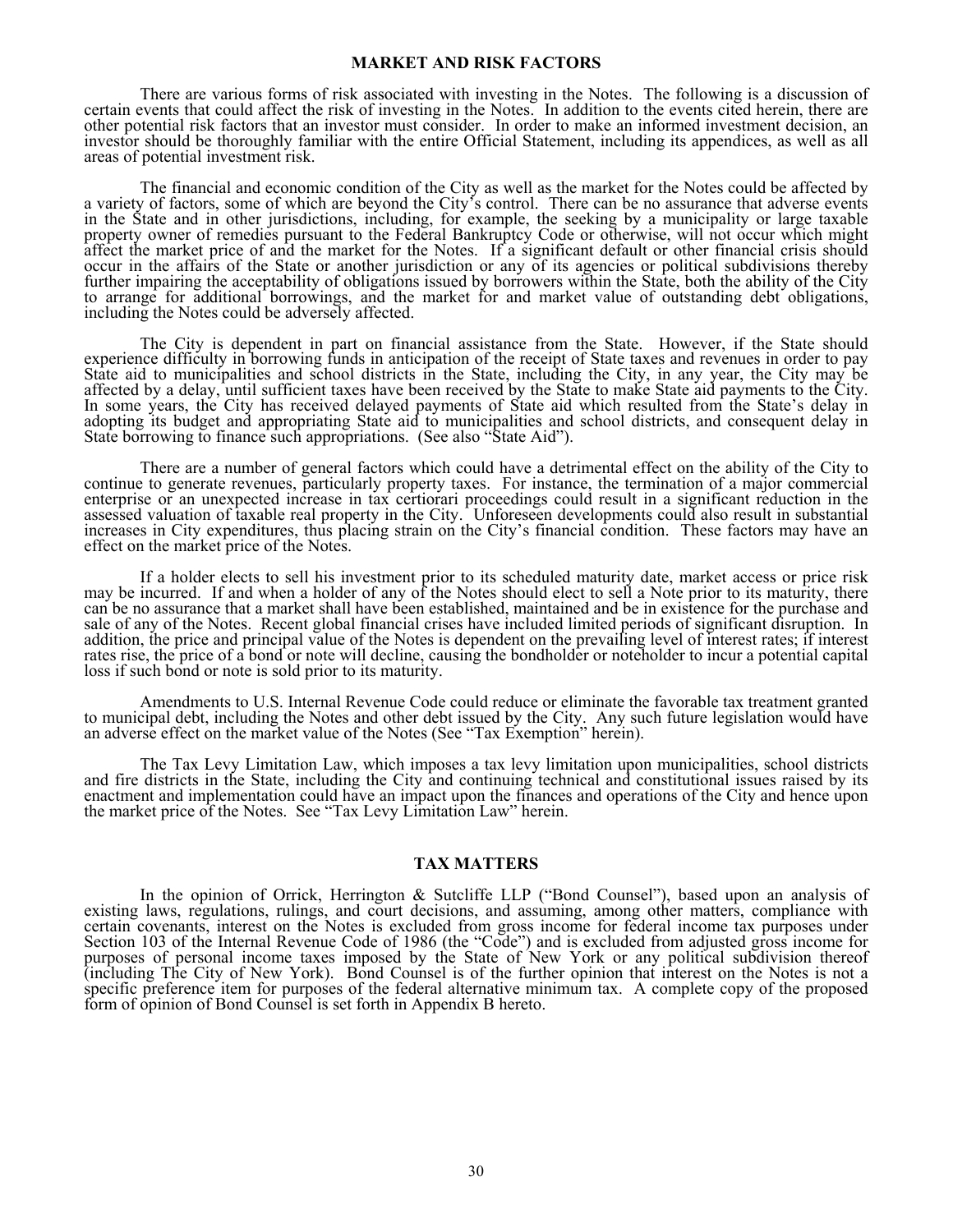The Code imposes various restrictions, conditions and requirements relating to the exclusion from gross<br>income for federal income tax purposes of interest on obligations such as the Notes. The City has covenanted to<br>comply assurance can be given that pending or future legislation or amendments to the Code, if enacted into law, or any<br>proposed legislation or amendments to the Code, will not adversely affect the value of, or the tax status of

Certain requirements and procedures contained or referred to the in the Arbitrage Certificate, and other relevant documents may be changed and certain actions (including, without limitation, economic defeasance of the Note

Although Bond Counsel is of the opinion that interest on the Notes is excluded from gross income for federal income tax purposes and is exempt from income taxes imposed by the State of New York and its political subdivisio of income or deduction. Bond Counsel expresses no opinion regarding any such other tax consequences.

Future legislative proposals, if enacted into law, clarification of the Code or court decisions may cause<br>interest on the Notes to be subject, directly or indirectly, to federal income taxation or to be subject to or<br>exemp

#### **LEGAL MATTERS**

Legal matters incidental to the authorization, issuance and sale of the Notes are subject to the approving<br>legal opinion of Orrick, Herrington & Sutcliffe LLP, Bond Counsel. Bond Counsel's opinion will be in<br>substantially

#### **RATING**

The Notes are not rated. The City's outstanding bonds is rated "AA-" by Standard & Poor's Corporation<br>("S&P") 55 Water Street, New York, NY 10041, Telephone: (877) 299-2569 and Fax: (212) 438-5153. The<br>rating reflect only

#### **MUNICIPAL ADVISOR**

Munistat Services, Inc. (the "Municipal Advisor"), is a Municipal Advisor, registered with the Securities and Exchange Commission and the Municipal Securities Rulemaking Board. The Municipal Advisor serves as independent f Imancial advisory and consulting organization and is not engaged in the business of underwriting, marketing, or<br>trading municipal securities or any other negotiated instruments. The Municipal Advisor has provided advice as the information set forth in this Official Statement or any other information available to the City with respect to the appropriateness, accuracy, or completeness of disclosure of such information and no guarantee, warrant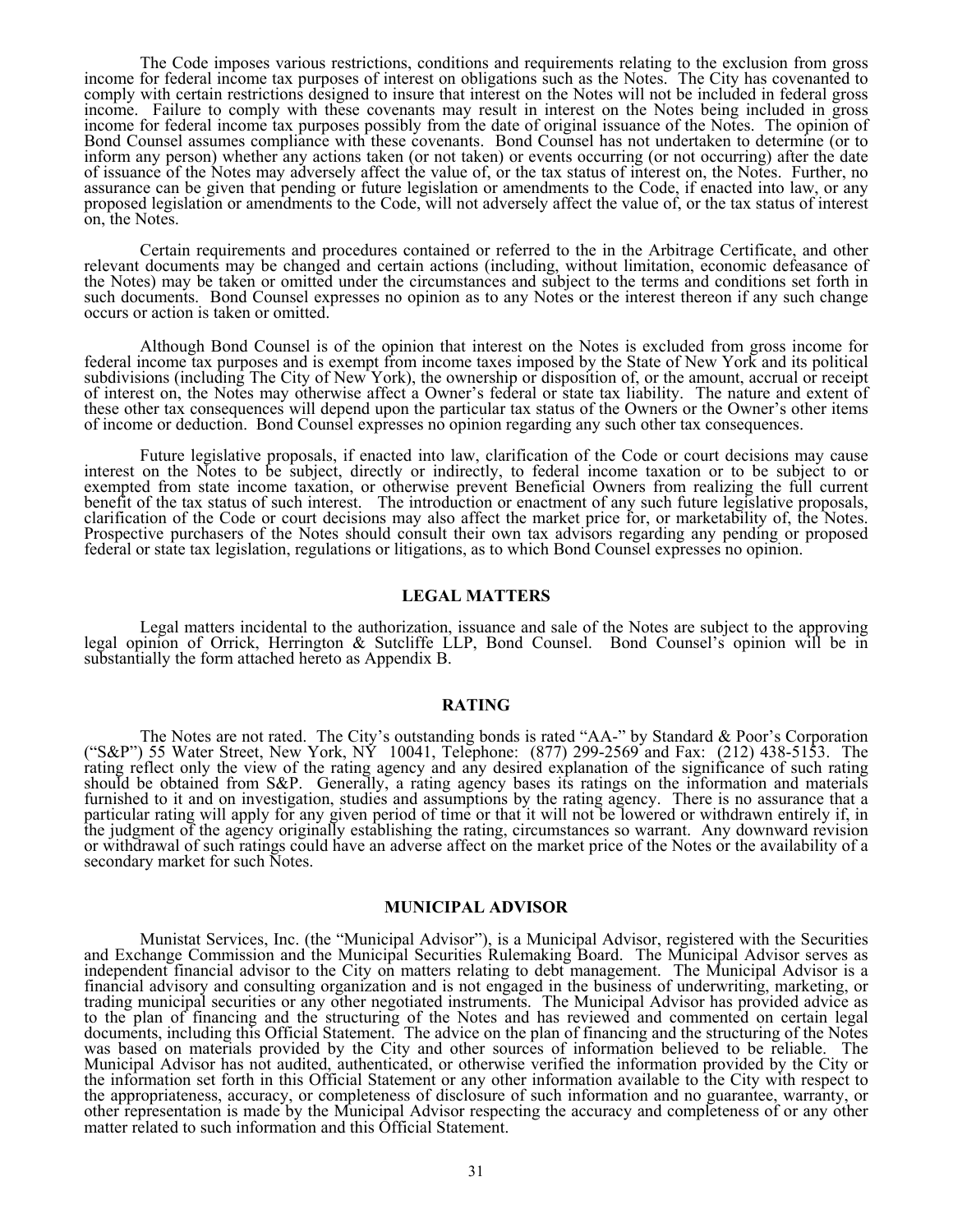The City is in compliance with the procedure for the validation of the Notes provided in Title 6 of Article 2 of the Local Finance Law.

There is no bond or note principal or interest past due.

The fiscal year of the City is January 1 to December 31.

 This Official Statement does not include the financial data of any political subdivision of the State of New York having power to levy taxes within the City, except as expressed in the "Calculation of Estimated Overlapping and Underlying Indebtedness."

#### **ADDITIONAL INFORMATION**

Additional information may be obtained upon request from the office of John R. Tuey, CPA, City<br>Comptroller, City of Kingston, 420 Broadway, Kingston, New York 12401, Phone (845) 331-0080, Fax (845)<br>334-3944 and email: jtue Port Jefferson Station, New York 11776, telephone number 631/331-8888 and website: http://www.munistat.com.

So far as any statements made in this Official Statement involve matters of opinion or estimates, whether<br>or not expressly stated, they are set forth as such and not as representations of fact, and no representation is mad of the Notes.

To the extent any statements made in this Official Statement involve matters of opinion or estimates<br>whether or not expressly stated, they are set forth as such and not as representations of fact, and no representation<br>is

 Munistat Services, Inc. may place a copy of this Official Statement on its website at www.munistat.com. website information for convenience, but no decisions should be made in reliance upon that information.<br>Typographical or other errors may have occurred in converting original source documents to digital format, and<br>neither

 Orrick, Herrington & Sutcliffe LLP expresses no opinion as to the accuracy or completeness of any documents prepared by or on behalf of the City for use in connection with the offer and sale of the Notes, including this Official Statement.

The preparation and distribution of this Official Statement have been approved by the City Comptroller pursuant to the power delegated to him by the authorizing note resolutions to sell and deliver the Notes.

This Official Statement has been duly executed and delivered by the City Comptroller of the City of Kingston.

# CITY OF KINGSTON, NEW YORK

 By: s/s JOHN R. TUEY, CPA City Comptroller and Chief Fiscal Officer

August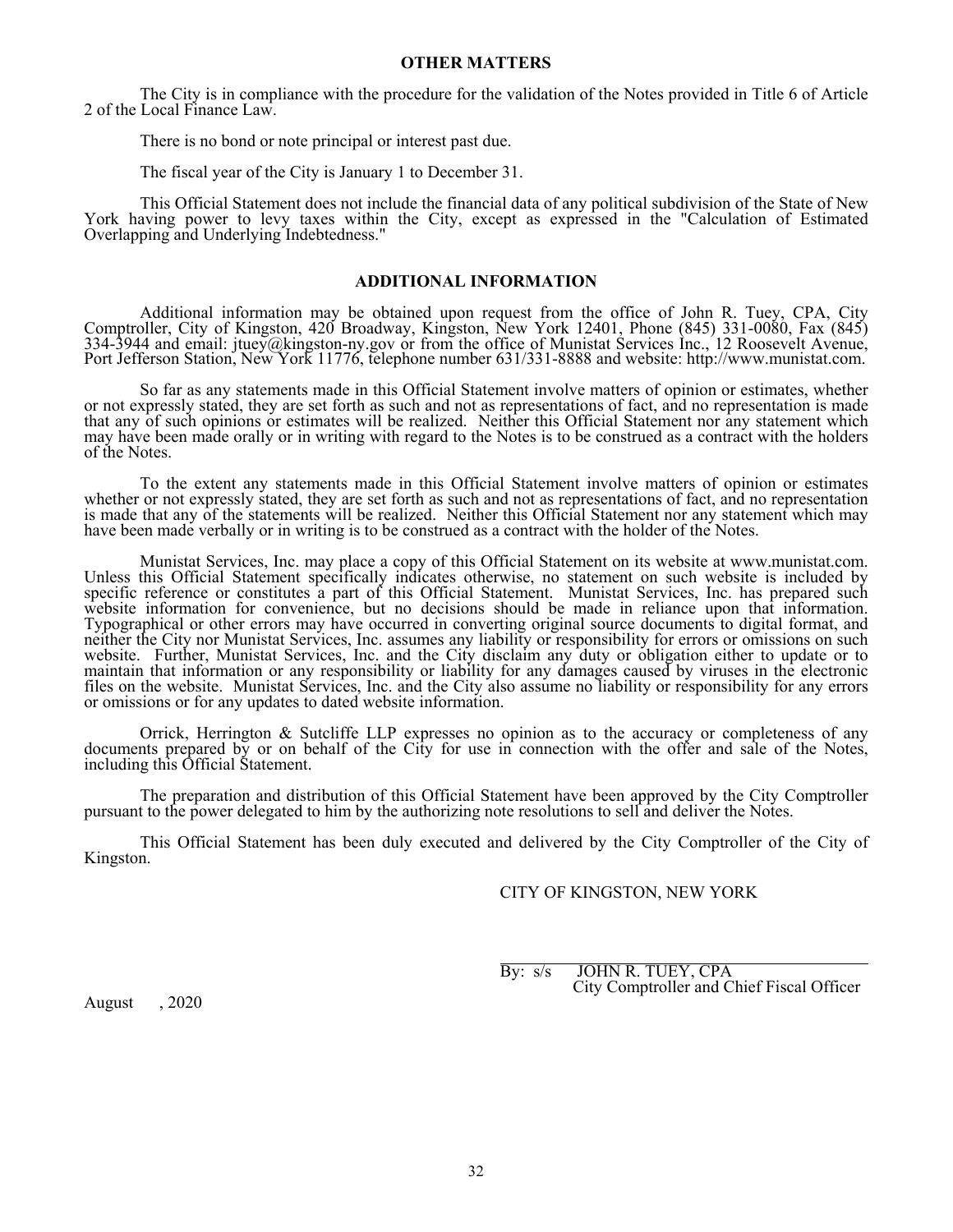### **APPENDIX A**

### **FINANCIAL INFORMATION**

RBT CPAs, our independent auditor, has not been engaged to perform, and has not performed, since the date of its report included herein, any procedures on the financial statements addressed in that report. RBT CPAs also ha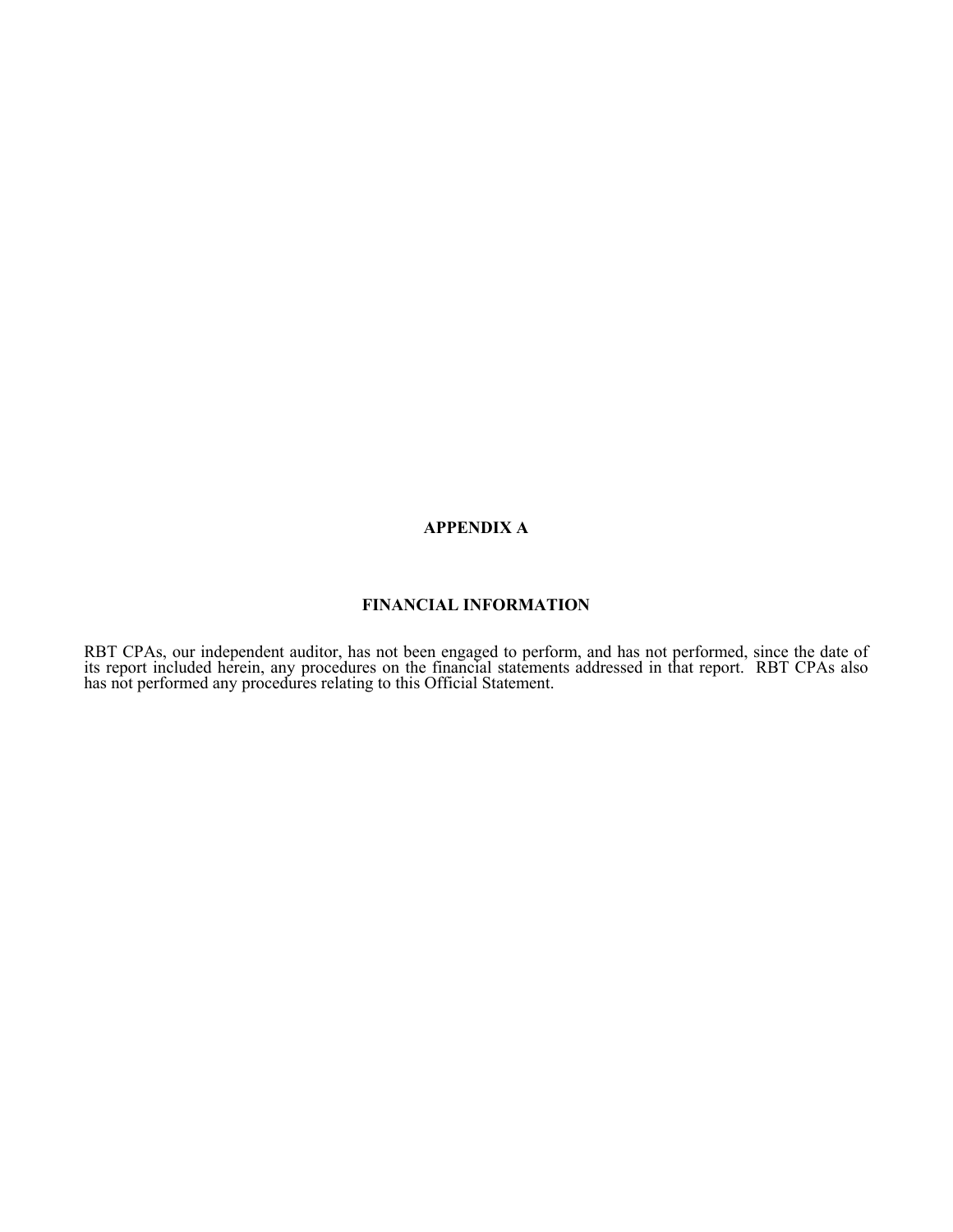#### **Statement of Revenues, Expenditures and Changes in Fund Balances General Fund**

|                                       | Fiscal Year Ending December 31: |               |  |               |  |               |               |  |             |
|---------------------------------------|---------------------------------|---------------|--|---------------|--|---------------|---------------|--|-------------|
|                                       |                                 | 2015          |  | 2016          |  | 2017          | 2018          |  | 2019        |
| <b>REVENUES:</b>                      |                                 |               |  |               |  |               |               |  |             |
| Real property taxes                   | \$                              | 16,591,621 \$ |  | 17,167,464 \$ |  | 18,168,172 \$ | 17,316,107 \$ |  | 17,248,065  |
| Other property tax items              |                                 | 1,126,135     |  | 1,036,276     |  | 960,495       | 750,585       |  | 785,971     |
| Non property tax items                |                                 | 13,082,816    |  | 13,609,148    |  | 13,977,330    | 14,424,888    |  | 14,649,632  |
| Departmental income                   |                                 | 1,604,592     |  | 2,347,725     |  | 1,875,820     | 2,431,571     |  | 2,191,036   |
| Intergovernmental charges             |                                 | 437,788       |  | 65,000        |  | 80,791        | 237,896       |  | 995,458     |
| Use of money & property               |                                 | 11,780        |  | 28,477        |  | 49,536        | 146,787       |  | 215,541     |
| Licenses & permits                    |                                 | 341,404       |  | 565,322       |  | 577,757       | 812,331       |  | 890,043     |
| Fines and forfeitures                 |                                 | 224,443       |  | 206,344       |  | 265,238       | 184,695       |  | 136,852     |
| Sale of property & comp. for loss     |                                 | 797,524       |  | 145,580       |  | 137,588       | 954,918       |  | 271,147     |
| Miscellaneous/Interfund local sources |                                 | 157,470       |  | 359,570       |  | 1,135,041     | 1,050,068     |  | 1,219,693   |
| <b>Interfund Revenues</b>             |                                 |               |  | 100,000       |  |               |               |  |             |
| State aid and Federal Aid             |                                 | 4,487,525     |  | 4,451,696     |  | 4,683,159     | 5,299,157     |  | 5,548,971   |
| <b>Total Revenues</b>                 |                                 | 38,863,098    |  | 40,082,602    |  | 41,910,927    | 43,609,003    |  | 44,152,409  |
| <b>EXPENDITURES:</b>                  |                                 |               |  |               |  |               |               |  |             |
| General government support            |                                 | 4,621,122     |  | 5,622,147     |  | 5,734,640     | 4,105,022     |  | 5,995,768   |
| Public safety                         |                                 | 18,742,792    |  | 19,450,322    |  | 19,396,090    | 13,376,605    |  | 21,038,732  |
| Health                                |                                 | 29,292        |  | 49,591        |  | 87,740        | 163,343       |  | 167,704     |
| Transportation                        |                                 | 3,055,481     |  | 3,142,448     |  | 3,109,850     | 2,051,720     |  | 3,054,784   |
| Economic assistance & opportunity     |                                 | 231,475       |  | 171,637       |  | 259,696       | 200,393       |  | 1,415,635   |
| Culture and recreation                |                                 | 1,955,309     |  | 1,918,316     |  | 2,205,521     | 1,725,462     |  | 2,996,421   |
| Home and community services           |                                 | 3,305,775     |  | 3,240,465     |  | 3,292,696     | 2,403,565     |  | 3,498,005   |
| Employee benefits                     |                                 | 3,428,303     |  | 2,962,134     |  | 2,981,990     | 14,850,425    |  | 4,054,747   |
| Capital Outlay                        |                                 |               |  |               |  |               | 487,856       |  |             |
| Debt service                          |                                 | 809,479       |  | 526,872       |  | 1,088,337     | 722,284       |  | 469,117     |
| Total expenditures                    |                                 | 36,179,028    |  | 37,083,932    |  | 38,156,560    | 40,086,675    |  | 42,690,913  |
| <b>EXCESS OF REVENUES OVER</b>        |                                 |               |  |               |  |               |               |  |             |
| (UNDER) EXPENDITURES                  |                                 | 2,684,070     |  | 2,998,670     |  | 3,754,367     | 3,522,328     |  | 1,461,496   |
| OTHER SOURCES/USES:                   |                                 |               |  |               |  |               |               |  |             |
| Operating transfers in                |                                 | 24,245        |  | 34            |  |               |               |  |             |
| Operating transfers out               |                                 | (1,410,133)   |  | (2, 133, 277) |  | (1,958,822)   | (1,800,327)   |  | (1,686,877) |
| <b>Total Other Sources/Uses</b>       |                                 | (1,385,888)   |  | (2,133,243)   |  | (1,958,822)   | (1,800,327)   |  | (1,686,877) |
| EXCESS (DEFICIENCY) OF REVENUES AND   |                                 |               |  |               |  |               |               |  |             |
| OTHER SOURCES OVER EXPENDITURES       |                                 |               |  |               |  |               |               |  |             |
| AND OTHER USES                        |                                 | 1,298,182     |  | 865,427       |  | 1,795,545     | 1,722,001     |  | (225, 381)  |
| <b>FUND BALANCE - BEGINNING OF</b>    |                                 |               |  |               |  |               |               |  |             |
| YEAR                                  |                                 | 5,224,526     |  | 6,522,708     |  | 7,388,135     | 9,183,680     |  | 10,905,681  |
| PRIOR PERIOD ADJUSTMENT               |                                 |               |  |               |  |               |               |  |             |
| ADJUSTED FUND EQUITY-                 |                                 |               |  |               |  |               |               |  |             |
| <b>BEGINNING OF YEAR</b>              |                                 | 5,224,526     |  | 6,522,708     |  | 7,388,135     | 9,183,680     |  | 10,905,681  |
| FUND BALANCE - END OF YEAR            | \$                              | 6,522,708 \$  |  | 7,388,135 \$  |  | 9,183,680 \$  | 10,905,681 \$ |  | 10,680,298  |

Source: Audited Financial Statements (2015-2018) and Annual Financial Report Update Document (2019) Table itself is NOT audited.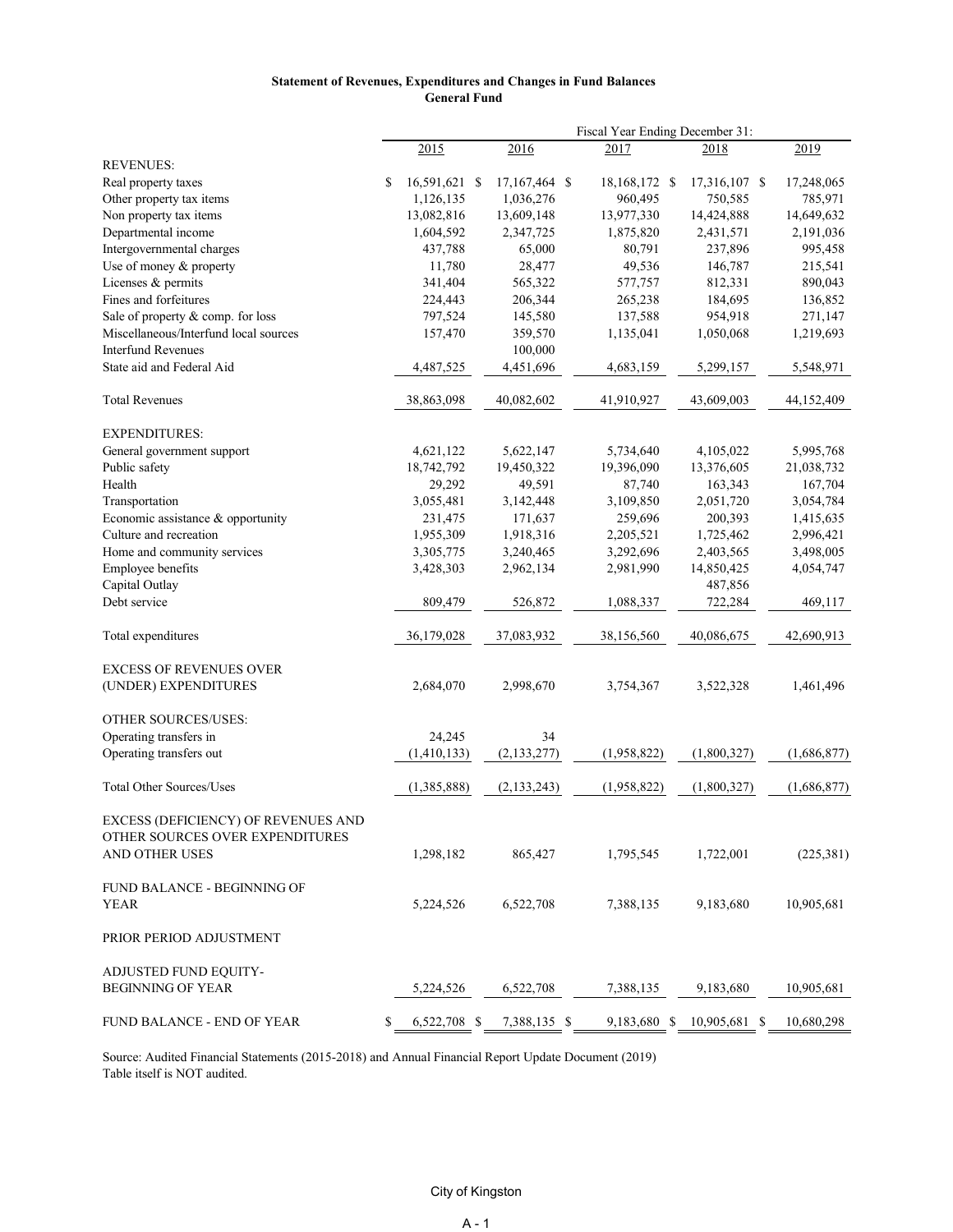|                                         | Fiscal Year Ending December 31: |              |              |              |               |            |
|-----------------------------------------|---------------------------------|--------------|--------------|--------------|---------------|------------|
|                                         |                                 | 2015         | 2016         | 2017         | 2018          | 2019       |
| <b>OPERATING REVENUES:</b>              |                                 |              |              |              |               |            |
| Departmental income                     | \$                              | 4,260,023 \$ | 4,196,092 \$ | 4,212,040 \$ | 4,693,820 \$  | 4,925,881  |
| Miscellaneous local sources             |                                 | 51,907       | 307,794      | 292,610      | 11,579        | 121,653    |
| <b>Total Operating Revenues</b>         |                                 | 4,311,930    | 4,503,886    | 4,504,650    | 4,705,399     | 5,047,534  |
| OPERATING EXPENDITURES:                 |                                 |              |              |              |               |            |
| <b>Personal Services</b>                |                                 | 2,611,356    | 2,635,427    | 2,707,962    | 2,795,894     | 2,928,448  |
| Real property taxes                     |                                 | 272,425      | 274,565      | 287,631      | 295,833       | 315,651    |
| Contractual services and Other Expenses |                                 | 695,900      | 624,215      | 696,570      | 619,188       | 722,950    |
| Depreciation and amortization           |                                 | 569,416      | 581,955      | 671,736      | 679,396       | 766,095    |
| <b>Total Operating Expenditures</b>     |                                 | 4,149,097    | 4,116,162    | 4,363,899    | 4,390,311     | 4,733,144  |
| Operating Income                        |                                 | 162,833      | 387,724      | 140,751      | 315,088       | 314,390    |
| NONOPERATING REVENUES (EXPENSES)        |                                 |              |              |              |               |            |
| <b>Investment Earnings</b>              |                                 | 1,175        | 879          | 1,113        |               |            |
| Interest Income                         |                                 | (170, 440)   | (148, 229)   | (147, 847)   | 7,728         | 22,379     |
| Rental Income                           |                                 |              | 48,926       | 49,897       | 56,311        | 52,986     |
| <b>State Grant Revenue</b>              |                                 |              |              |              | 194,996       | 822,004    |
| Interest on Bonds and Notes             |                                 |              |              |              | (175, 147)    | (196, 651) |
| Other Income                            |                                 |              |              | 288,683      |               |            |
| Sale of capital asset                   |                                 |              | 1,534        | 36,923       | 269           |            |
| Total Nonoperating Revenue (Expenses)   |                                 | (169, 265)   | (96, 890)    | 228,769      | 84,157        | 700,718    |
| <b>Income Before Transfers</b>          |                                 | (6, 432)     | 290,834      | 369,520      | 399,245       | 1,015,108  |
| Transfers In                            |                                 |              |              |              |               |            |
| Changes in Net Assets                   |                                 |              |              |              |               |            |
| Prior Period Adjustments*               |                                 | (17,901)     | 18,884       | 482          | (5, 194, 249) |            |
| FUND EQUITY/NET ASSETS                  |                                 |              |              |              |               |            |
| <b>BEGINNING OF YEAR</b>                |                                 | 4,050,438    | 4,062,889    | 4,354,204    | (470, 525)    | (71, 280)  |
| FUND EQUITY/NET ASSETS                  |                                 |              |              |              |               |            |
| FUND BALANCE - END OF YEAR              | \$                              | 4,044,006 \$ | 4,353,723 \$ | 4,723,724 \$ | $(71,280)$ \$ | 943,828    |

#### **Statement of Revenues, Expenditures and Changes In Fund Balances/Net Assets Enterprise Fund (Water Department)**

Source: Audited Financial Statements (2015-2018) and Annual Financial Report Update Document (2019) Table itself is NOT audited.

\*Adjustments reflect the accounting changes effective for fiscal years beginning after June 15, 2017, due to the transition to GASB 75. The new standard requires a change from reporting the unfunded actuarial accrued liability in the financial statements to recognizing the unfunded actuarial accrued liability on the balance sheet.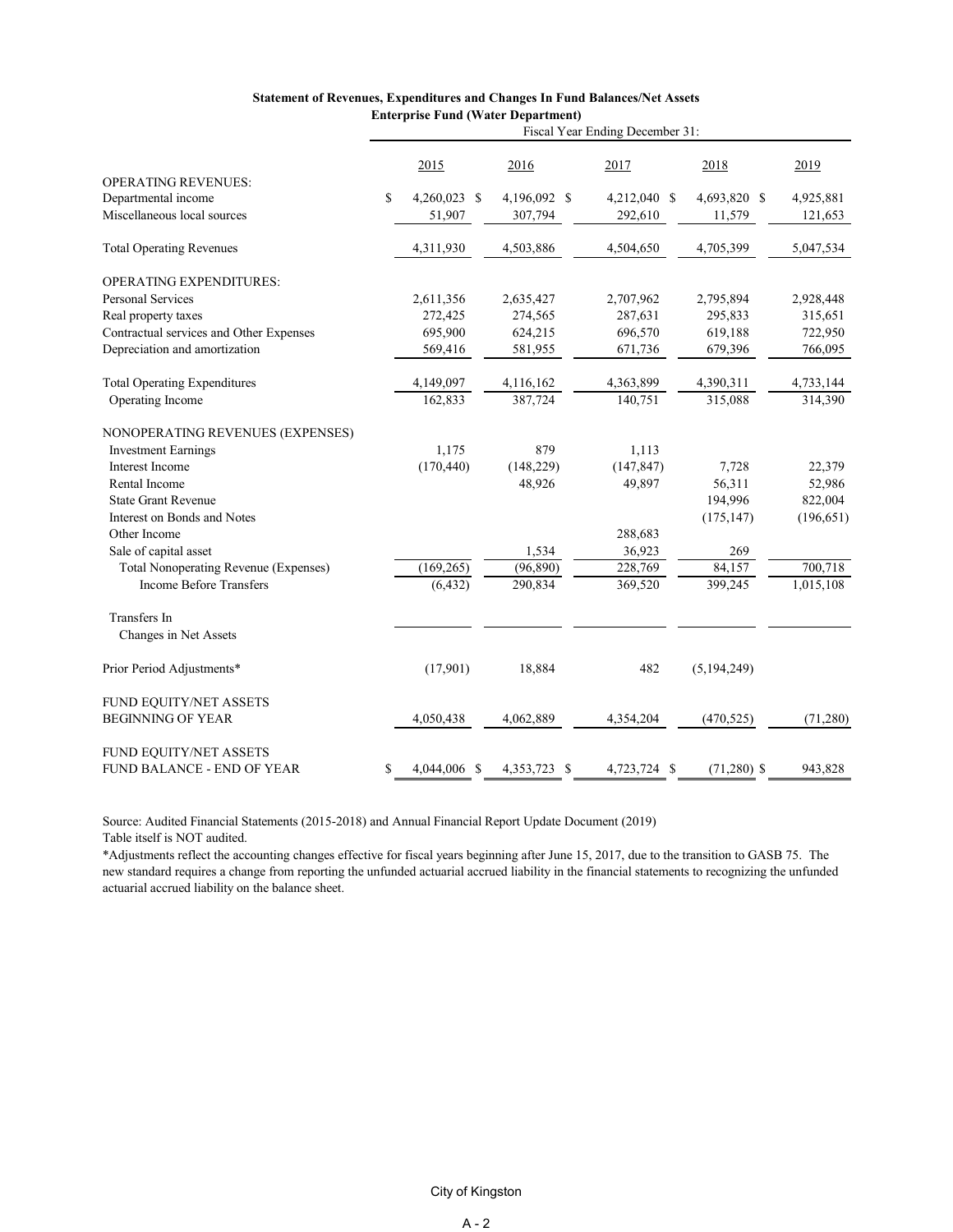#### **Statement of Revenues, Expenses and Changes in Net Assets Enterprise Fund (Sewer)**

|                                              | <b>Fiscal Year Ending December31:</b> |              |              |  |              |  |            |
|----------------------------------------------|---------------------------------------|--------------|--------------|--|--------------|--|------------|
|                                              | 2015                                  | 2016         | 2017         |  | 2018         |  | 2019       |
| <b>OPERATING REVENUES:</b>                   |                                       |              |              |  |              |  |            |
| Charges for Services                         | \$<br>4,900,947 \$                    | 4,929,705 \$ | 4,944,163 \$ |  | 5,177,379 \$ |  | 4,968,586  |
| State Aid                                    | 402,587                               | 54,960       | 165,485      |  | 171,050      |  | 295,923    |
| Miscellaneous                                | 38,037                                | 74,258       | 6,374        |  | 38,295       |  | 37,568     |
| <b>Total Operating Revenues</b>              | 5,341,571                             | 5,058,923    | 5,116,022    |  | 5,386,724    |  | 5,302,077  |
| <b>OPERATING EXPENDITURES:</b>               |                                       |              |              |  |              |  |            |
| <b>Personal Services</b>                     | 2,487,497                             | 2,704,933    | 2,831,263    |  | 2,560,187    |  | 2,274,486  |
| Contractual Services and Other Expenses      | 1,142,136                             | 1,344,955    | 1,372,786    |  | 1,365,644    |  | 1,183,770  |
| Depreciation and Amortization                | 942,701                               | 1,018,063    | 1,064,525    |  | 1,088,982    |  | 1,099,506  |
| <b>Total Operating Expenditures</b>          | 4,572,334                             | 5,067,951    | 5,268,574    |  | 5,014,813    |  | 4,557,762  |
| Operating Income (Loss)                      | 769,237                               | (9,028)      | (152, 552)   |  | 371,911      |  | 744,315    |
| NONOPERATING REVENUES (EXPENSES)             |                                       |              |              |  |              |  |            |
| <b>Investment Earnings</b>                   | 4,796                                 | 368          | 776          |  |              |  |            |
| <b>Federal Grant Revenue</b>                 |                                       |              |              |  | 1,743,076    |  | 1,303,194  |
| Interest on Bonds and Notes                  | (272, 846)                            | (292,799)    | (329, 811)   |  | (454, 215)   |  | (409,090)  |
| Interest Income                              |                                       |              |              |  | 111,253      |  | 15,928     |
| Sale of Capital Assests                      |                                       | 2,948        | 31,541       |  | 1,357        |  | 5,661      |
| <b>Total Nonoperating Revenue (Expenses)</b> | (268, 050)                            | (289, 483)   | (297, 494)   |  | 1,401,471    |  | 915,693    |
| Income Before Transfers and Contributions    | 501,187                               | (298, 511)   | (450,046)    |  | 1,773,382    |  | 1,660,008  |
| Transfers                                    | 70,663                                |              |              |  |              |  |            |
| Changes in Net Assets                        | 571,850                               | (298, 511)   | (450,046)    |  | 1,773,382    |  | (171, 378) |
| Total Net Assets-Beginning of the Year       | 8,018,301                             | 8,584,558    | 8,286,047    |  | 7,836,001    |  | 3,377,322  |
| Prior Period Adjustment*                     | (5,593)                               |              |              |  | (6,232,061)  |  | (8)        |
| Total Net Assets-End of the Year             | \$<br>8,584,558 \$                    | 8,286,047 \$ | 7,836,001 \$ |  | 3,377,322 \$ |  | 5,037,322  |

Source: Audited Financial Statements (2015-2018) and Annual Financial Report Update Document (2019)

Table itself is NOT audited.

\*Adjustments reflect the accounting changes effective for fiscal years beginning after June 15, 2017, due to the transition to GASB 75. The new standard requires a change from reporting the unfunded actuarial accrued liability in the financial statements to recognizing the unfunded actuarial accrued liability on the balance sheet.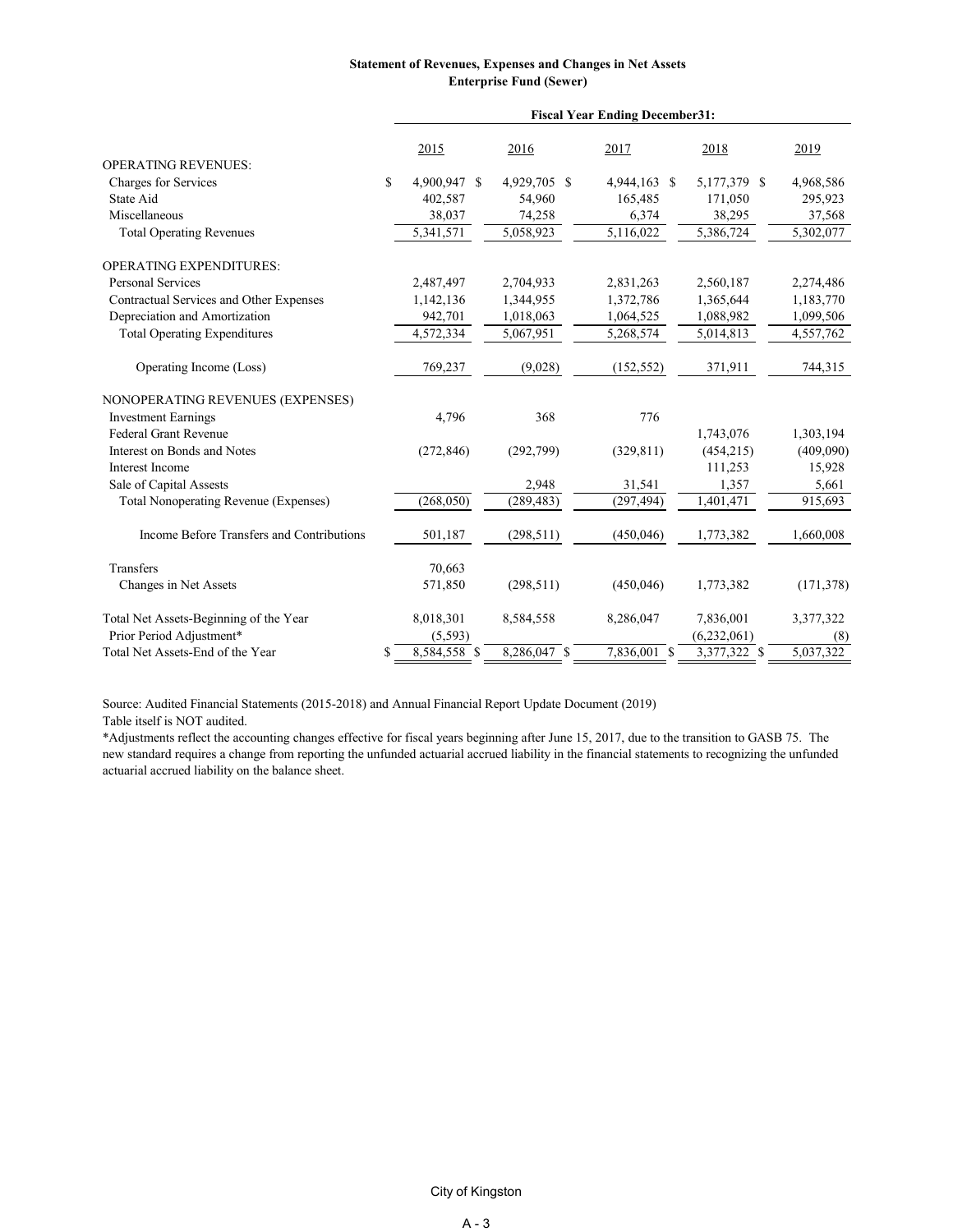#### **Balance Sheets General Fund Fiscal Year Ending December 31:**

| ASSETS:<br>\$<br>\$<br>Cash<br>8,842,781<br>Taxes Receivable<br>5,047,900<br>Due From Other Governments<br>2,520,157<br>Other Receivables<br>856,235<br>State and Federal Aid Receivables<br>1,257,248<br>8,396<br>Inventory<br>Prepaid Expenses<br>640,785<br>Due from Other Funds<br>3,873,668<br><b>Total Assets</b><br>23,047,170<br>Liabilities:<br>Accounts Payable and Accrued Liabilites<br>1,553,771<br>Due to Other Funds<br>1,881,523<br>Due to Other Governments<br>3,738,821<br>Other Liabilities<br>Deferred Revenue<br>4,967,374<br><b>Total Liabilities</b><br>12,141,489<br>Fund Balances:<br>Nonspendable Fund Balance<br>649,181<br><b>Restricted Fund Balance</b><br>Assigned Appropriated<br>904,082<br>Assigned Unappropriated<br>1,176,192<br>Unassigned<br>8,176,226<br><b>Total Fund Balances</b><br>10,905,681 | 2019       |
|------------------------------------------------------------------------------------------------------------------------------------------------------------------------------------------------------------------------------------------------------------------------------------------------------------------------------------------------------------------------------------------------------------------------------------------------------------------------------------------------------------------------------------------------------------------------------------------------------------------------------------------------------------------------------------------------------------------------------------------------------------------------------------------------------------------------------------------|------------|
| LIABILITIES AND FUND BALANCES:                                                                                                                                                                                                                                                                                                                                                                                                                                                                                                                                                                                                                                                                                                                                                                                                           |            |
|                                                                                                                                                                                                                                                                                                                                                                                                                                                                                                                                                                                                                                                                                                                                                                                                                                          | 8,363,157  |
|                                                                                                                                                                                                                                                                                                                                                                                                                                                                                                                                                                                                                                                                                                                                                                                                                                          | 5,610,965  |
|                                                                                                                                                                                                                                                                                                                                                                                                                                                                                                                                                                                                                                                                                                                                                                                                                                          | 1,880,530  |
|                                                                                                                                                                                                                                                                                                                                                                                                                                                                                                                                                                                                                                                                                                                                                                                                                                          | 1,045,889  |
|                                                                                                                                                                                                                                                                                                                                                                                                                                                                                                                                                                                                                                                                                                                                                                                                                                          | 1,897,307  |
|                                                                                                                                                                                                                                                                                                                                                                                                                                                                                                                                                                                                                                                                                                                                                                                                                                          | 11,691     |
|                                                                                                                                                                                                                                                                                                                                                                                                                                                                                                                                                                                                                                                                                                                                                                                                                                          | 688,788    |
|                                                                                                                                                                                                                                                                                                                                                                                                                                                                                                                                                                                                                                                                                                                                                                                                                                          | 2,650,118  |
|                                                                                                                                                                                                                                                                                                                                                                                                                                                                                                                                                                                                                                                                                                                                                                                                                                          | 22,148,445 |
|                                                                                                                                                                                                                                                                                                                                                                                                                                                                                                                                                                                                                                                                                                                                                                                                                                          |            |
|                                                                                                                                                                                                                                                                                                                                                                                                                                                                                                                                                                                                                                                                                                                                                                                                                                          |            |
|                                                                                                                                                                                                                                                                                                                                                                                                                                                                                                                                                                                                                                                                                                                                                                                                                                          | 2,240,046  |
|                                                                                                                                                                                                                                                                                                                                                                                                                                                                                                                                                                                                                                                                                                                                                                                                                                          | 966,477    |
|                                                                                                                                                                                                                                                                                                                                                                                                                                                                                                                                                                                                                                                                                                                                                                                                                                          | 3,165,401  |
|                                                                                                                                                                                                                                                                                                                                                                                                                                                                                                                                                                                                                                                                                                                                                                                                                                          |            |
|                                                                                                                                                                                                                                                                                                                                                                                                                                                                                                                                                                                                                                                                                                                                                                                                                                          | 5,096,223  |
|                                                                                                                                                                                                                                                                                                                                                                                                                                                                                                                                                                                                                                                                                                                                                                                                                                          | 11,468,147 |
|                                                                                                                                                                                                                                                                                                                                                                                                                                                                                                                                                                                                                                                                                                                                                                                                                                          |            |
|                                                                                                                                                                                                                                                                                                                                                                                                                                                                                                                                                                                                                                                                                                                                                                                                                                          | 700,478    |
|                                                                                                                                                                                                                                                                                                                                                                                                                                                                                                                                                                                                                                                                                                                                                                                                                                          |            |
|                                                                                                                                                                                                                                                                                                                                                                                                                                                                                                                                                                                                                                                                                                                                                                                                                                          | 1,457,190  |
|                                                                                                                                                                                                                                                                                                                                                                                                                                                                                                                                                                                                                                                                                                                                                                                                                                          | 1,133,954  |
|                                                                                                                                                                                                                                                                                                                                                                                                                                                                                                                                                                                                                                                                                                                                                                                                                                          | 7,388,676  |
|                                                                                                                                                                                                                                                                                                                                                                                                                                                                                                                                                                                                                                                                                                                                                                                                                                          | 10,680,298 |
| \$<br>\$<br><b>Total Liabilities and Fund Balances</b><br>23,047,170                                                                                                                                                                                                                                                                                                                                                                                                                                                                                                                                                                                                                                                                                                                                                                     | 22,148,445 |

Source: Audited Financial Statements (2018) and Annual Financial Report Update Document (2019) Table itself is NOT audited.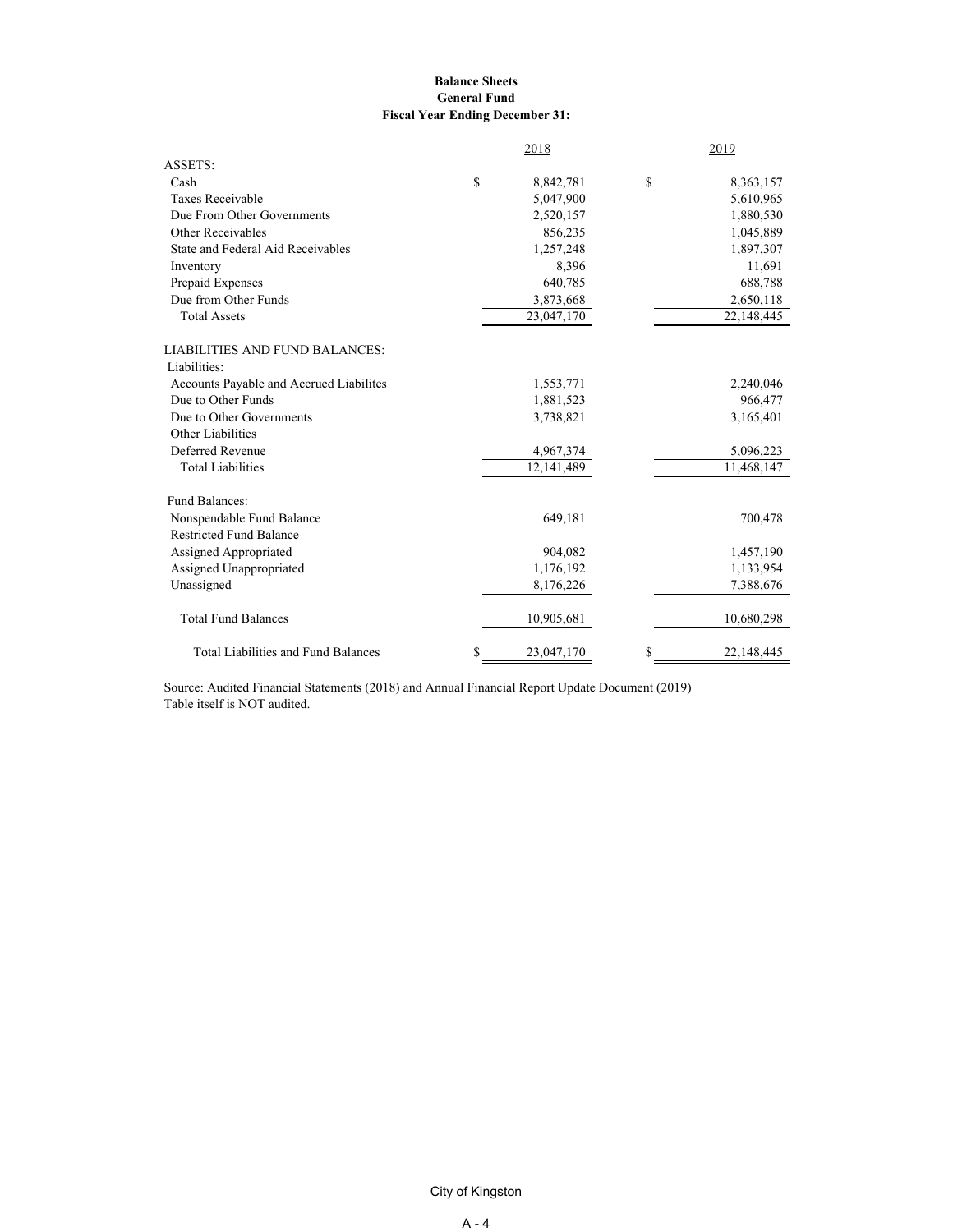#### **GENERAL FUND BUDGET SUMMARIES**

Fiscal Year Ending December 31

|                             | 2019             |     | 2020         |
|-----------------------------|------------------|-----|--------------|
| Revenues:                   |                  |     |              |
| Real Property Taxes & Items | \$<br>17,709,231 | \$. | 17,693,207   |
| Non Property Taxes          | 15,245,000       |     | 16,020,000   |
| Other Local Sources         | 4,927,054        |     | 5,407,909    |
| State Aid                   | 4,411,222        |     | 3,679,350    |
| Federal Aid                 | 779,888          |     | 206,677      |
| Appropriated Fund Balance   | 904,082          |     | 1,457,190    |
|                             |                  |     |              |
| <b>Total Revenues</b>       | \$43,976,477     |     | \$44,464,333 |
|                             |                  |     |              |
| Expenditures:               |                  |     |              |
| General Government          | \$<br>7,070,173  | \$  | 7,721,678    |
| Public Safety               | 20,517,830       |     | 20,978,502   |
| Health                      | 175,650          |     | 172,464      |
| Transportation              | 3,113,834        |     | 2,686,610    |
| Economic Assistance         | 1,210,202        |     | 976,702      |
| Culture & Recreation        | 2,525,411        |     | 2,682,708    |
| Home & Community Services   | 3,616,934        |     | 3,745,310    |
| <b>Employee Benefits</b>    | 3,493,000        |     | 3,418,000    |
| Debt Service                | 1,688,377        |     | 1,437,793    |
| <b>Interfund Transfers</b>  | 565,066          |     | 644,566      |
| Total Expenditures          | \$<br>43,976,477 | \$  | 44, 464, 333 |

Source: Adopted Budgets of the City (2019 -2020)

City of Kingston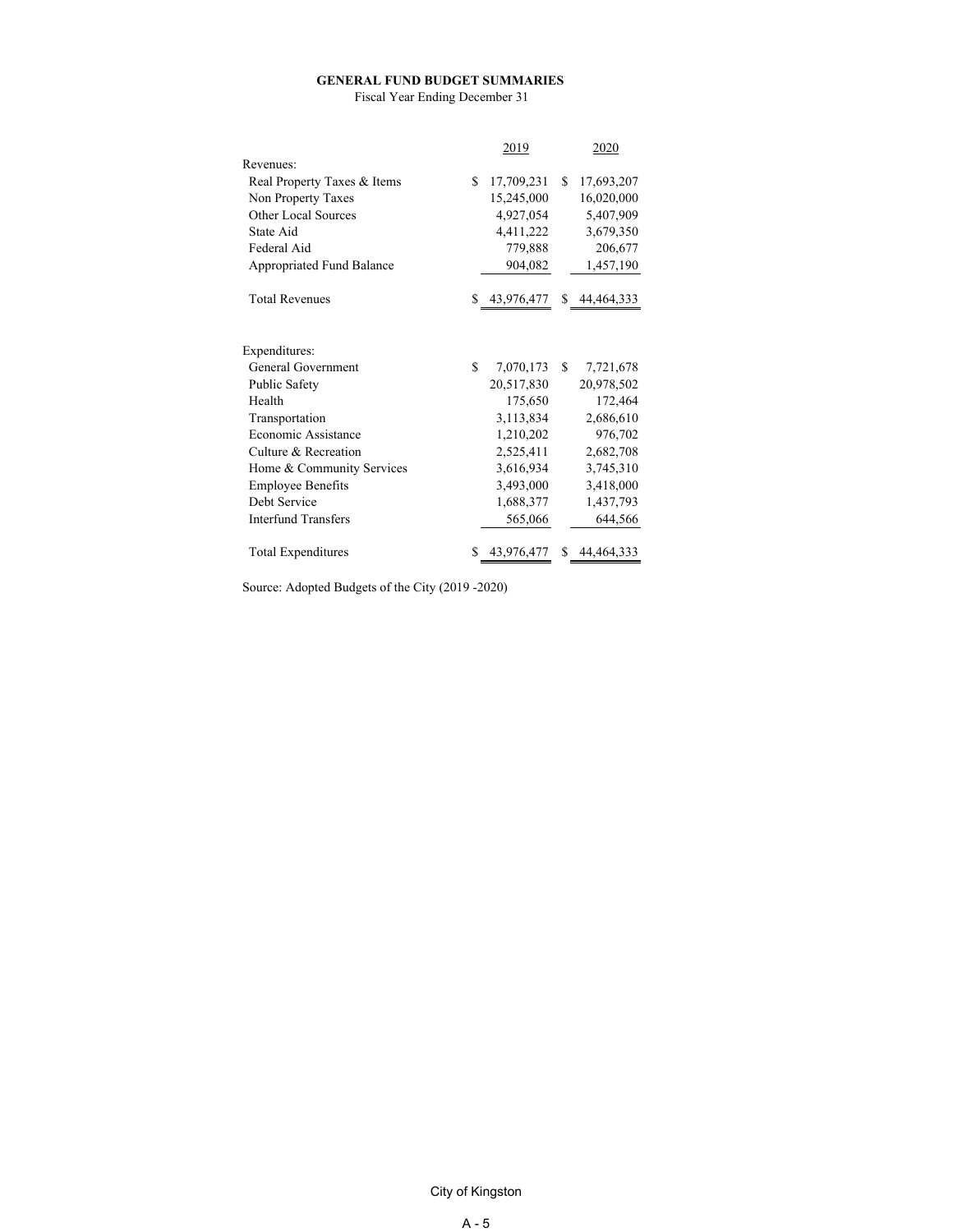**APPENDIX B** 

 **FORM OF BOND COUNSEL'S OPINION**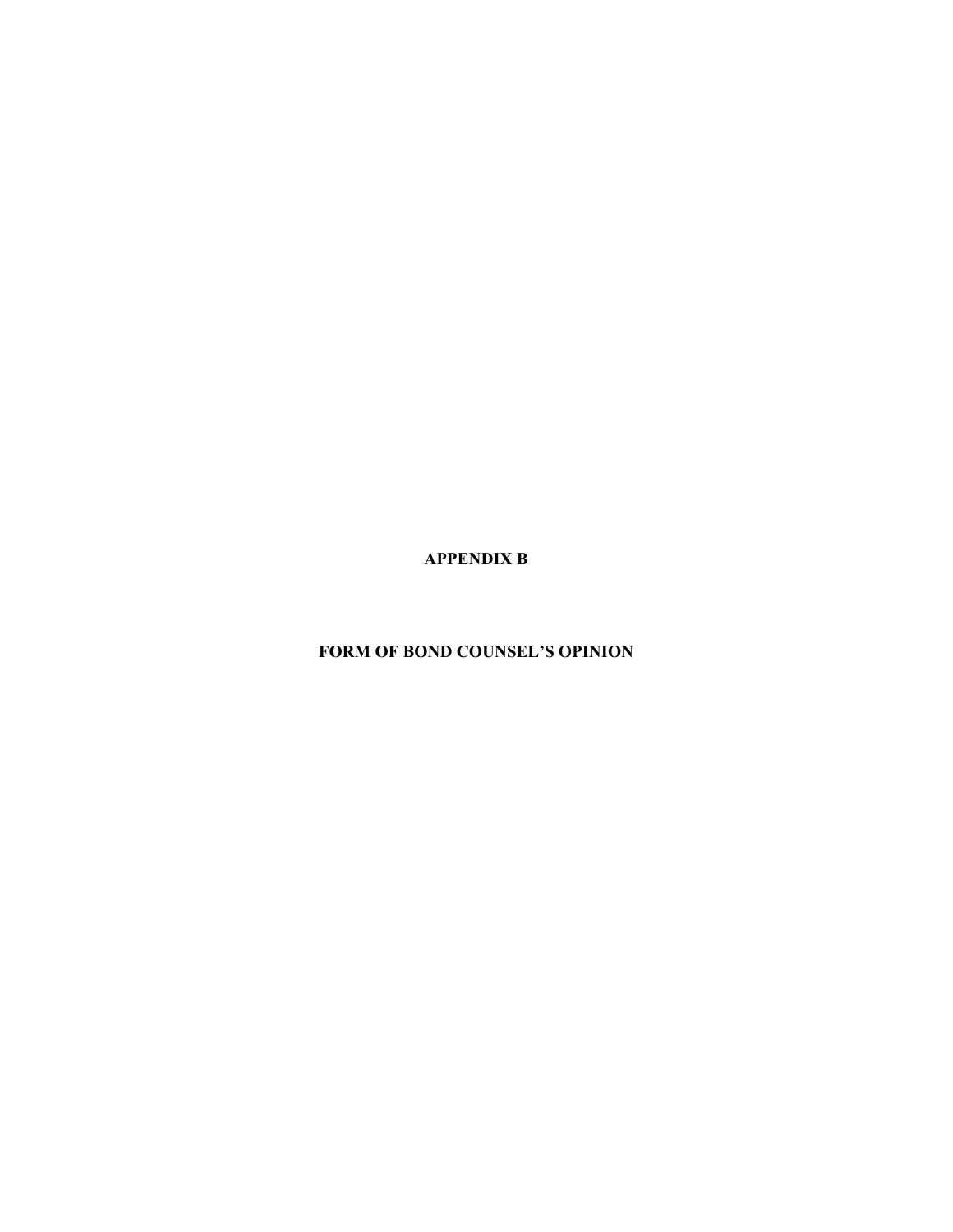August 24, 2020

City of Kingston, County of Ulster, State of New York

Re: City of Kingston, Ulster County, New York \$12,457,462 Bond Anticipation Note, 2020 Series B

Ladies and Gentlemen:

We have been requested to render our opinion as to the validity of an \$12,457,462 Bond Anticipation Note, 2020 Series B (the "Obligation"), of the City of Kingston, Ulster County, New York (the "Obligor"), dated August 24, 2020, numbered, so the denomination of \$ bearing interest at the rate of  $\%$  per annum, payable at maturity, and maturing August 24, 2021.

We have examined:

(1) the Constitution and statutes of the State of New York;

(2) the Internal Revenue Code of 1986, including particularly Sections 103 and 141 through 150 thereof, and the applicable regulations of the United States Treasury Department promulgated thereunder (collectively, the "Code");

(3) an arbitrage certificate executed on behalf of the Obligor which includes, among other things, covenants, relating to compliance with the Code, with the owners of the Obligation that the Obligor will, among other things, (i) take all actions on its part necessary to cause interest on the Obligation not to be includable in the gross income of the owners thereof for Federal income tax purposes, including, without limitation, restricting, to the extent necessary, the yield on investments made with the proceeds of the Obligation and investment earnings thereon, making required payments to the Federal government, if any, and maintaining books and records in a specified manner, where appropriate, and (ii) refrain from taking any action which would cause interest on the Obligation to be includable in the gross income of the owners thereof for Federal income tax purposes, including, without limitation, refraining from spending the proceeds of the Obligation and investment earnings thereon on certain specified purposes (the "Arbitrage Certificate"); and

(4) a certificate executed on behalf of the Obligor which includes, among other things, a statement that compliance with such covenants is not prohibited by, or violative of, any provision of local or special law, regulation or resolution applicable to the Obligor.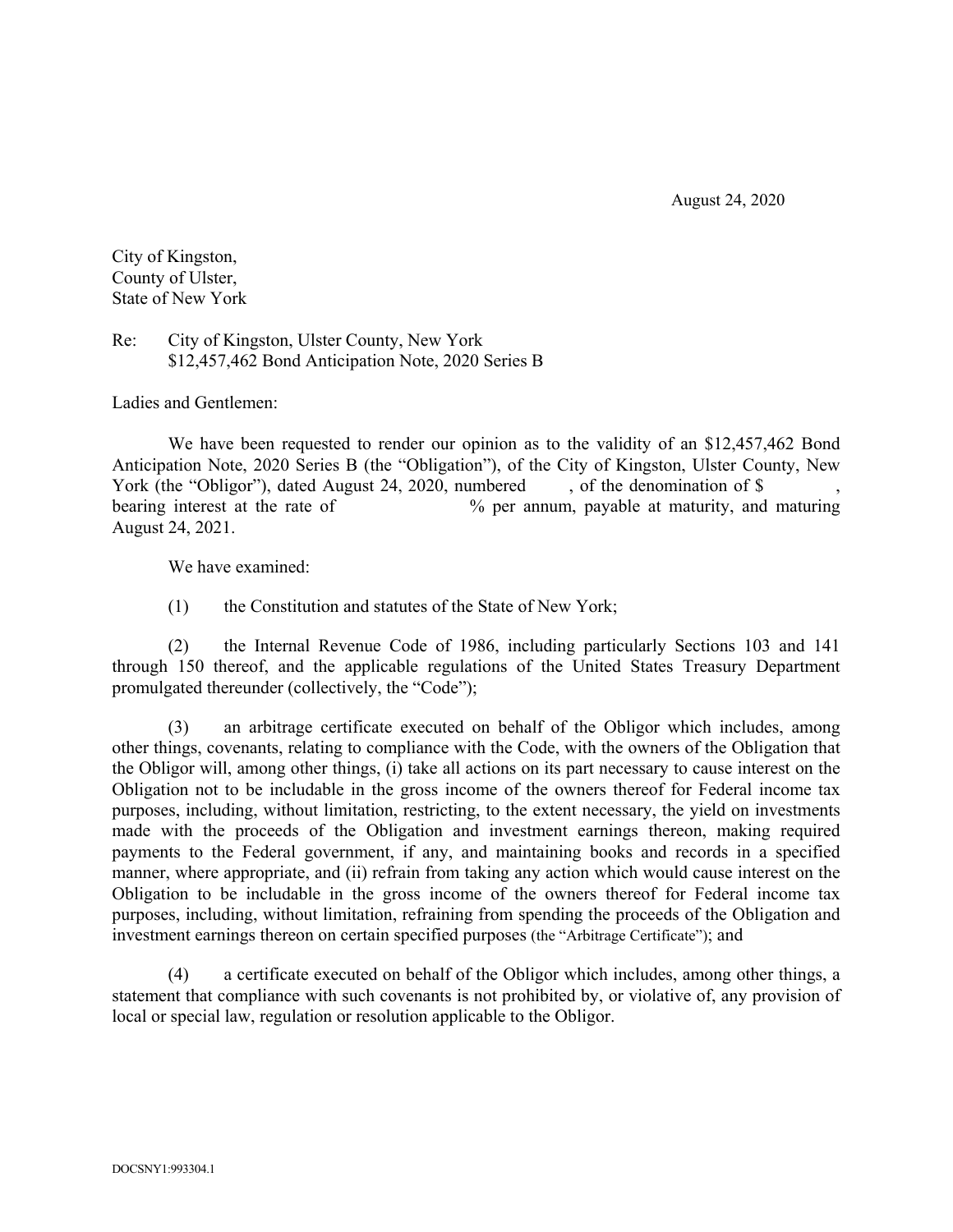City of Kingston August 24, 2020 Page 2

We also have examined a certified copy of proceedings of the finance board of the Obligor and other proofs authorizing and relating to the issuance of the Obligation, including the form of the Obligation. In rendering the opinions expressed herein we have assumed (i) the accuracy and truthfulness of all public records, documents and proceedings, including factual information, expectations and statements contained therein, examined by us which have been executed or certified by public officials acting within the scope of their official capacities, and have not verified the accuracy or truthfulness thereof, and (ii) compliance by the Obligor with the covenants contained in the Arbitrage Certificate. We also have assumed the genuineness of the signatures appearing upon such public records, documents and proceedings and the certifications thereof.

In our opinion:

- (a) The Obligation has been authorized and issued in accordance with the Constitution and statutes of the State of New York and constitutes a valid and legally binding general obligation of the Obligor, all the taxable real property within which is subject to the levy of ad valorem taxes to pay the Obligation and interest thereon, subject to applicable statutory limitations; provided, however, that the enforceability (but not the validity) of the Obligation: (i) may be limited by any applicable bankruptcy, insolvency or other law now existing or hereafter enacted by said State or the Federal government affecting the enforcement of creditors' rights, and (ii) may be subject to the exercise of judicial discretion in appropriate cases.
- (b) The Obligor has the power to comply with its covenants with respect to compliance with the Code as such covenants relate to the Obligation; provided, however, that the enforceability (but not the validity) of such covenants may be limited by any applicable bankruptcy, insolvency or other law now existing or hereafter enacted by said State or the Federal government affecting the enforcement of creditors' rights.
- (c) Interest on the Obligation is excluded from gross income for federal income tax purposes under Section 103 of the Internal Revenue Code of 1986, and is exempt from personal income taxes imposed by the State of New York and any political subdivision thereof (including The City of New York). Interest on the Obligation is not a specific preference item for purposes of the federal alternative minimum tax. We express no opinion regarding other tax consequences related to the ownership or disposition of, or the amount, accrual or receipt of interest on, the Obligation.

Certain agreements, requirements and procedures contained or referred to in the Arbitrage Certificate and other relevant documents may be changed and certain actions (including, without limitation, economic defeasance of the Obligation) may be taken or omitted under the circumstances and subject to the terms and conditions set forth in such documents.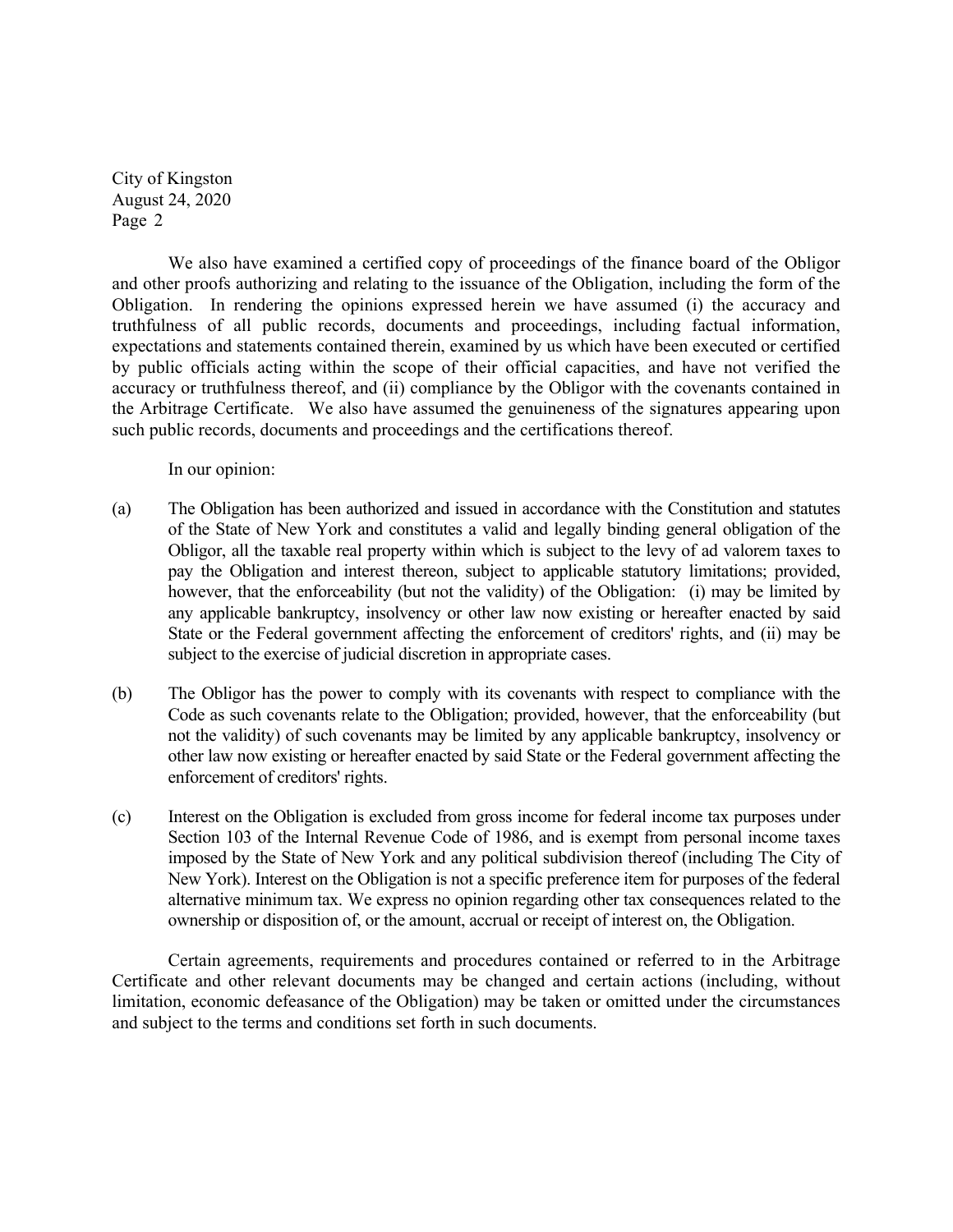City of Kingston August 24, 2020 Page 3

The opinions expressed herein are based on an analysis of existing laws, regulations, rulings and court decisions and cover certain matters not directly addressed by such authorities. Such opinions may be affected by actions taken or omitted or events occurring after the date hereof. Accordingly, this opinion is not intended to, and may not, be relied upon in connection with any such actions, events or matters.Our engagement with respect to the Obligation has concluded with their issuance, and we disclaim any obligation to update this opinion. We have assumed, without undertaking to verify, the accuracy of the factual matters represented, warranted or certified in the documents. Furthermore, we have assumed compliance with all covenants and agreements contained in the Arbitrage Certificate, including without limitation covenants and agreements compliance with which is necessary to assure that future actions, omissions or events will not cause interest on the Obligation to be included in gross income for federal income tax purposes. We call attention to the fact that the rights and obligations under the Obligation and the Arbitrage Certificate and their enforceability may be subject to bankruptcy, insolvency, reorganization, arrangement, fraudulent conveyance, moratorium or other laws relating to or affecting creditors' rights, to the application of equitable principles, to the exercise of judicial discretion in appropriate cases and to the limitations on legal remedies against municipal corporations such as the Obligor in the State of New York. We express no opinion with respect to any indemnification, contribution, penalty, choice of law, choice of forum, choice of venue, or waiver provisions contained in the foregoing documents.

The scope of our engagement in relation to the issuance of the Obligation has extended solely to the examination of the facts and law incident to rendering the opinions expressed herein. Such opinions are not intended and should not be construed to express or imply any conclusion that the amount of real property subject to taxation within the boundaries of the Obligor, together with other legally available sources of revenue, if any, will be sufficient to enable the Obligor to pay the principal of or interest on the Obligation as the same respectively become due and payable. Reference should be made to the Official Statement prepared by the Obligor in relation to the Obligation for factual information which, in the judgement of the Obligor, could materially affect the ability of the Obligor to pay such principal and interest. While we have participated in the preparation of such Official Statement, we have not verified the accuracy, completeness or fairness of factual information contained therein and, accordingly, we express no opinion as to whether the Obligor, in connection with the sale of the Obligation, has made any untrue statement of a material fact or omitted to state a material fact necessary in order to make any statements made, in the light of the circumstances under which they were made, not misleading.

Very truly yours,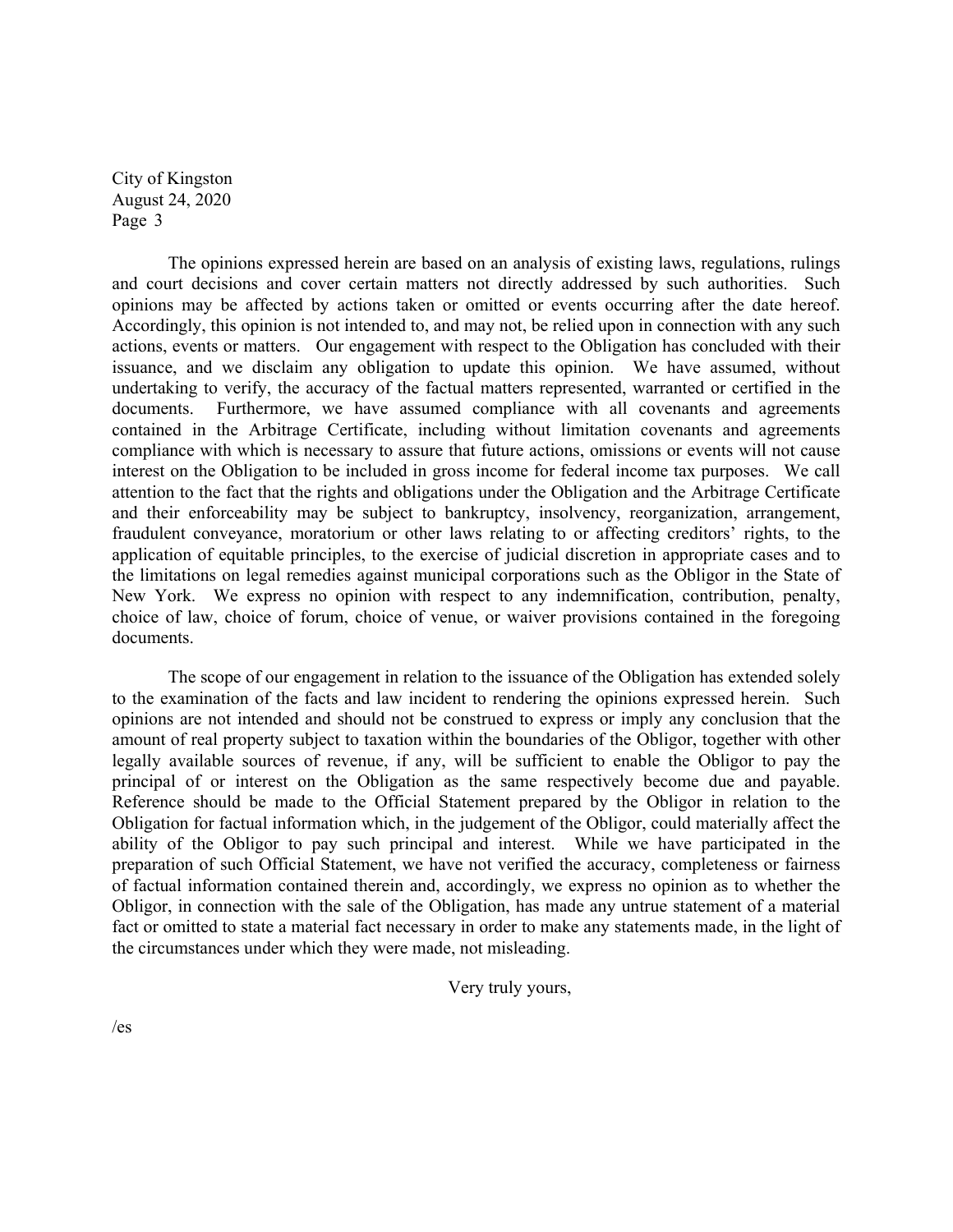# **APPENDIX C**

### **UNAUDITED ANNUAL FINANCIAL REPORT UPDATE DOCUMENT FOR THE FISCAL YEAR ENDED DECEMBER 31, 2019**

RBT CPAs, our independent auditor, has not been engaged to perform, and has not performed, since the date of its report included herein, any procedures on the financial statements addressed in that report. RBT CPAs also ha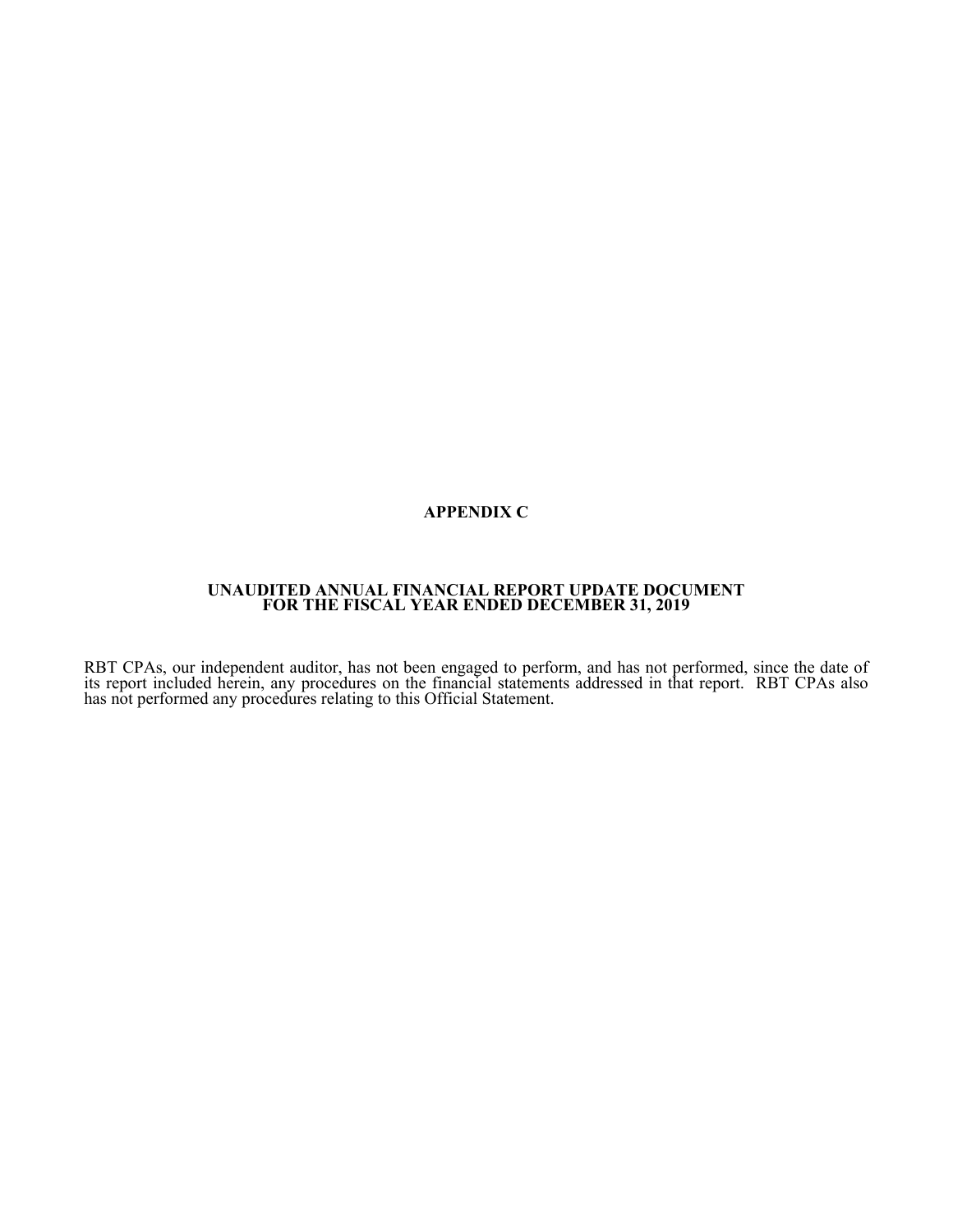All Numbers in This Report Have Been Rounded To The Nearest Dollar

# ANNUAL FINANCIAL REPORT

### UPDATE DOCUMENT

For The

CITY of Kingston

County of Ulster

For the Fiscal Year Ended 12/31/2019

\*\*\*\*\*\*\*\*\*\*\*\*\*\*\*\*\*\*\*\*\*\*\*\*\*\*\*\*\*\*\*\*\*\*\*\*\*\*\*\*\*\*\*\*\*\*\*\*\*\*\*\*\*\*\*\*\*\*\*\*\*\*\*\*\*\*\*\*\*\*\*\*\*\*\*\*\*\*\*\*\*\*\*\*\*\*\*\*\*\*\*\*\*\*\*\*\*\*\*\*\*\*\*\*\*\*\*\*\*\*\*\*\*\*\*\*\*\*\*\*\*\*\*\*\*\*\*\*\*\*\*\*\*

# AUTHORIZATION

ARTICLE 3, SECTION 30 of the GENERAL MUNICPAL LAW:

1. \*\*\*Every Municipal Corporation \*\*\* shall annually make a report of its financial condition to the Comptroller. Such report shall be made by the Chief Fiscal Officer of such Municipal Corporation \*\*\*

5. All reports shall be certified by the officer making the same and shall be filed with the Comptroller \*\*\* It shall be the duty of the incumbent officer at the time such reports are required to be filed with the Comptroller to file such report \*\*\*

State of NEW YORK Office of The State Comptroller Division of Local Government and School Accountability Albany, New York 12236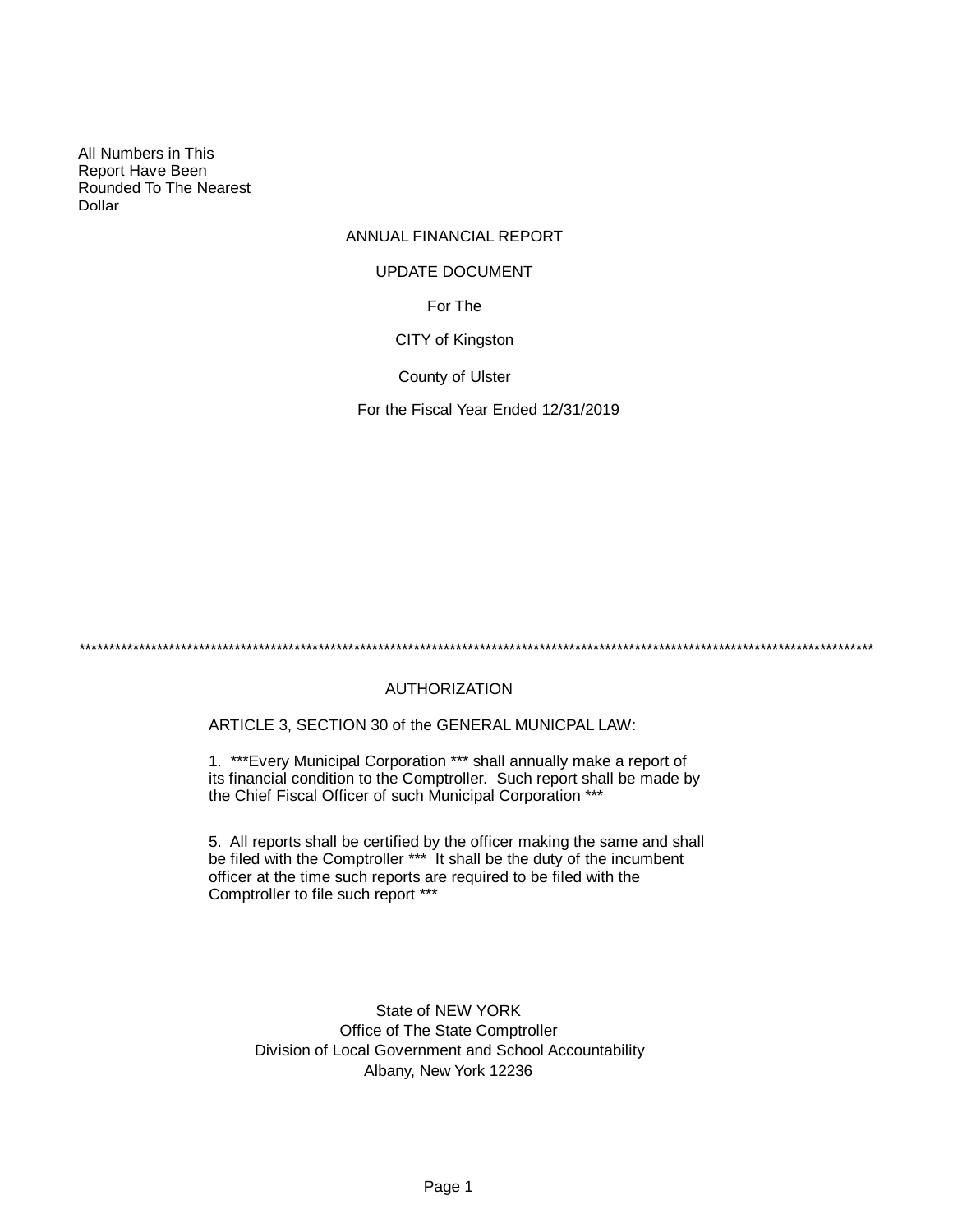### CITY OF Kingston

# \*\*\* FINANCIAL SECTION \*\*\*

Financial Information for the following funds and account groups are included in the Annual Financial Report filed by your government for the fiscal year ended 2018 and has been used by the OSC as the basis for preparing this update document for the fiscal year ended 2019:

> (A) GENERAL (CD) SPECIAL GRANT (ES) ENTERPRISE SEWER (EW) ENTERPRISE WATER (H) CAPITAL PROJECTS (K) GENERAL FIXED ASSETS (PN) PERMANENT (TA) AGENCY (TE) PRIVATE PURPOSE TRUST (V) DEBT SERVICE (W) GENERAL LONG-TERM DEBT

All amounts included in this update document for 2018 represent data filed by your government with OSC as reviewed and adjusted where necessary.

# \*\*\* SUPPLEMENTAL SECTION \*\*\*

The Supplemental Section includes the following sections:

- 1) Statement of Indebtedness
- 2) Schedule of Time Deposits and Investments
- 3) Bank Reconciliation
- 4) Local Government Questionnaire
- 5) Schedule of Employee and Retiree Benefits
- 6) Schedule of Energy Costs and Consumption

All numbers in this report will be rounded to the nearest dollar.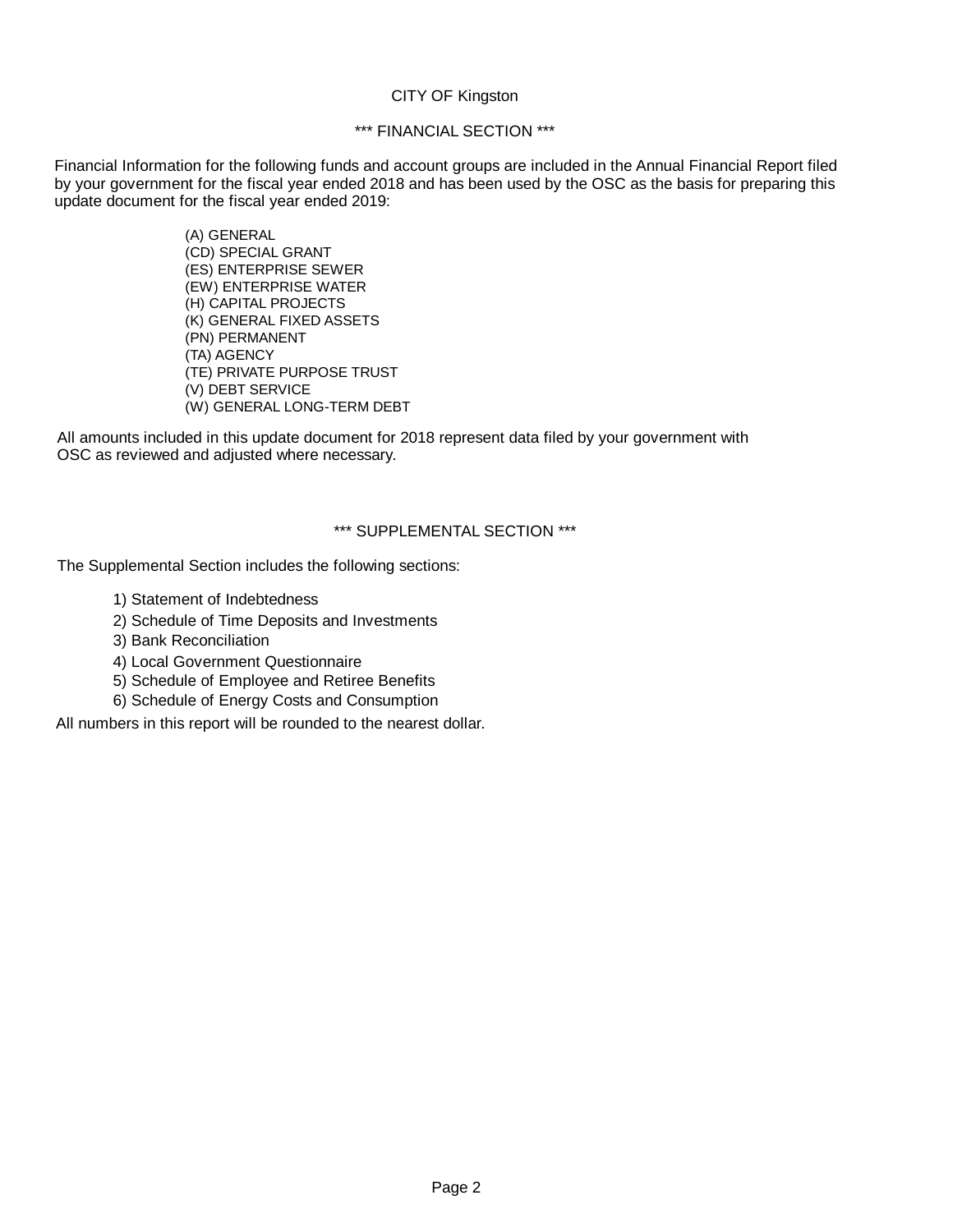(A) GENERAL

Balance Sheet

| <b>Code Description</b>                                | 2018       | EdpCode | 2019       |
|--------------------------------------------------------|------------|---------|------------|
| <b>Assets</b>                                          |            |         |            |
| Cash                                                   | 5,232,441  | A200    | 6,073,834  |
| Cash In Time Deposits                                  | 3,609,189  | A201    | 2,288,173  |
| Petty Cash                                             | 1,150      | A210    | 1,150      |
| <b>TOTAL Cash</b>                                      | 8,842,780  |         | 8,363,157  |
| Taxes Receivable, Current                              | 750,176    | A250    | 750,343    |
| Taxes Receivable, Overdue                              | 224,828    | A260    | 336,549    |
| <b>City School Taxes Receivable</b>                    | 838,198    | A290    | 762,514    |
| <b>Tax Sale Certificates</b>                           | 1,849,938  | A320    | 1,767,787  |
| Property Acquired For Taxes                            | 1,609,588  | A330    | 1,993,772  |
| <b>TOTAL Taxes Receivable (net)</b>                    | 5,272,728  |         | 5,610,965  |
| <b>Accounts Receivable</b>                             | 631,407    | A380    | 1,045,889  |
| <b>TOTAL Other Receivables (net)</b>                   | 631,407    |         | 1,045,889  |
| Due From State And Federal Government                  | 1,205,850  | A410    | 1,897,307  |
| <b>TOTAL State And Federal Aid Receivables</b>         | 1,205,850  |         | 1,897,307  |
| Due From Other Funds                                   | 2,402,681  | A391    | 2,650,118  |
| <b>TOTAL Due From Other Funds</b>                      | 2,402,681  |         | 2,650,118  |
| Due From Other Governments                             | 2,323,420  | A440    | 1,880,530  |
| <b>TOTAL Due From Other Governments</b>                | 2,323,420  |         | 1,880,530  |
| <b>Inventory Of Materials And Supplies</b>             | 8,395      | A445    | 11,691     |
| <b>TOTAL Inventories</b>                               | 8,395      |         | 11,691     |
| <b>Prepaid Expenses</b>                                | 645,052    | A480    | 688,788    |
| <b>TOTAL Prepaid Expenses</b>                          | 645,052    |         | 688,788    |
| <b>TOTAL Assets and Deferred Outflows of Resources</b> | 21,332,313 |         | 22.148.445 |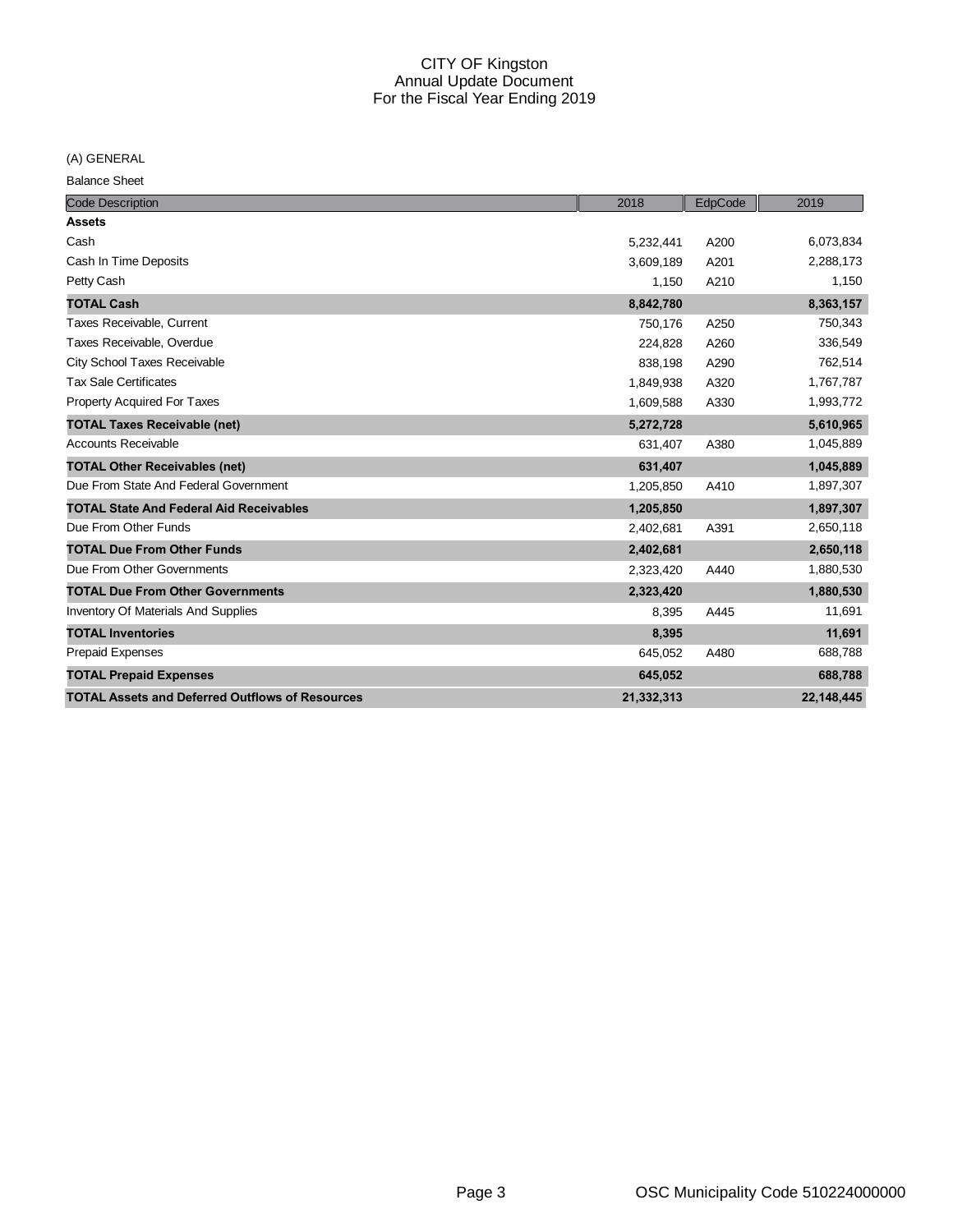#### (A) GENERAL

Balance Sheet

| <b>Code Description</b>                                     | 2018       | EdpCode | 2019       |
|-------------------------------------------------------------|------------|---------|------------|
| <b>Accounts Payable</b>                                     | 930.039    | A600    | 1,562,347  |
| <b>TOTAL Accounts Payable</b>                               | 930,039    |         | 1,562,347  |
| <b>Accrued Liabilities</b>                                  | 623,733    | A601    | 677,699    |
| <b>TOTAL Accrued Liabilities</b>                            | 623,733    |         | 677,699    |
| Due To Other Funds                                          | 313,761    | A630    | 966,477    |
| <b>TOTAL Due To Other Funds</b>                             | 313,761    |         | 966,477    |
| Due To Other Governments                                    | 321        | A631    |            |
| Due To Employees' Retirement System                         | 2,264,539  | A637    | 1,818,989  |
| Due To City School Districts                                | 2,010,062  | A661    | 1,346,412  |
| <b>TOTAL Due To Other Governments</b>                       | 4,274,922  |         | 3,165,401  |
| <b>TOTAL Liabilities</b>                                    | 6,142,455  |         | 6,371,924  |
| <b>Deferred Inflows of Resources</b>                        |            |         |            |
| Deferred Inflow of Resources                                | 746,641    | A691    | 415,507    |
| Deferred Taxes                                              | 4,220,733  | A694    | 4,680,716  |
| <b>TOTAL Deferred Inflows of Resources</b>                  | 4,967,374  |         | 5,096,223  |
| <b>TOTAL Deferred Inflows of Resources</b>                  | 4,967,374  |         | 5,096,223  |
| <b>Fund Balance</b>                                         |            |         |            |
| Not in Spendable Form                                       | 653,447    | A806    | 700,478    |
| <b>TOTAL Nonspendable Fund Balance</b>                      | 653,447    |         | 700,478    |
| Assigned Appropriated Fund Balance                          | 904,082    | A914    | 1,457,190  |
| Assigned Unappropriated Fund Balance                        | 1,176,191  | A915    | 1,133,954  |
| <b>TOTAL Assigned Fund Balance</b>                          | 2,080,273  |         | 2,591,144  |
| <b>Unassigned Fund Balance</b>                              | 7,488,764  | A917    | 7,388,676  |
| <b>TOTAL Unassigned Fund Balance</b>                        | 7,488,764  |         | 7,388,676  |
| <b>TOTAL Fund Balance</b>                                   | 10,222,484 |         | 10,680,298 |
| <b>TOTAL Liabilities, Deferred Inflows And Fund Balance</b> | 21.332.313 |         | 22.148.445 |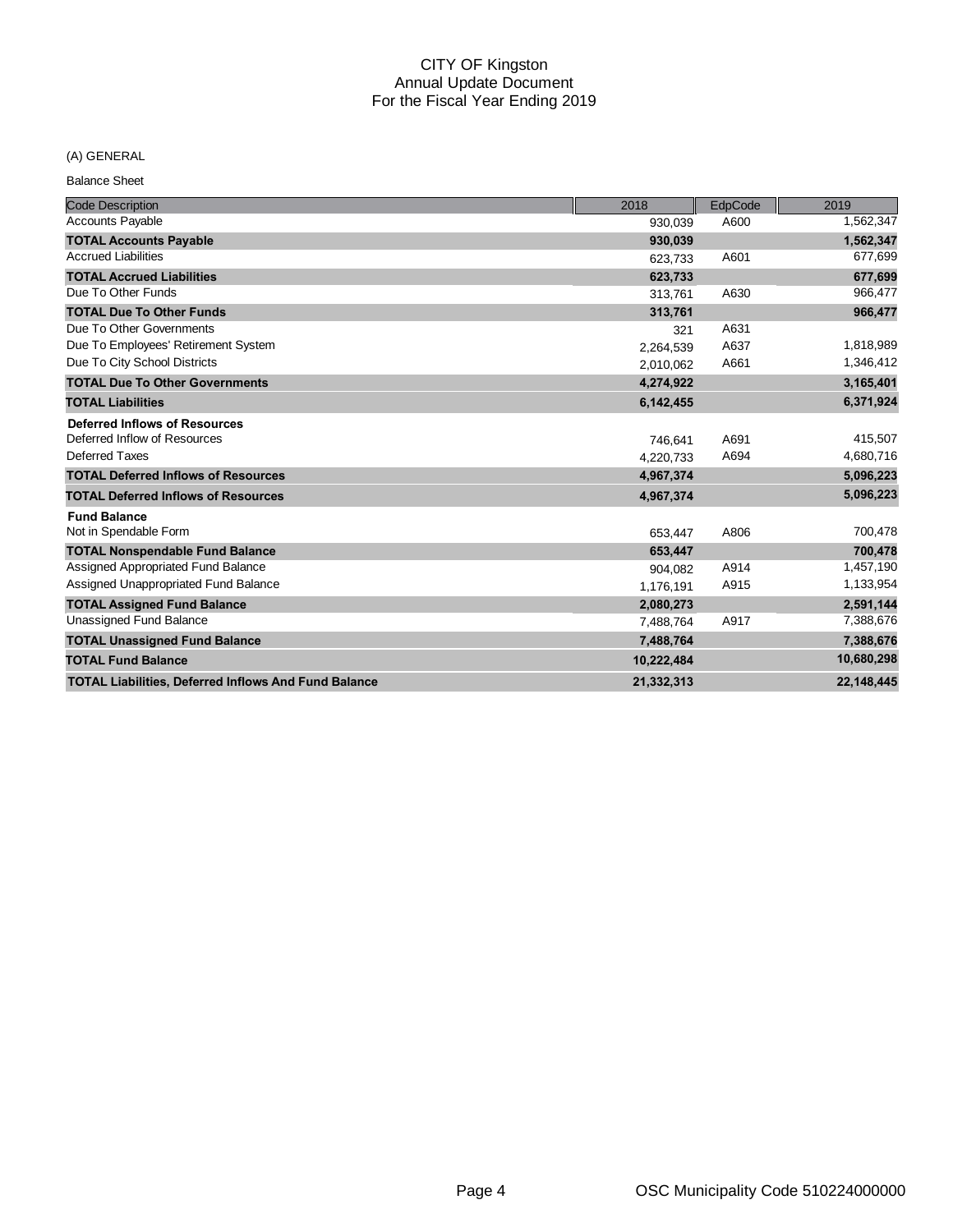(A) GENERAL

| <b>Code Description</b>                                 | 2018       | EdpCode | 2019       |
|---------------------------------------------------------|------------|---------|------------|
| <b>Revenues</b>                                         |            |         |            |
| Real Property Taxes                                     | 17,316,107 | A1001   | 17,248,065 |
| <b>TOTAL Real Property Taxes</b>                        | 17,316,107 |         | 17,248,065 |
| Gain From Sale of Tax Acq Property                      | 331,056    | A1051   |            |
| Other Payments In Lieu of Taxes                         | 318,490    | A1081   | 292,253    |
| Interest & Penalties On Real Prop Taxes                 | 432,095    | A1090   | 493,717    |
| <b>TOTAL Real Property Tax Items</b>                    | 1,081,641  |         | 785,971    |
| Non Prop Tax Dist By County                             | 13,626,623 | A1120   | 13,837,038 |
| Utilities Gross Receipts Tax                            | 385,048    | A1130   | 420,947    |
| Franchises                                              | 413,217    | A1170   | 391,647    |
| <b>TOTAL Non Property Tax Items</b>                     | 14,424,888 |         | 14,649,632 |
| <b>Treasurer Fees</b>                                   | 123,823    | A1230   | 118,745    |
| <b>Clerk Fees</b>                                       | 11,053     | A1255   | 17,583     |
| Other General Departmental Income                       | 479,332    | A1289   | 572,123    |
| <b>Police Fees</b>                                      | 3,273      | A1520   | 3,097      |
| Fire Inspection Fees                                    | 43,605     | A1540   | 54,338     |
| <b>Vital Statistics Fees</b>                            | 50,668     | A1603   | 60,402     |
| Parking Lots And Garages-No Tax                         | 121,380    | A1721   | 119,916    |
| Parking Meter Fees Non-Taxable                          | 518,940    | A1741   | 556,440    |
| <b>Bus Operations</b>                                   | 72,080     | A1750   | 30,910     |
| Other Transportation Departmental Income                | 4,187      | A1789   | 3,105      |
| Park And Recreational Charges                           | 216,012    | A2001   | 202,400    |
| Special Recreational Facility Charges                   | 214,438    | A2025   | 28,098     |
| Contributions, Private Agencies-Youth                   | 125,000    | A2070   | 225,802    |
| Other Culture & Recreation Income                       | 23,979     | A2089   | 40,249     |
| <b>Zoning Fees</b>                                      | 2,910      | A2110   | 3,800      |
| Refuse & Garbage Charges                                | 150,406    | A2130   | 154,029    |
| <b>TOTAL Departmental Income</b>                        | 2,161,085  |         | 2,191,036  |
| General Services, Inter Government                      | 636,922    | A2210   | 986,938    |
| Civil Service Charges                                   | 2,840      | A2220   | 8,520      |
| <b>TOTAL Intergovernmental Charges</b>                  | 639,762    |         | 995,458    |
| <b>Interest And Earnings</b>                            | 131,426    | A2401   | 215,541    |
| Rental of Real Property                                 | 15,360     | A2410   |            |
| Commissions                                             | 35         | A2450   |            |
| <b>TOTAL Use of Money And Property</b>                  | 146,821    |         | 215,541    |
| Games of Chance                                         | 40         | A2530   | 60         |
| Licenses, Other                                         | 18,533     | A2545   | 18,288     |
| Permits, Other                                          | 793,759    | A2590   | 871,694    |
| <b>TOTAL Licenses And Permits</b>                       | 812,332    |         | 890,043    |
| <b>Fines And Forfeited Bail</b>                         | 184,695    | A2610   | 136,852    |
| <b>TOTAL Fines And Forfeitures</b>                      | 184,695    |         | 136,852    |
| Sales of Scrap & Excess Materials                       | 43,708     | A2650   | 22,498     |
| <b>Insurance Recoveries</b>                             | 641,612    | A2680   | 246,627    |
| Self Insurance Recoveries                               | 1,682      | A2683   | 2,022      |
| <b>TOTAL Sale of Property And Compensation For Loss</b> | 687,002    |         | 271,147    |
| <b>Gifts And Donations</b>                              | 56,621     | A2705   | 263,176    |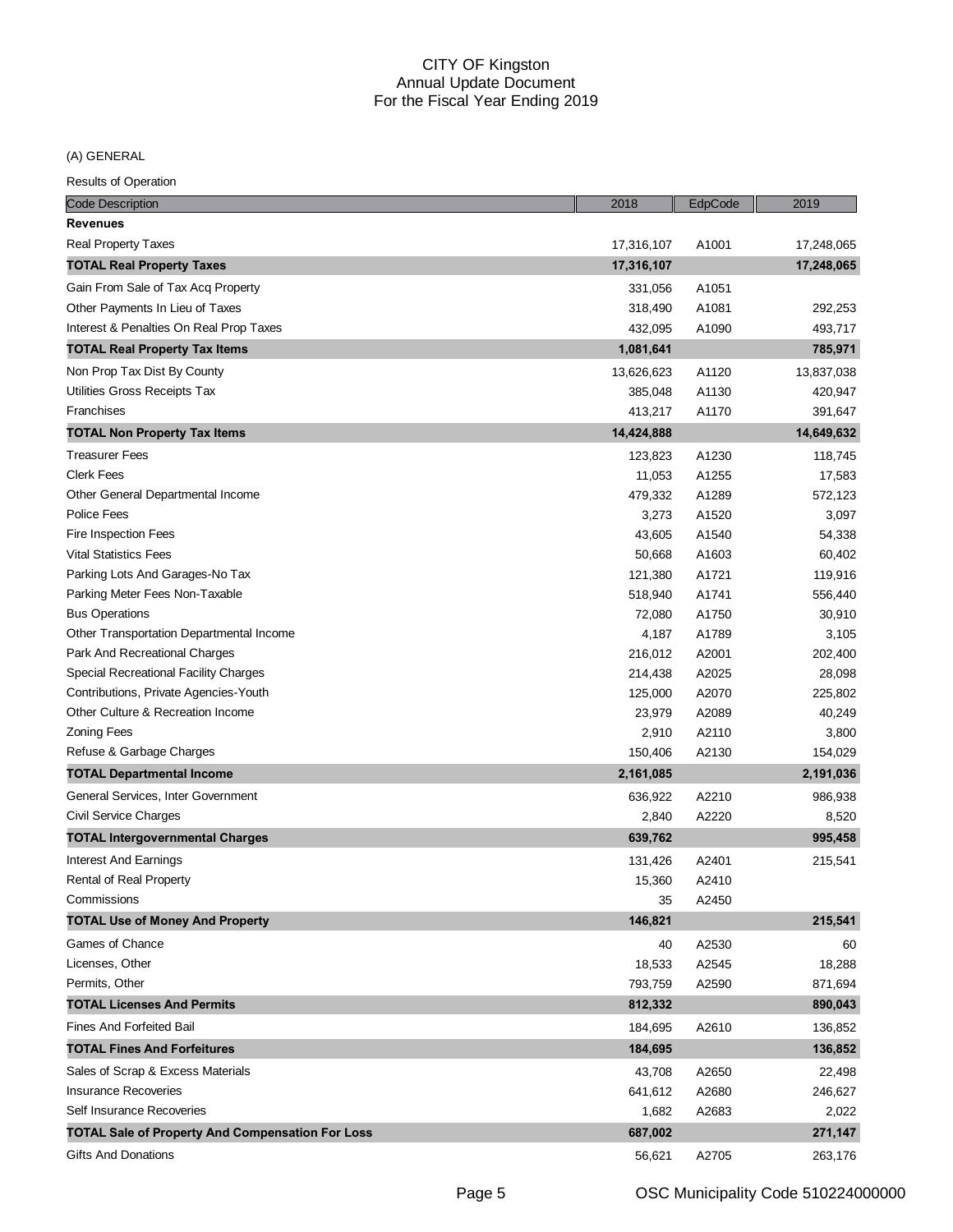(A) GENERAL

| <b>Code Description</b>                        | 2018       | EdpCode | 2019       |
|------------------------------------------------|------------|---------|------------|
| <b>Revenues</b>                                |            |         |            |
| <b>Employees Contributions</b>                 | 631,838    | A2709   | 681,749    |
| Unclassified (specify)                         | 27,049     | A2770   | 134,768    |
| <b>TOTAL Miscellaneous Local Sources</b>       | 715,508    |         | 1,079,693  |
| Interfund Revenues                             | 140,000    | A2801   | 140,000    |
| <b>TOTAL Interfund Revenues</b>                | 140,000    |         | 140,000    |
| St Aid, Revenue Sharing                        | 3,069,151  | A3001   | 3,069,151  |
| St Aid, Mortgage Tax                           | 355,226    | A3005   | 650,790    |
| St Aid - Other (specify)                       | 343,270    | A3089   | 960,300    |
| St Aid, Other Transportation                   | 428,485    | A3589   | 221,821    |
| St Aid, Youth Programs                         | 2,800      | A3820   | 2,800      |
| St Aid-Other Cul & Rec St Aid                  | 80,708     | A3889   | 105,812    |
| <b>TOTAL State Aid</b>                         | 4,279,640  |         | 5,010,673  |
| Fed Aid, Crime Control                         | 67,214     | A4320   | 38,365     |
| Fed Aid Other Transportation                   | 787,090    | A4589   | 499,932    |
| <b>TOTAL Federal Aid</b>                       | 854,304    |         | 538,298    |
| <b>TOTAL Revenues</b>                          | 43,443,786 |         | 44,152,408 |
| <b>TOTAL Detail Revenues And Other Sources</b> | 43,443,786 |         | 44,152,408 |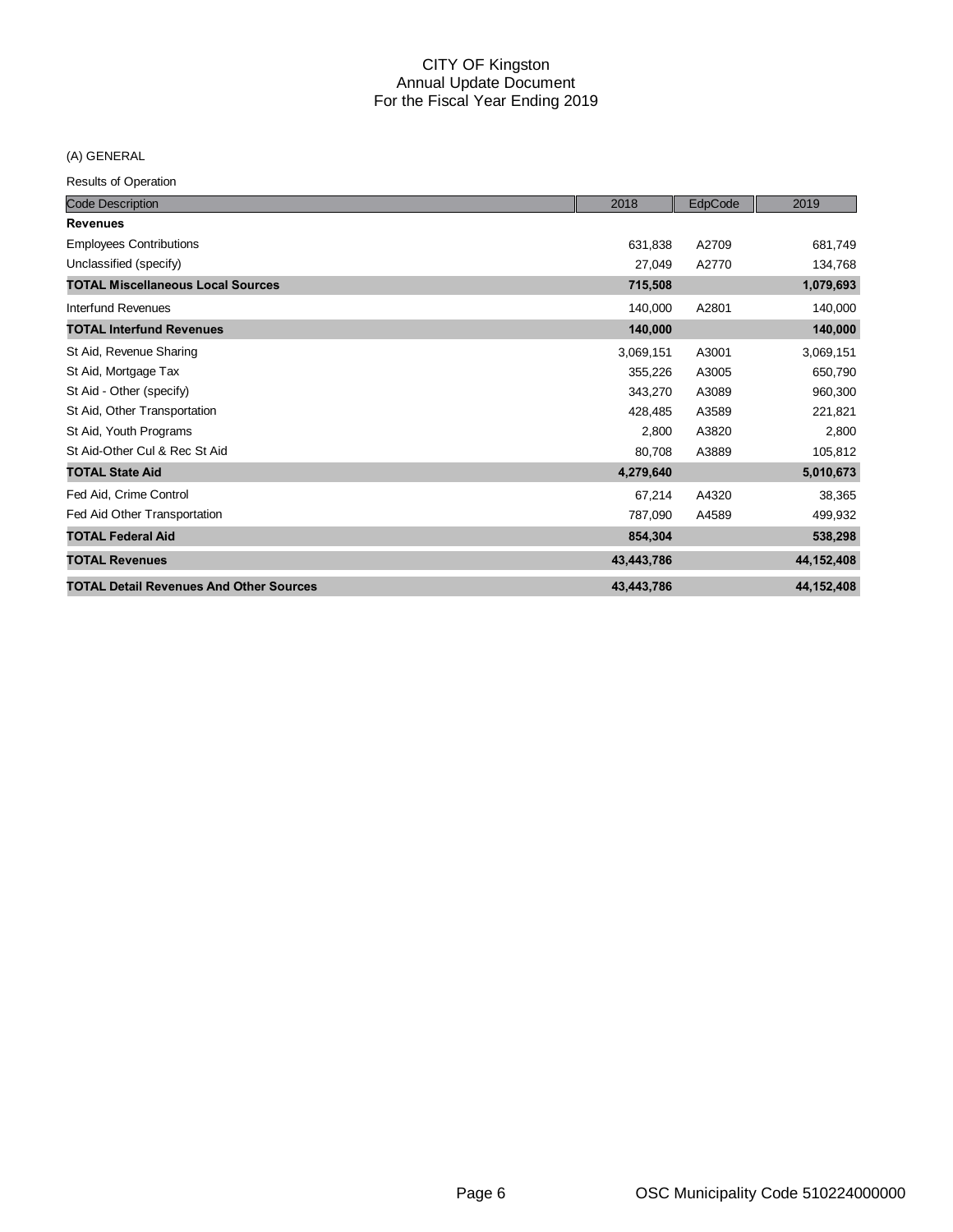# (A) GENERAL

| <b>Expenditures</b><br>Legislative Board, Pers Serv<br>82,866<br>A10101<br>83,000<br>Legislative Board, Equip & Cap Outlay<br>A10102<br>1,228<br>Legislative Board, Contr Expend<br>12,425<br>A10104<br>18,210<br>Legislative Board, Empl Bnfts<br>13,562<br>A10108<br>12,807<br>115,244<br><b>TOTAL Legislative Board</b><br>108,853<br>Traffic Viol Bureau, Pers Serv<br>A11301<br>33,814<br>28,224<br>Traffic Viol Bureau, Contr Expend<br>A11304<br>57,931<br>72,026<br>Traffic Viol Bureau, Empl Bnfts<br>36,233<br>A11308<br>20,450<br>127,979<br>120,700<br>TOTAL Traffic Viol Bureau<br>Mayor, Pers Serv<br>A12101<br>100,631<br>96,388<br>Mayor, Equip & Cap Outlay<br>A12102<br>220<br>Mayor, Contr Expend<br>A12104<br>19,314<br>2,465<br>Mayor, Empl Bnfts<br>50,365<br>A12108<br>59,858<br><b>TOTAL Mayor</b><br>153,460<br>175,780<br>Comptroller, pers Serv<br>255,087<br>229,867<br>A13151<br>Comptroller, Equip & Cap Outlay<br>2,040<br>A13152<br>863<br>Comptroller, Contr Expend<br>A13154<br>9,536<br>38,330<br>Comptroller, Empl Bnfts<br>157,060<br>153,698<br>A13158<br><b>TOTAL Comptroller</b><br>395,140<br>451,341<br>Auditor, Contr Expend<br>A13204<br>35,800<br>36,400<br><b>TOTAL Auditor</b><br>35,800<br>36,400<br>Tax Collection, pers Serv<br>A13301<br>87,042<br>74,774<br>Tax Collection, contr Expend<br>A13304<br>9,371<br>10,372<br>Tax Collection, empl Bnfts<br>50,934<br>A13308<br>58,109<br><b>TOTAL Tax Collection</b><br>135,078<br>155,523<br>Purchasing, Pers Serv<br>46,041<br>45,983<br>A13451<br>Purchasing, Contr Expend<br>604<br>A13454<br>633<br>Purchasing, Empl Bnfts<br>24,516<br>A13458<br>26,330<br><b>TOTAL Purchasing</b><br>71,103<br>73,005<br>Assessment, Pers Serv<br>A13551<br>202,737<br>205,365<br>Assessment, Equip & Cap Outlay<br>1,997<br>A13552<br>Assessment, Contr Expend<br>35,774<br>A13554<br>43,789<br>Assessment, Empl Bnfts<br>132,838<br>A13558<br>128,970<br>373,345<br>378,124<br><b>TOTAL Assessment</b><br>Tax Advertising, Contr Expend<br>A13624<br>6,593<br>2,512<br><b>TOTAL Tax Advertising</b><br>2,512<br>6,593<br>Exp On Prop Acq For Taxes, Contr Expend<br>4,807<br>A13644<br>2,109<br><b>TOTAL Exp On Prop Acq For Taxes</b><br>4,807<br>2,109<br>Clerk, pers Serv<br>A14101<br>122,247<br>123,187<br>Clerk, equip & Cap Outlay<br>A14102<br>908<br>Clerk, contr Expend<br>2,778<br>A14104<br>3,218<br>Clerk, empl Bnfts<br>68,597<br>A14108<br>89,945<br><b>TOTAL Clerk</b><br>216,318<br>194,562<br>Law, Pers Serv<br>234,352<br>A14201<br>234,189<br>Law, Equip & Cap Outlay<br>A14202 | <b>Code Description</b> | 2018    | EdpCode | 2019    |
|----------------------------------------------------------------------------------------------------------------------------------------------------------------------------------------------------------------------------------------------------------------------------------------------------------------------------------------------------------------------------------------------------------------------------------------------------------------------------------------------------------------------------------------------------------------------------------------------------------------------------------------------------------------------------------------------------------------------------------------------------------------------------------------------------------------------------------------------------------------------------------------------------------------------------------------------------------------------------------------------------------------------------------------------------------------------------------------------------------------------------------------------------------------------------------------------------------------------------------------------------------------------------------------------------------------------------------------------------------------------------------------------------------------------------------------------------------------------------------------------------------------------------------------------------------------------------------------------------------------------------------------------------------------------------------------------------------------------------------------------------------------------------------------------------------------------------------------------------------------------------------------------------------------------------------------------------------------------------------------------------------------------------------------------------------------------------------------------------------------------------------------------------------------------------------------------------------------------------------------------------------------------------------------------------------------------------------------------------------------------------------------------------------------------------------------------------------------------------------------------------------------------------------------------------------------------------------------------|-------------------------|---------|---------|---------|
|                                                                                                                                                                                                                                                                                                                                                                                                                                                                                                                                                                                                                                                                                                                                                                                                                                                                                                                                                                                                                                                                                                                                                                                                                                                                                                                                                                                                                                                                                                                                                                                                                                                                                                                                                                                                                                                                                                                                                                                                                                                                                                                                                                                                                                                                                                                                                                                                                                                                                                                                                                                              |                         |         |         |         |
|                                                                                                                                                                                                                                                                                                                                                                                                                                                                                                                                                                                                                                                                                                                                                                                                                                                                                                                                                                                                                                                                                                                                                                                                                                                                                                                                                                                                                                                                                                                                                                                                                                                                                                                                                                                                                                                                                                                                                                                                                                                                                                                                                                                                                                                                                                                                                                                                                                                                                                                                                                                              |                         |         |         |         |
|                                                                                                                                                                                                                                                                                                                                                                                                                                                                                                                                                                                                                                                                                                                                                                                                                                                                                                                                                                                                                                                                                                                                                                                                                                                                                                                                                                                                                                                                                                                                                                                                                                                                                                                                                                                                                                                                                                                                                                                                                                                                                                                                                                                                                                                                                                                                                                                                                                                                                                                                                                                              |                         |         |         |         |
|                                                                                                                                                                                                                                                                                                                                                                                                                                                                                                                                                                                                                                                                                                                                                                                                                                                                                                                                                                                                                                                                                                                                                                                                                                                                                                                                                                                                                                                                                                                                                                                                                                                                                                                                                                                                                                                                                                                                                                                                                                                                                                                                                                                                                                                                                                                                                                                                                                                                                                                                                                                              |                         |         |         |         |
|                                                                                                                                                                                                                                                                                                                                                                                                                                                                                                                                                                                                                                                                                                                                                                                                                                                                                                                                                                                                                                                                                                                                                                                                                                                                                                                                                                                                                                                                                                                                                                                                                                                                                                                                                                                                                                                                                                                                                                                                                                                                                                                                                                                                                                                                                                                                                                                                                                                                                                                                                                                              |                         |         |         |         |
|                                                                                                                                                                                                                                                                                                                                                                                                                                                                                                                                                                                                                                                                                                                                                                                                                                                                                                                                                                                                                                                                                                                                                                                                                                                                                                                                                                                                                                                                                                                                                                                                                                                                                                                                                                                                                                                                                                                                                                                                                                                                                                                                                                                                                                                                                                                                                                                                                                                                                                                                                                                              |                         |         |         |         |
|                                                                                                                                                                                                                                                                                                                                                                                                                                                                                                                                                                                                                                                                                                                                                                                                                                                                                                                                                                                                                                                                                                                                                                                                                                                                                                                                                                                                                                                                                                                                                                                                                                                                                                                                                                                                                                                                                                                                                                                                                                                                                                                                                                                                                                                                                                                                                                                                                                                                                                                                                                                              |                         |         |         |         |
|                                                                                                                                                                                                                                                                                                                                                                                                                                                                                                                                                                                                                                                                                                                                                                                                                                                                                                                                                                                                                                                                                                                                                                                                                                                                                                                                                                                                                                                                                                                                                                                                                                                                                                                                                                                                                                                                                                                                                                                                                                                                                                                                                                                                                                                                                                                                                                                                                                                                                                                                                                                              |                         |         |         |         |
|                                                                                                                                                                                                                                                                                                                                                                                                                                                                                                                                                                                                                                                                                                                                                                                                                                                                                                                                                                                                                                                                                                                                                                                                                                                                                                                                                                                                                                                                                                                                                                                                                                                                                                                                                                                                                                                                                                                                                                                                                                                                                                                                                                                                                                                                                                                                                                                                                                                                                                                                                                                              |                         |         |         |         |
|                                                                                                                                                                                                                                                                                                                                                                                                                                                                                                                                                                                                                                                                                                                                                                                                                                                                                                                                                                                                                                                                                                                                                                                                                                                                                                                                                                                                                                                                                                                                                                                                                                                                                                                                                                                                                                                                                                                                                                                                                                                                                                                                                                                                                                                                                                                                                                                                                                                                                                                                                                                              |                         |         |         |         |
|                                                                                                                                                                                                                                                                                                                                                                                                                                                                                                                                                                                                                                                                                                                                                                                                                                                                                                                                                                                                                                                                                                                                                                                                                                                                                                                                                                                                                                                                                                                                                                                                                                                                                                                                                                                                                                                                                                                                                                                                                                                                                                                                                                                                                                                                                                                                                                                                                                                                                                                                                                                              |                         |         |         |         |
|                                                                                                                                                                                                                                                                                                                                                                                                                                                                                                                                                                                                                                                                                                                                                                                                                                                                                                                                                                                                                                                                                                                                                                                                                                                                                                                                                                                                                                                                                                                                                                                                                                                                                                                                                                                                                                                                                                                                                                                                                                                                                                                                                                                                                                                                                                                                                                                                                                                                                                                                                                                              |                         |         |         |         |
|                                                                                                                                                                                                                                                                                                                                                                                                                                                                                                                                                                                                                                                                                                                                                                                                                                                                                                                                                                                                                                                                                                                                                                                                                                                                                                                                                                                                                                                                                                                                                                                                                                                                                                                                                                                                                                                                                                                                                                                                                                                                                                                                                                                                                                                                                                                                                                                                                                                                                                                                                                                              |                         |         |         |         |
|                                                                                                                                                                                                                                                                                                                                                                                                                                                                                                                                                                                                                                                                                                                                                                                                                                                                                                                                                                                                                                                                                                                                                                                                                                                                                                                                                                                                                                                                                                                                                                                                                                                                                                                                                                                                                                                                                                                                                                                                                                                                                                                                                                                                                                                                                                                                                                                                                                                                                                                                                                                              |                         |         |         |         |
|                                                                                                                                                                                                                                                                                                                                                                                                                                                                                                                                                                                                                                                                                                                                                                                                                                                                                                                                                                                                                                                                                                                                                                                                                                                                                                                                                                                                                                                                                                                                                                                                                                                                                                                                                                                                                                                                                                                                                                                                                                                                                                                                                                                                                                                                                                                                                                                                                                                                                                                                                                                              |                         |         |         |         |
|                                                                                                                                                                                                                                                                                                                                                                                                                                                                                                                                                                                                                                                                                                                                                                                                                                                                                                                                                                                                                                                                                                                                                                                                                                                                                                                                                                                                                                                                                                                                                                                                                                                                                                                                                                                                                                                                                                                                                                                                                                                                                                                                                                                                                                                                                                                                                                                                                                                                                                                                                                                              |                         |         |         |         |
|                                                                                                                                                                                                                                                                                                                                                                                                                                                                                                                                                                                                                                                                                                                                                                                                                                                                                                                                                                                                                                                                                                                                                                                                                                                                                                                                                                                                                                                                                                                                                                                                                                                                                                                                                                                                                                                                                                                                                                                                                                                                                                                                                                                                                                                                                                                                                                                                                                                                                                                                                                                              |                         |         |         |         |
|                                                                                                                                                                                                                                                                                                                                                                                                                                                                                                                                                                                                                                                                                                                                                                                                                                                                                                                                                                                                                                                                                                                                                                                                                                                                                                                                                                                                                                                                                                                                                                                                                                                                                                                                                                                                                                                                                                                                                                                                                                                                                                                                                                                                                                                                                                                                                                                                                                                                                                                                                                                              |                         |         |         |         |
|                                                                                                                                                                                                                                                                                                                                                                                                                                                                                                                                                                                                                                                                                                                                                                                                                                                                                                                                                                                                                                                                                                                                                                                                                                                                                                                                                                                                                                                                                                                                                                                                                                                                                                                                                                                                                                                                                                                                                                                                                                                                                                                                                                                                                                                                                                                                                                                                                                                                                                                                                                                              |                         |         |         |         |
|                                                                                                                                                                                                                                                                                                                                                                                                                                                                                                                                                                                                                                                                                                                                                                                                                                                                                                                                                                                                                                                                                                                                                                                                                                                                                                                                                                                                                                                                                                                                                                                                                                                                                                                                                                                                                                                                                                                                                                                                                                                                                                                                                                                                                                                                                                                                                                                                                                                                                                                                                                                              |                         |         |         |         |
|                                                                                                                                                                                                                                                                                                                                                                                                                                                                                                                                                                                                                                                                                                                                                                                                                                                                                                                                                                                                                                                                                                                                                                                                                                                                                                                                                                                                                                                                                                                                                                                                                                                                                                                                                                                                                                                                                                                                                                                                                                                                                                                                                                                                                                                                                                                                                                                                                                                                                                                                                                                              |                         |         |         |         |
|                                                                                                                                                                                                                                                                                                                                                                                                                                                                                                                                                                                                                                                                                                                                                                                                                                                                                                                                                                                                                                                                                                                                                                                                                                                                                                                                                                                                                                                                                                                                                                                                                                                                                                                                                                                                                                                                                                                                                                                                                                                                                                                                                                                                                                                                                                                                                                                                                                                                                                                                                                                              |                         |         |         |         |
|                                                                                                                                                                                                                                                                                                                                                                                                                                                                                                                                                                                                                                                                                                                                                                                                                                                                                                                                                                                                                                                                                                                                                                                                                                                                                                                                                                                                                                                                                                                                                                                                                                                                                                                                                                                                                                                                                                                                                                                                                                                                                                                                                                                                                                                                                                                                                                                                                                                                                                                                                                                              |                         |         |         |         |
|                                                                                                                                                                                                                                                                                                                                                                                                                                                                                                                                                                                                                                                                                                                                                                                                                                                                                                                                                                                                                                                                                                                                                                                                                                                                                                                                                                                                                                                                                                                                                                                                                                                                                                                                                                                                                                                                                                                                                                                                                                                                                                                                                                                                                                                                                                                                                                                                                                                                                                                                                                                              |                         |         |         |         |
|                                                                                                                                                                                                                                                                                                                                                                                                                                                                                                                                                                                                                                                                                                                                                                                                                                                                                                                                                                                                                                                                                                                                                                                                                                                                                                                                                                                                                                                                                                                                                                                                                                                                                                                                                                                                                                                                                                                                                                                                                                                                                                                                                                                                                                                                                                                                                                                                                                                                                                                                                                                              |                         |         |         |         |
|                                                                                                                                                                                                                                                                                                                                                                                                                                                                                                                                                                                                                                                                                                                                                                                                                                                                                                                                                                                                                                                                                                                                                                                                                                                                                                                                                                                                                                                                                                                                                                                                                                                                                                                                                                                                                                                                                                                                                                                                                                                                                                                                                                                                                                                                                                                                                                                                                                                                                                                                                                                              |                         |         |         |         |
|                                                                                                                                                                                                                                                                                                                                                                                                                                                                                                                                                                                                                                                                                                                                                                                                                                                                                                                                                                                                                                                                                                                                                                                                                                                                                                                                                                                                                                                                                                                                                                                                                                                                                                                                                                                                                                                                                                                                                                                                                                                                                                                                                                                                                                                                                                                                                                                                                                                                                                                                                                                              |                         |         |         |         |
|                                                                                                                                                                                                                                                                                                                                                                                                                                                                                                                                                                                                                                                                                                                                                                                                                                                                                                                                                                                                                                                                                                                                                                                                                                                                                                                                                                                                                                                                                                                                                                                                                                                                                                                                                                                                                                                                                                                                                                                                                                                                                                                                                                                                                                                                                                                                                                                                                                                                                                                                                                                              |                         |         |         |         |
|                                                                                                                                                                                                                                                                                                                                                                                                                                                                                                                                                                                                                                                                                                                                                                                                                                                                                                                                                                                                                                                                                                                                                                                                                                                                                                                                                                                                                                                                                                                                                                                                                                                                                                                                                                                                                                                                                                                                                                                                                                                                                                                                                                                                                                                                                                                                                                                                                                                                                                                                                                                              |                         |         |         |         |
|                                                                                                                                                                                                                                                                                                                                                                                                                                                                                                                                                                                                                                                                                                                                                                                                                                                                                                                                                                                                                                                                                                                                                                                                                                                                                                                                                                                                                                                                                                                                                                                                                                                                                                                                                                                                                                                                                                                                                                                                                                                                                                                                                                                                                                                                                                                                                                                                                                                                                                                                                                                              |                         |         |         |         |
|                                                                                                                                                                                                                                                                                                                                                                                                                                                                                                                                                                                                                                                                                                                                                                                                                                                                                                                                                                                                                                                                                                                                                                                                                                                                                                                                                                                                                                                                                                                                                                                                                                                                                                                                                                                                                                                                                                                                                                                                                                                                                                                                                                                                                                                                                                                                                                                                                                                                                                                                                                                              |                         |         |         |         |
|                                                                                                                                                                                                                                                                                                                                                                                                                                                                                                                                                                                                                                                                                                                                                                                                                                                                                                                                                                                                                                                                                                                                                                                                                                                                                                                                                                                                                                                                                                                                                                                                                                                                                                                                                                                                                                                                                                                                                                                                                                                                                                                                                                                                                                                                                                                                                                                                                                                                                                                                                                                              |                         |         |         |         |
|                                                                                                                                                                                                                                                                                                                                                                                                                                                                                                                                                                                                                                                                                                                                                                                                                                                                                                                                                                                                                                                                                                                                                                                                                                                                                                                                                                                                                                                                                                                                                                                                                                                                                                                                                                                                                                                                                                                                                                                                                                                                                                                                                                                                                                                                                                                                                                                                                                                                                                                                                                                              |                         |         |         |         |
|                                                                                                                                                                                                                                                                                                                                                                                                                                                                                                                                                                                                                                                                                                                                                                                                                                                                                                                                                                                                                                                                                                                                                                                                                                                                                                                                                                                                                                                                                                                                                                                                                                                                                                                                                                                                                                                                                                                                                                                                                                                                                                                                                                                                                                                                                                                                                                                                                                                                                                                                                                                              |                         |         |         |         |
|                                                                                                                                                                                                                                                                                                                                                                                                                                                                                                                                                                                                                                                                                                                                                                                                                                                                                                                                                                                                                                                                                                                                                                                                                                                                                                                                                                                                                                                                                                                                                                                                                                                                                                                                                                                                                                                                                                                                                                                                                                                                                                                                                                                                                                                                                                                                                                                                                                                                                                                                                                                              |                         |         |         |         |
|                                                                                                                                                                                                                                                                                                                                                                                                                                                                                                                                                                                                                                                                                                                                                                                                                                                                                                                                                                                                                                                                                                                                                                                                                                                                                                                                                                                                                                                                                                                                                                                                                                                                                                                                                                                                                                                                                                                                                                                                                                                                                                                                                                                                                                                                                                                                                                                                                                                                                                                                                                                              |                         |         |         |         |
|                                                                                                                                                                                                                                                                                                                                                                                                                                                                                                                                                                                                                                                                                                                                                                                                                                                                                                                                                                                                                                                                                                                                                                                                                                                                                                                                                                                                                                                                                                                                                                                                                                                                                                                                                                                                                                                                                                                                                                                                                                                                                                                                                                                                                                                                                                                                                                                                                                                                                                                                                                                              |                         |         |         |         |
|                                                                                                                                                                                                                                                                                                                                                                                                                                                                                                                                                                                                                                                                                                                                                                                                                                                                                                                                                                                                                                                                                                                                                                                                                                                                                                                                                                                                                                                                                                                                                                                                                                                                                                                                                                                                                                                                                                                                                                                                                                                                                                                                                                                                                                                                                                                                                                                                                                                                                                                                                                                              |                         |         |         |         |
|                                                                                                                                                                                                                                                                                                                                                                                                                                                                                                                                                                                                                                                                                                                                                                                                                                                                                                                                                                                                                                                                                                                                                                                                                                                                                                                                                                                                                                                                                                                                                                                                                                                                                                                                                                                                                                                                                                                                                                                                                                                                                                                                                                                                                                                                                                                                                                                                                                                                                                                                                                                              |                         |         |         |         |
|                                                                                                                                                                                                                                                                                                                                                                                                                                                                                                                                                                                                                                                                                                                                                                                                                                                                                                                                                                                                                                                                                                                                                                                                                                                                                                                                                                                                                                                                                                                                                                                                                                                                                                                                                                                                                                                                                                                                                                                                                                                                                                                                                                                                                                                                                                                                                                                                                                                                                                                                                                                              |                         |         |         |         |
|                                                                                                                                                                                                                                                                                                                                                                                                                                                                                                                                                                                                                                                                                                                                                                                                                                                                                                                                                                                                                                                                                                                                                                                                                                                                                                                                                                                                                                                                                                                                                                                                                                                                                                                                                                                                                                                                                                                                                                                                                                                                                                                                                                                                                                                                                                                                                                                                                                                                                                                                                                                              |                         |         |         |         |
|                                                                                                                                                                                                                                                                                                                                                                                                                                                                                                                                                                                                                                                                                                                                                                                                                                                                                                                                                                                                                                                                                                                                                                                                                                                                                                                                                                                                                                                                                                                                                                                                                                                                                                                                                                                                                                                                                                                                                                                                                                                                                                                                                                                                                                                                                                                                                                                                                                                                                                                                                                                              |                         |         |         |         |
|                                                                                                                                                                                                                                                                                                                                                                                                                                                                                                                                                                                                                                                                                                                                                                                                                                                                                                                                                                                                                                                                                                                                                                                                                                                                                                                                                                                                                                                                                                                                                                                                                                                                                                                                                                                                                                                                                                                                                                                                                                                                                                                                                                                                                                                                                                                                                                                                                                                                                                                                                                                              |                         |         |         |         |
|                                                                                                                                                                                                                                                                                                                                                                                                                                                                                                                                                                                                                                                                                                                                                                                                                                                                                                                                                                                                                                                                                                                                                                                                                                                                                                                                                                                                                                                                                                                                                                                                                                                                                                                                                                                                                                                                                                                                                                                                                                                                                                                                                                                                                                                                                                                                                                                                                                                                                                                                                                                              |                         |         |         |         |
|                                                                                                                                                                                                                                                                                                                                                                                                                                                                                                                                                                                                                                                                                                                                                                                                                                                                                                                                                                                                                                                                                                                                                                                                                                                                                                                                                                                                                                                                                                                                                                                                                                                                                                                                                                                                                                                                                                                                                                                                                                                                                                                                                                                                                                                                                                                                                                                                                                                                                                                                                                                              |                         |         |         |         |
|                                                                                                                                                                                                                                                                                                                                                                                                                                                                                                                                                                                                                                                                                                                                                                                                                                                                                                                                                                                                                                                                                                                                                                                                                                                                                                                                                                                                                                                                                                                                                                                                                                                                                                                                                                                                                                                                                                                                                                                                                                                                                                                                                                                                                                                                                                                                                                                                                                                                                                                                                                                              |                         |         |         |         |
|                                                                                                                                                                                                                                                                                                                                                                                                                                                                                                                                                                                                                                                                                                                                                                                                                                                                                                                                                                                                                                                                                                                                                                                                                                                                                                                                                                                                                                                                                                                                                                                                                                                                                                                                                                                                                                                                                                                                                                                                                                                                                                                                                                                                                                                                                                                                                                                                                                                                                                                                                                                              | Law, Contr Expend       | 186,058 | A14204  | 137,555 |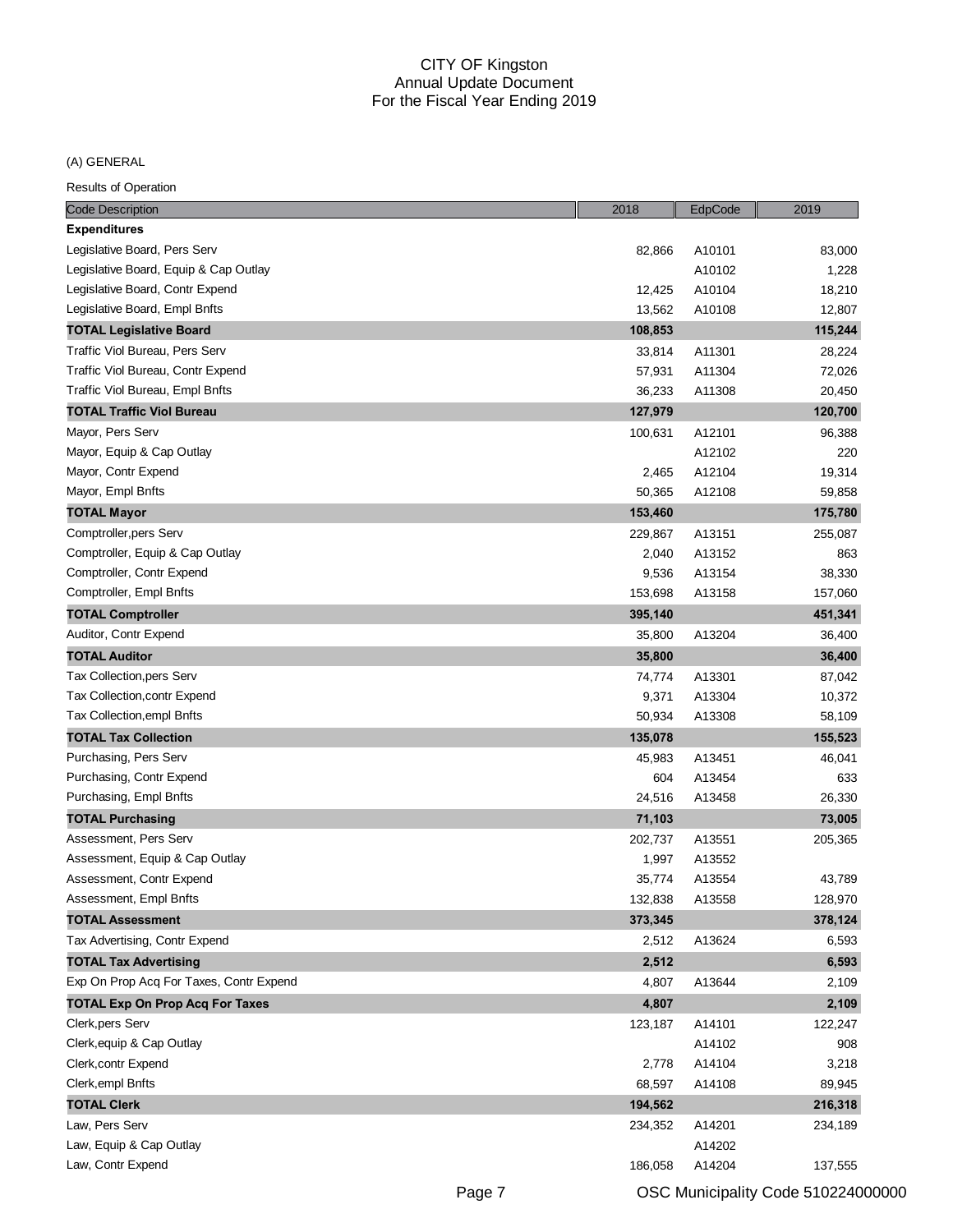(A) GENERAL

Results of Operation

| <b>Code Description</b>                 | 2018       | EdpCode | 2019       |
|-----------------------------------------|------------|---------|------------|
| <b>Expenditures</b>                     |            |         |            |
| Law, Empl Bnfts                         | 127,061    | A14208  | 131,559    |
| <b>TOTAL Law</b>                        | 547,471    |         | 503,303    |
| Personnel, Pers Serv                    | 121,370    | A14301  | 147,932    |
| Personnel, Contr Expend                 | 11,234     | A14304  | 8,278      |
| Personnel, Empl Bnfts                   | 80,216     | A14308  | 119,198    |
| <b>TOTAL Personnel</b>                  | 212,820    |         | 275,409    |
| Engineer, Pers Serv                     | 237,799    | A14401  | 152,951    |
| Engineer, Equip & Cap Outlay            | 15,088     | A14402  | 3,986      |
| Engineer, Contr Expend                  | 29,235     | A14404  | 24,759     |
| Engineer, Empl Bnfts                    | 88,783     | A14408  | 77,680     |
| <b>TOTAL Engineer</b>                   | 370,904    |         | 259,376    |
| Public Works Admin, Pers Serv           | 234,532    | A14901  | 244,810    |
| Public Works Admin, Equip & Cap Outlay  | 92,016     | A14902  | 179,822    |
| Public Works Admin, Contr Expend        | 211,773    | A14904  | 202,420    |
| Public Works Admin, Empl Bnfts          | 167,440    | A14908  | 187,491    |
| <b>TOTAL Public Works Admin</b>         | 705,762    |         | 814,543    |
| Buildings, Pers Serv                    | 148,200    | A16201  | 193,326    |
| Buildings, Equip & Cap Outlay           |            | A16202  | 323,953    |
| Buildings, Contr Expend                 | 128,815    | A16204  | 111,887    |
| Buildings, Empl Bnfts                   | 83,822     | A16208  | 86,867     |
| <b>TOTAL Buildings</b>                  | 360,837    |         | 716,034    |
| Central Comm System, Pers Serv          | 49,986     | A16501  | 51,613     |
| Central Comm System, Contr Expend       | 936        | A16504  | 1,559      |
| Central Comm System, Empl Bnfts         | 35,954     | A16508  | 22,226     |
| <b>TOTAL Central Comm System</b>        | 86,876     |         | 75,399     |
| Central Print & Mail, contr Expend      | 22,535     | A16704  | 17,149     |
| <b>TOTAL Central Print &amp; Mail</b>   | 22,535     |         | 17,149     |
| Central Data Process, Pers Serv         | 169,694    | A16801  | 192,840    |
| Central Data Process & Cap Outlay       | 5,813      | A16802  | 9,725      |
| Central Data Process, Contr Expend      | 186,990    | A16804  | 196,659    |
| Central Data Process, Empl Bnfts        | 93,755     | A16808  | 111,499    |
| <b>TOTAL Central Data Process</b>       | 456,252    |         | 510,723    |
| Unallocated Insurance, Contr Expend     | 738,773    | A19104  | 772,942    |
| <b>TOTAL Unallocated Insurance</b>      | 738,773    |         | 772,942    |
| Municipal Assn Dues, Contr Expend       | 6,268      | A19204  | 6,268      |
| <b>TOTAL Municipal Assn Dues</b>        | 6,268      |         | 6,268      |
| Judgements And Claims, Contr Expend     | 235,005    | A19304  | 313,485    |
| <b>TOTAL Judgements And Claims</b>      | 235,005    |         | 313,485    |
| <b>TOTAL General Government Support</b> | 5,346,143  |         | 5,995,768  |
| Police, Pers Serv                       | 6,399,009  | A31201  | 6,343,591  |
| Police, Equip & Cap Outlay              | 210,774    | A31202  | 135,463    |
| Police, Contr Expend                    | 755,524    | A31204  | 656,574    |
| Police, Empl Bnfts                      | 4,069,484  | A31208  | 4,198,456  |
| <b>TOTAL Police</b>                     | 11,434,791 |         | 11,334,085 |
| Traffic Control, Pers Serv              | 188,725    | A33101  | 198,170    |
| Traffic Control, Contr Expen            | 76,712     | A33104  | 81,147     |

Page 8 **OSC Municipality Code 510224000000**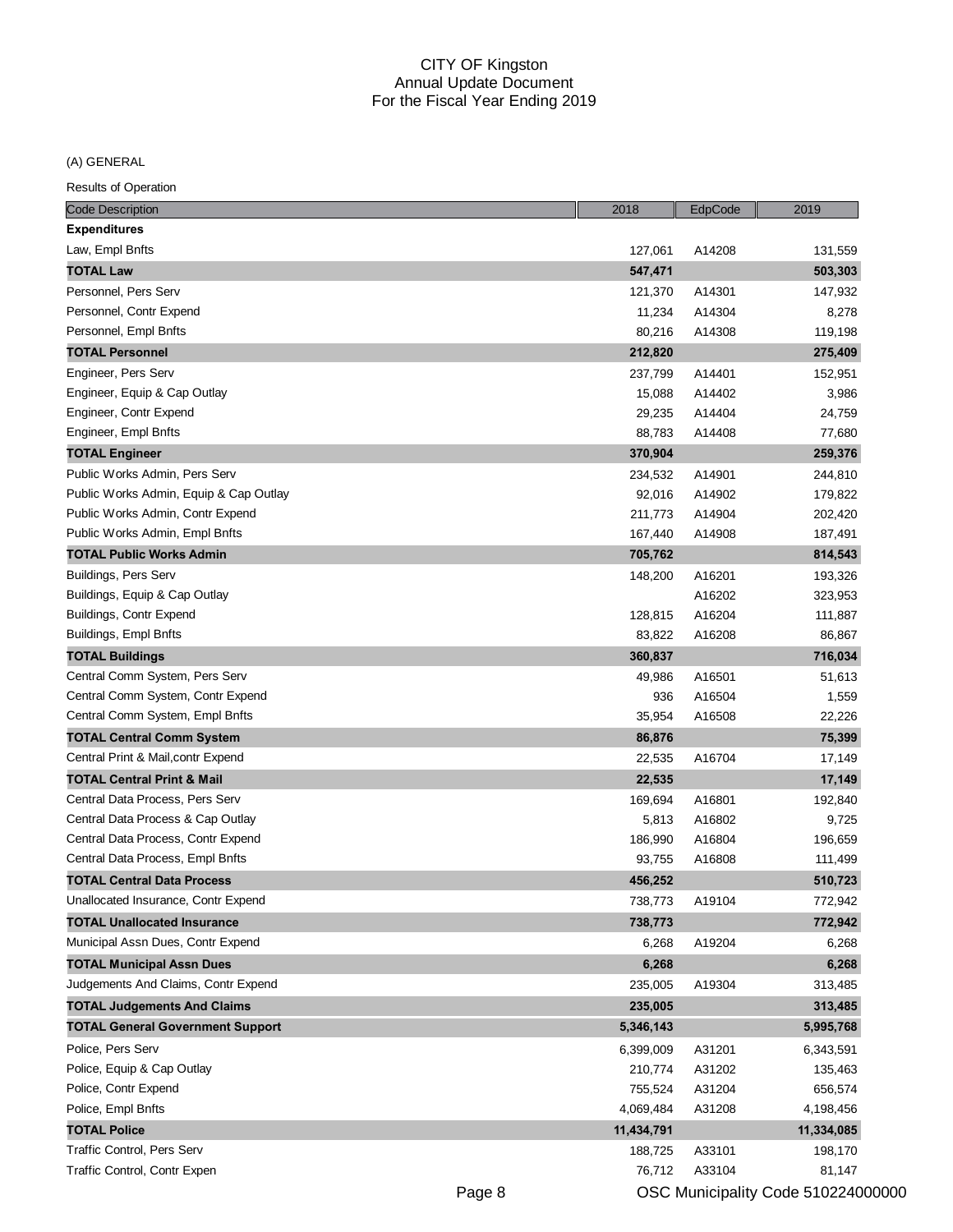(A) GENERAL

| <b>Code Description</b>                   | 2018       | EdpCode | 2019       |
|-------------------------------------------|------------|---------|------------|
| <b>Expenditures</b>                       |            |         |            |
| Traffic Control, Empl Bnfts               | 161,455    | A33108  | 139,114    |
| <b>TOTAL Traffic Control</b>              | 426,892    |         | 418,430    |
| On-Street Parking, Pers Serv              | 123,807    | A33201  | 136,628    |
| On-Street Parking, Equipment & Cap Outlay | 32,282     | A33202  | 37,991     |
| On-Street Parking, Contr Expend           | 20,590     | A33204  | 30,653     |
| On-Street Parking, Empl Bnfts             | 85,563     | A33208  | 83,648     |
| <b>TOTAL On-Street Parking</b>            | 262,242    |         | 288,920    |
| Fire, Pers Serv                           | 4,762,295  | A34101  | 4,682,266  |
| Fire, Equip & Cap Outlay                  | 29,167     | A34102  | 106,899    |
| Fire, Contr Expend                        | 370,642    | A34104  | 312,609    |
| Fire, Empl Bnfts                          | 2,944,058  | A34108  | 3,056,728  |
| <b>TOTAL Fire</b>                         | 8,106,163  |         | 8,158,501  |
| Control of Animals, Contr Expend          | 68,388     | A35104  | 66,313     |
| Control of Animals, Empl Bnfts            | 2,823      | A35108  | 2,557      |
| <b>TOTAL Control of Animals</b>           | 71,211     |         | 68,870     |
| Examining Boards, Contr Expend            | 1,185      | A36104  | 1,720      |
| <b>TOTAL Examining Boards</b>             | 1,185      |         | 1,720      |
| Safety Inspection, Pers Serv              | 267,959    | A36201  | 381,840    |
| Safety Inspection, Equip & Cap Outlay     | 80,608     | A36202  | 78,253     |
| Safety Inspection, Contr Expend           | 24,307     | A36204  | 25,210     |
| Safety Inspection, Empl Bnfts             | 187,999    | A36208  | 201,101    |
| <b>TOTAL Safety Inspection</b>            | 560,874    |         | 686,404    |
| Misc Public Safety, Pers Serv             | 38,898     | A39891  | 46,987     |
| Misc Public Safety, Contr Expend          | 11,203     | A39894  | 8,915      |
| Misc Public Safety, Empl Bnfts            | 41,722     | A39898  | 25,898     |
| <b>TOTAL Misc Public Safety</b>           | 91,822     |         | 81,801     |
| <b>TOTAL Public Safety</b>                | 20,955,180 |         | 21,038,732 |
| Public Health, Pers Serv                  | 24,550     | A40101  | 42,060     |
| Public Health, Equip & Cap Outlay         |            | A40102  | 11,414     |
| Public Health, Contr Expend               | 10,142     | A40104  | 13,604     |
| Public Health, Empl Bnfts                 | 1,878      | A40108  | 7,872      |
| <b>TOTAL Public Health</b>                | 36,570     |         | 74,950     |
| Registrar of Vital Statistics, Pers Serv  | 53,057     | A40201  | 46,513     |
| Registrar of Vital Stat Contr Expend      | 45,085     | A40204  | 1,928      |
| Registrar of Vital Stat, Empl Bnfts       | 40,354     | A40208  | 44,314     |
| <b>TOTAL Registrar of Vital Stat</b>      | 138,497    |         | 92,755     |
| <b>TOTAL Health</b>                       | 175,067    |         | 167,704    |
| Maint of Streets, Pers Serv               | 345,780    | A51101  | 316,710    |
| Maint of Streets, Equip & Cap Outlay      | 2,385      | A51102  | 241,966    |
| Maint of Streets, Contr Expend            | 69,817     | A51104  | 65,265     |
| Maint of Streets, Empl Bnfts              | 290,257    | A51108  | 308,376    |
| <b>TOTAL Maint of Streets</b>             | 708,240    |         | 932,317    |
| Garage, Pers Serv                         | 348,774    | A51321  | 365,809    |
| Garage, Equip & Cap Outlay                | 3,187      | A51322  | 6,956      |
| Garage, Contr Expend                      | 70,892     | A51324  | 57,025     |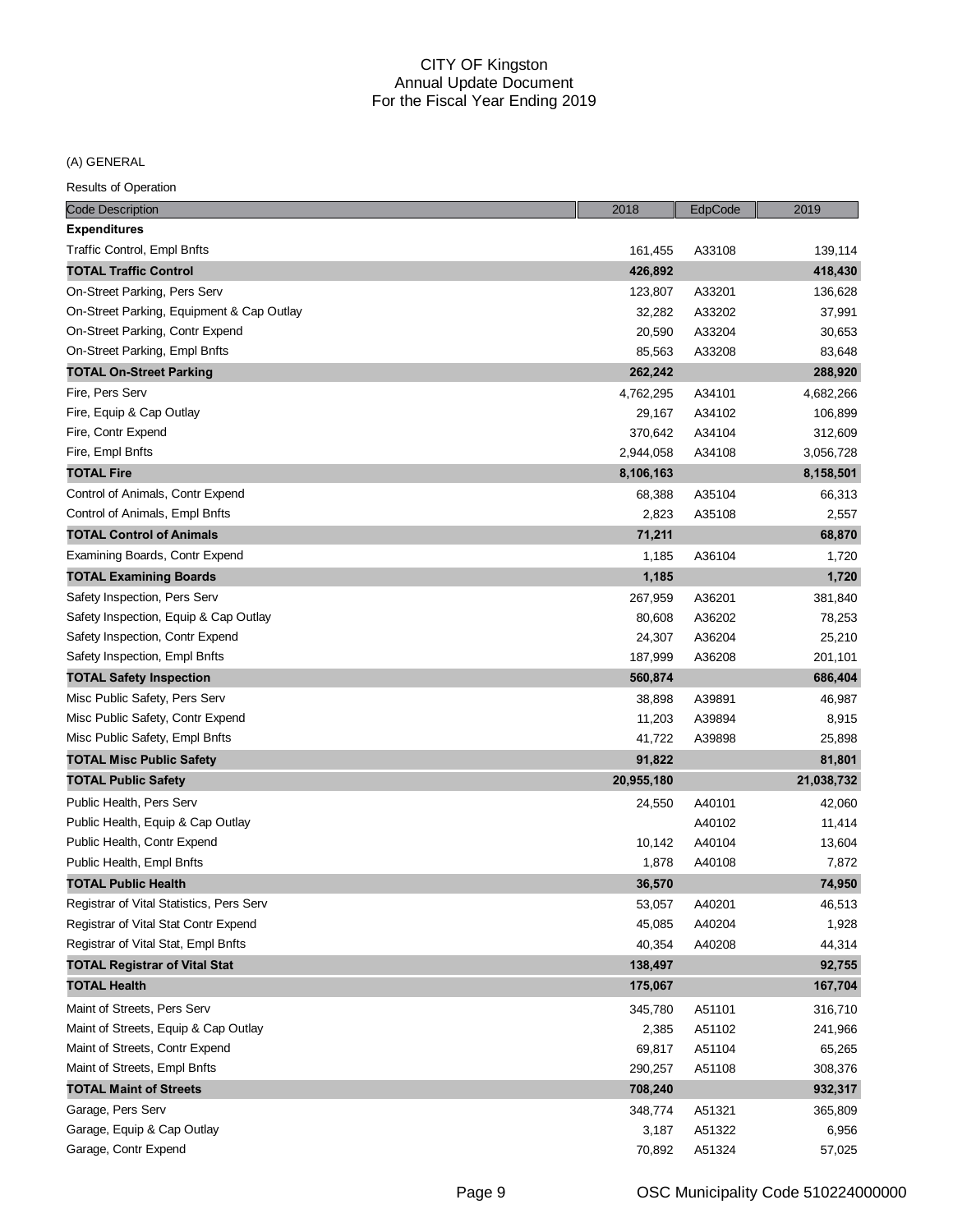(A) GENERAL

| <b>Code Description</b>                          | 2018      | EdpCode | 2019      |
|--------------------------------------------------|-----------|---------|-----------|
| <b>Expenditures</b>                              |           |         |           |
| Garage, Empl Bnfts                               | 284,295   | A51328  | 296,852   |
| <b>TOTAL Garage</b>                              | 707,147   |         | 726,641   |
| Snow Removal, Pers Serv                          | 50,363    | A51421  | 82,739    |
| Snow Removal, Equip & Cap Outlay                 |           | A51422  |           |
| Snow Removal, Contr Expend                       | 189,187   | A51424  | 247,252   |
| Snow Removal, Empl Bnfts                         | 4,772     | A51428  | 8,003     |
| <b>TOTAL Snow Removal</b>                        | 244,322   |         | 337,995   |
| Street Lighting, Contr Expend                    | 257,826   | A51824  | 241,841   |
| <b>TOTAL Street Lighting</b>                     | 257,826   |         | 241,841   |
| <b>Bus Operations, Pers Serv</b>                 | 539,203   | A56301  | 322,937   |
| Bus Operations, Equip & Cap Outlay               | 355       | A56302  |           |
| Bus Operations, Contr Expend                     | 167,429   | A56304  | 234,299   |
| <b>Bus Operations, Empl Bnfts</b>                | 319,885   | A56308  | 201,156   |
| <b>TOTAL Bus Operations</b>                      | 1,026,871 |         | 758,392   |
| Off-Street Parking, Pers Serv                    | 12,215    | A56501  | 12,815    |
| Off-Street Parking, Equip & Cap Outlay           | 27,800    | A56502  |           |
| Off-Street Parking, Contr Expend                 | 3,541     | A56504  | 41,733    |
| Off-Street Parking, Empl Bnfts                   | 2,399     | A56508  | 3,049     |
| <b>TOTAL Off-Street Parking</b>                  | 45,954    |         | 57,598    |
| <b>TOTAL Transportation</b>                      | 2,990,361 |         | 3,054,784 |
| Programs For Aging, Pers Serv                    | 714       | A67721  |           |
| Programs For Aging, Contr Expend                 | 15,269    | A67724  | 5,982     |
| Programs For Aging, Empl Bnfts                   | 53        | A67728  |           |
| <b>TOTAL Programs For Aging</b>                  | 16,036    |         | 5,982     |
| Other Eco & Dev, Pers Serv                       | 178,542   | A69891  | 435,146   |
| Other Eco & Dev, Equip & Cap Outlay              | 3,385     | A69892  | 23,528    |
| Other Eco & Dev, Contr Expend                    | 2,482     | A69894  | 677,040   |
| Other Econ & Dev, Empl Bnfts                     | 124,437   | A69898  | 273,939   |
| <b>TOTAL Other Econ &amp; Dev</b>                | 308,846   |         | 1,409,653 |
| <b>TOTAL Economic Assistance And Opportunity</b> | 324,882   |         | 1,415,635 |
| Council On The Arts, Pers Serv                   | 12,122    | A70101  | 20,359    |
| Council On The Arts, Equip & Cap Outlay          | 1,192     | A70102  |           |
| Council On The Arts, Contr Expend                | 3,178     | A70104  | 906       |
| Council On The Arts, Empl Bnfts                  | 927       | A70108  | 1,558     |
| <b>TOTAL Council On The Arts</b>                 | 17,418    |         | 22,823    |
| Recreation Admini, Pers Serv                     | 123,556   | A70201  | 127,274   |
| Recreation Admini, Contr Expend                  | 20,529    | A70204  | 20,223    |
| Recreation Admini, Empl Bnfts                    | 79,206    | A70208  | 88,842    |
| <b>TOTAL Recreation Admini</b>                   | 223,290   |         | 236,339   |
| Parks, Pers Serv                                 | 394,619   | A71101  | 394,230   |
| Parks, Equip & Cap Outlay                        | 28,143    | A71102  | 487,611   |
| Parks, Contr Expend                              | 96,782    | A71104  | 115,648   |
| Parks, Empl Bnfts                                | 195,308   | A71108  | 211,422   |
| <b>TOTAL Parks</b>                               | 714,852   |         | 1,208,911 |
| Playgr & Rec Centers, Pers Serv                  | 287,673   | A71401  | 324,781   |
| Playgr & Rec Centers, Equip & Cap Outlay         | 1,735     | A71402  | 4,248     |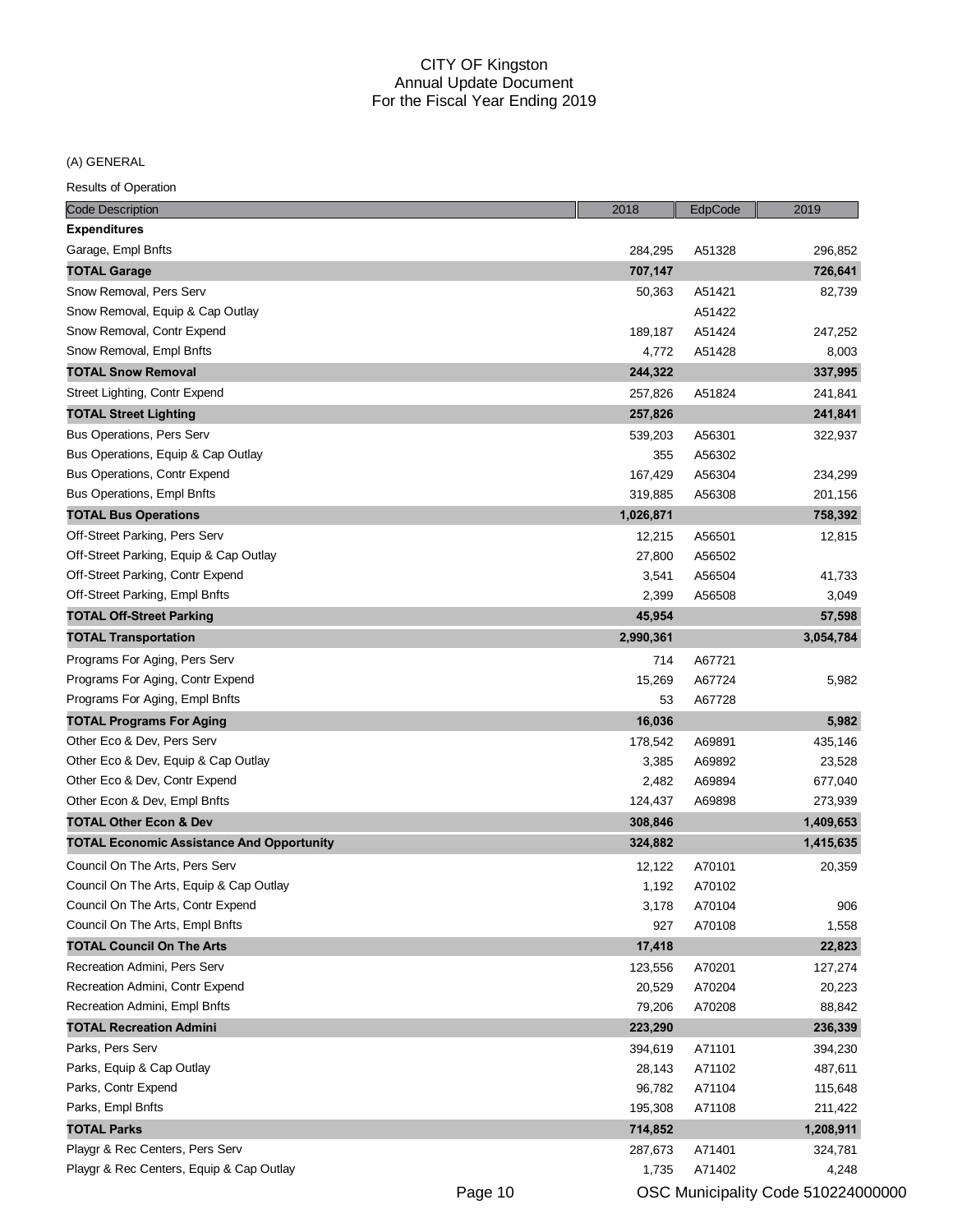# (A) GENERAL

| <b>Code Description</b>                  | 2018      | EdpCode | 2019      |
|------------------------------------------|-----------|---------|-----------|
| <b>Expenditures</b>                      |           |         |           |
| Playgr & Rec Centers, Contr Expend       | 142,410   | A71404  | 144,916   |
| Playgr & Rec Centers, Empl Bnfts         | 129,750   | A71408  | 128,772   |
| <b>TOTAL Playgr &amp; Rec Centers</b>    | 561,568   |         | 602,717   |
| Special Rec Facility, Pers Serv          | 356,212   | A71801  | 400,029   |
| Special Rec Facility, Equip & Cap Outlay | 13,745    | A71802  | 12,394    |
| Special Rec Facility, Contr Expend       | 182,094   | A71804  | 203,231   |
| Special Rec Facility, Empl Bnfts         | 184,818   | A71808  | 206,492   |
| <b>TOTAL Special Rec Facility</b>        | 736,868   |         | 822,147   |
| Youth Prog, Pers Serv                    | 5,031     | A73101  | 4,544     |
| Youth Prog, Contr Expend                 | 17,043    | A73104  | 11,277    |
| Youth Prog, Empl Bnfts                   | 373       | A73108  | 317       |
| <b>TOTAL Youth Prog</b>                  | 22,448    |         | 16,138    |
| Historian, Contr Expend                  | 750       | A75104  | 750       |
| <b>TOTAL Historian</b>                   | 750       |         | 750       |
| Historical Property, Contr Expend        | 315       | A75204  | 546       |
| <b>TOTAL Historical Property</b>         | 315       |         | 546       |
| Celebrations, Pers Serv                  | 4,089     | A75501  | 3,866     |
| Celebrations, Contr Expend               | 9,268     | A75504  | 9,308     |
| Celebrations, Empl Bnfts                 | 306       | A75508  | 287       |
| <b>TOTAL Celebrations</b>                | 13,662    |         | 13,462    |
| Other Performing Arts, Contr Expend      | 19,551    | A75604  | 18,522    |
| <b>TOTAL Other Performing Arts</b>       | 19,551    |         | 18,522    |
| <b>Adult Recreation, Pers Serv</b>       | 8,650     | A76201  | 15,252    |
| Adult Recreation, Equip & Cap Outlay     | 6,184     | A76202  | 4,540     |
| Adult Recreation, Contr Expend           | 23,569    | A76204  | 17,293    |
| <b>Adult Recreation, Empl Bnfts</b>      | 659       | A76208  | 1,237     |
| <b>TOTAL Adult Recreation</b>            | 39,062    |         | 38,322    |
| Other Culture And Rec, Contr Expend      | 9,765     | A79894  | 14,943    |
| Other Culture And Rec, Empl Bnfts        | $-879$    | A79898  | 803       |
| <b>TOTAL Other Culture And Rec</b>       | 8,885     |         | 15,746    |
| <b>TOTAL Culture And Recreation</b>      | 2,358,669 |         | 2,996,421 |
| Zoning, Pers Serv                        |           | A80101  | 18,864    |
| Zoning, Contr Expend                     | 5,063     | A80104  | 357       |
| Zoning, Empl Bnfts                       | 702       | A80108  | 1,838     |
| <b>TOTAL Zoning</b>                      | 5,765     |         | 21,058    |
| Planning, Pers Serv                      | 171,781   | A80201  | 184,540   |
| Planning, Equip & Cap Outlay             | 950       | A80202  | 926       |
| Planning, Contr Expend                   | 52,410    | A80204  | 9,625     |
| Planning, Empl Bnfts                     | 96,547    | A80208  | 101,597   |
| <b>TOTAL Planning</b>                    | 321,688   |         | 296,689   |
| Human Rights, Pers Serv                  | 24,968    | A80401  | 25,077    |
| Human Rights, Contr Expend               | 324       | A80404  | 2,506     |
| Human Rights, Empl Bnfts                 | 6,865     | A80408  | 6,081     |
| <b>TOTAL Human Rights</b>                | 32,157    |         | 33,664    |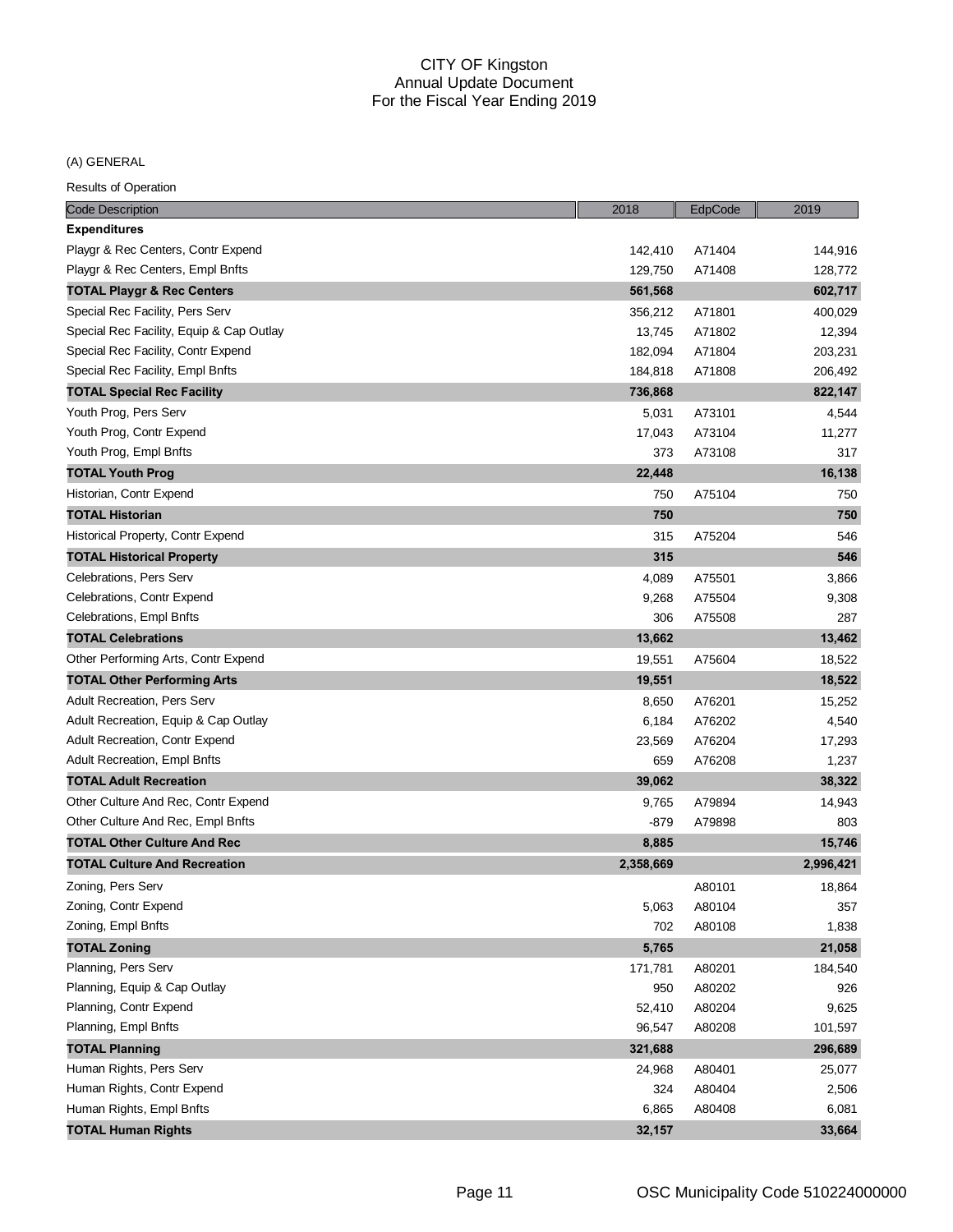# (A) GENERAL

| <b>Code Description</b>                         | 2018       | EdpCode | 2019       |
|-------------------------------------------------|------------|---------|------------|
| <b>Expenditures</b>                             |            |         |            |
| Storm Sewers, Contr Expend                      | 11,579     | A81404  | 7,155      |
| <b>TOTAL Storm Sewers</b>                       | 11,579     |         | 7,155      |
| Refuse & Garbage, Pers Serv                     | 1,068,082  | A81601  | 1,079,866  |
| Refuse & Garbage, Contr Expend                  | 1,019,098  | A81604  | 973,771    |
| Refuse & Garbage, Empl Bnfts                    | 822,577    | A81608  | 765,316    |
| <b>TOTAL Refuse &amp; Garbage</b>               | 2,909,757  |         | 2,818,953  |
| Street Cleaning, Pers Serv                      | 154,400    | A81701  | 146,627    |
| Street Cleaning, Contr Expend                   | 27,792     | A81704  | 23,048     |
| Street Cleaning, Empl Bnfts                     | 140,890    | A81708  | 140,341    |
| <b>TOTAL Street Cleaning</b>                    | 323,082    |         | 310,016    |
| Shade Tree, Contr Expend                        | 8,370      | A85604  | 1,025      |
| <b>TOTAL Shade Tree</b>                         | 8,370      |         | 1,025      |
| Flood & Erosion Control, Contr Expend           | 1,942      | A87454  | 2,221      |
| <b>TOTAL Flood &amp; Erosion Control</b>        | 1,942      |         | 2,221      |
| Misc Home & Comm Serv, Contr Expend             | 7,597      | A89894  | 7,225      |
| <b>TOTAL Misc Home &amp; Comm Serv</b>          | 7,597      |         | 7,225      |
| <b>TOTAL Home And Community Services</b>        | 3,621,937  |         | 3,498,005  |
| Worker's Compensation, Empl Bnfts               | 865,983    | A90408  | 842,727    |
| Unemployment Insurance, Empl Bnfts              | 14,344     | A90508  | 13,474     |
| Disability Insurance, Empl Bnfts                | 11,055     | A90558  | 14,296     |
| Hospital & Medical (dental) Ins, Empl Bnft      | 3,187,602  | A90608  | 3,157,936  |
| Other Employee Benefits (spec)                  | 31,149     | A90898  | 26,313     |
| <b>TOTAL Employee Benefits</b>                  | 4,110,133  |         | 4,054,747  |
| Debt Principal, Bond Anticipation Notes         | 519,594    | A97306  | 300,000    |
| Install Pur Debt, Principal                     | 130,499    | A97856  | 135,411    |
| <b>TOTAL Debt Principal</b>                     | 650,093    |         | 435,411    |
| Debt Interest, Bond Anticipation Notes          | 50,124     | A97307  | 16,552     |
| Install Pur Debt, Interest                      | 22,067     | A97857  | 17,154     |
| <b>TOTAL Debt Interest</b>                      | 72,191     |         | 33,706     |
| <b>TOTAL Expenditures</b>                       | 40,604,656 |         | 42,690,913 |
| Transfers, Other Funds                          | 1,800,326  | A99019  | 1,686,877  |
| <b>TOTAL Operating Transfers</b>                | 1,800,326  |         | 1,686,877  |
| <b>TOTAL Other Uses</b>                         | 1,800,326  |         | 1,686,877  |
| <b>TOTAL Detail Expenditures And Other Uses</b> | 42,404,982 |         | 44,377,790 |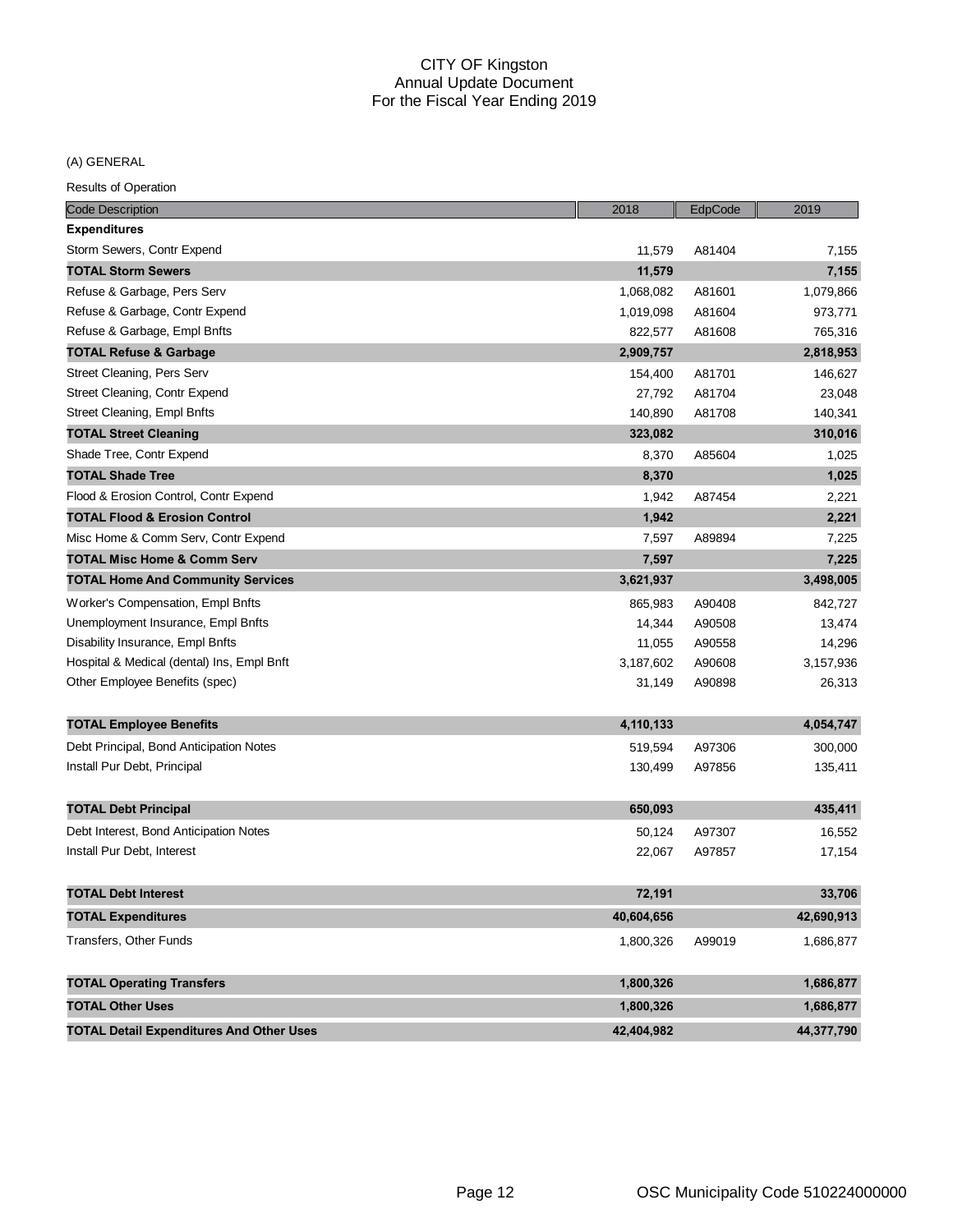#### (A) GENERAL

**Analysis of Changes in Fund Balance**

| <b>Code Description</b>                    | 2018       | <b>EdpCode</b> | 2019       |
|--------------------------------------------|------------|----------------|------------|
| Analysis of Changes in Fund Balance        |            |                |            |
| <b>Fund Balance - Beginning of Year</b>    | 9,183,680  | A8021          | 10,222,485 |
| Prior Period Adj -Increase In Fund Balance |            | A8012          | 687,463    |
| Prior Period Adj -Decrease In Fund Balance |            | A8015          | 4.267      |
| <b>Restated Fund Balance - Beg of Year</b> | 9,183,680  | A8022          | 10,905,681 |
| ADD - REVENUES AND OTHER SOURCES           | 43,443,786 |                | 44,152,408 |
| DEDUCT - EXPENDITURES AND OTHER USES       | 42.404.982 |                | 44,377,790 |
| <b>Fund Balance - End of Year</b>          | 10.222.485 | A8029          | 10,680,298 |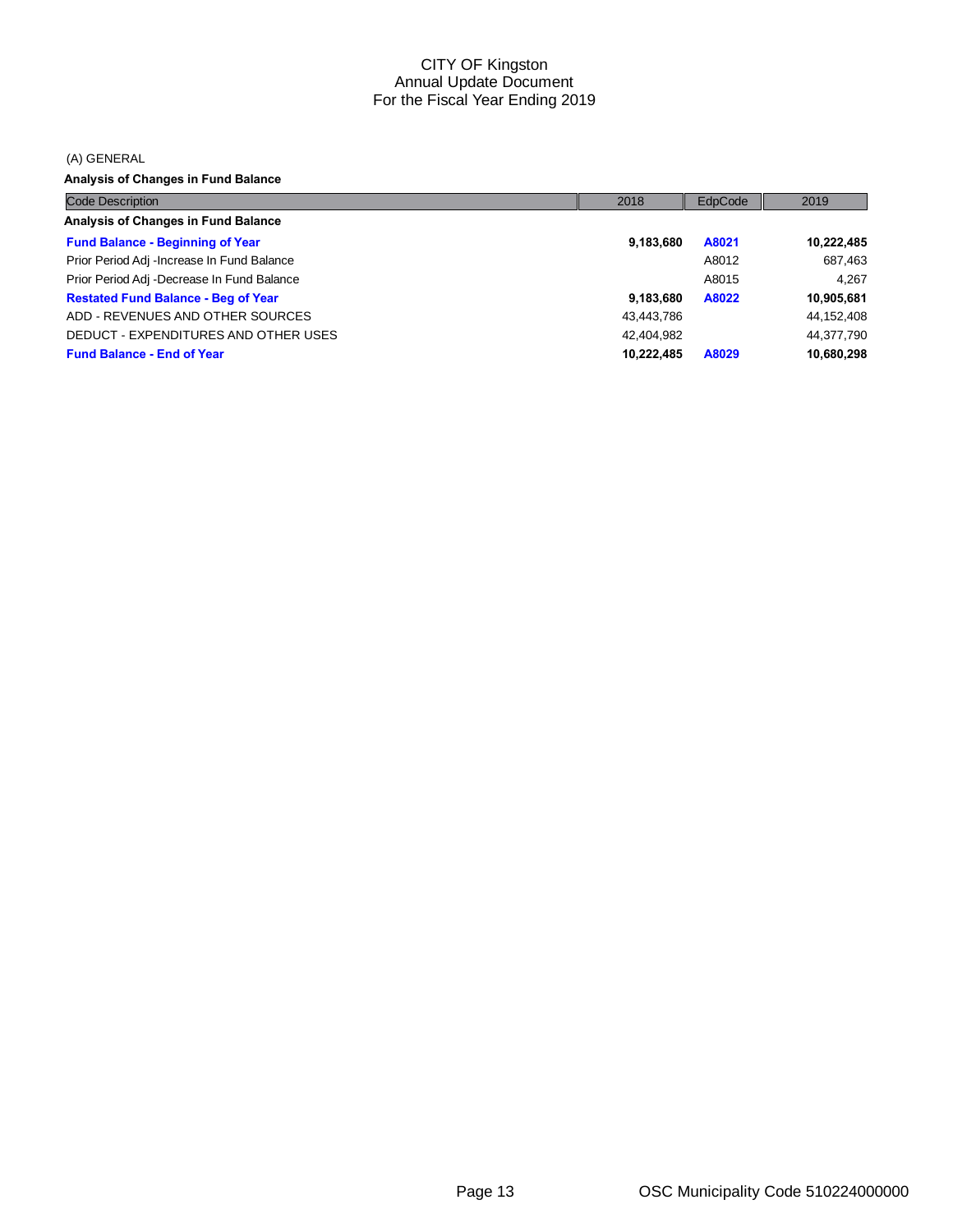# (A) GENERAL

Budget Summary

| <b>Code Description</b>                           | 2019       | EdpCode | 2020       |
|---------------------------------------------------|------------|---------|------------|
| <b>Estimated Revenues</b>                         |            |         |            |
| Est Rev - Real Property Taxes                     | 17,709,231 | A1049N  | 17,693,207 |
| Est Rev - Real Property Tax Items                 | 816,000    | A1099N  | 886,000    |
| Est Rev - Non Property Tax Items                  | 14,430,000 | A1199N  | 15,135,000 |
| Est Rev - Departmental Income                     | 2,044,401  | A1299N  | 2,006,325  |
| Est Rev - Intergovernmental Charges               | 493,990    | A2399N  | 1,037,080  |
| Est Rev - Use of Money And Property               | 115,200    | A2499N  | 180,300    |
| Est Rev - Licenses And Permits                    | 646,150    | A2599N  | 767,569    |
| Est Rev - Fines And Forfeitures                   | 214,000    | A2649N  | 144,000    |
| Est Rev - Sale of Prop And Comp For Loss          | 119,750    | A2699N  | 88,800     |
| Est Rev - Miscellaneous Local Sources             | 1,152,563  | A2799N  | 1,042,835  |
| Est Rev - Interfund Revenues                      | 140,000    | A2801N  | 140,000    |
| Est Rev - State Aid                               | 4,411,222  | A3099N  | 3,679,350  |
| Est Rev - Federal Aid                             | 779,888    | A4099N  | 206,677    |
| <b>TOTAL Estimated Revenues</b>                   | 43,072,395 |         | 43,007,143 |
| Appropriated Fund Balance                         | 904,082    | A599N   | 1,457,190  |
| <b>TOTAL Estimated Other Sources</b>              | 904,082    |         | 1,457,190  |
| <b>TOTAL Estimated Revenues And Other Sources</b> | 43,976,477 |         | 44,464,333 |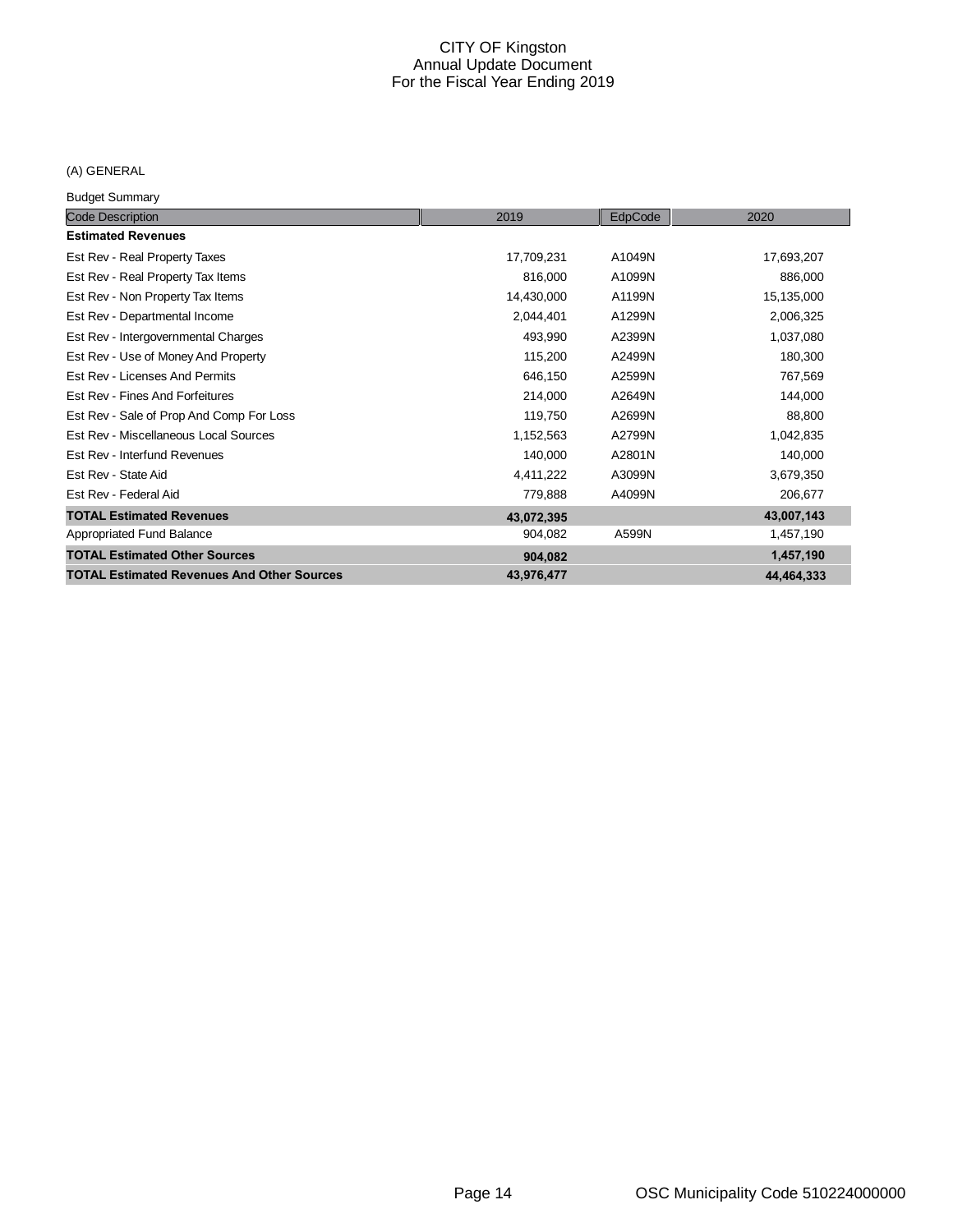# (A) GENERAL

Budget Summary

| <b>Code Description</b>                    | 2019       | EdpCode | 2020       |
|--------------------------------------------|------------|---------|------------|
| <b>Appropriations</b>                      |            |         |            |
| App - General Government Support           | 7,070,173  | A1999N  | 7,721,678  |
| App - Public Safety                        | 20,517,830 | A3999N  | 20,978,502 |
| App - Health                               | 175,650    | A4999N  | 172,464    |
| App - Transportation                       | 3,113,834  | A5999N  | 2,686,610  |
| App - Economic Assistance And Opportunity  | 1,210,202  | A6999N  | 976,702    |
| App - Culture And Recreation               | 2,525,411  | A7999N  | 2,682,708  |
| App - Home And Community Services          | 3,616,934  | A8999N  | 3,745,310  |
| App - Employee Benefits                    | 3,493,000  | A9199N  | 3,418,000  |
| App - Debt Service                         | 1,688,377  | A9899N  | 1,437,793  |
| <b>TOTAL Appropriations</b>                | 43,411,411 |         | 43,819,767 |
| App - Interfund Transfer                   | 565,066    | A9999N  | 644,566    |
| <b>TOTAL Other Uses</b>                    | 565,066    |         | 644,566    |
| <b>TOTAL Appropriations And Other Uses</b> | 43,976,477 |         | 44.464.333 |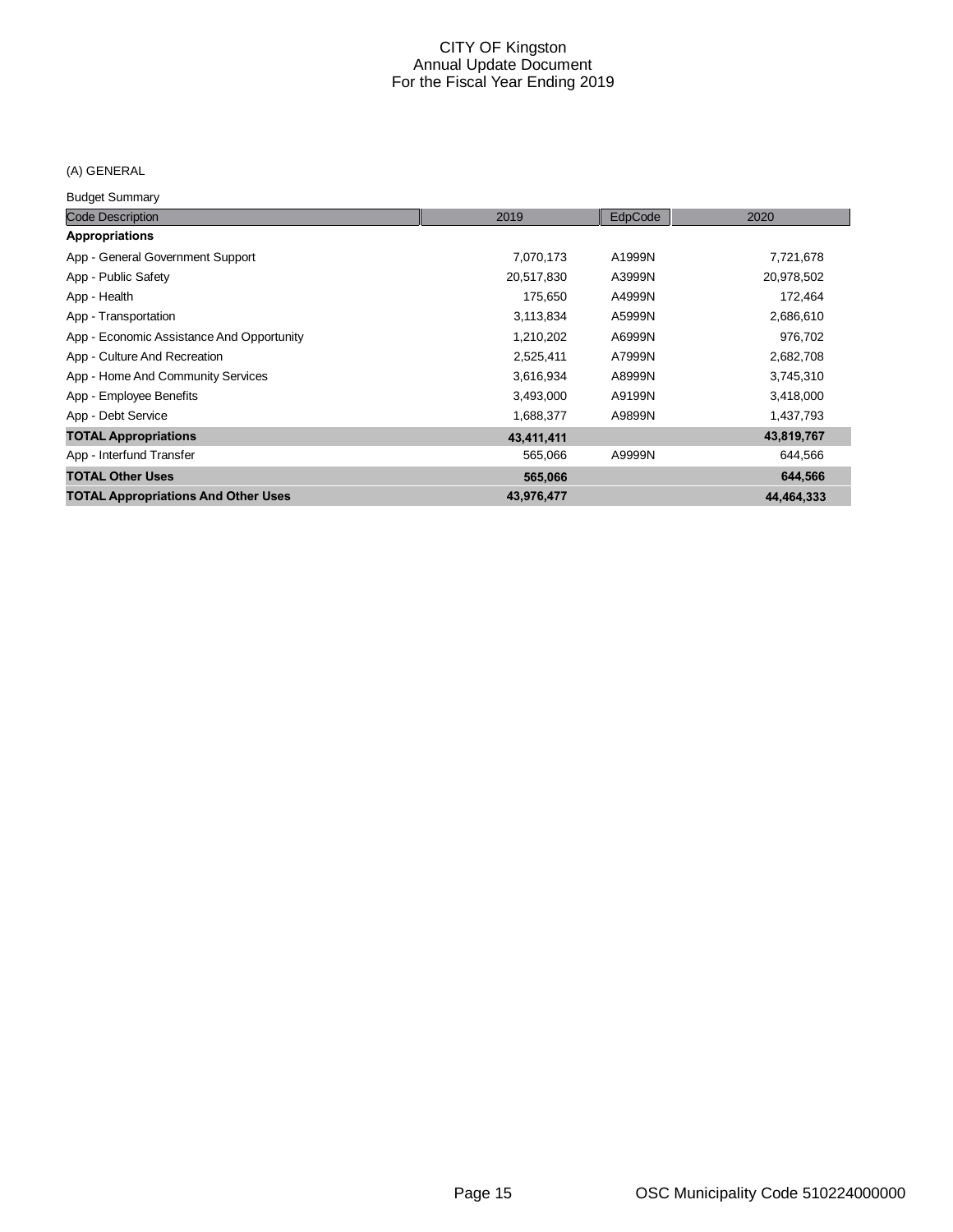### (CD) SPECIAL GRANT

Balance Sheet

| <b>Code Description</b>                                | 2018      | EdpCode           | 2019      |
|--------------------------------------------------------|-----------|-------------------|-----------|
| <b>Assets</b>                                          |           |                   |           |
| Cash In Time Deposits                                  | 196.060   | CD <sub>201</sub> | 355,925   |
| <b>TOTAL Cash</b>                                      | 196,060   |                   | 355,925   |
| Accounts Receivable                                    | 10.000    | CD380             |           |
| Rehabilitation Loan Receivable                         | 871.478   | CD390             | 845,758   |
| <b>TOTAL Other Receivables (net)</b>                   | 881,478   |                   | 845,758   |
| Due From State And Federal Government                  | 97.716    | CD410             | 95,939    |
| <b>TOTAL State And Federal Aid Receivables</b>         | 97,716    |                   | 95,939    |
| <b>TOTAL Assets and Deferred Outflows of Resources</b> | 1,175,254 |                   | 1,297,622 |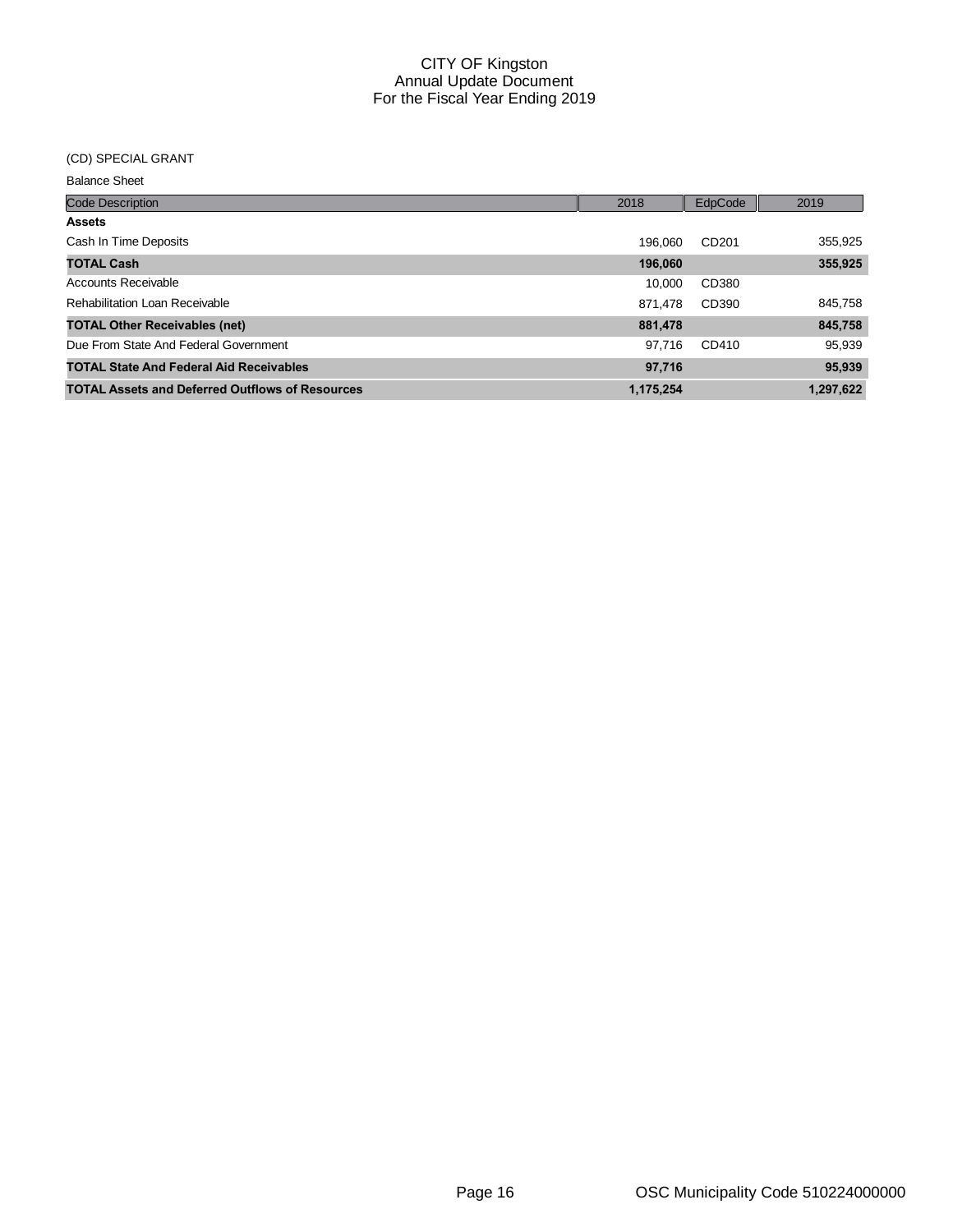#### (CD) SPECIAL GRANT

| <b>Balance Sheet</b> |  |
|----------------------|--|
|----------------------|--|

| <b>Code Description</b>                                     | 2018      | EdpCode | 2019      |
|-------------------------------------------------------------|-----------|---------|-----------|
| <b>Accounts Payable</b>                                     |           | CD600   | 163,105   |
| <b>TOTAL Accounts Payable</b>                               | $\bf{0}$  |         | 163,105   |
| Due To Other Funds                                          | 96,453    | CD630   | 27,039    |
| <b>TOTAL Due To Other Funds</b>                             | 96,453    |         | 27,039    |
| Due To Other Governments                                    | 83        | CD631   | 83        |
| <b>TOTAL Due To Other Governments</b>                       | 83        |         | 83        |
| <b>TOTAL Liabilities</b>                                    | 96,536    |         | 190,227   |
| Deferred Inflows of Resources                               |           |         |           |
| Deferred Inflow of Resources                                | 911.203   | CD691   | 888,483   |
| <b>TOTAL Deferred Inflows of Resources</b>                  | 911,203   |         | 888,483   |
| <b>TOTAL Deferred Inflows of Resources</b>                  | 911,203   |         | 888,483   |
| <b>Fund Balance</b>                                         |           |         |           |
| Assigned Unappropriated Fund Balance                        | 167,515   | CD915   | 218,912   |
| <b>TOTAL Assigned Fund Balance</b>                          | 167,515   |         | 218,912   |
| <b>TOTAL Fund Balance</b>                                   | 167,515   |         | 218,912   |
| <b>TOTAL Liabilities, Deferred Inflows And Fund Balance</b> | 1,175,254 |         | 1,297,622 |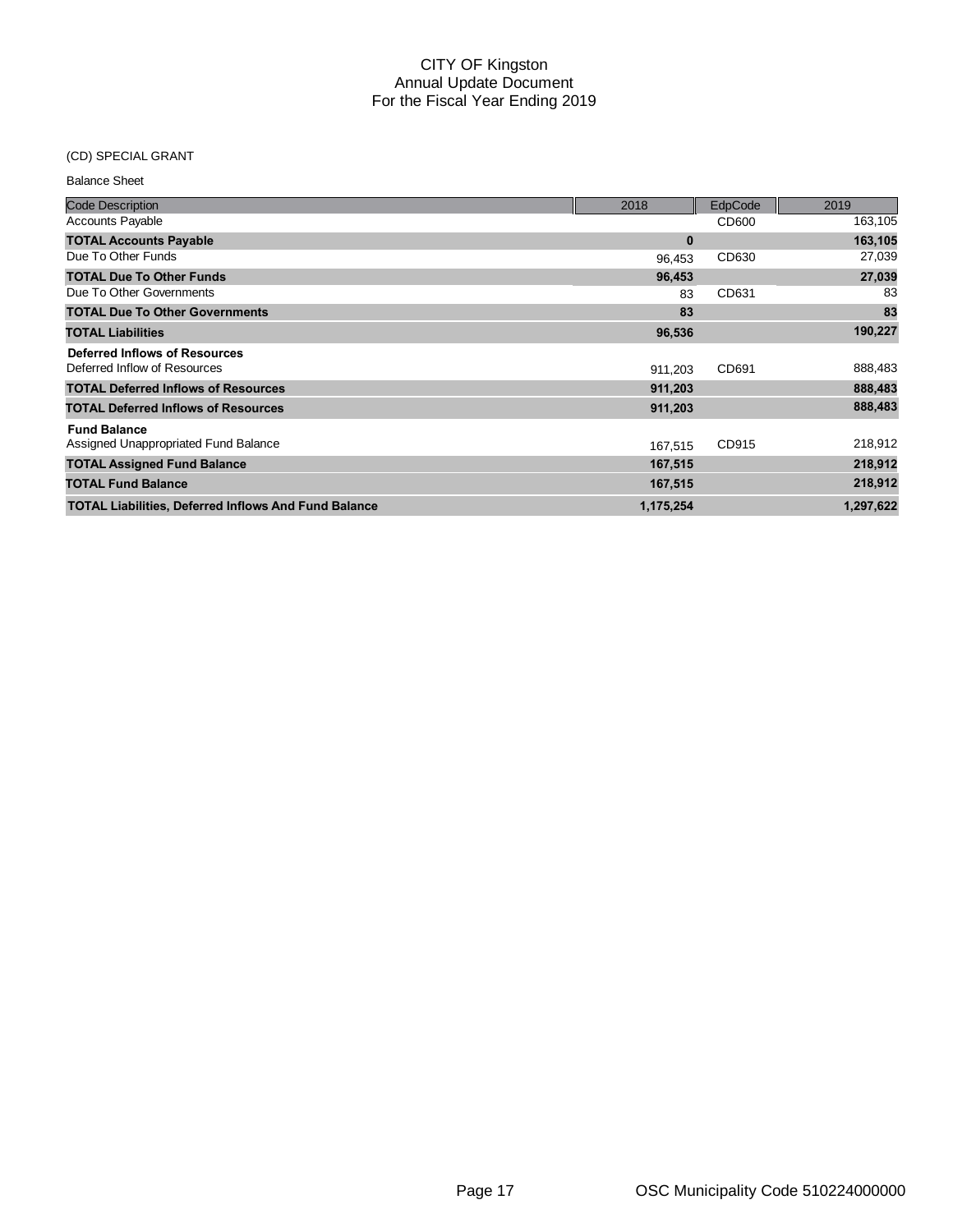#### (CD) SPECIAL GRANT

| <b>Code Description</b>                        | 2018    | EdpCode | 2019    |
|------------------------------------------------|---------|---------|---------|
| <b>Revenues</b>                                |         |         |         |
| <b>Interest And Earnings</b>                   |         | CD2401  | 50      |
| <b>TOTAL Use of Money And Property</b>         | 0       |         | 50      |
| Unclassified (specify)                         | 18.404  | CD2770  | 25,750  |
| <b>TOTAL Miscellaneous Local Sources</b>       | 18,404  |         | 25,750  |
| Other Aid (specify)                            | 48,875  | CD3089  | 15,000  |
| <b>TOTAL State Aid</b>                         | 48,875  |         | 15,000  |
| Fed Aid, Community Development Act             | 546,716 | CD4910  | 582,106 |
| Federal Aid - Sewer                            |         | CD4990  | 205,031 |
| <b>TOTAL Federal Aid</b>                       | 546,716 |         | 787,137 |
| <b>TOTAL Revenues</b>                          | 613,995 |         | 827,937 |
| <b>TOTAL Detail Revenues And Other Sources</b> | 613,995 |         | 827.937 |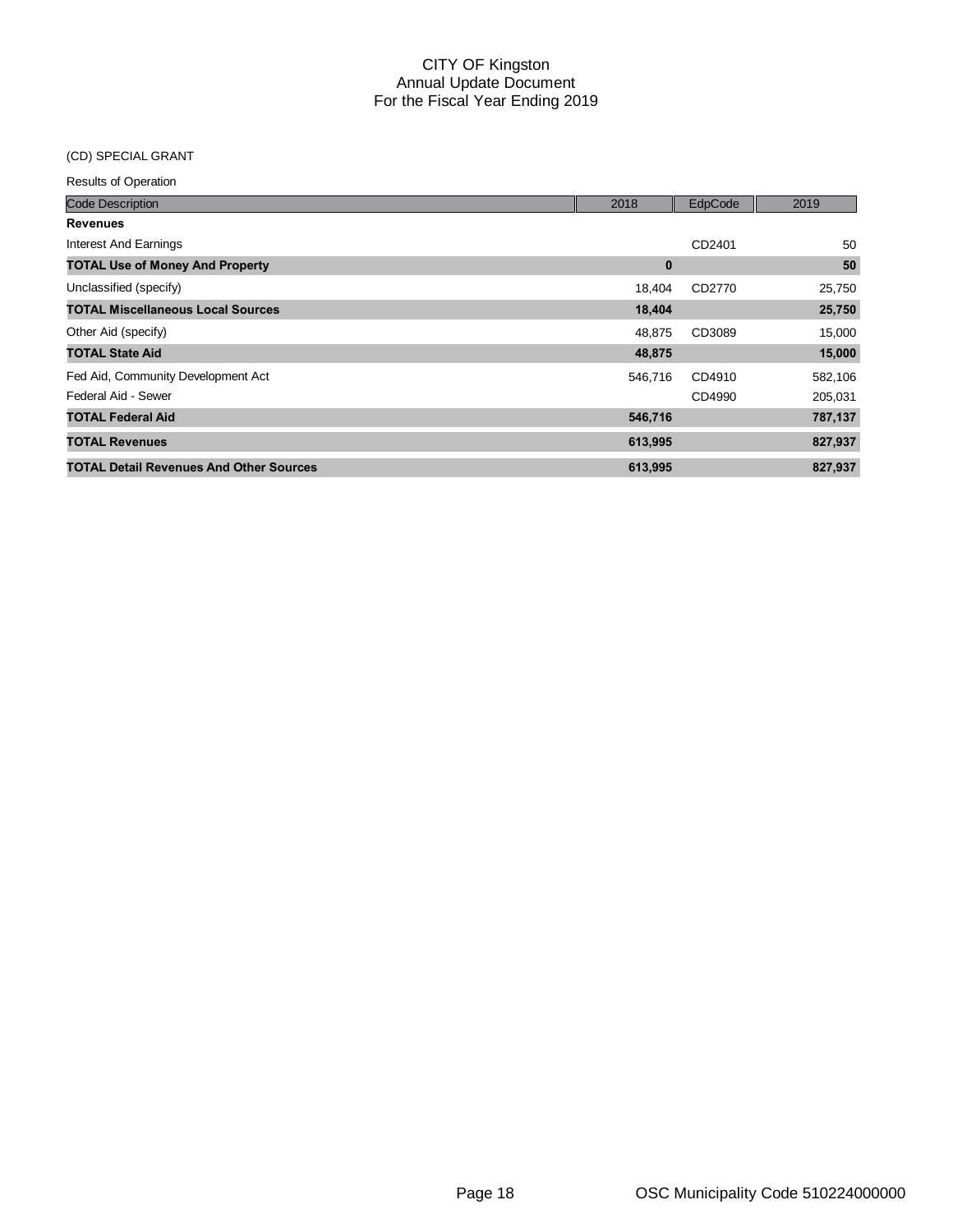# (CD) SPECIAL GRANT

| <b>Code Description</b>                         | 2018     | EdpCode | 2019         |
|-------------------------------------------------|----------|---------|--------------|
| <b>Expenditures</b>                             |          |         |              |
| Public Works Fac Site, Equip & Cap              | 131,225  | CD86622 | 413,633      |
| <b>TOTAL Public Works Fac Site</b>              | 131,225  |         | 413,633      |
| Rehab Loans & Grant, Contr Expend               | 145,174  | CD86684 | 189,897      |
| <b>TOTAL Rehab Loans &amp; Grant</b>            | 145,174  |         | 189,897      |
| Prov of Public Service, Contr Expen             | 101,891  | CD86764 | 79,033       |
| <b>TOTAL Prov of Public Service</b>             | 101,891  |         | 79,033       |
| Plan & Manage Devel, Pers Serv                  | 25.784   | CD86841 |              |
| Plan & Manage Devel, Contr Expend               | 49,841   | CD86844 |              |
| Plan & Manage Devel, Empl Bnfts                 | 3,311    | CD86848 |              |
| <b>TOTAL Plan &amp; Manage Devel</b>            | 78,936   |         | $\mathbf{0}$ |
| Administration, Pers Serv                       | 94,727   | CD86861 |              |
| Administration, Contr Expend                    | 25.287   | CD86864 |              |
| Administration, Empl Bnfts                      | 48,422   | CD86868 |              |
| <b>TOTAL Administration</b>                     | 168,436  |         | $\mathbf{0}$ |
| Econ Dev Zone - Contr Expend                    |          | CD86874 | 151,286      |
| <b>TOTAL Econ Dev Zone - Contr Expend</b>       | $\bf{0}$ |         | 151,286      |
| <b>TOTAL Home And Community Services</b>        | 625,662  |         | 833,849      |
| <b>TOTAL Expenditures</b>                       | 625,662  |         | 833,849      |
| <b>TOTAL Detail Expenditures And Other Uses</b> | 625.662  |         | 833,849      |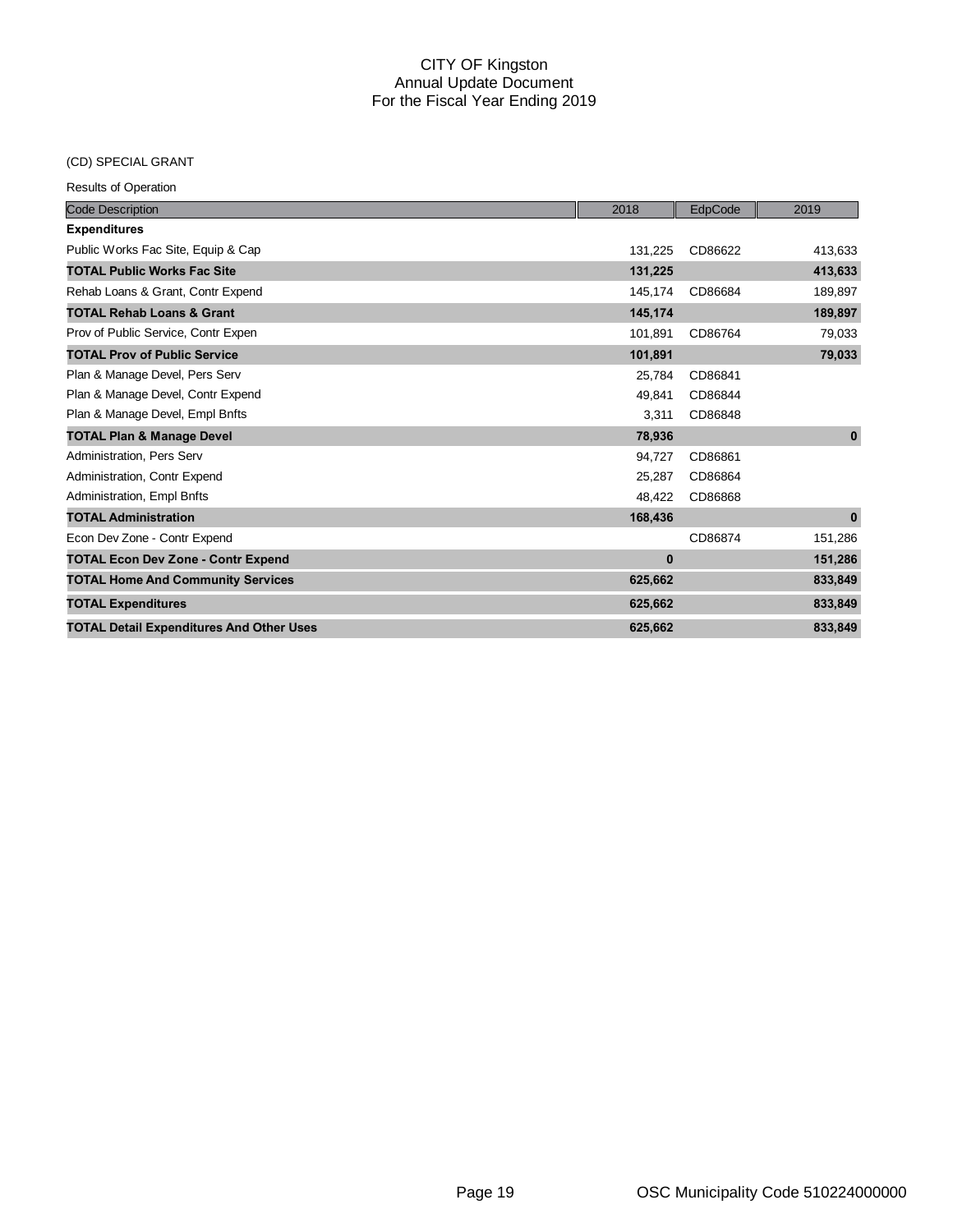#### (CD) SPECIAL GRANT

# **Analysis of Changes in Fund Balance**

| <b>Code Description</b>                    | 2018    | EdpCode       | 2019    |
|--------------------------------------------|---------|---------------|---------|
| <b>Analysis of Changes in Fund Balance</b> |         |               |         |
| <b>Fund Balance - Beginning of Year</b>    | 275.298 | <b>CD8021</b> | 167,515 |
| Prior Period Adj -Increase In Fund Balance |         | CD8012        | 57.309  |
| Prior Period Adj -Decrease In Fund Balance | 96.116  | CD8015        |         |
| <b>Restated Fund Balance - Beg of Year</b> | 179.182 | <b>CD8022</b> | 224,824 |
| ADD - REVENUES AND OTHER SOURCES           | 613.995 |               | 827,937 |
| DEDUCT - EXPENDITURES AND OTHER USES       | 625.662 |               | 833,849 |
| <b>Fund Balance - End of Year</b>          | 167,515 | <b>CD8029</b> | 218,912 |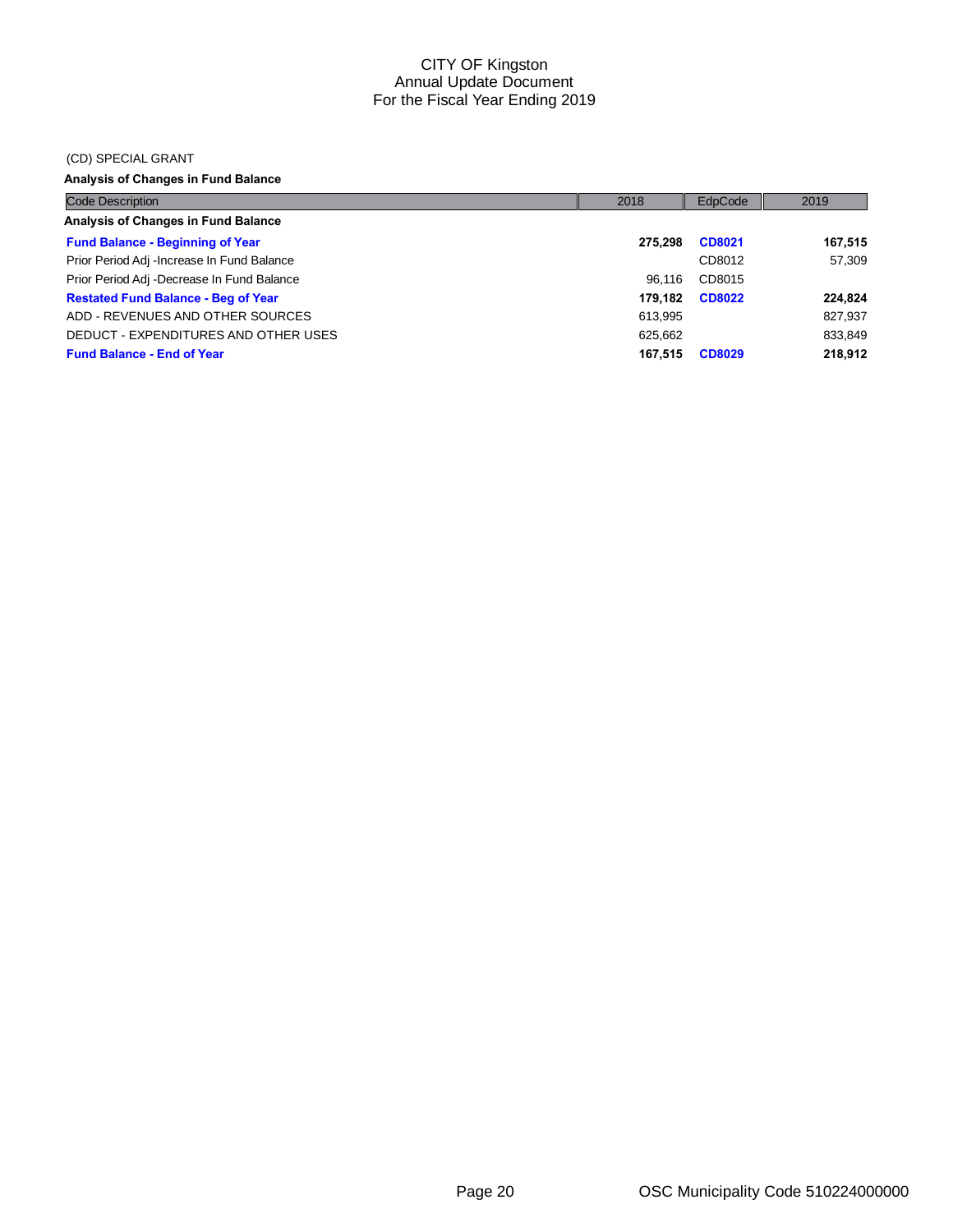#### (ES) ENTERPRISE SEWER

Statement of Net Position

| <b>Code Description</b>                                | 2018          | EdpCode      | 2019          |
|--------------------------------------------------------|---------------|--------------|---------------|
| <b>Assets</b>                                          |               |              |               |
| Cash                                                   | 786,765       | <b>ES200</b> | 1,361,253     |
| Cash In Time Deposits                                  |               | ES201        | 1,002,392     |
| <b>TOTAL Cash</b>                                      | 786,765       |              | 2,363,645     |
| <b>Accounts Receivable</b>                             | 1,067,520     | <b>ES380</b> | 984,395       |
| <b>TOTAL Other Receivables (net)</b>                   | 1,067,520     |              | 984,395       |
| Due From State And Federal Government                  |               | ES410        | 1,641,139     |
| <b>TOTAL State And Federal Aid Receivables</b>         | $\mathbf 0$   |              | 1,641,139     |
| Due From Other Funds                                   | 2,606,479     | ES391        | 404,493       |
| <b>TOTAL Due From Other Funds</b>                      | 2,606,479     |              | 404,493       |
| Due From Other Governments                             | 831,586       | <b>ES440</b> | 259,880       |
| <b>TOTAL Due From Other Governments</b>                | 831,586       |              | 259,880       |
| <b>Prepaid Expenses</b>                                | 992           | <b>ES480</b> | 46,262        |
| <b>TOTAL Prepaid Expenses</b>                          | 992           |              | 46,262        |
| Land                                                   | 244,930       | ES101        | 244,930       |
| Improvements Other Than Buildings                      | 12,275,198    | ES103        | 7,495,407     |
| <b>Machinery And Equipment</b>                         | 2,835,047     | <b>ES104</b> | 2,028,147     |
| <b>Construction Work In Progress</b>                   | 4,274,853     | <b>ES105</b> | 5,420,764     |
| Infrastructure                                         | 27,302,569    | <b>ES106</b> | 27,444,396    |
| Accum Deprec, Infrastructure                           | $-19,925,635$ | <b>ES116</b> | $-15,401,061$ |
| <b>TOTAL Fixed Assets (net)</b>                        | 27,006,962    |              | 27,232,583    |
| Deferred Outflow of Resources                          | 122,721       | <b>ES495</b> | 695,266       |
| Deferred Outflows of Resources - Pensions              | 543,490       | <b>ES496</b> | 304,896       |
| <b>TOTAL Deferred Outflows of Resources</b>            | 666,211       |              | 1,000,162     |
| <b>TOTAL Assets and Deferred Outflows of Resources</b> | 32,966,515    |              | 33,932,559    |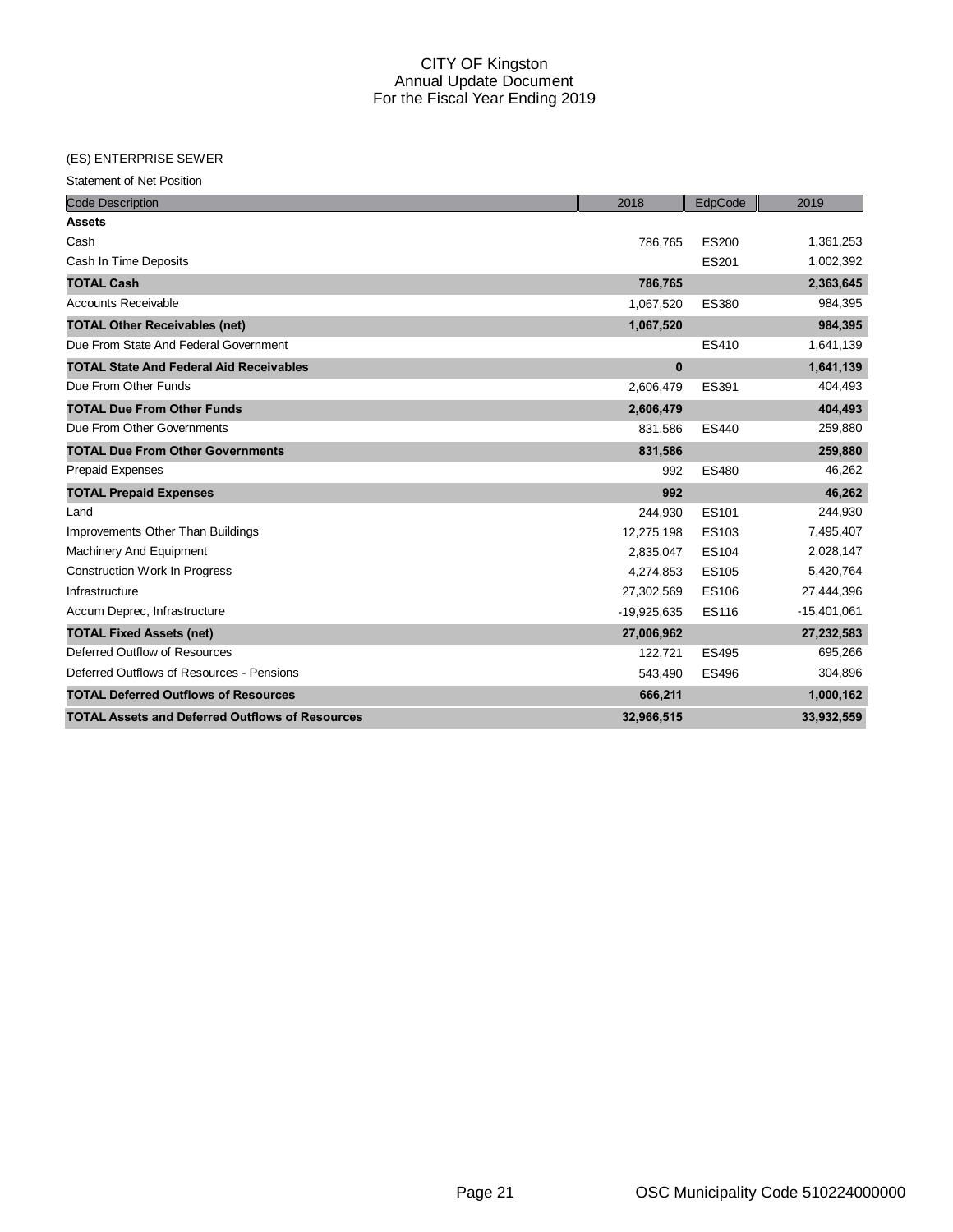#### (ES) ENTERPRISE SEWER

Statement of Net Position

| <b>Code Description</b>                                     | 2018          | EdpCode      | 2019         |
|-------------------------------------------------------------|---------------|--------------|--------------|
| <b>Accounts Payable</b>                                     | 539,556       | ES600        | 470,710      |
| <b>TOTAL Accounts Payable</b>                               | 539,556       |              | 470,710      |
| <b>Accrued Liabilities</b>                                  | 53,145        | ES601        | 58,629       |
| <b>TOTAL Accrued Liabilities</b>                            | 53,145        |              | 58,629       |
| <b>Bond Anticipation Notes Payable</b>                      | 3,807,399     | <b>ES626</b> | 4,396,366    |
| <b>TOTAL Notes Payable</b>                                  | 3,807,399     |              | 4,396,366    |
| Net Pension Liability - Proportionate Share                 | 136,121       | ES638        | 304,478      |
| <b>Total OPEB Liability</b>                                 | 11,385,336    | ES683        | 11,695,212   |
| Installment Purchase Debt                                   | 929,586       | <b>ES685</b> | 697,890      |
| <b>Compensated Absences</b>                                 | 241.814       | <b>ES687</b> | 274,570      |
| <b>Other Liabilities</b>                                    | 78,657        | <b>ES688</b> |              |
| <b>TOTAL Other Liabilities</b>                              | 12,771,514    |              | 12,972,150   |
| Due To Other Funds                                          | 698,082       | ES630        |              |
| <b>TOTAL Due To Other Funds</b>                             | 698,082       |              | $\bf{0}$     |
| Due To Employees' Retirement System                         | 88,157        | <b>ES637</b> |              |
| <b>TOTAL Due To Other Governments</b>                       | 88,157        |              | $\bf{0}$     |
| <b>Bonds Payable</b>                                        | 10,996,915    | <b>ES628</b> | 10,189,519   |
| Bond Interest And Matured Bonds Payable                     | 80,694        | ES629        | 115,222      |
| <b>TOTAL Bond And Long Term Liabilities</b>                 | 11,077,609    |              | 10,304,741   |
| <b>TOTAL Liabilities</b>                                    | 29,035,462    |              | 28,202,596   |
| <b>Deferred Inflows of Resources</b>                        |               |              |              |
| Deferred Inflow of Resources                                | 42.021        | ES691        | 590,990      |
| Deferred Inflows of Resources - Pensions                    | 430,657       | <b>ES697</b> | 101,652      |
| <b>TOTAL Deferred Inflows of Resources</b>                  | 472,678       |              | 692,642      |
| <b>TOTAL Deferred Inflows of Resources</b>                  | 472,678       |              | 692,642      |
| <b>Fund Balance</b>                                         |               |              |              |
| Net Assets-Invsted In Cap Asts, Net RItd D                  | 10,995,550    | <b>ES920</b> | 11,948,807   |
| Net Assets-Restricted For Other Purposes                    | 2,795,327     | ES923        | 1,181,808    |
| Net Assets-Unrestricted (deficit)                           | $-10,332,502$ | ES924        | $-8,093,294$ |
| <b>TOTAL Net Position</b>                                   | 3,458,375     |              | 5,037,321    |
| <b>TOTAL Fund Balance</b>                                   | 3,458,375     |              | 5,037,321    |
| <b>TOTAL Liabilities, Deferred Inflows And Fund Balance</b> | 32.966.515    |              | 33,932,559   |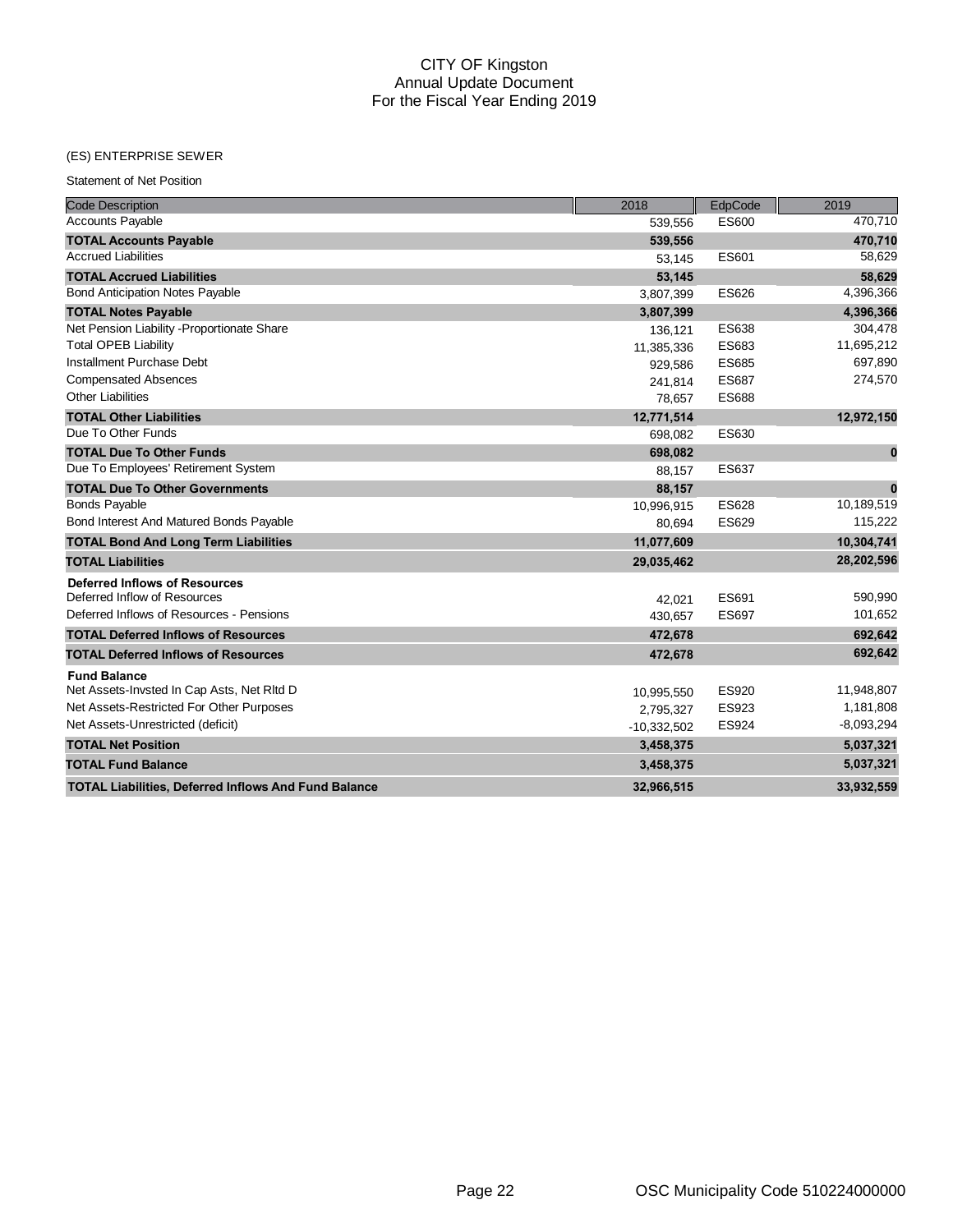#### (ES) ENTERPRISE SEWER

| <b>Code Description</b>                                 | 2018      | EdpCode | 2019      |
|---------------------------------------------------------|-----------|---------|-----------|
| <b>Revenues</b>                                         |           |         |           |
| Sewer Charges                                           | 4.679.644 | ES2122  | 4,484,395 |
| Int & Penalties On Sewer Accts                          | 24,495    | ES2128  | 28,311    |
| <b>TOTAL Charges For Services Within Locality</b>       | 4,704,139 |         | 4,512,706 |
| Sewer Service - Other Gov'Ts                            | 445,168   | ES2374  | 455,880   |
| <b>TOTAL Charges For Services To Other Localities</b>   | 445,168   |         | 455,880   |
| Sale of Scrap Materials                                 |           | ES2650  | 1,375     |
| <b>Insurance Recoveries</b>                             | 1,357     | ES2680  | 4,286     |
| <b>TOTAL Sale of Property And Compensation For Loss</b> | 1,357     |         | 5,661     |
| <b>Interest And Earnings</b>                            | 2,979     | ES2401  | 15,928    |
| <b>TOTAL Use of Money And Property</b>                  | 2,979     |         | 15,928    |
| <b>Employees Contributions</b>                          | 28,070    | ES2709  | 31,145    |
| Unclassified (specify)                                  | 38,295    | ES2770  | 6,423     |
| <b>TOTAL Other</b>                                      | 66,365    |         | 37,568    |
| St Aid, Oper & Main of Sewer                            | 171,050   | ES3901  | 295,923   |
| <b>TOTAL State Aid</b>                                  | 171,050   |         | 295,923   |
| Fed Aid, Other Home & Comm Svc                          | 1,743,076 | ES4989  | 1,303,194 |
| <b>TOTAL Federal Aid</b>                                | 1,743,076 |         | 1,303,194 |
| <b>TOTAL Revenues</b>                                   | 7,134,134 |         | 6,626,860 |
| <b>TOTAL Operating Revenue</b>                          | 7,134,134 |         | 6,626,860 |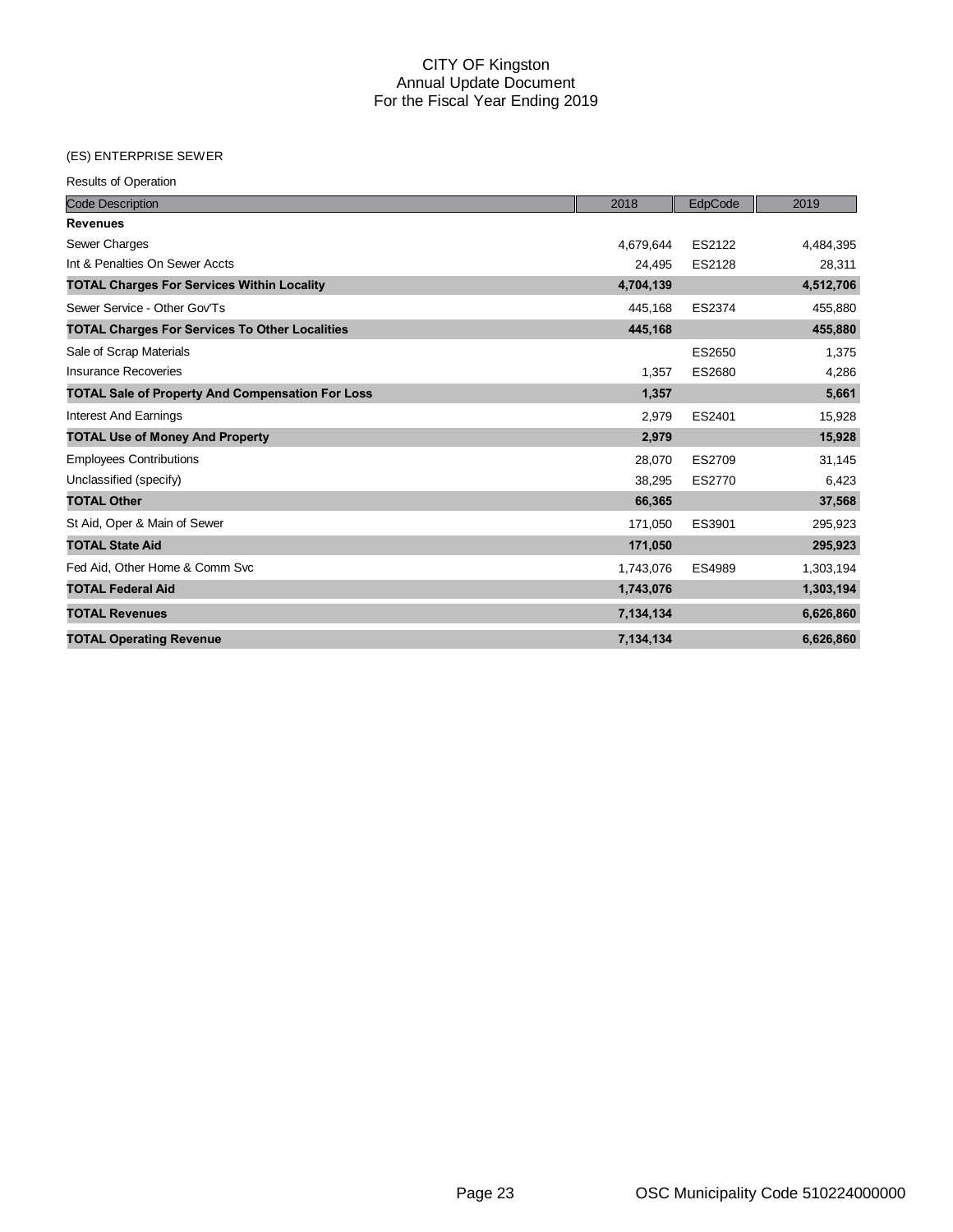#### (ES) ENTERPRISE SEWER

| <b>Code Description</b>                                 | 2018      | EdpCode | 2019      |
|---------------------------------------------------------|-----------|---------|-----------|
| <b>Expenses</b>                                         |           |         |           |
| Sanitary Sewers, Pers Serv                              | 618.287   | ES81201 | 634,935   |
| <b>TOTAL Sanitary Sewers</b>                            | 618,287   |         | 634,935   |
| Sewage Treatment And Disposal-Pers Serv                 | 520,925   | ES81301 | 602,094   |
| <b>TOTAL Sewage Treatment And Disposal-Pers Serv</b>    | 520,925   |         | 602,094   |
| <b>TOTAL Personal Services</b>                          | 1,139,212 |         | 1,237,029 |
| Depreciation                                            | 1,079,109 | ES19944 | 1,099,506 |
| <b>TOTAL Depreciation</b>                               | 1,079,109 |         | 1,099,506 |
| Sanitary Sewers, Contr Expend                           | 319,263   | ES81204 | 281,810   |
| <b>TOTAL Sanitary Sewers</b>                            | 319,263   |         | 281,810   |
| Sewage Treatment And Disposal-Contr Expend              | 1,046,383 | ES81304 | 901,960   |
| <b>TOTAL Sewage Treatment And Disposal-Contr Expend</b> | 1,046,383 |         | 901,960   |
| <b>TOTAL Contractual Expenses</b>                       | 2,444,755 |         | 2,283,276 |
| Sanitary Sewers, Empl Bnfts                             | 1,152,787 | ES81208 | 742,733   |
| <b>TOTAL Sanitary Sewers</b>                            | 1,152,787 |         | 742,733   |
| Sewage Treatment And Disposal-Empl Bnfts                | 268,186   | ES81308 | 294,724   |
| <b>TOTAL Sewage Treatment And Disposal-Empl Bnfts</b>   | 268,186   |         | 294,724   |
| <b>TOTAL Employee Benefits</b>                          | 1,420,973 |         | 1,037,457 |
| Debt Interest, Serial Bonds                             | 210,687   | ES97107 | 298,659   |
| Debt Interest, Bond Anticipation Notes                  | 24,012    | ES97307 | 78,230    |
| Install Pur Debt, Interest                              | 40,060    | ES97857 | 32,201    |
| <b>TOTAL Interest Expense</b>                           | 274,759   |         | 409,090   |
| <b>TOTAL Expenses</b>                                   | 5,279,699 |         | 4,966,852 |
| <b>TOTAL Operating Expenses</b>                         | 5,279,699 |         | 4,966,852 |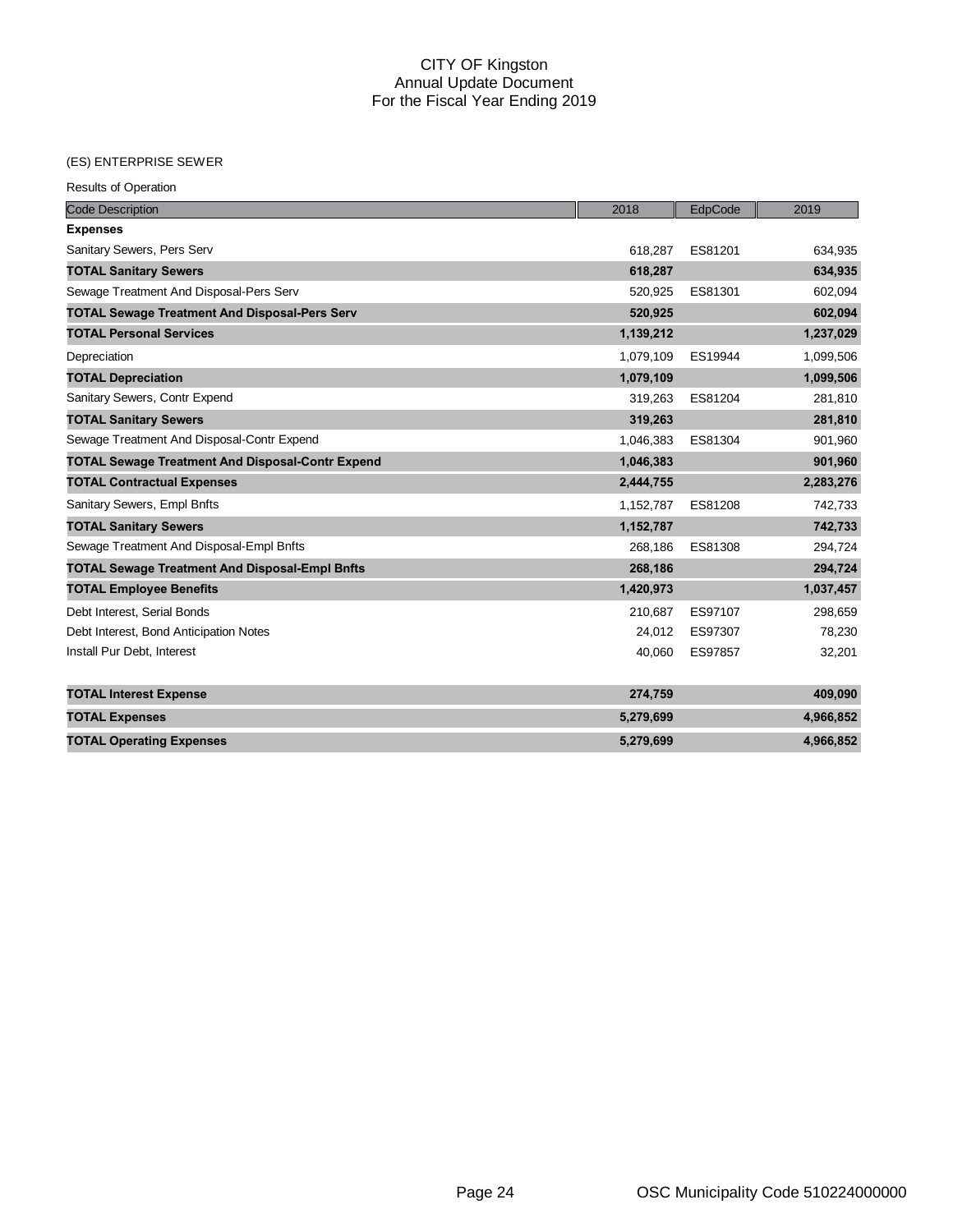#### (ES) ENTERPRISE SEWER

# **Analysis of Changes in Net Position**

| <b>Code Description</b>                    | 2018      | EdpCode | 2019      |
|--------------------------------------------|-----------|---------|-----------|
| Analysis of Changes in Net Position        |           |         |           |
| Net Position - Beginning of Year           | 7.836.473 | ES8021  | 3,458,375 |
| Prior Period Adj -Decrease In Net Position | 6,232,533 | ES8015  | 81.061    |
| Restated Net Position - Beg of Year        | 1.603.940 | ES8022  | 3,377,314 |
| ADD - REVENUES AND OTHER SOURCES           | 7,134,134 |         | 6,626,860 |
| DEDUCT - EXPENDITURES AND OTHER USES       | 5.279.699 |         | 4,966,852 |
| Net Position - End of Year                 | 3.458.375 | ES8029  | 5,037,322 |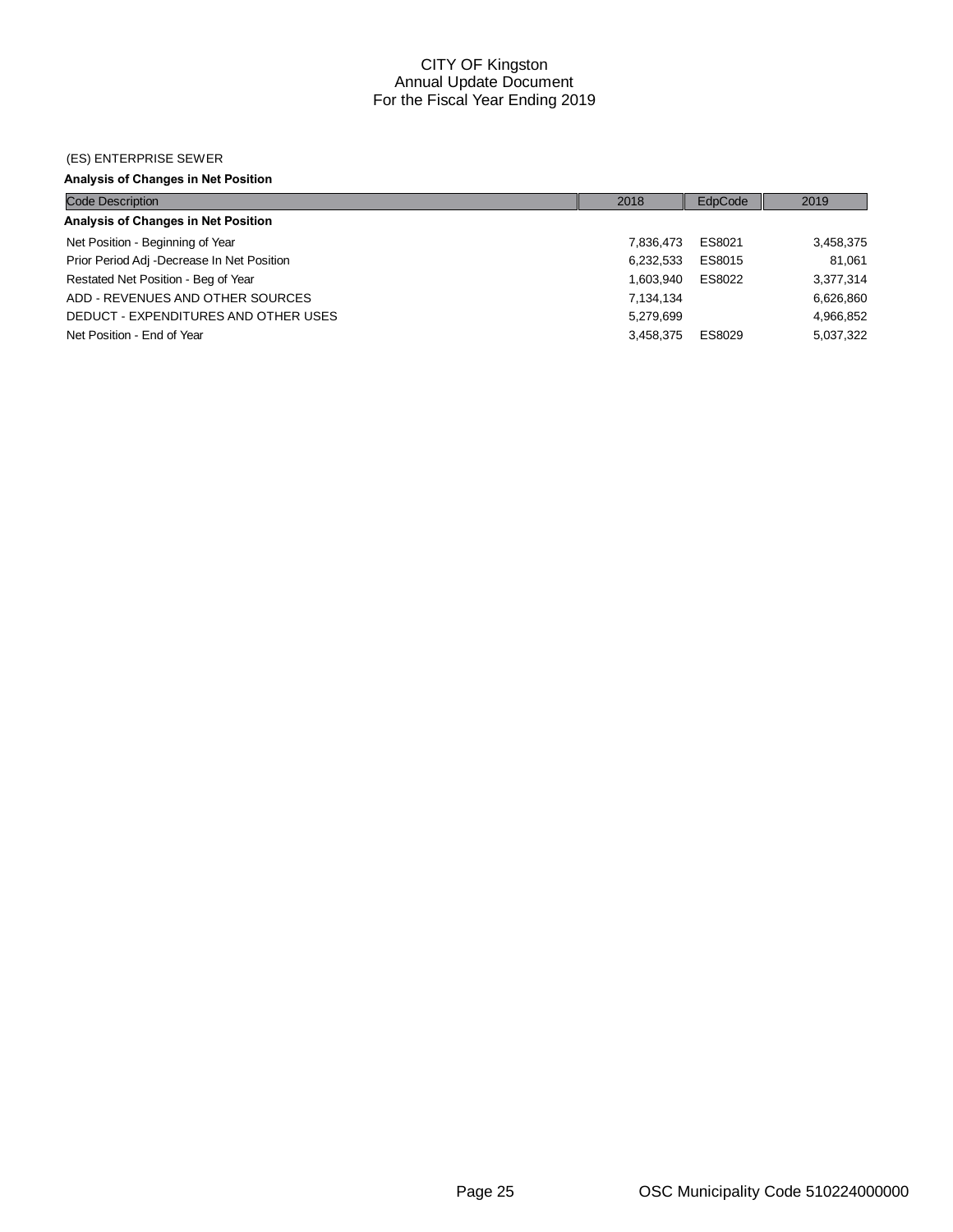| Cash Flow               |      |       |      |
|-------------------------|------|-------|------|
| <b>Code Description</b> | 2018 | code: | 2019 |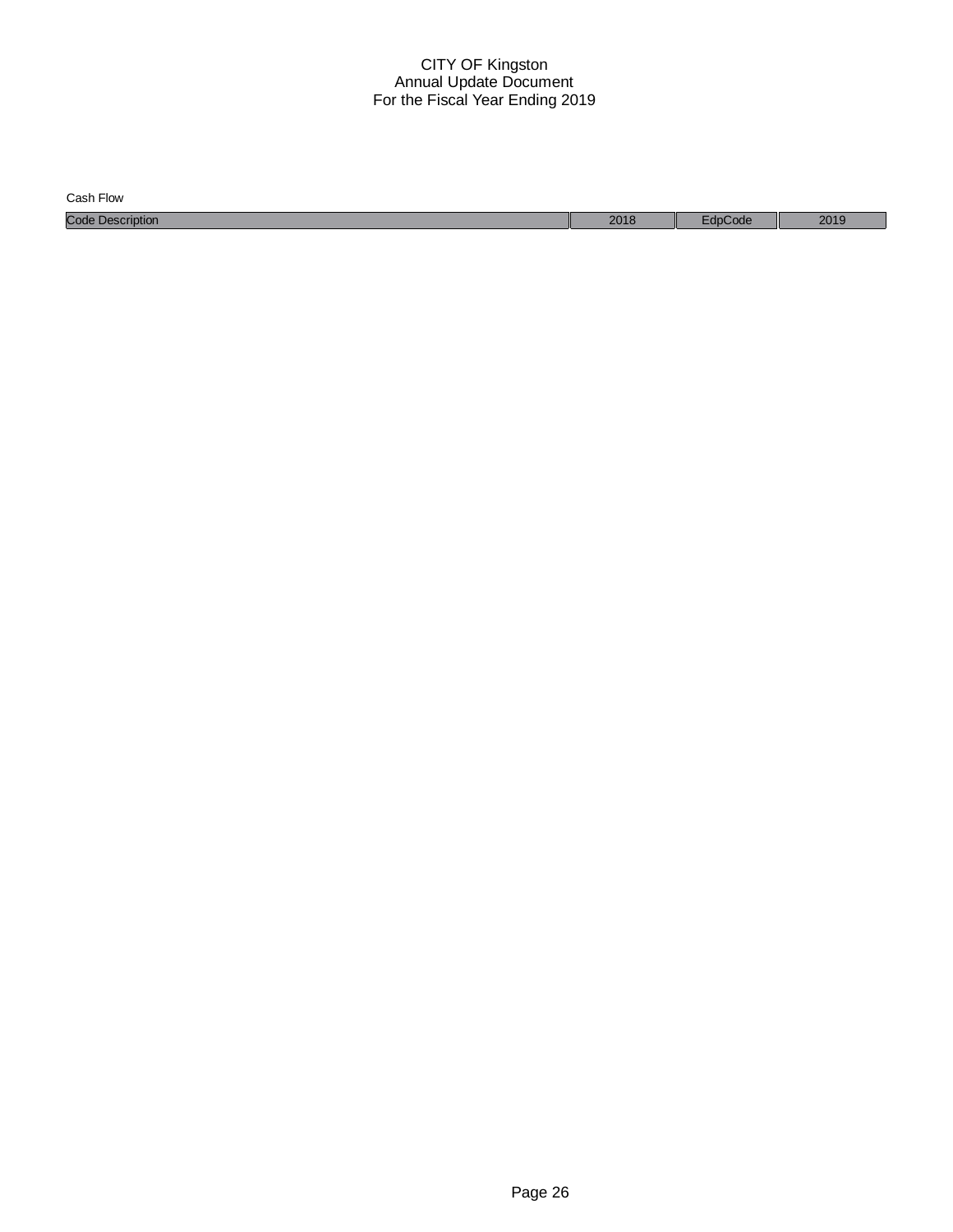#### (EW) ENTERPRISE WATER

Statement of Net Position

| <b>Code Description</b>                                | 2018         | EdpCode | 2019         |
|--------------------------------------------------------|--------------|---------|--------------|
| <b>Assets</b>                                          |              |         |              |
| Cash                                                   | 2,399,814    | EW200   | 1,861,382    |
| Cash In Time Deposits                                  | 1,265,018    | EW201   | 1,276,864    |
| Petty Cash                                             | 100          | EW210   | 100          |
| <b>TOTAL Cash</b>                                      | 3,664,932    |         | 3,138,346    |
| <b>Accounts Receivable</b>                             | 686,931      | EW380   | 683,206      |
| <b>Accrued Interest Receivable</b>                     | 351,292      | EW381   | 330,386      |
| <b>TOTAL Other Receivables (net)</b>                   | 1,038,223    |         | 1,013,592    |
| Due From Other Governments                             | 59,486       | EW440   |              |
| <b>TOTAL Due From Other Governments</b>                | 59,486       |         | $\bf{0}$     |
| <b>Inventory Of Materials And Supplies</b>             | 154,729      | EW445   | 162,764      |
| <b>TOTAL Inventories</b>                               | 154,729      |         | 162,764      |
| Prepaid Expenses                                       | 194,280      | EW480   | 251,916      |
| <b>TOTAL Prepaid Expenses</b>                          | 194,280      |         | 251,916      |
| Improvements Other Than Buildings                      | 22,204,685   | EW103   | 25,078,983   |
| <b>Machinery And Equipment</b>                         | 1,169,281    | EW104   | 1,087,532    |
| Accum Depr, Imp Other Than Bld                         | $-8,832,753$ | EW113   | $-9,410,328$ |
| <b>TOTAL Fixed Assets (net)</b>                        | 14,541,213   |         | 16,756,187   |
| Deferred Outflow of Resources                          | 48,265       | EW495   | 458,502      |
| Deferred Outflows of Resources - Pensions              | 629,670      | EW496   | 310,255      |
| <b>TOTAL Deferred Outflows of Resources</b>            | 677,935      |         | 768,757      |
| <b>TOTAL Assets and Deferred Outflows of Resources</b> | 20,330,798   |         | 22,091,562   |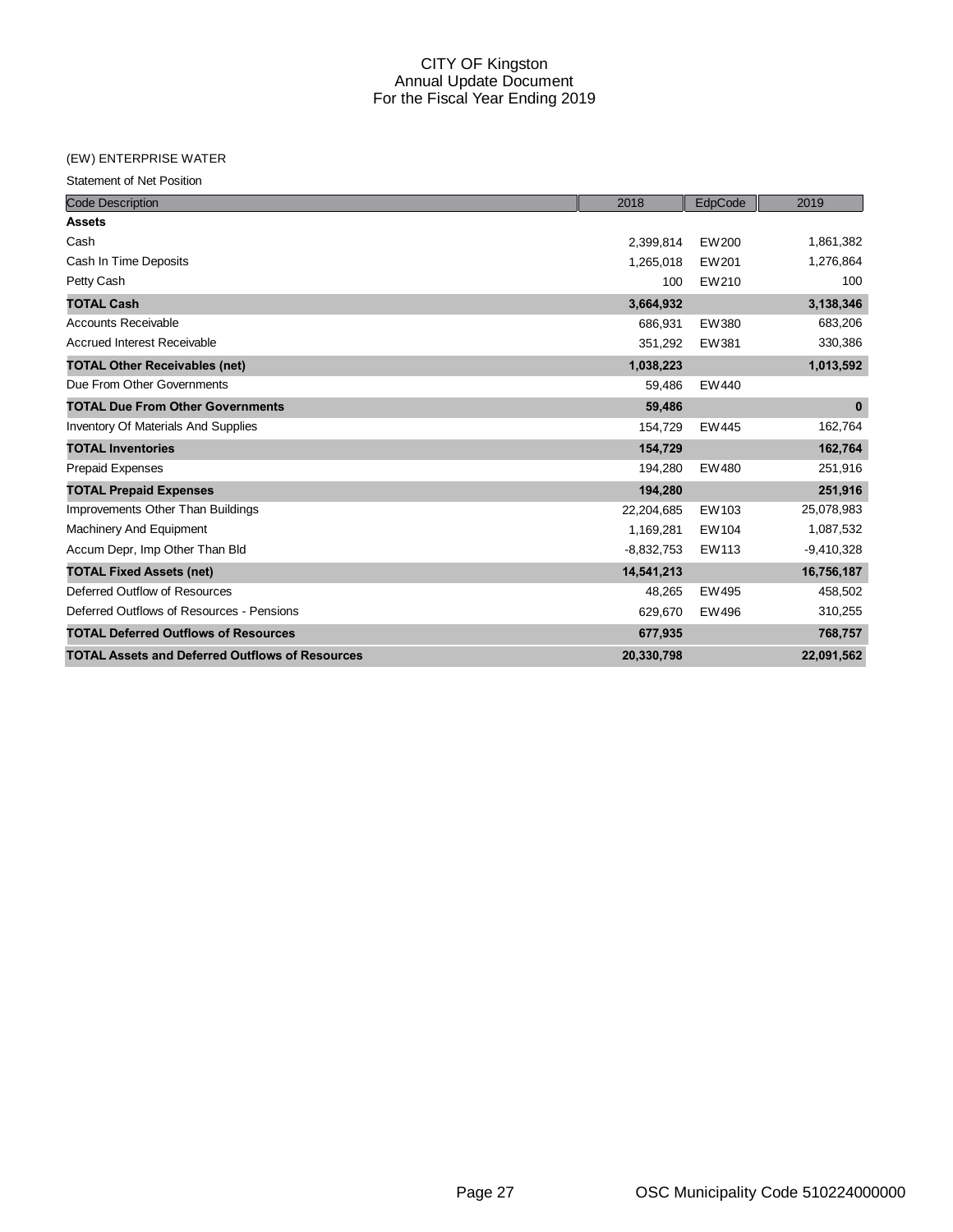#### (EW) ENTERPRISE WATER

Statement of Net Position

| <b>Code Description</b>                                     | 2018         | EdpCode | 2019         |
|-------------------------------------------------------------|--------------|---------|--------------|
| <b>Accounts Payable</b>                                     | 65,669       | EW600   | 948,534      |
| <b>TOTAL Accounts Payable</b>                               | 65,669       |         | 948,534      |
| <b>Accrued Liabilities</b>                                  | 7,397        | EW601   | 62,160       |
| <b>TOTAL Accrued Liabilities</b>                            | 7,397        |         | 62,160       |
| <b>Customers' Deposits</b>                                  | 9,300        | EW615   | 9,300        |
| <b>TOTAL Other Deposits</b>                                 | 9,300        |         | 9,300        |
| <b>Bond Anticipation Notes Payable</b>                      | 4,234,213    | EW626   | 4,140,137    |
| <b>TOTAL Notes Payable</b>                                  | 4,234,213    |         | 4,140,137    |
| Net Pension Liability - Proportionate Share                 | 157,705      | EW638   | 309,828      |
| <b>Total OPEB Liability</b>                                 | 8,798,759    | EW683   | 9,077,115    |
| Installment Purchase Debt                                   | 158,214      | EW685   | 109,689      |
| <b>Compensated Absences</b>                                 | 196,162      | EW687   | 211,269      |
| <b>Other Liabilities</b>                                    |              | EW688   | 6,703        |
| <b>TOTAL Other Liabilities</b>                              | 9,310,840    |         | 9,714,604    |
| Due To Other Funds                                          | 10.966       | EW630   | 3,044        |
| <b>TOTAL Due To Other Funds</b>                             | 10,966       |         | 3,044        |
| <b>Bonds Payable</b>                                        | 6,138,279    | EW628   | 5,690,523    |
| Bond Interest And Matured Bonds Payable                     | 39,366       | EW629   | 89,063       |
| <b>TOTAL Bond And Long Term Liabilities</b>                 | 6,177,645    |         | 5,779,586    |
| <b>TOTAL Liabilities</b>                                    | 19,816,030   |         | 20,657,365   |
| <b>Deferred Inflows of Resources</b>                        |              |         |              |
| Deferred Inflow of Resources                                |              | EW691   | 386,930      |
| Deferred Inflows of Resources - Pensions                    | 498.945      | EW697   | 103,439      |
| <b>TOTAL Deferred Inflows of Resources</b>                  | 498,945      |         | 490,369      |
| <b>TOTAL Deferred Inflows of Resources</b>                  | 498,945      |         | 490,369      |
| <b>Fund Balance</b>                                         |              |         |              |
| Net Assets-Invsted In Cap Asts, Net RItd D                  | 5,162,701    | EW920   | 6,517,322    |
| Net Assets-Unrestricted (deficit)                           | $-5,146,878$ | EW924   | $-5,573,494$ |
| <b>TOTAL Net Position</b>                                   | 15,823       |         | 943,828      |
| <b>TOTAL Fund Balance</b>                                   | 15,823       |         | 943,828      |
| <b>TOTAL Liabilities, Deferred Inflows And Fund Balance</b> | 20,330,798   |         | 22,091,562   |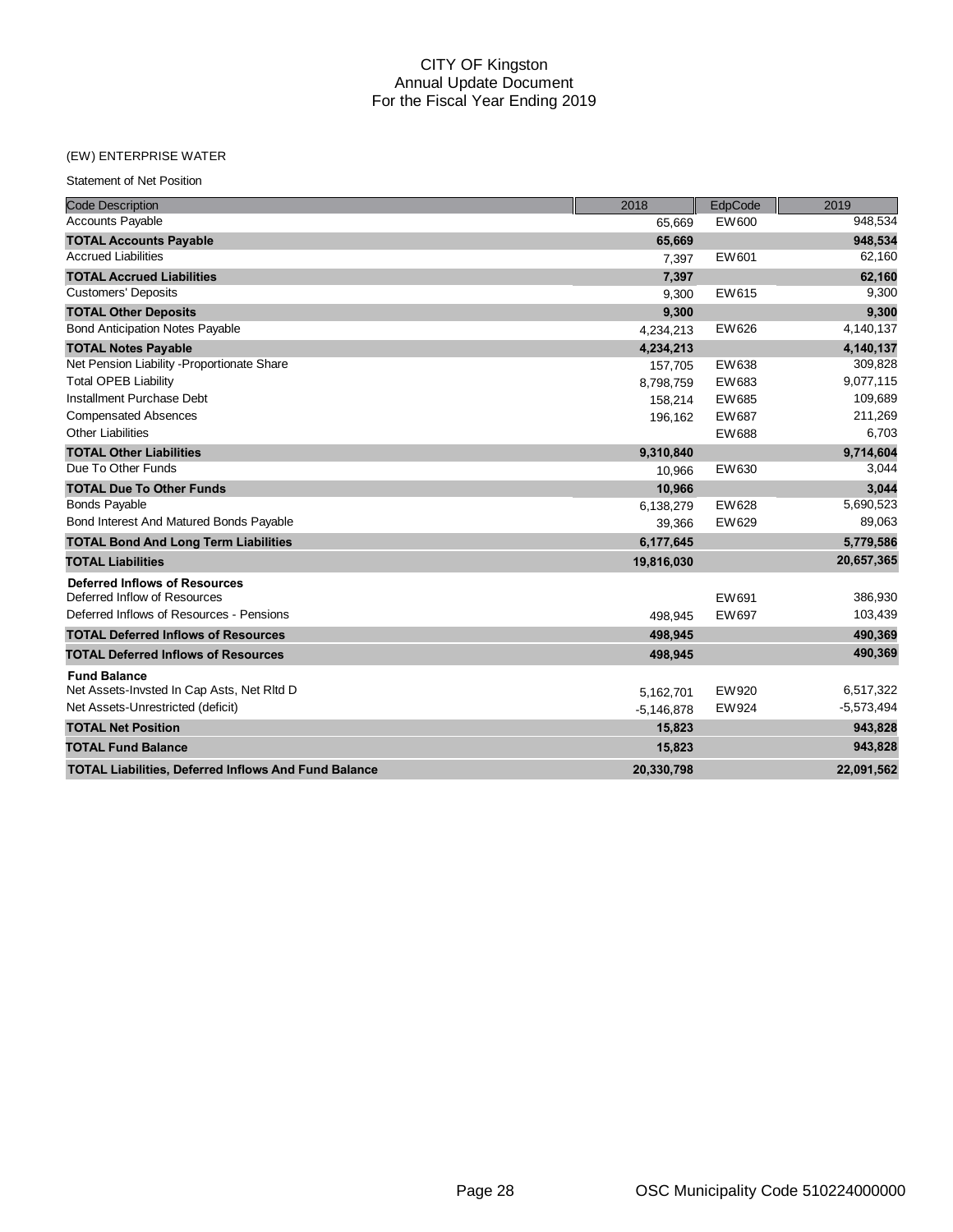#### (EW) ENTERPRISE WATER

Results of Operation

| <b>Code Description</b>                                 | 2018      | EdpCode | 2019      |
|---------------------------------------------------------|-----------|---------|-----------|
| <b>Revenues</b>                                         |           |         |           |
| Metered Water Sales                                     | 4,402,450 | EW2140  | 4,325,274 |
| Water Service Charges                                   | 61,020    | EW2144  | 72,195    |
| Interest & Penalties On Water Rents                     | 77,854    | EW2148  | 84,984    |
| <b>Interfund Revenues</b>                               | 45,743    | EW2801  | 52,374    |
| <b>TOTAL Charges For Services Within Locality</b>       | 4,587,067 |         | 4,534,827 |
| Sale of Scrap Materials                                 | 2,654     | EW2650  | 1,512     |
| Sales, Other                                            |           | EW2655  | 105,255   |
| <b>Insurance Recoveries</b>                             |           | EW2680  | 5,573     |
| <b>TOTAL Sale of Property And Compensation For Loss</b> | 2,654     |         | 112,340   |
| <b>Interest And Earnings</b>                            | 7,729     | EW2401  | 22,379    |
| Rental of Real Property                                 |           | EW2410  | 52,986    |
| <b>TOTAL Use of Money And Property</b>                  | 7,729     |         | 75,365    |
| Unclassified (specify)                                  | 174,643   | EW2770  | 9,313     |
| <b>TOTAL Other</b>                                      | 174,643   |         | 9,313     |
| St Aid - Other Home And Community Service               | 194,996   | EW3989  | 822,004   |
| <b>TOTAL State Aid</b>                                  | 194,996   |         | 822,004   |
| Fed Aid, Other Home & Comm Serv                         | 21,750    | EW4989  | 391,054   |
| <b>TOTAL Federal Aid</b>                                | 21,750    |         | 391,054   |
| <b>TOTAL Revenues</b>                                   | 4,988,839 |         | 5,944,903 |
| <b>TOTAL Operating Revenue</b>                          | 4,988,839 |         | 5,944,903 |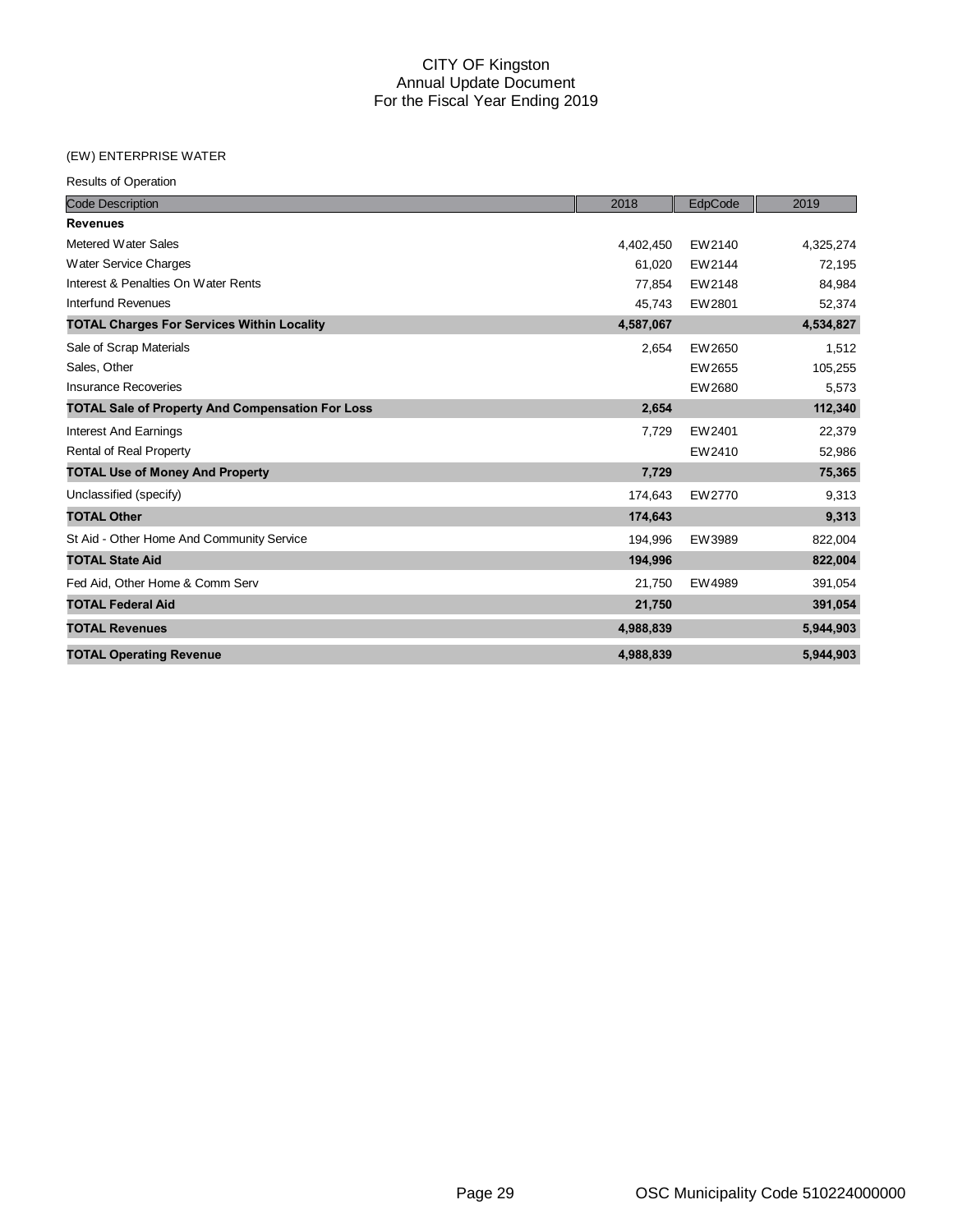# (EW) ENTERPRISE WATER

| <b>Results of Operation</b> |
|-----------------------------|
|                             |

| <b>Code Description</b>                                 | 2018      | EdpCode | 2019      |
|---------------------------------------------------------|-----------|---------|-----------|
| <b>Expenses</b>                                         |           |         |           |
| Water Administration-Pers Serv                          | 281.244   | EW83101 | 297,166   |
| <b>TOTAL Water Administration-Pers Serv</b>             | 281,244   |         | 297,166   |
| <b>Purification-Pers Serv</b>                           | 638.903   | EW83301 | 668,443   |
| <b>TOTAL Purification-Pers Serv</b>                     | 638,903   |         | 668,443   |
| <b>Transportation And Distribution-Pers Serv</b>        | 558,579   | EW83401 | 624,812   |
| <b>TOTAL Transportation And Distribution-Pers Serv</b>  | 558,579   |         | 624,812   |
| <b>TOTAL Personal Services</b>                          | 1,478,726 |         | 1,590,421 |
| Taxes & Assess On Munic Prop, Contr Expend              | 295,833   | EW19504 | 315,651   |
| <b>TOTAL Taxes &amp; Assess On Munic Prop</b>           | 295,833   |         | 315,651   |
| Depreciation                                            | 680.512   | EW19944 | 766,095   |
| <b>TOTAL Depreciation</b>                               | 680,512   |         | 766,095   |
| Water Administration-Contr Expend                       | 207.268   | EW83104 | 280.702   |
| <b>TOTAL Water Administration-Contr Expend</b>          | 207,268   |         | 280,702   |
| Source Supply Pwr & Pump Contr Expend                   | 4,796     | EW83204 | 6,312     |
| <b>TOTAL Source Supply Pwr &amp; Pump Contr Expend</b>  | 4,796     |         | 6,312     |
| <b>Purification-Contr Expend</b>                        | 236,064   | EW83304 | 241,692   |
| <b>TOTAL Purification-Contr Expend</b>                  | 236.064   |         | 241,692   |
| <b>Transportation And Distribution-Contr Expe</b>       | 166,441   | EW83404 | 194,244   |
| <b>TOTAL Transportation And Distribution-Contr Expe</b> | 166,441   |         | 194,244   |
| <b>TOTAL Contractual Expenses</b>                       | 1,590,914 |         | 1,804,696 |
| Water Administration-Empl Bnfts                         | 1,317,167 | EW83108 | 1,338,027 |
| <b>TOTAL Water Administration-Empl Bnfts</b>            | 1,317,167 |         | 1,338,027 |
| <b>TOTAL Employee Benefits</b>                          | 1,317,167 |         | 1,338,027 |
| Debt Interest, Serial Bonds                             | 115,685   | EW97107 | 196,651   |
| <b>TOTAL Interest Expense</b>                           | 115,685   |         | 196,651   |
| <b>TOTAL Expenses</b>                                   | 4,502,492 |         | 4,929,795 |
| <b>TOTAL Operating Expenses</b>                         | 4,502,492 |         | 4,929,795 |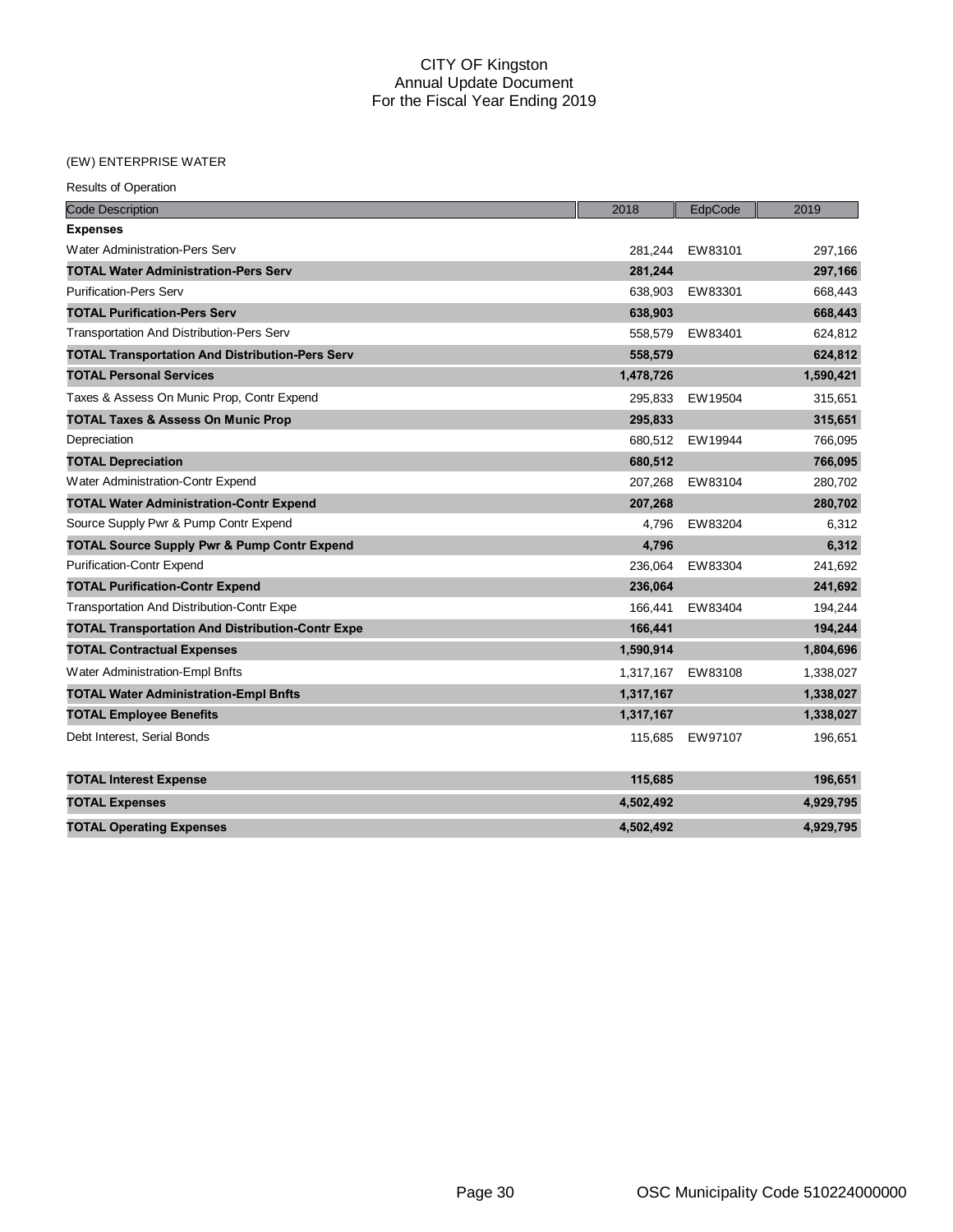#### (EW) ENTERPRISE WATER

# **Analysis of Changes in Net Position**

| <b>Code Description</b>                    | 2018      | EdpCode | 2019      |
|--------------------------------------------|-----------|---------|-----------|
| Analysis of Changes in Net Position        |           |         |           |
| Net Position - Beginning of Year           | 4.723.725 | EW8021  | 15,823    |
| Prior Period Adj -Decrease In Net Position | 5.194.249 | EW8015  | 87,103    |
| Restated Net Position - Beg of Year        | -470.524  | EW8022  | $-71.280$ |
| ADD - REVENUES AND OTHER SOURCES           | 4,988,839 |         | 5,944,903 |
| DEDUCT - EXPENDITURES AND OTHER USES       | 4,502,492 |         | 4.929.795 |
| Net Position - End of Year                 | 15.823    | EW8029  | 943,828   |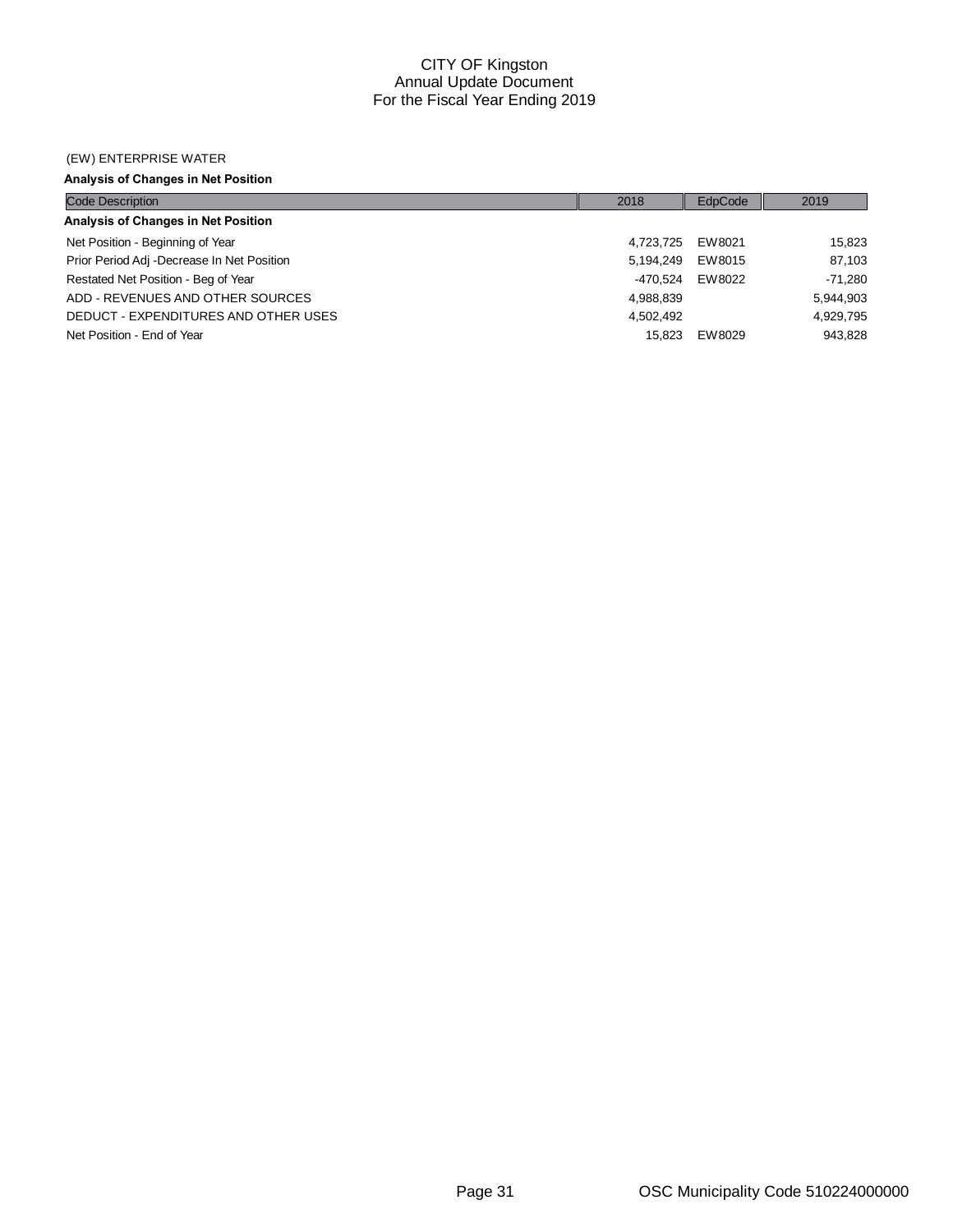| Cash Flow               |      |       |      |
|-------------------------|------|-------|------|
| <b>Code Description</b> | 2018 | code: | 2019 |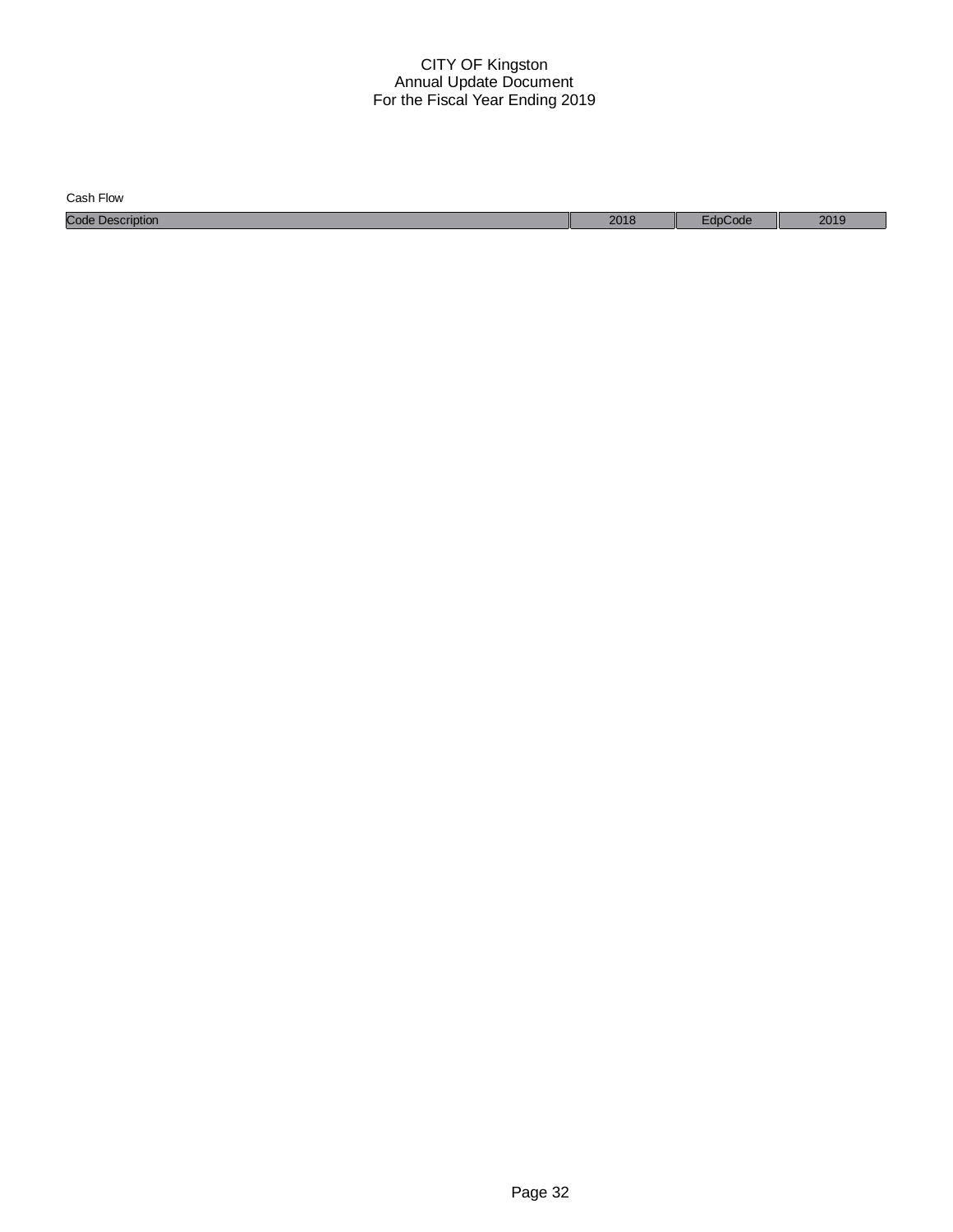# (H) CAPITAL PROJECTS

| <b>Code Description</b>                                | 2018      | EdpCode          | 2019      |
|--------------------------------------------------------|-----------|------------------|-----------|
| <b>Assets</b>                                          |           |                  |           |
| Cash                                                   | 49.378    | H <sub>200</sub> | 49,570    |
| <b>TOTAL Cash</b>                                      | 49,378    |                  | 49,570    |
| Accounts Receivable                                    | 19,700    | H380             | 77,160    |
| <b>TOTAL Other Receivables (net)</b>                   | 19,700    |                  | 77,160    |
| Due From State And Federal Government                  | 1,789,238 | H410             | 2,981,194 |
| <b>TOTAL State And Federal Aid Receivables</b>         | 1,789,238 |                  | 2,981,194 |
| Due From Other Funds                                   | 385,407   | H391             | 423,132   |
| <b>TOTAL Due From Other Funds</b>                      | 385,407   |                  | 423,132   |
| Due From Other Governments                             |           | H440             |           |
| <b>TOTAL Due From Other Governments</b>                | $\bf{0}$  |                  | 0         |
| <b>TOTAL Assets and Deferred Outflows of Resources</b> | 2,243,723 |                  | 3,531,056 |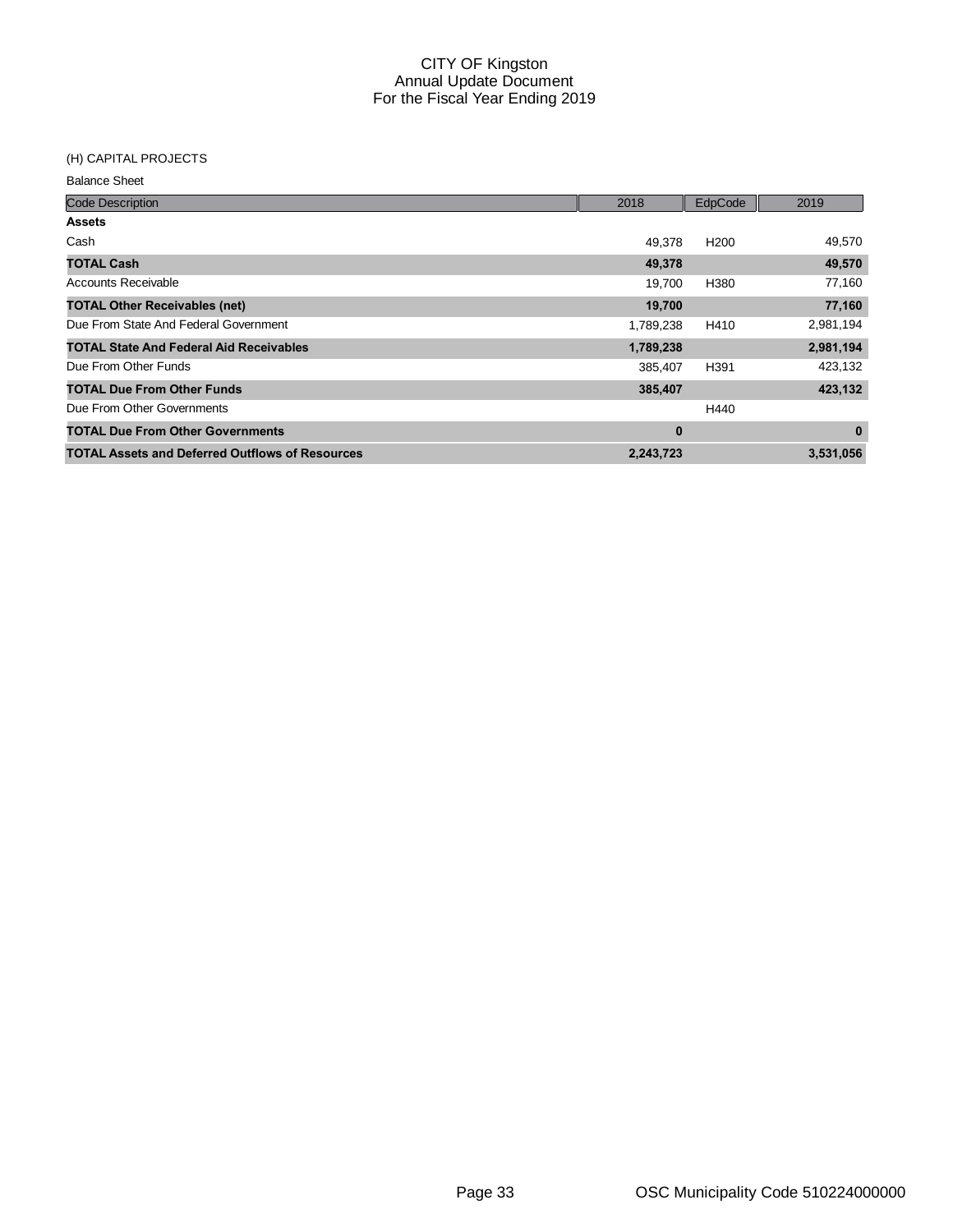# (H) CAPITAL PROJECTS

| <b>Balance Sheet</b>                                                 |              |         |              |
|----------------------------------------------------------------------|--------------|---------|--------------|
| <b>Code Description</b>                                              | 2018         | EdpCode | 2019         |
| <b>Accounts Payable</b>                                              | 919,992      | H600    | 2,529,600    |
| <b>TOTAL Accounts Payable</b>                                        | 919,992      |         | 2,529,600    |
| <b>Bond Anticipation Notes Payable</b>                               | 1,030,433    | H626    | 5,804,776    |
| <b>TOTAL Notes Payable</b>                                           | 1,030,433    |         | 5,804,776    |
| Due To Other Funds                                                   | 1,877,450    | H630    | 2,504,781    |
| <b>TOTAL Due To Other Funds</b>                                      | 1,877,450    |         | 2,504,781    |
| <b>TOTAL Liabilities</b>                                             | 3,827,875    |         | 10,839,157   |
| <b>Deferred Inflows of Resources</b><br>Deferred Inflow of Resources | 4,787        | H691    |              |
| <b>TOTAL Deferred Inflows of Resources</b>                           | 4,787        |         | 0            |
| <b>TOTAL Deferred Inflows of Resources</b>                           | 4,787        |         | $\bf{0}$     |
| <b>Fund Balance</b><br>Assigned Appropriated Fund Balance            | 6,098,347    | H914    | 1,710,921    |
| <b>TOTAL Assigned Fund Balance</b>                                   | 6,098,347    |         | 1,710,921    |
| Unassigned Fund Balance                                              | $-7,687,286$ | H917    | $-9,019,022$ |
| <b>TOTAL Unassigned Fund Balance</b>                                 | $-7,687,286$ |         | $-9,019,022$ |
| <b>TOTAL Fund Balance</b>                                            | $-1,588,939$ |         | $-7,308,101$ |
| <b>TOTAL Liabilities, Deferred Inflows And Fund Balance</b>          | 2,243,723    |         | 3,531,056    |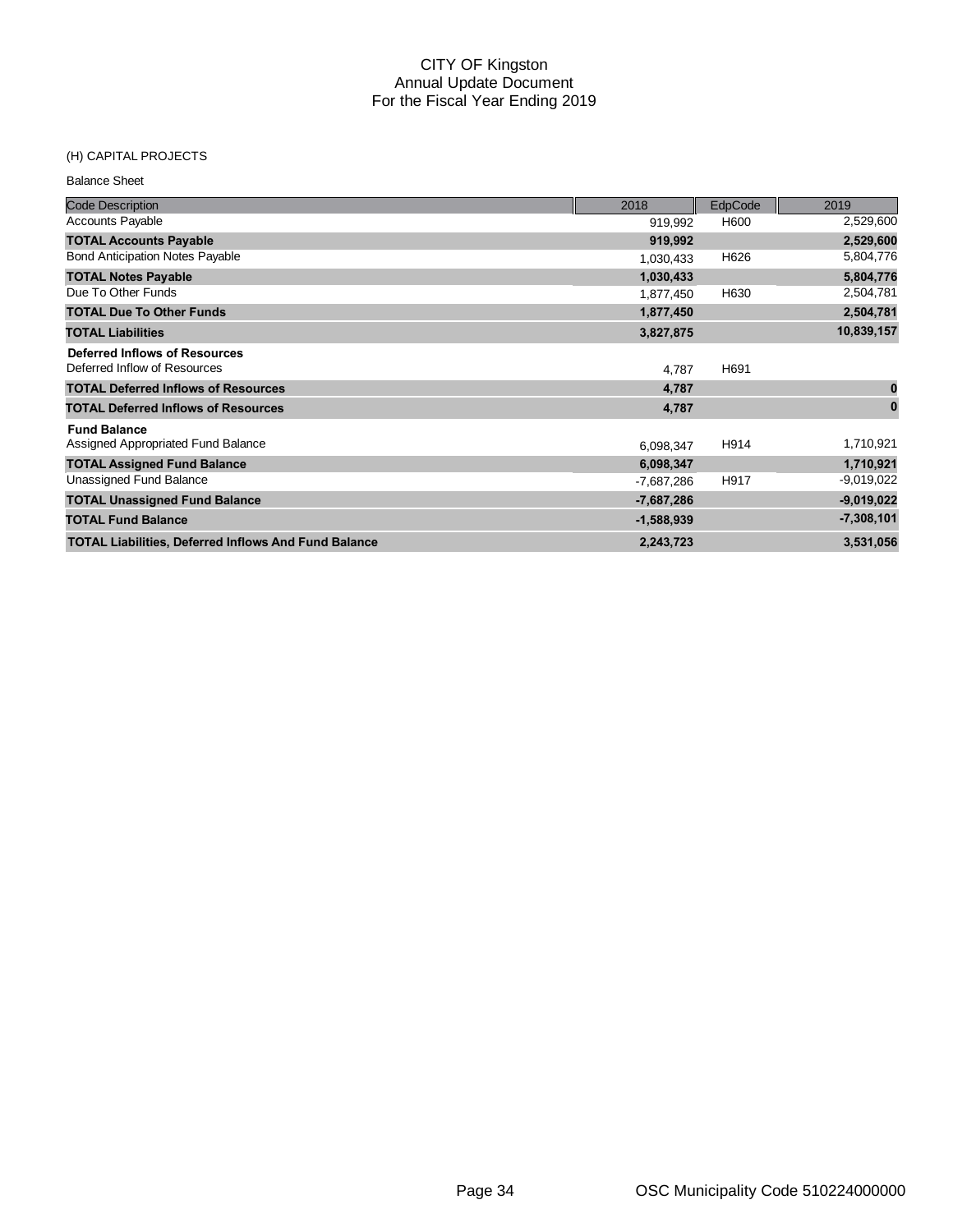#### (H) CAPITAL PROJECTS

Results of Operation

| <b>Code Description</b>                        | 2018      | EdpCode | 2019      |
|------------------------------------------------|-----------|---------|-----------|
| <b>Revenues</b>                                |           |         |           |
| Misc Revenue, Other Govts                      | 19,700    | H2389   | 108,456   |
| <b>TOTAL Intergovernmental Charges</b>         | 19,700    |         | 108,456   |
| <b>Interest And Earnings</b>                   | 3         | H2401   |           |
| <b>TOTAL Use of Money And Property</b>         | 3         |         | $\bf{0}$  |
| <b>Gifts And Donations</b>                     |           | H2705   | 150,000   |
| Premium & Accrued Interest On Obligations      | 5.431     | H2710   | 68,673    |
| Unclassified (specify)                         | 23,710    | H2770   | 166,014   |
| <b>TOTAL Miscellaneous Local Sources</b>       | 29,141    |         | 384,687   |
| St Aid, Consolidated Highway Aid               | 673,085   | H3501   | 595,082   |
| St Aid, Other Transportation                   | 522,205   | H3589   | 1,023,726 |
| <b>TOTAL State Aid</b>                         | 1,195,290 |         | 1,618,808 |
| Fed Aid Other Transportation                   | 584,756   | H4589   | 951,645   |
| <b>TOTAL Federal Aid</b>                       | 584,756   |         | 951,645   |
| <b>TOTAL Revenues</b>                          | 1,828,890 |         | 3,063,596 |
| Interfund Transfers                            | 78,355    | H5031   |           |
| <b>TOTAL Interfund Transfers</b>               | 78,355    |         | $\bf{0}$  |
| Serial Bonds                                   | 7,036,000 | H5710   |           |
| <b>Bans Redeemed From Appropriations</b>       | 860,263   | H5731   | 300,000   |
| <b>TOTAL Proceeds of Obligations</b>           | 7,896,263 |         | 300,000   |
| <b>TOTAL Other Sources</b>                     | 7,974,618 |         | 300,000   |
| <b>TOTAL Detail Revenues And Other Sources</b> | 9,803,508 |         | 3,363,596 |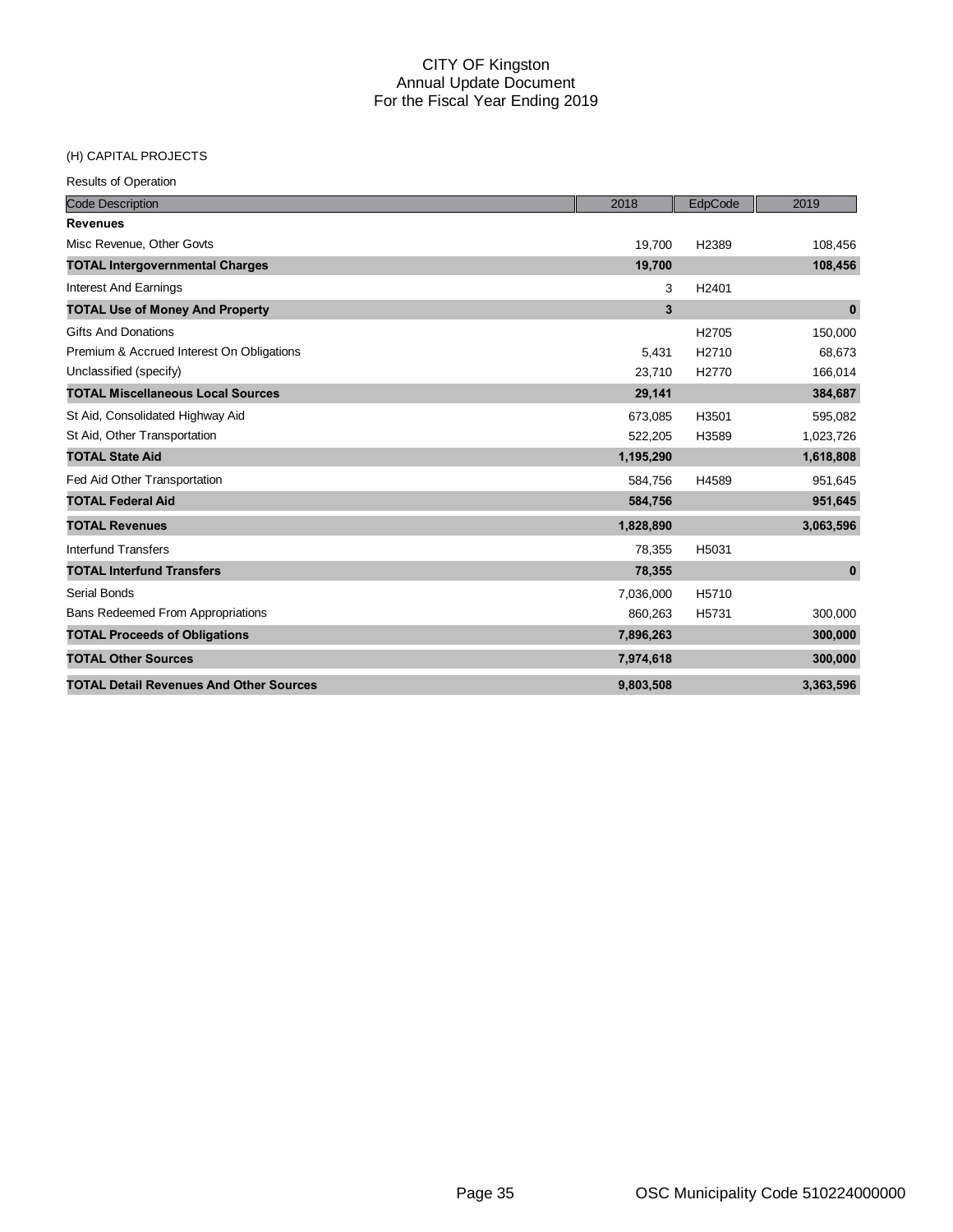# (H) CAPITAL PROJECTS

| <b>Results of Operation</b> |  |
|-----------------------------|--|
|                             |  |

| <b>Code Description</b>                         | 2018      | EdpCode | 2019         |
|-------------------------------------------------|-----------|---------|--------------|
| <b>Expenditures</b>                             |           |         |              |
| Buildings, Equip & Cap Outlay                   | 32,652    | H16202  |              |
| <b>TOTAL Buildings</b>                          | 32,652    |         | $\mathbf 0$  |
| General Govt, Equip & Cap Outlay                | 174,890   | H19972  | 148,973      |
| <b>TOTAL General Govt</b>                       | 174,890   |         | 148,973      |
| <b>TOTAL General Government Support</b>         | 207,542   |         | 148,973      |
| Police, Equip & Cap Outlay                      | 155,270   | H31202  | 128,564      |
| <b>TOTAL Police</b>                             | 155,270   |         | 128,564      |
| Traffic Control, Equip & Cap Outlay             | 30,750    | H33102  |              |
| <b>TOTAL Traffic Control</b>                    | 30,750    |         | $\bf{0}$     |
| Fire, Equip & Cap Outlay                        | 994,943   | H34102  | 601,875      |
| <b>TOTAL Fire</b>                               | 994,943   |         | 601,875      |
| <b>TOTAL Public Safety</b>                      | 1,180,963 |         | 730,439      |
| Maint of Streets, Equip & Cap Outlay            | 1,571,877 | H51102  | 3,704,421    |
| <b>TOTAL Maint of Streets</b>                   | 1,571,877 |         | 3,704,421    |
| <b>TOTAL Transportation</b>                     | 1,571,877 |         | 3,704,421    |
| Parks, Equip & Cap Outlay                       | 5,826     | H71102  | 166,271      |
| <b>TOTAL Parks</b>                              | 5,826     |         | 166,271      |
| Playgr & Rec Centers, Equip & Cap Outlay        | 13,673    | H71402  |              |
| <b>TOTAL Playgr &amp; Rec Centers</b>           | 13,673    |         | $\bf{0}$     |
| <b>TOTAL Culture And Recreation</b>             | 19,499    |         | 166,271      |
| Storm Sewers, Equip & Cap Outlay                | 243,251   | H81402  | 3,150,427    |
| <b>TOTAL Storm Sewers</b>                       | 243,251   |         | 3,150,427    |
| Flood & Erosion Control, Equip & Cap Outla      | 81,249    | H87452  | 60,030       |
| <b>TOTAL Flood &amp; Erosion Control</b>        | 81,249    |         | 60,030       |
| Misc Home & Comm Serv, Equip & Cap Outlay       | 74,985    | H89892  | 1,130,311    |
| <b>TOTAL Misc Home &amp; Comm Serv</b>          | 74,985    |         | 1,130,311    |
| <b>TOTAL Home And Community Services</b>        | 399,485   |         | 4,340,768    |
| Debt Principal, Bond Anticipation Notes         | 340,669   | H97306  |              |
|                                                 |           |         |              |
| <b>TOTAL Debt Principal</b>                     | 340,669   |         | $\bf{0}$     |
| Debt Interest, Bond Anticipation Notes          | 17,408    | H97307  | 5,431        |
|                                                 |           |         |              |
| <b>TOTAL Debt Interest</b>                      | 17,408    |         | 5,431        |
| <b>TOTAL Expenditures</b>                       | 3,737,443 |         | 9,096,303    |
| Transfers, Other Funds                          | 344,509   | H99019  |              |
|                                                 |           |         |              |
| <b>TOTAL Operating Transfers</b>                | 344,509   |         | $\pmb{0}$    |
| <b>TOTAL Other Uses</b>                         | 344,509   |         | $\mathbf{0}$ |
| <b>TOTAL Detail Expenditures And Other Uses</b> | 4,081,952 |         | 9,096,303    |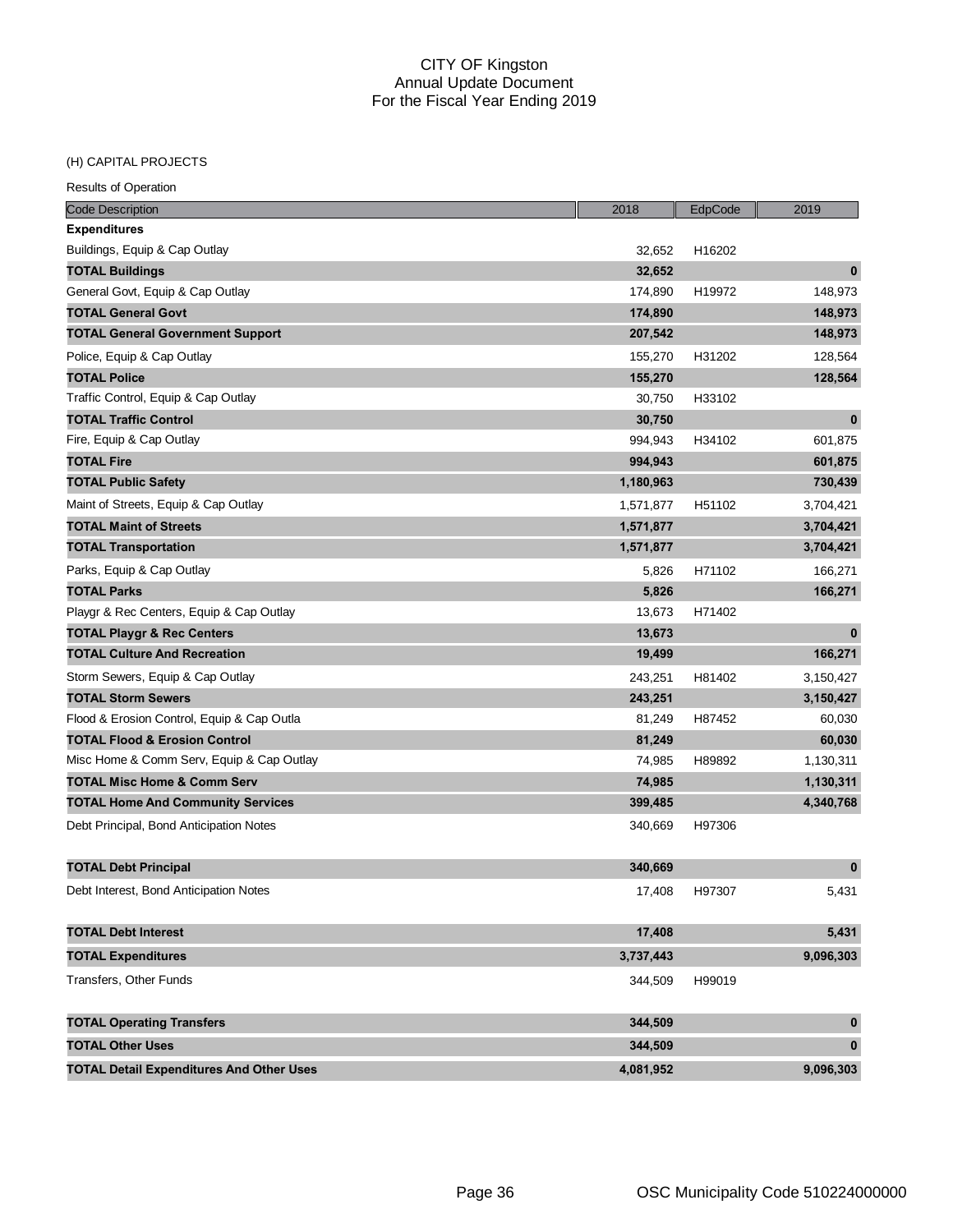#### (H) CAPITAL PROJECTS

# **Analysis of Changes in Fund Balance**

| <b>Code Description</b>                     | 2018         | EdpCode | 2019         |
|---------------------------------------------|--------------|---------|--------------|
| Analysis of Changes in Fund Balance         |              |         |              |
| <b>Fund Balance - Beginning of Year</b>     | -7,310,495   | H8021   | -1,588,939   |
| Prior Period Adj - Increase In Fund Balance |              | H8012   | 13.545       |
| Prior Period Adj -Decrease In Fund Balance  |              | H8015   |              |
| <b>Restated Fund Balance - Beg of Year</b>  | -7,310,495   | H8022   | $-1,575,394$ |
| ADD - REVENUES AND OTHER SOURCES            | 9,803,508    |         | 3,363,596    |
| DEDUCT - EXPENDITURES AND OTHER USES        | 4,081,952    |         | 9,096,303    |
| <b>Fund Balance - End of Year</b>           | $-1,588,939$ | H8029   | $-7,308,101$ |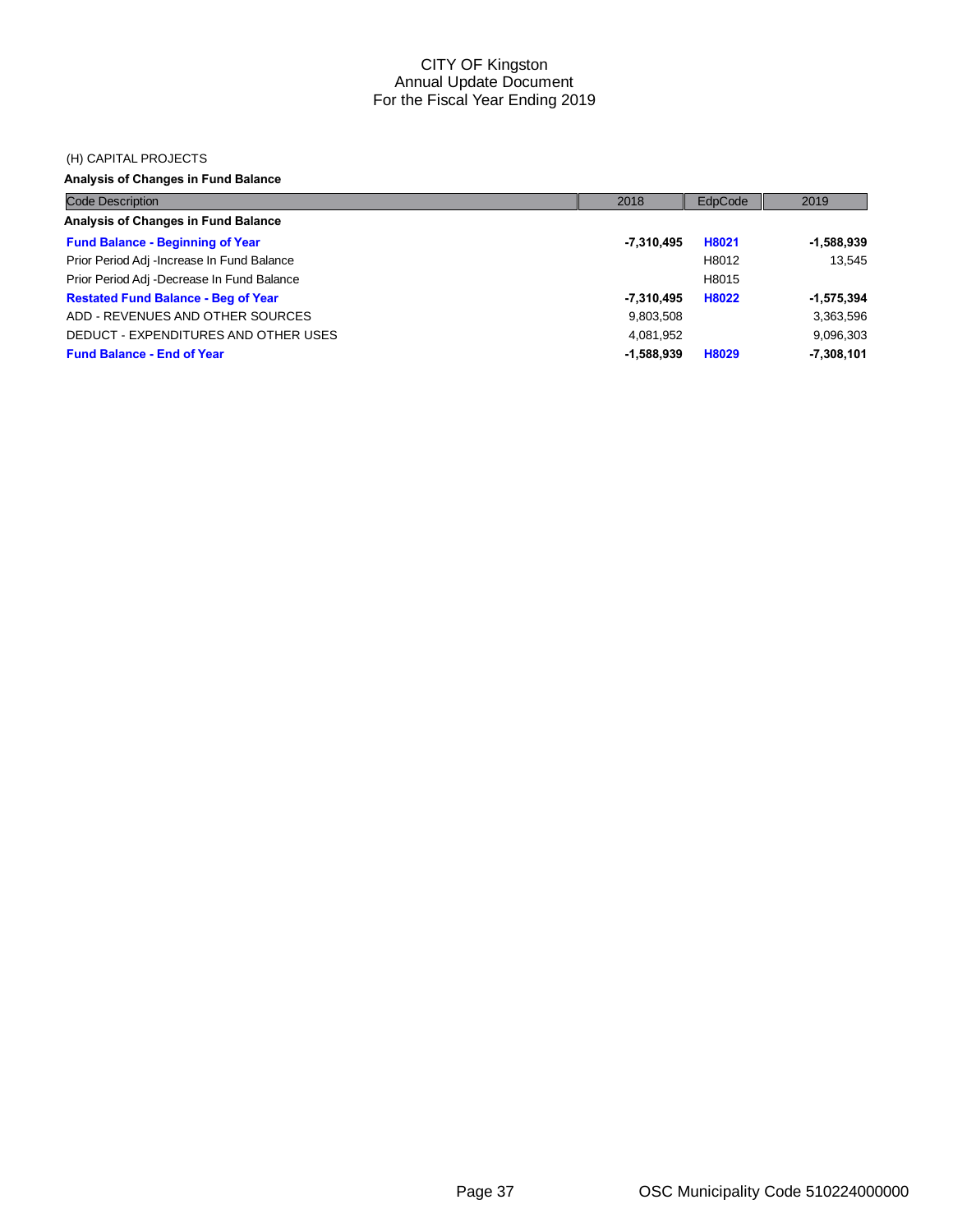# (K) GENERAL FIXED ASSETS

| <b>Code Description</b>                                | 2018       | EdpCode          | 2019       |
|--------------------------------------------------------|------------|------------------|------------|
| <b>Assets</b>                                          |            |                  |            |
| Land                                                   | 192.500    | K <sub>101</sub> | 647,753    |
| <b>Buildings</b>                                       | 13,232,254 | K <sub>102</sub> | 11,514,092 |
| Improvements Other Than Buildings                      | 18,015,385 | K <sub>103</sub> | 17,891,701 |
| Machinery And Equipment                                | 18,950,154 | K <sub>104</sub> | 12,041,796 |
| <b>Construction Work In Progress</b>                   | 2,665,594  | K <sub>105</sub> | 2,226,676  |
| Infrastructure                                         | 34,996,105 | K <sub>106</sub> | 37,700,845 |
| <b>TOTAL Fixed Assets (net)</b>                        | 88,051,992 |                  | 82,022,863 |
| <b>TOTAL Assets and Deferred Outflows of Resources</b> | 88,051,992 |                  | 82.022.863 |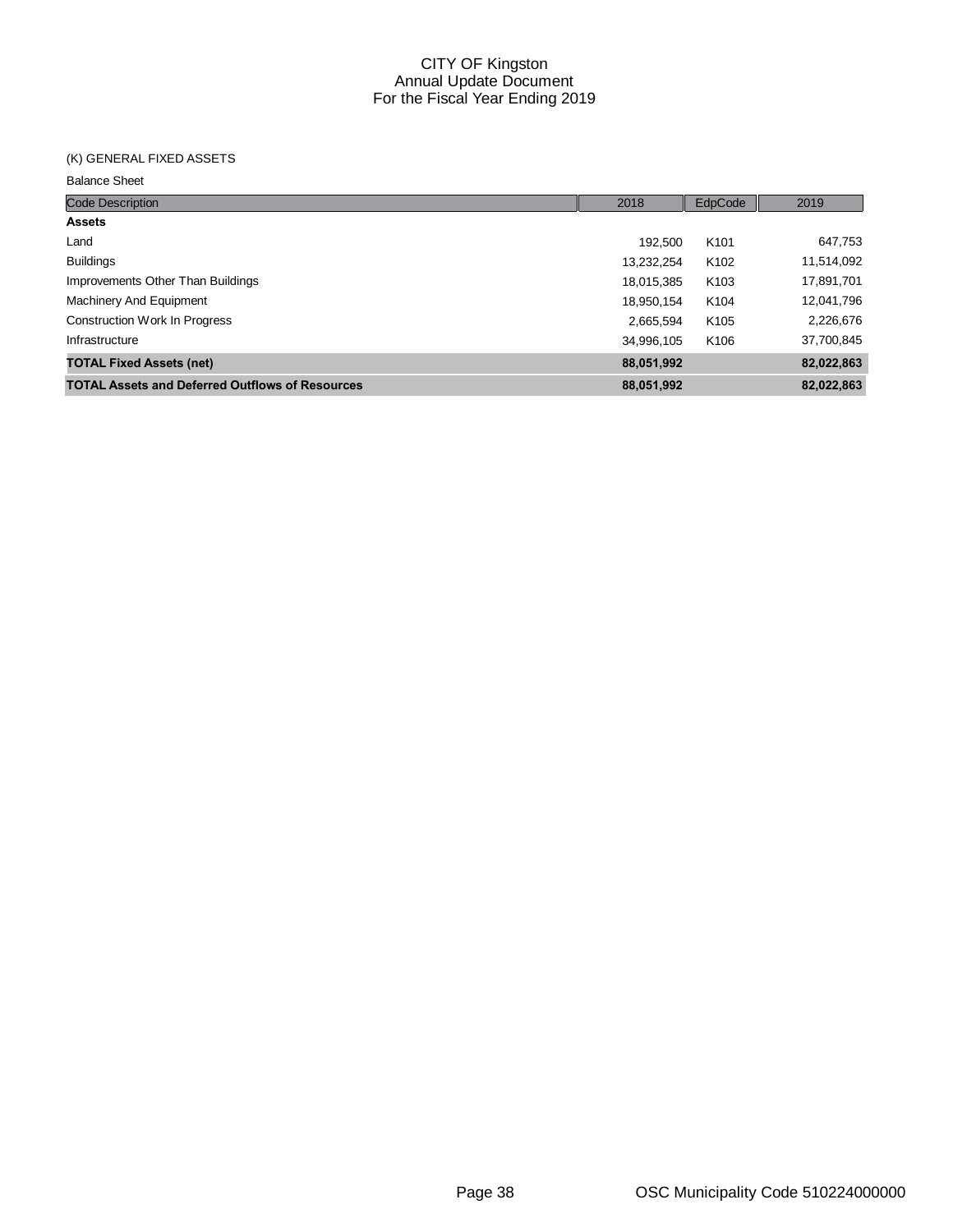#### (K) GENERAL FIXED ASSETS

| <b>Balance Sheet</b>                                                                   |            |                  |            |
|----------------------------------------------------------------------------------------|------------|------------------|------------|
| <b>Code Description</b>                                                                | 2018       | EdpCode          | 2019       |
| Liabilities, Deferred Inflows And Fund Balance<br><b>Total Non-Current Govt Assets</b> | 88.051.992 | K <sub>159</sub> | 82,022,863 |
| <b>TOTAL Investments in Non-Current Government Assets</b>                              | 88.051.992 |                  | 82,022,863 |
| <b>TOTAL Fund Balance</b>                                                              | 88.051.992 |                  | 82,022,863 |
| <b>TOTAL</b>                                                                           | 88,051,992 |                  | 82,022,863 |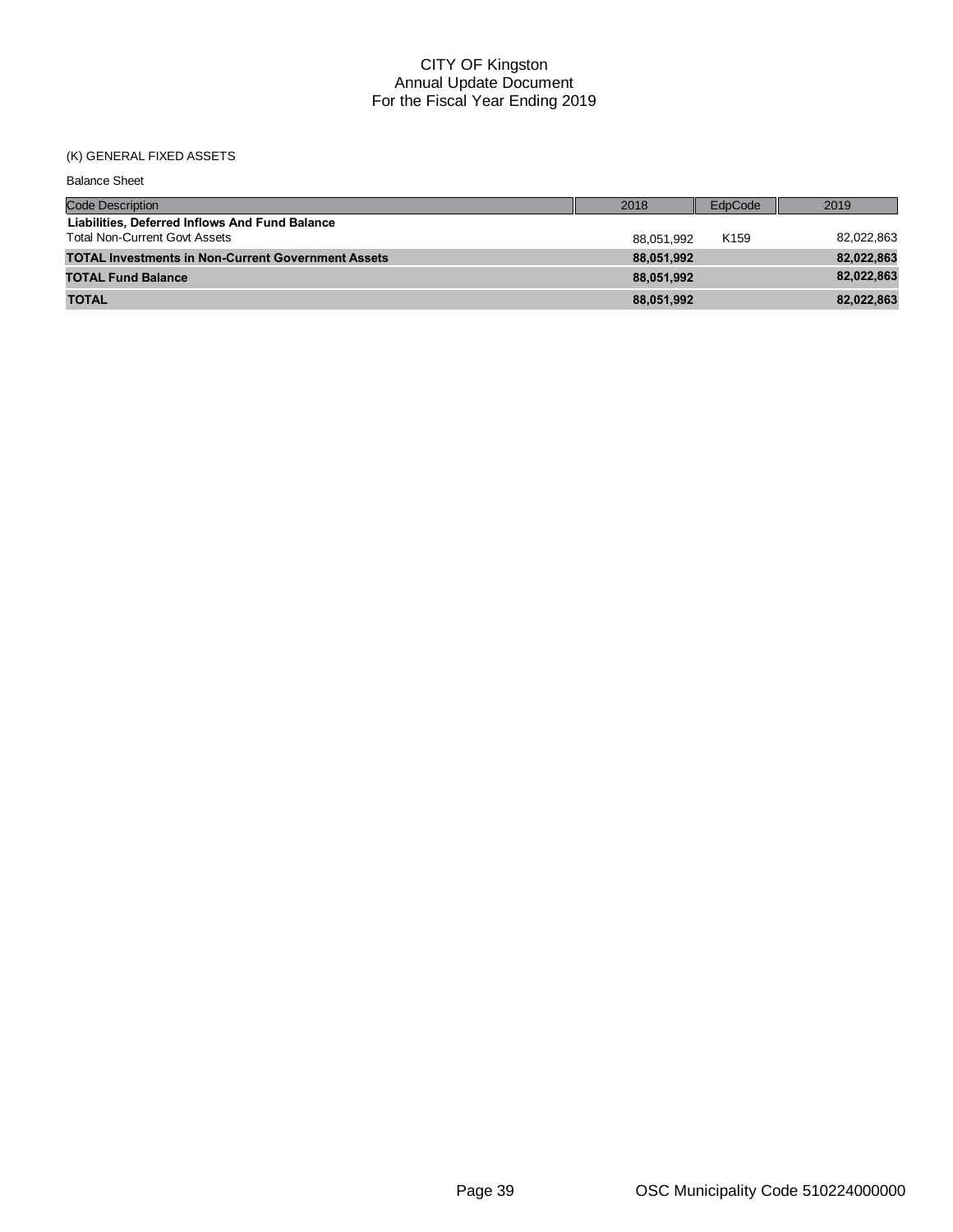(PN) PERMANENT

| <b>Balance Sheet</b>                                   |        |              |        |
|--------------------------------------------------------|--------|--------------|--------|
| <b>Code Description</b>                                | 2018   | EdpCode      | 2019   |
| <b>Assets</b>                                          |        |              |        |
| Cash                                                   | 12.500 | <b>PN200</b> | 12,500 |
| <b>TOTAL Cash</b>                                      | 12,500 |              | 12,500 |
| <b>TOTAL Assets and Deferred Outflows of Resources</b> | 12,500 |              | 12,500 |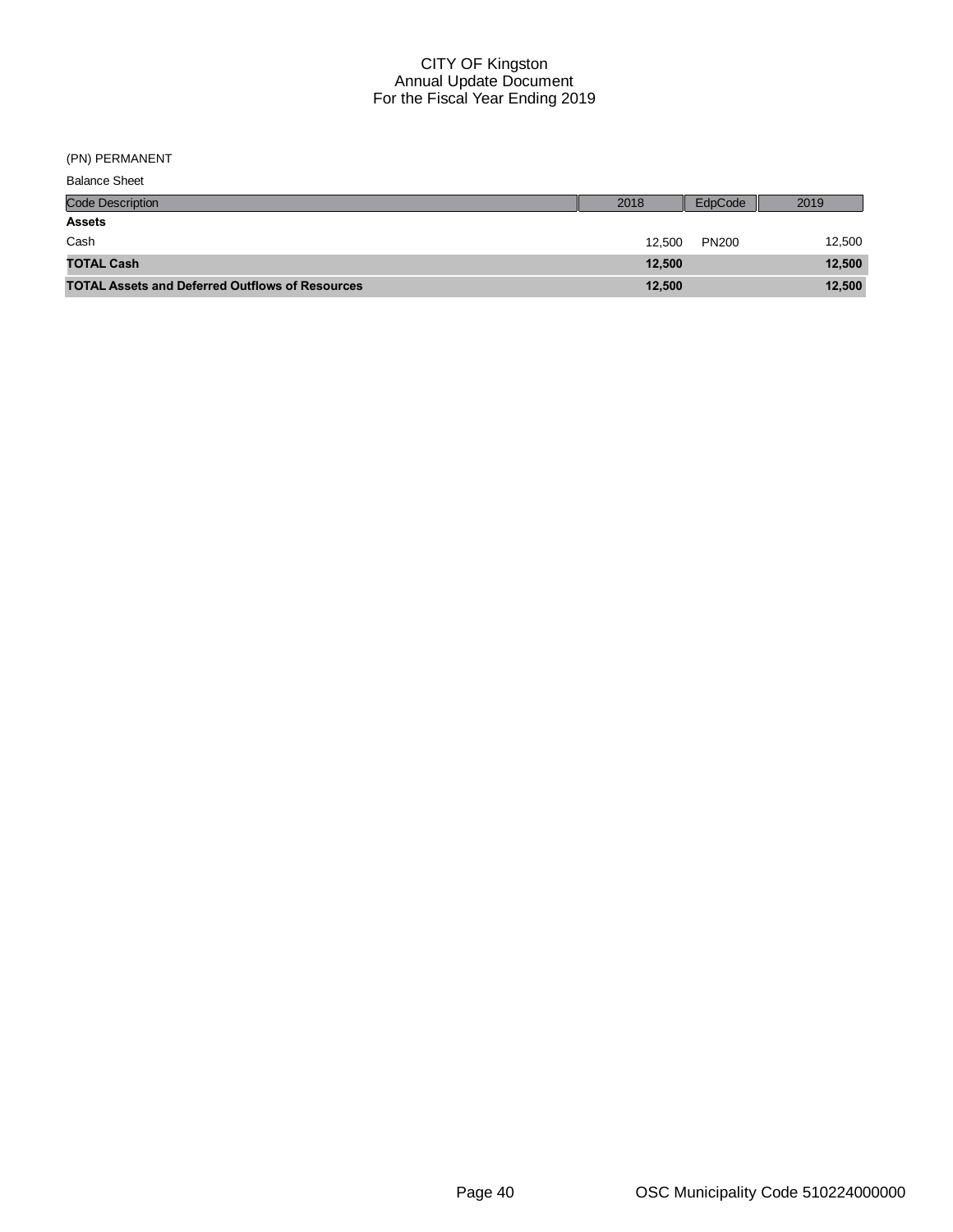(PN) PERMANENT

| <b>Balance Sheet</b>                                        |        |              |        |
|-------------------------------------------------------------|--------|--------------|--------|
| <b>Code Description</b>                                     | 2018   | EdpCode      | 2019   |
| <b>Fund Balance</b><br>Must Remain Intact                   | 12.500 | <b>PN807</b> | 12,500 |
| <b>TOTAL Nonspendable Fund Balance</b>                      | 12.500 |              | 12,500 |
| <b>TOTAL Fund Balance</b>                                   | 12.500 |              | 12,500 |
| <b>TOTAL Liabilities, Deferred Inflows And Fund Balance</b> | 12.500 |              | 12,500 |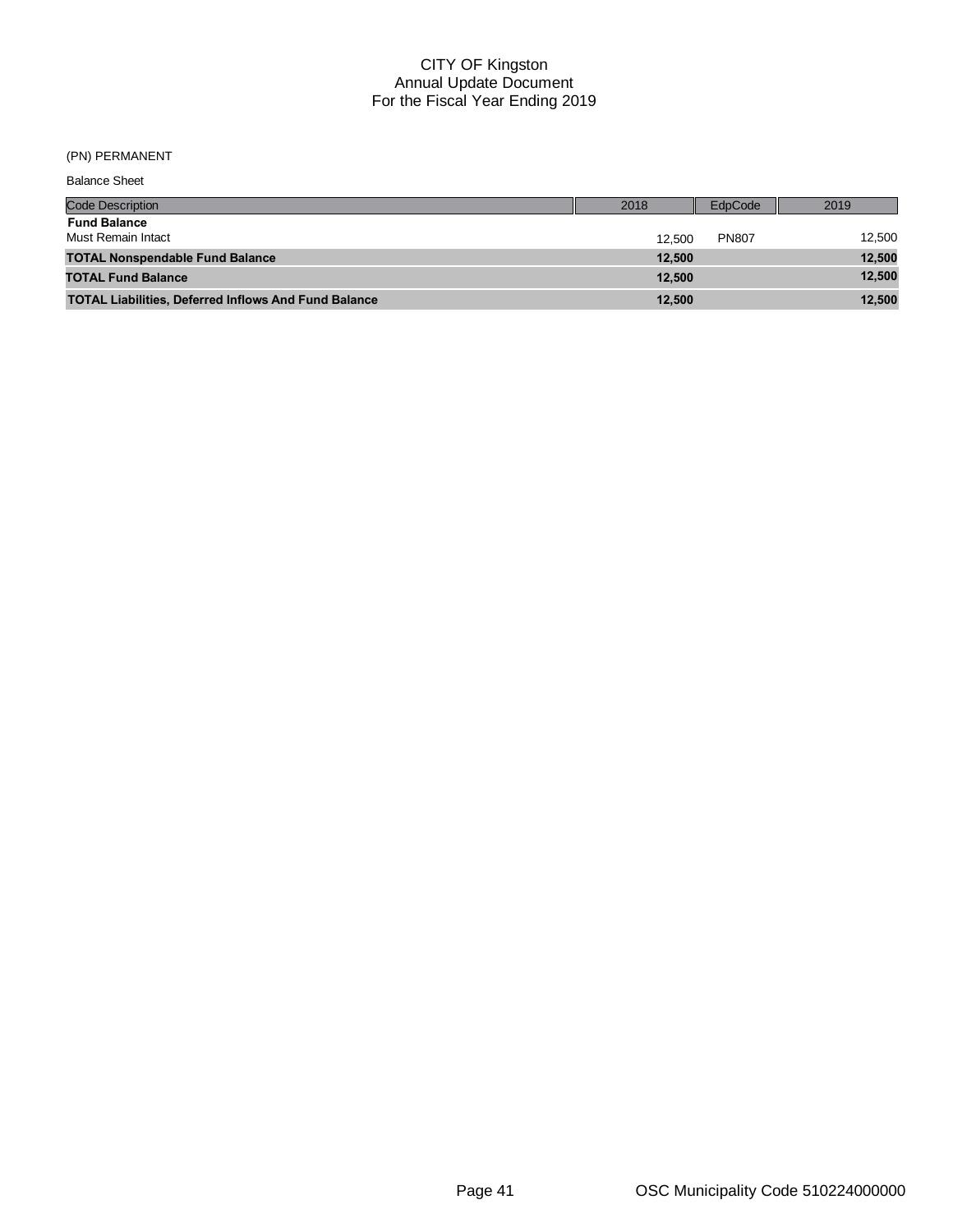| <b>Results of Operation</b> |      |       |      |
|-----------------------------|------|-------|------|
| <b>Code Description</b>     | 2018 | ›Code | 2019 |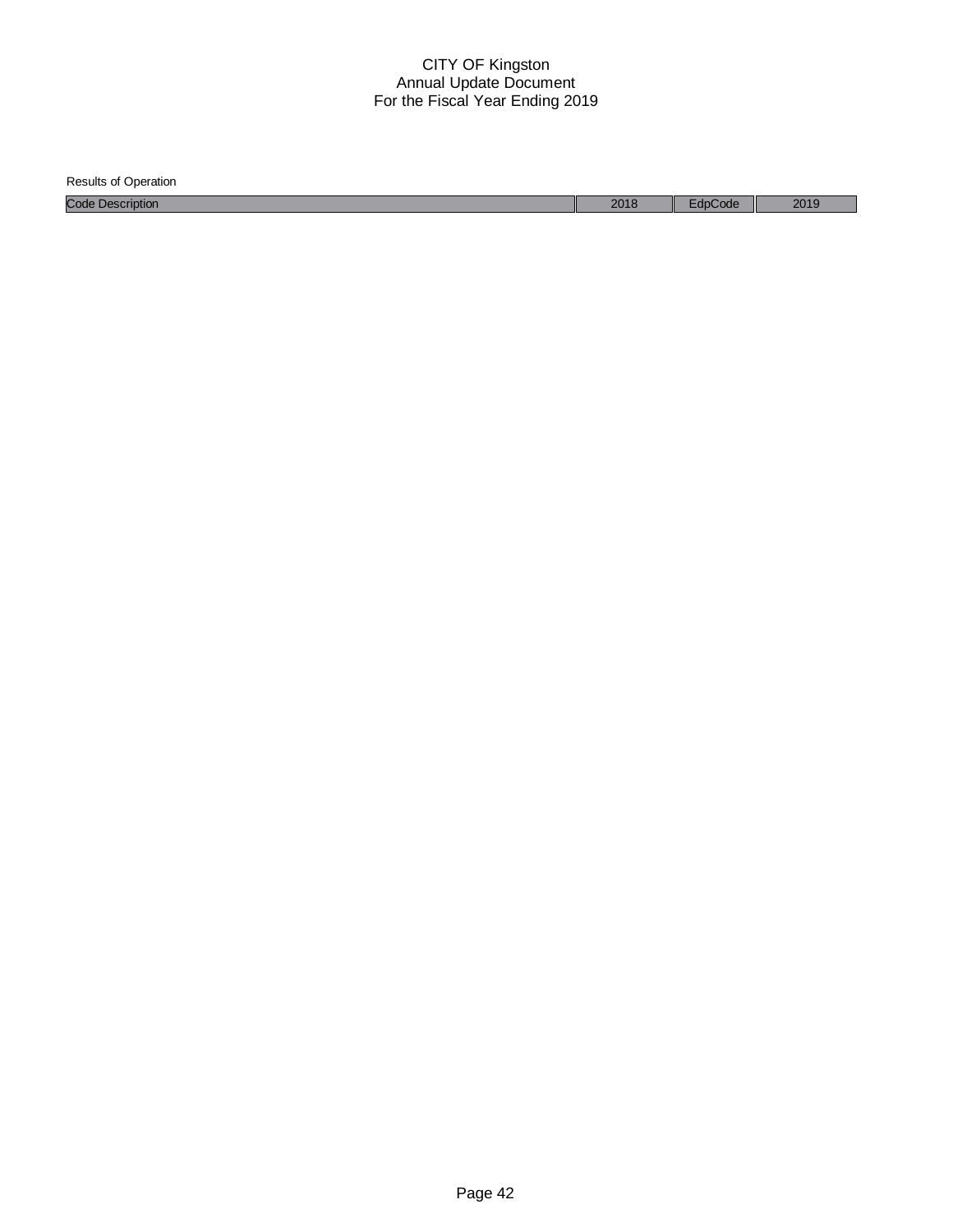| <b>Results of Operation</b> |      |         |      |
|-----------------------------|------|---------|------|
| <b>Code Description</b>     | 2018 | EdpCode | 2019 |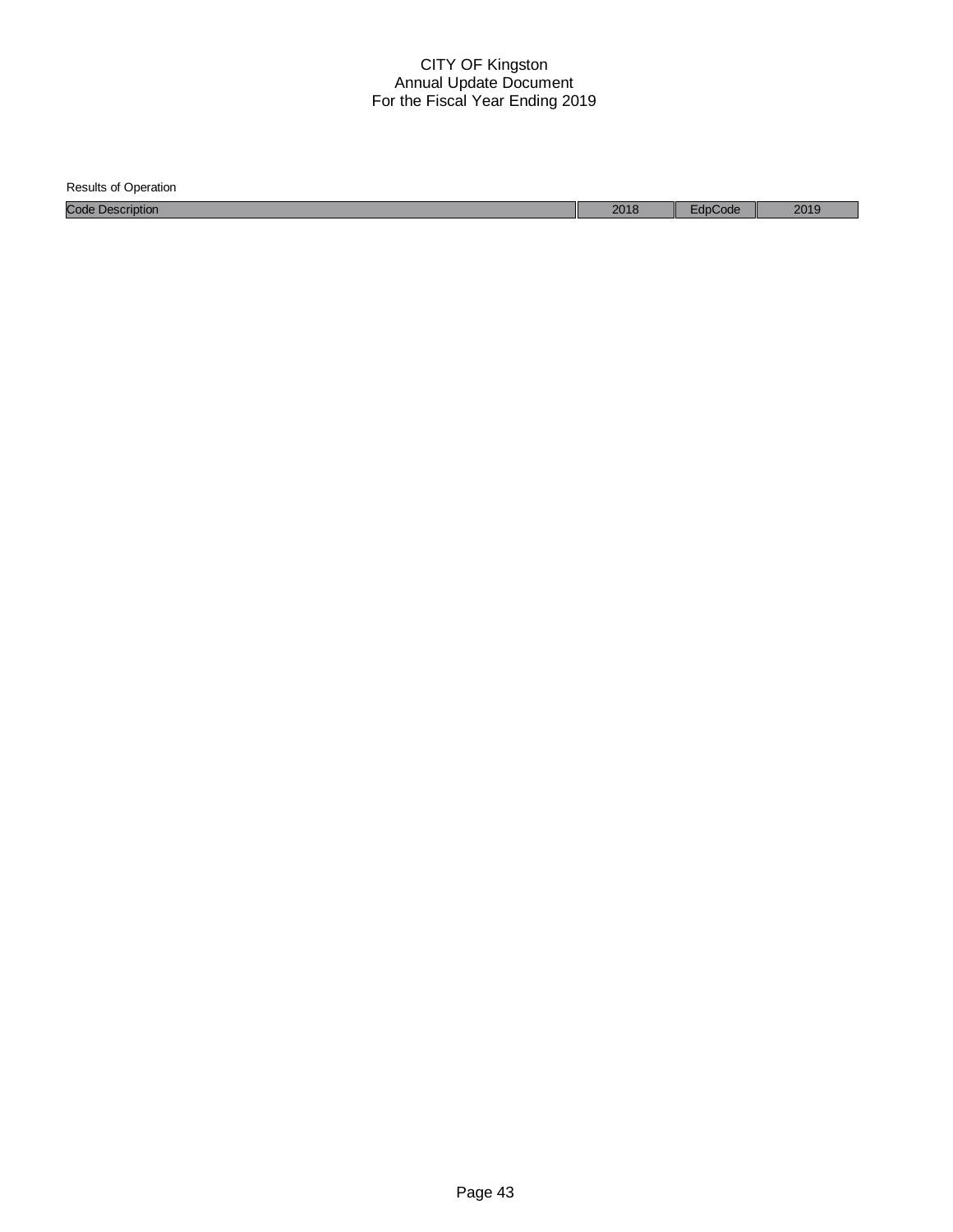#### (PN) PERMANENT

**Analysis of Changes in Fund Balance**

| <b>Code Description</b>                    | 2018   | EdpCode       | 2019   |
|--------------------------------------------|--------|---------------|--------|
| <b>Analysis of Changes in Fund Balance</b> |        |               |        |
| <b>Fund Balance - Beginning of Year</b>    | 12.500 | <b>PN8021</b> | 12.500 |
| <b>Restated Fund Balance - Beg of Year</b> | 12.500 | <b>PN8022</b> |        |
| <b>Fund Balance - End of Year</b>          | 12.500 | <b>PN8029</b> | 12.500 |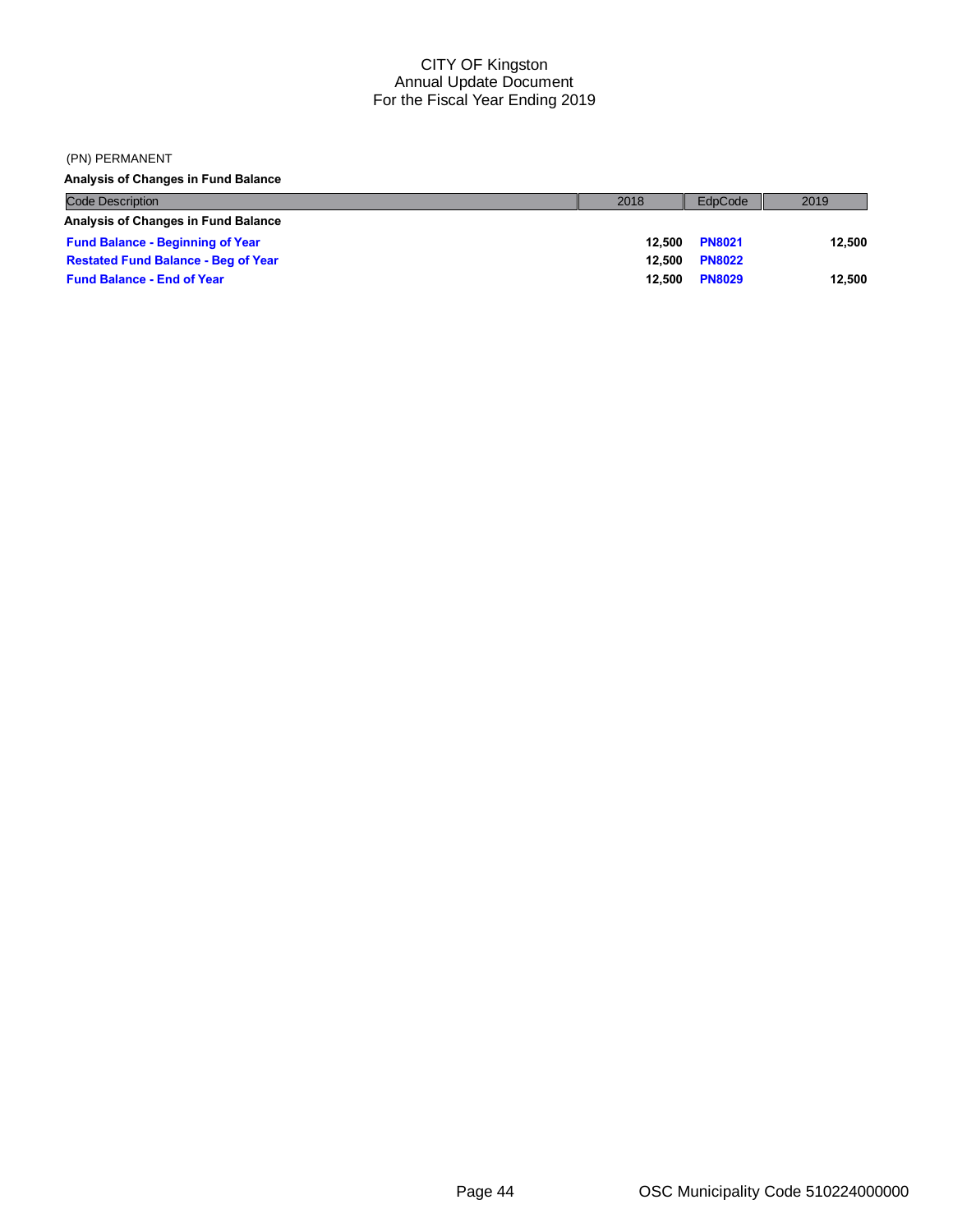#### (TA) AGENCY

| <b>Code Description</b>                                | 2018    | EdpCode      | 2019     |
|--------------------------------------------------------|---------|--------------|----------|
| <b>Assets</b>                                          |         |              |          |
| Cash                                                   | 407.941 | <b>TA200</b> | 511,317  |
| <b>TOTAL Cash</b>                                      | 407,941 |              | 511,317  |
| Due From Other Governments                             |         | TA440        |          |
| <b>TOTAL Due From Other Governments</b>                | 0       |              | $\bf{0}$ |
| <b>TOTAL Assets and Deferred Outflows of Resources</b> | 407,941 |              | 511,317  |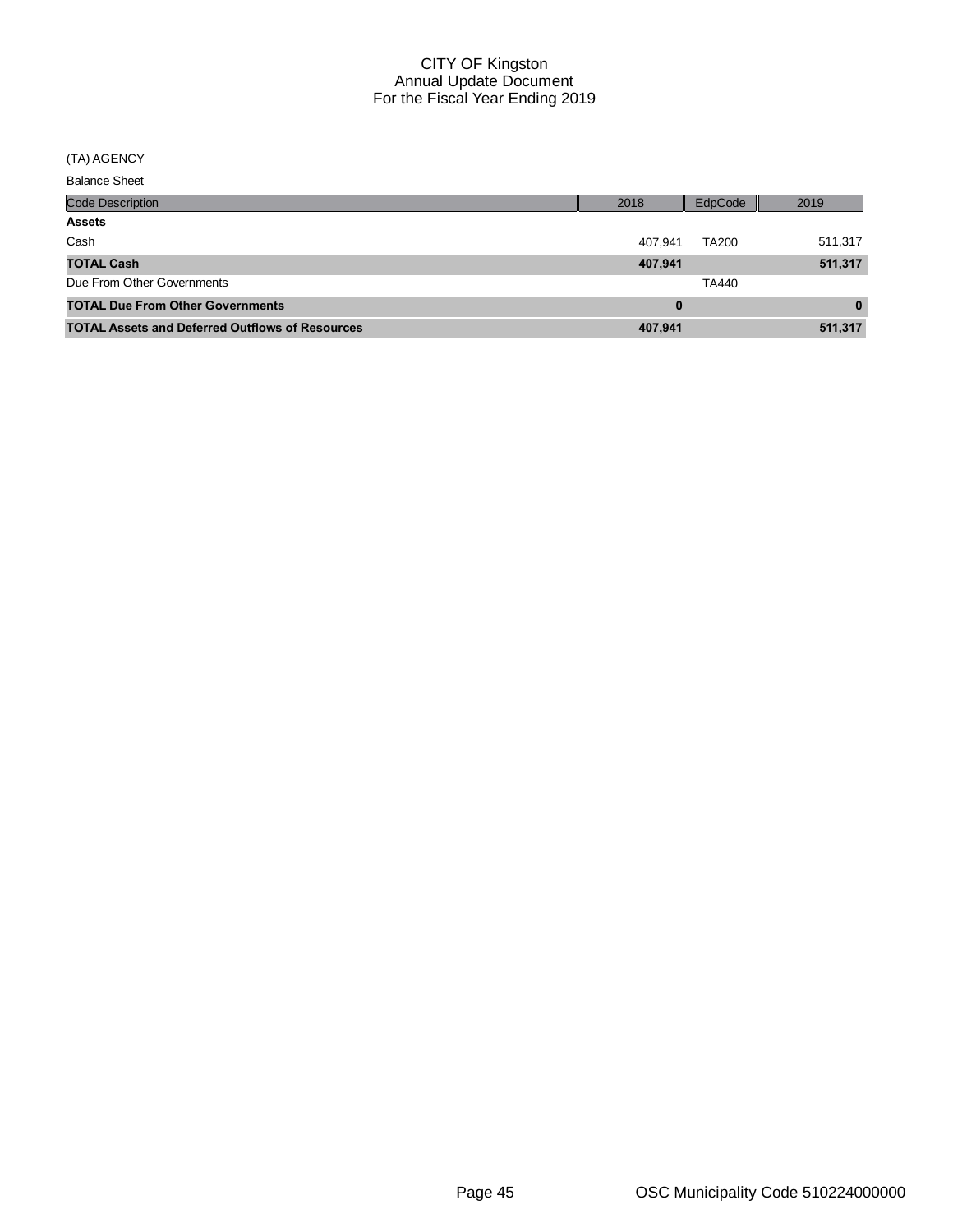#### (TA) AGENCY

| <b>Code Description</b>                                     | 2018    | EdpCode     | 2019    |
|-------------------------------------------------------------|---------|-------------|---------|
| Due To Other Funds                                          | 24.166  | TA630       | 124,239 |
| <b>TOTAL Due To Other Funds</b>                             | 24,166  |             | 124,239 |
| <b>State Retirement</b>                                     | $-410$  | <b>TA18</b> | -356    |
| Group Insurance                                             | 9,520   | <b>TA20</b> | 9,710   |
| Nys Income Tax                                              | $-523$  | <b>TA21</b> | 15      |
| Federal Income Tax                                          | 4,511   | <b>TA22</b> | 6,707   |
| Social Security Tax                                         |         | <b>TA26</b> |         |
| Guaranty & Bid Deposits                                     | 367.660 | <b>TA30</b> | 367,985 |
| Surplus From Tax Sales                                      | 3.017   | <b>TA44</b> | 3,017   |
| <b>TOTAL Agency Liabilities</b>                             | 383,775 |             | 387,078 |
| <b>TOTAL Liabilities</b>                                    | 407,941 |             | 511,317 |
| <b>TOTAL Liabilities, Deferred Inflows And Fund Balance</b> | 407,941 |             | 511,317 |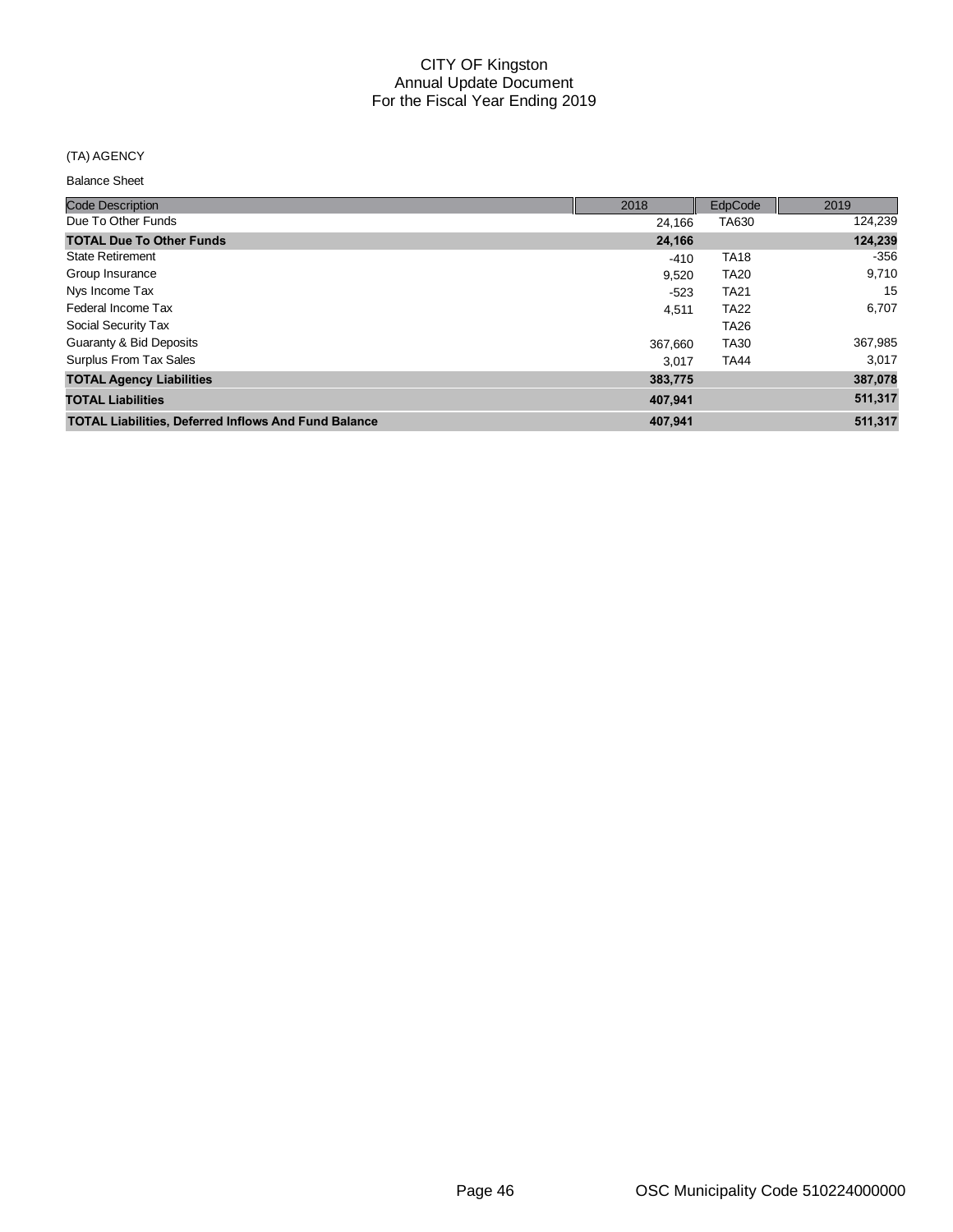# (TE) PRIVATE PURPOSE TRUST

| <b>Code Description</b>                                | 2018    | EdpCode      | 2019         |
|--------------------------------------------------------|---------|--------------|--------------|
| <b>Assets</b>                                          |         |              |              |
| Cash                                                   | 161.759 | <b>TE200</b> | 158,104      |
| <b>TOTAL Cash</b>                                      | 161,759 |              | 158,104      |
| Miscellaneous Current Assets                           | 322     | <b>TE489</b> |              |
| <b>TOTAL Other</b>                                     | 322     |              | $\mathbf{0}$ |
| <b>TOTAL Assets and Deferred Outflows of Resources</b> | 162,081 |              | 158,104      |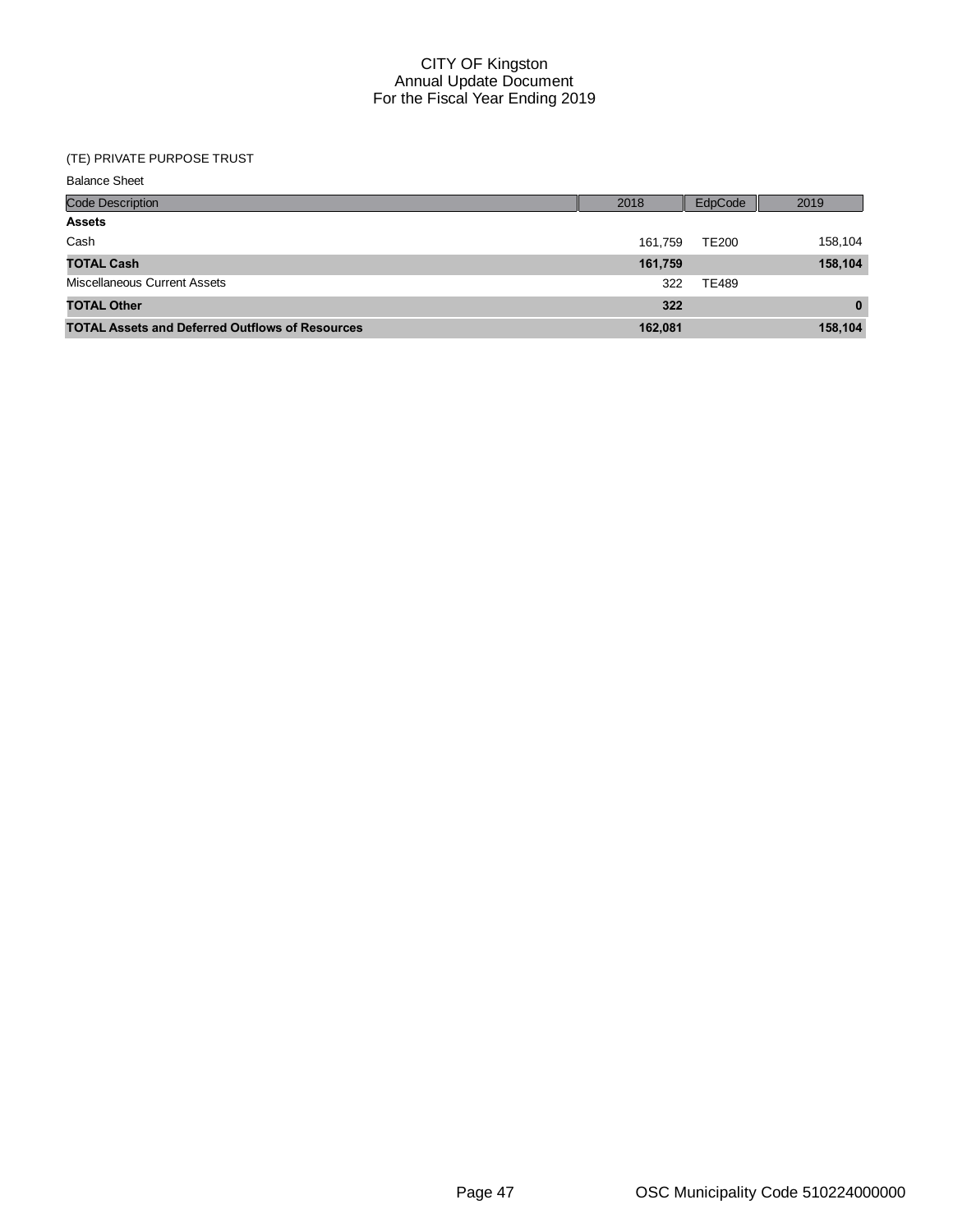# (TE) PRIVATE PURPOSE TRUST

| <b>Code Description</b>                                     | 2018    | EdpCode      | 2019     |
|-------------------------------------------------------------|---------|--------------|----------|
| <b>Other Liabilities</b>                                    | 1.030   | TE688        |          |
| <b>TOTAL Other Liabilities</b>                              | 1,030   |              |          |
| <b>TOTAL Liabilities</b>                                    | 1,030   |              | $\bf{0}$ |
| <b>Fund Balance</b>                                         |         |              |          |
| Net Assets-Restricted For Other Purposes                    | 125,593 | <b>TE923</b> | 124.723  |
| Net Assets-Unrestricted (Deficit)                           | 35.458  | <b>TE924</b> | 33,381   |
| <b>TOTAL Assigned Fund Balance</b>                          | 161,051 |              | 158,104  |
| <b>TOTAL Fund Balance</b>                                   | 161,051 |              | 158,104  |
| <b>TOTAL Liabilities, Deferred Inflows And Fund Balance</b> | 162.081 |              | 158.104  |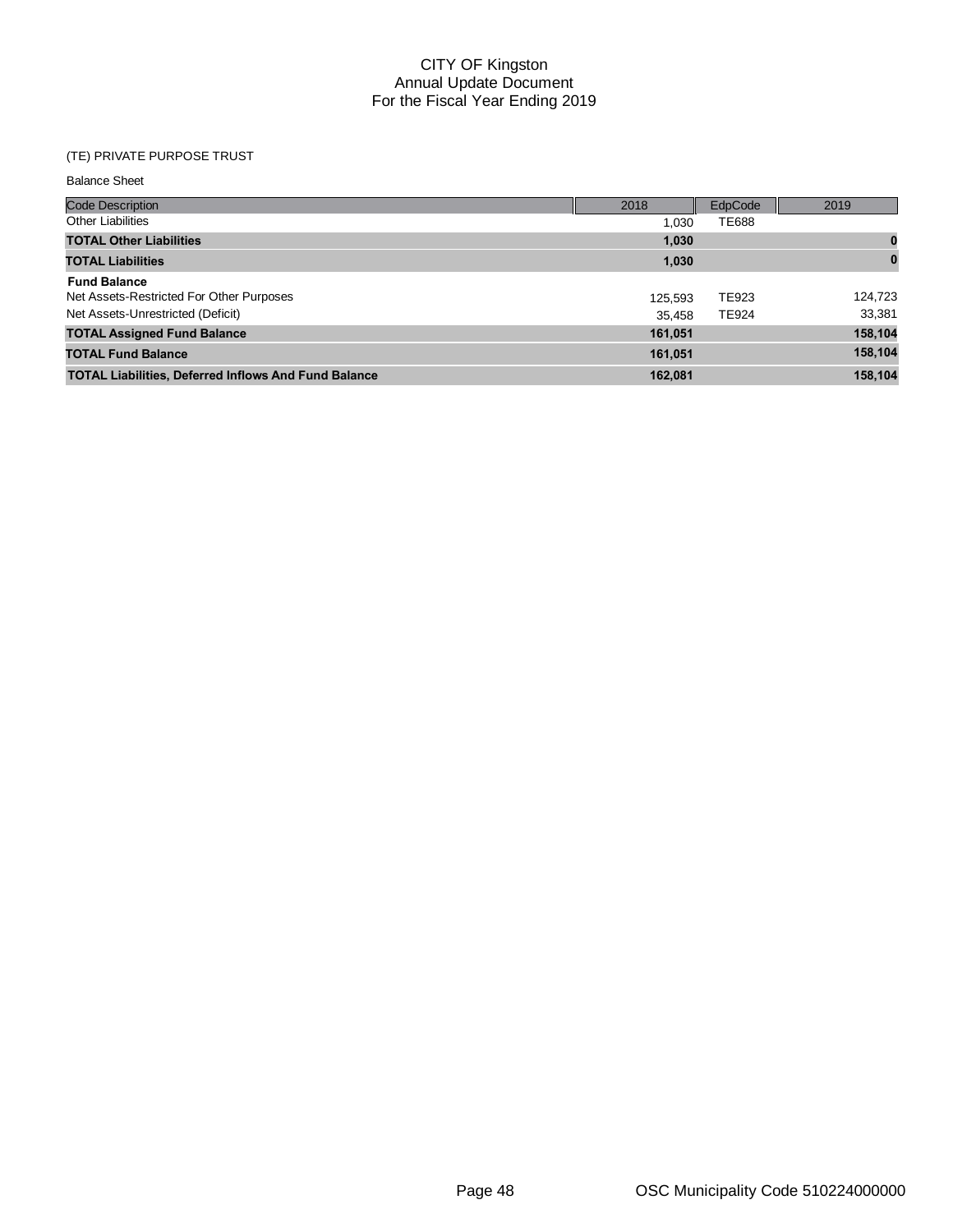# (TE) PRIVATE PURPOSE TRUST

| <b>Results of Operation</b>                    |  |        |         |       |  |  |  |  |  |  |
|------------------------------------------------|--|--------|---------|-------|--|--|--|--|--|--|
| <b>Code Description</b>                        |  | 2018   | EdpCode | 2019  |  |  |  |  |  |  |
| <b>Revenues</b>                                |  |        |         |       |  |  |  |  |  |  |
| Interest And Earnings                          |  | 47     | TE2401  | 39    |  |  |  |  |  |  |
| <b>TOTAL Use of Money And Property</b>         |  | 47     |         | 39    |  |  |  |  |  |  |
| <b>Gifts And Donations</b>                     |  | 25,445 | TE2705  | 2,454 |  |  |  |  |  |  |
| <b>TOTAL Miscellaneous Local Sources</b>       |  | 25,445 |         | 2,454 |  |  |  |  |  |  |
| <b>TOTAL Revenues</b>                          |  | 25,492 |         | 2,493 |  |  |  |  |  |  |
| <b>TOTAL Detail Revenues And Other Sources</b> |  | 25,492 |         | 2,493 |  |  |  |  |  |  |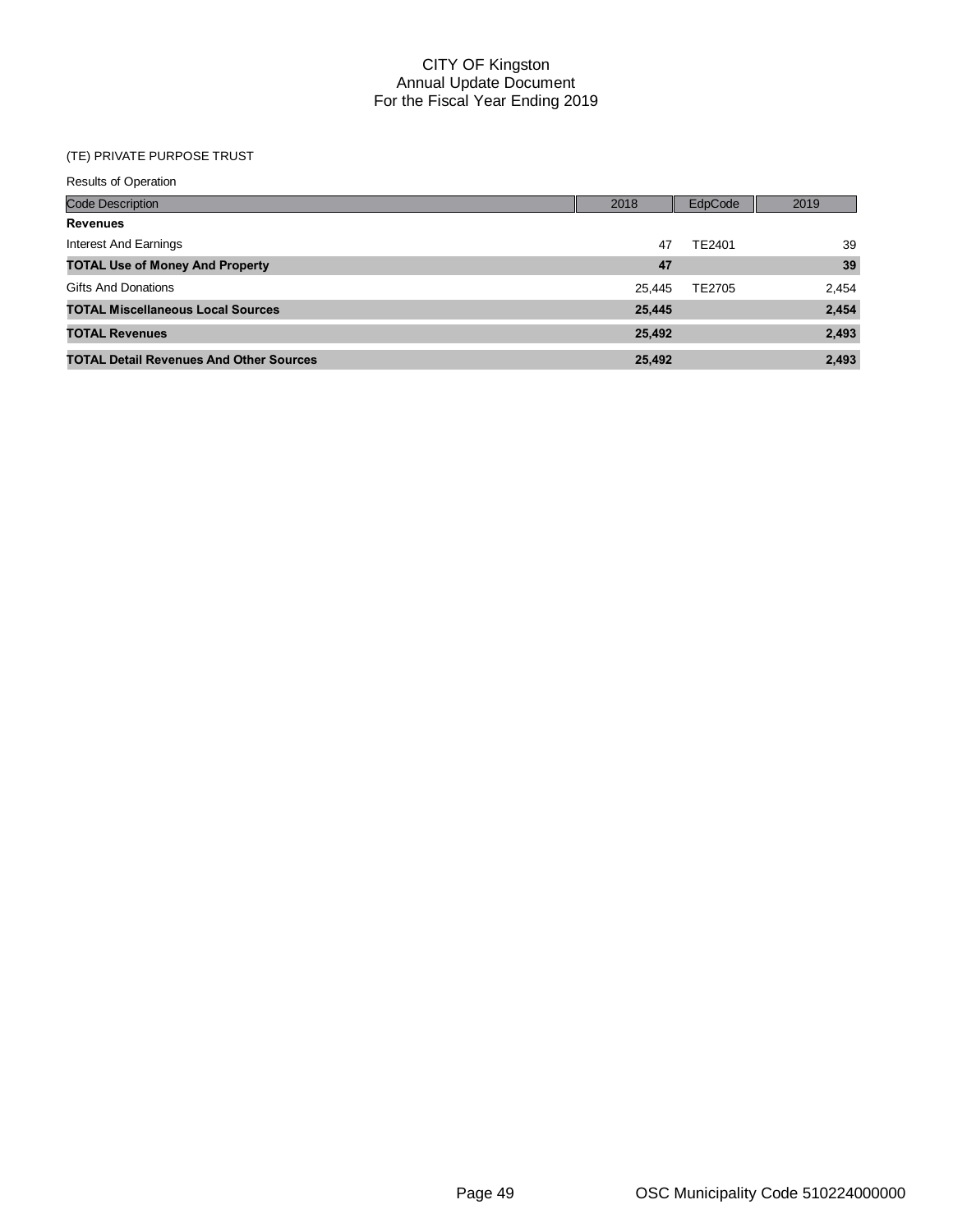#### (TE) PRIVATE PURPOSE TRUST

| <b>Results of Operation</b>                     |        |                |       |  |  |  |  |  |  |  |
|-------------------------------------------------|--------|----------------|-------|--|--|--|--|--|--|--|
| <b>Code Description</b>                         | 2018   | <b>EdpCode</b> | 2019  |  |  |  |  |  |  |  |
| <b>Expenditures</b>                             |        |                |       |  |  |  |  |  |  |  |
| Other Culture And Rec. Cont Expend              | 12.382 | TE79894        | 5,440 |  |  |  |  |  |  |  |
| <b>TOTAL Other Culture And Rec</b>              | 12,382 |                | 5,440 |  |  |  |  |  |  |  |
| <b>TOTAL Culture And Recreation</b>             | 12,382 |                | 5,440 |  |  |  |  |  |  |  |
| <b>TOTAL Expenditures</b>                       | 12,382 |                | 5,440 |  |  |  |  |  |  |  |
| <b>TOTAL Detail Expenditures And Other Uses</b> | 12,382 |                | 5,440 |  |  |  |  |  |  |  |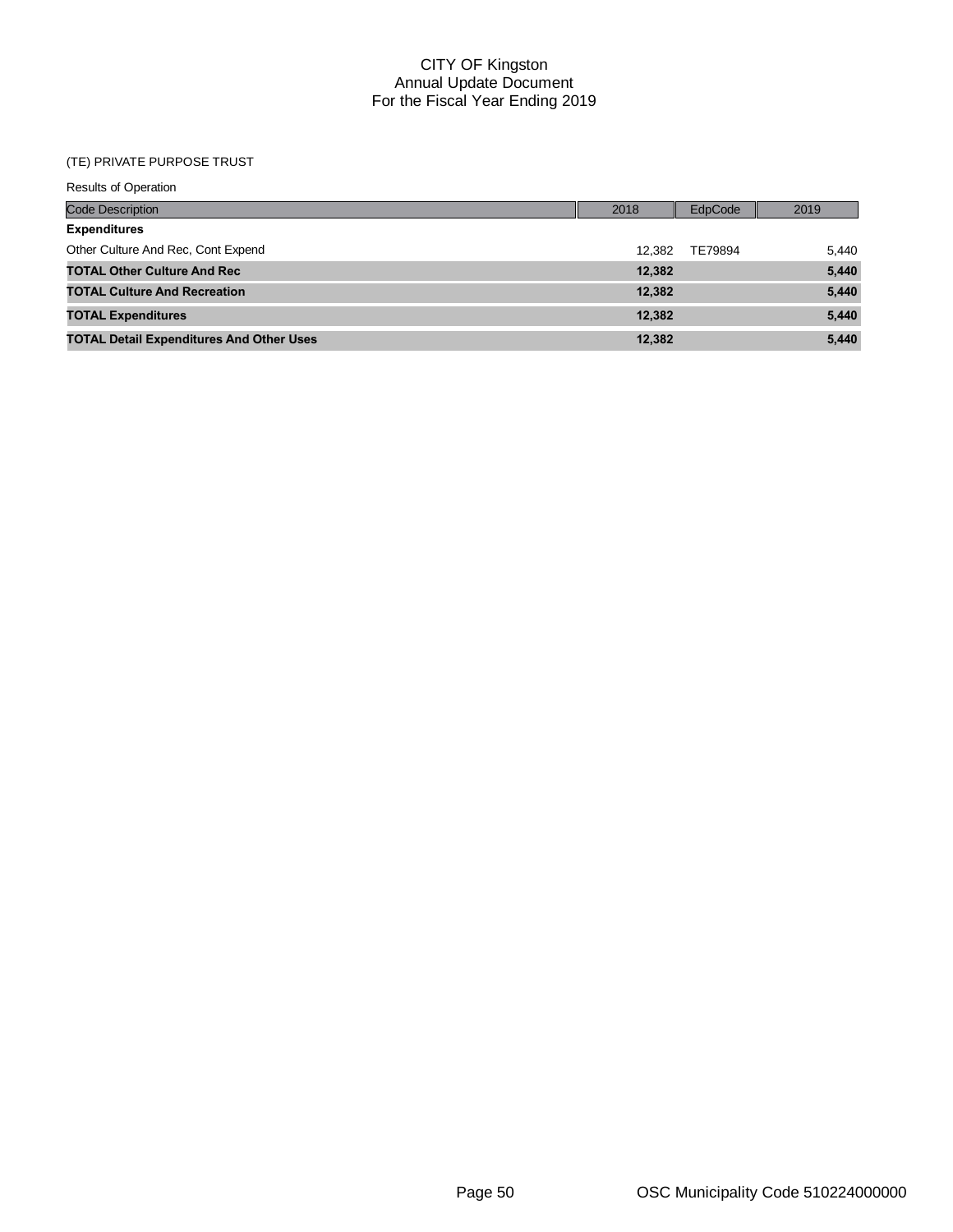#### (TE) PRIVATE PURPOSE TRUST

# **Analysis of Changes in Net Position**

| <b>Code Description</b>                    | 2018    | EdpCode       | 2019    |
|--------------------------------------------|---------|---------------|---------|
| Analysis of Changes in Net Position        |         |               |         |
| <b>Fund Balance - Beginning of Year</b>    | 147.941 | <b>TE8021</b> | 161.051 |
| <b>Restated Fund Balance - Beg of Year</b> | 147.941 | <b>TE8022</b> | 161.051 |
| ADD - REVENUES AND OTHER SOURCES           | 25.492  |               | 2.493   |
| DEDUCT - EXPENDITURES AND OTHER USES       | 12.382  |               | 5.440   |
| <b>Fund Balance - End of Year</b>          | 161.051 | <b>TE8029</b> | 158.104 |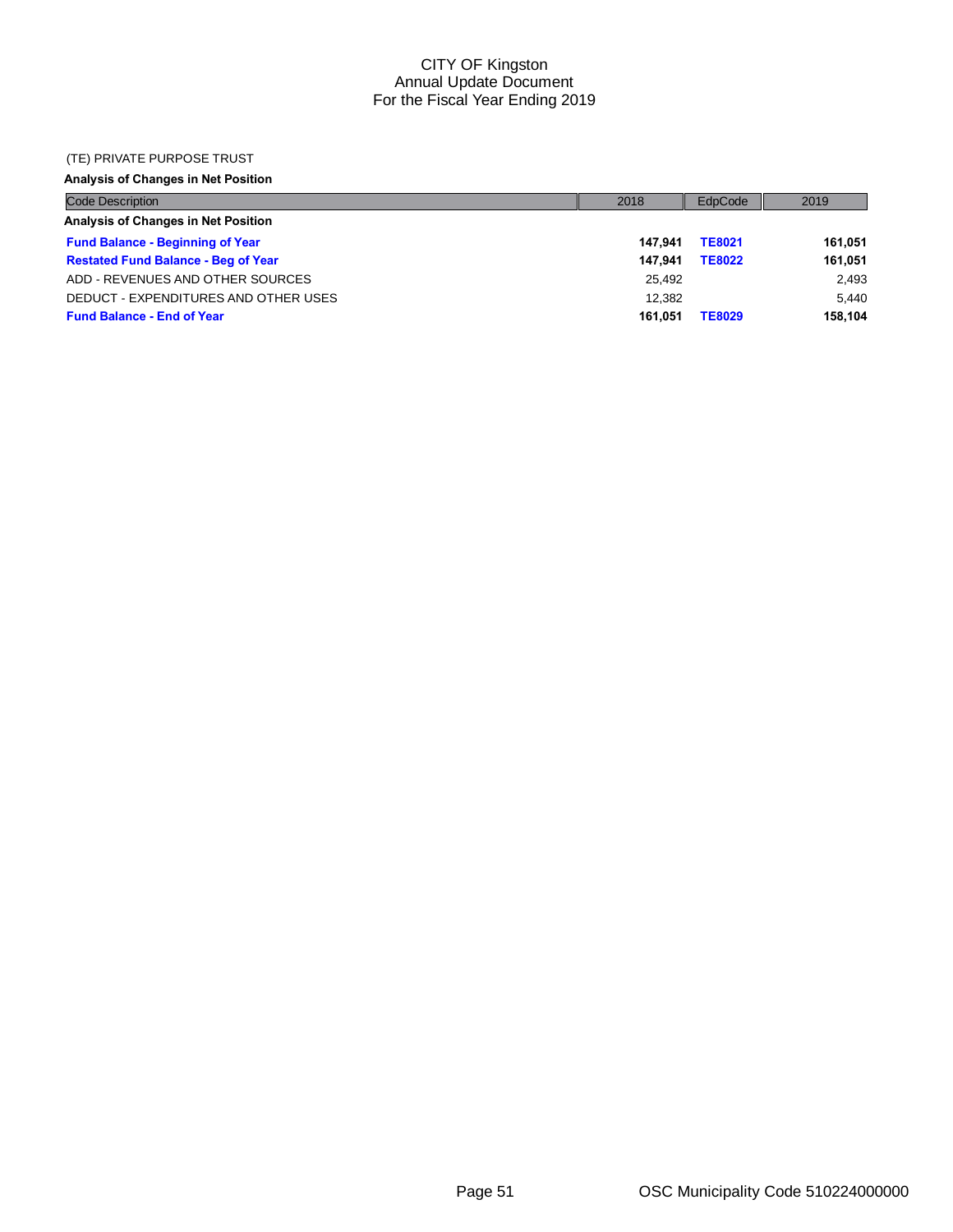# (V) DEBT SERVICE

| <b>Code Description</b>                                | 2018      | EdpCode | 2019      |
|--------------------------------------------------------|-----------|---------|-----------|
| <b>Assets</b>                                          |           |         |           |
| Cash                                                   | 2,849,141 | V200    | 281,375   |
| <b>TOTAL Cash</b>                                      | 2,849,141 |         | 281,375   |
| Due From Other Funds                                   | 313,762   | V391    | 281,745   |
| <b>TOTAL Due From Other Funds</b>                      | 313,762   |         | 281,745   |
| Due From Other Governments                             | 508,000   | V440    | 460,000   |
| <b>TOTAL Due From Other Governments</b>                | 508,000   |         | 460,000   |
| <b>TOTAL Assets and Deferred Outflows of Resources</b> | 3,670,903 |         | 1,023,120 |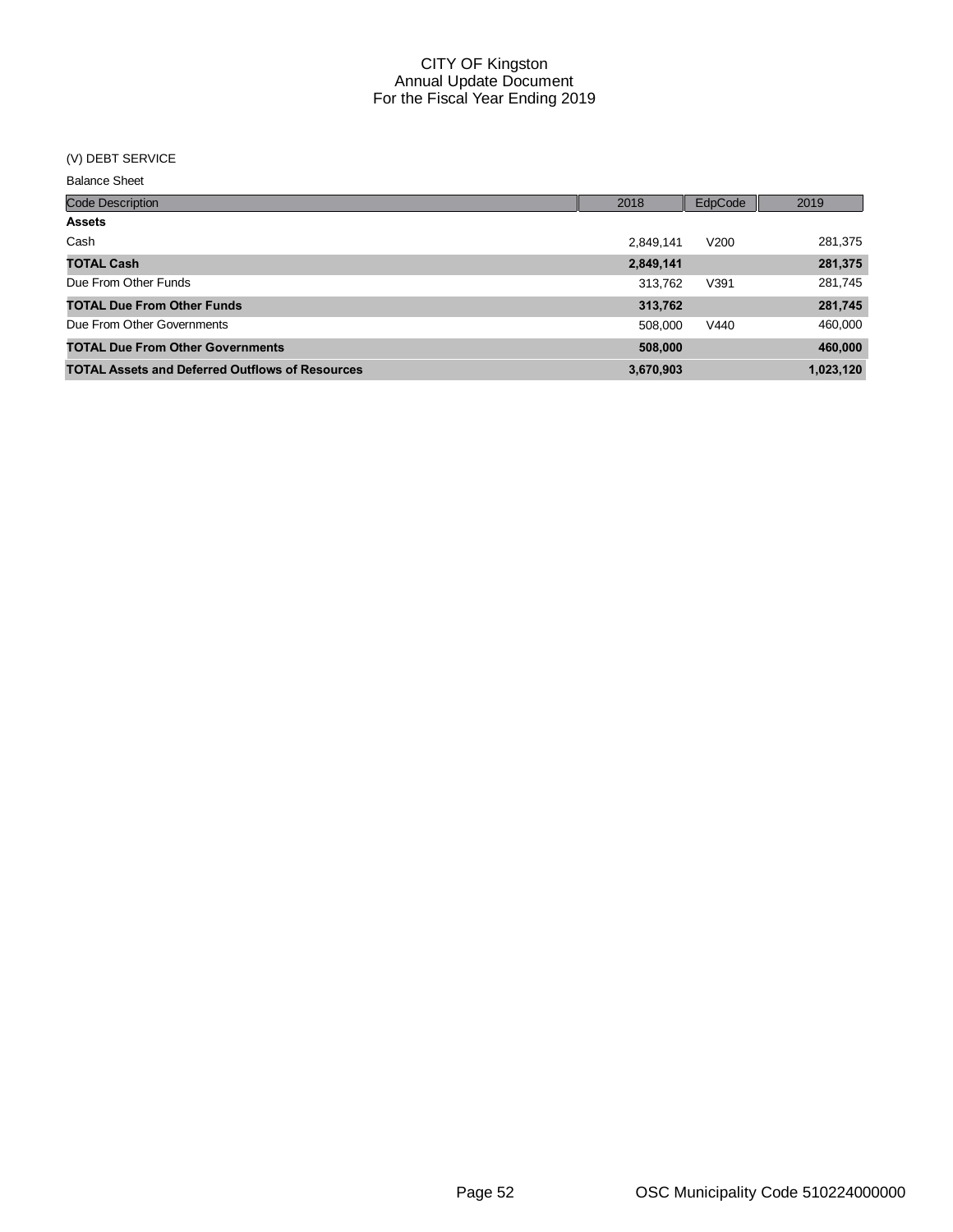# (V) DEBT SERVICE

| <b>Code Description</b>                                     | 2018      | EdpCode | 2019      |
|-------------------------------------------------------------|-----------|---------|-----------|
| <b>Other Liabilities</b>                                    | 15.935    | V688    | 14,164    |
| <b>TOTAL Other Liabilities</b>                              | 15,935    |         | 14,164    |
| Due To Other Funds                                          | 2,687,451 | V630    | 133,909   |
| <b>TOTAL Due To Other Funds</b>                             | 2,687,451 |         | 133,909   |
| Bond Interest And Matured Bonds Payable                     | 2,472     | V629    | 2,472     |
| <b>TOTAL Bond And Long Term Liabilities</b>                 | 2,472     |         | 2,472     |
| <b>TOTAL Liabilities</b>                                    | 2,705,858 |         | 150,545   |
| <b>Fund Balance</b>                                         |           |         |           |
| Assigned Unappropriated Fund Balance                        | 965.045   | V915    | 872,575   |
| <b>TOTAL Assigned Fund Balance</b>                          | 965.045   |         | 872,575   |
| <b>TOTAL Fund Balance</b>                                   | 965,045   |         | 872,575   |
| <b>TOTAL Liabilities, Deferred Inflows And Fund Balance</b> | 3,670,903 |         | 1.023.120 |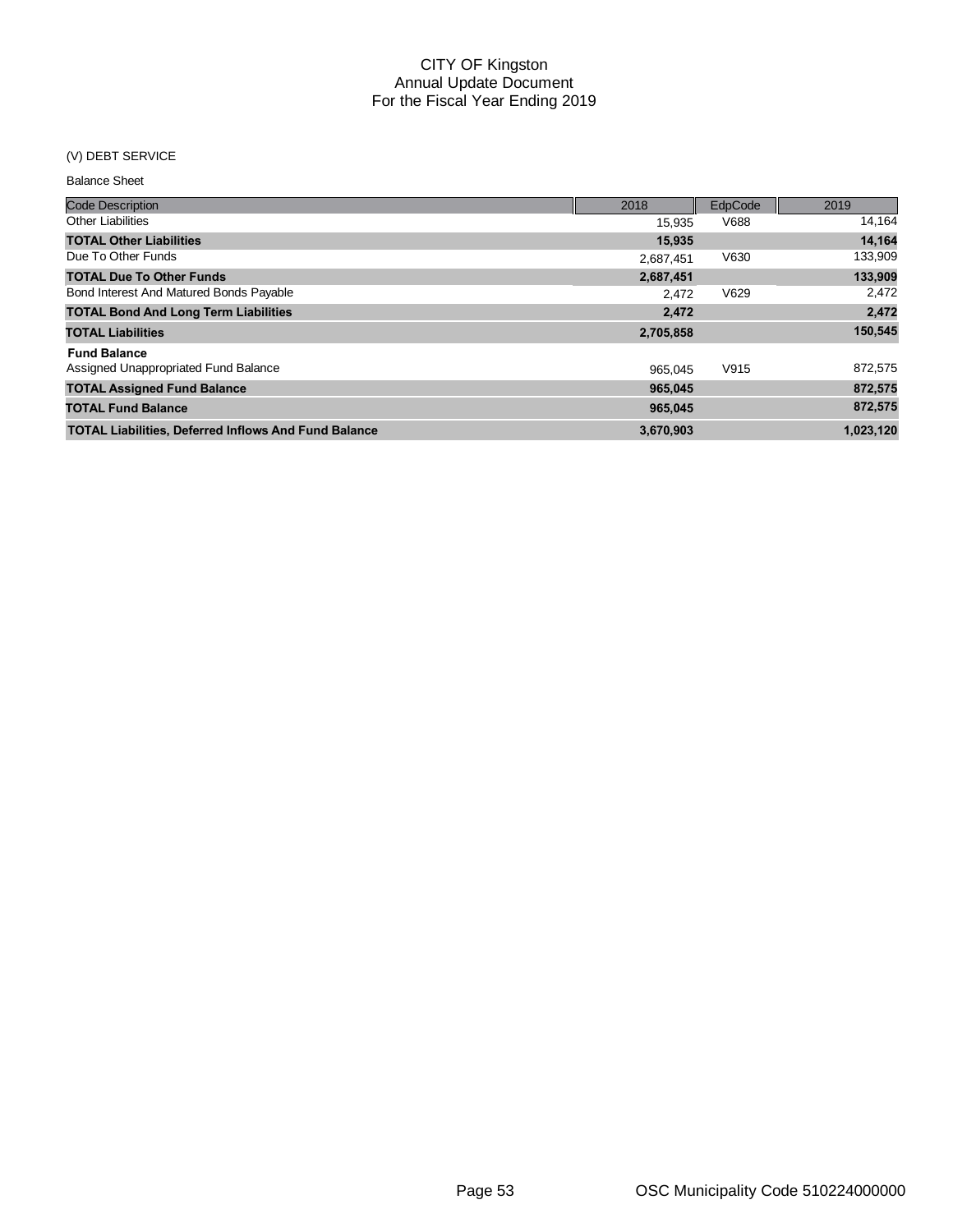# (V) DEBT SERVICE

Results of Operation

| <b>Code Description</b>                        | 2018      | EdpCode | 2019      |
|------------------------------------------------|-----------|---------|-----------|
| <b>Revenues</b>                                |           |         |           |
| Interest And Earnings                          | 377       | V2401   | 384       |
| <b>TOTAL Use of Money And Property</b>         | 377       |         | 384       |
| Premium & Accrued Interest On Obligations      | 36.560    | V2710   |           |
| <b>TOTAL Miscellaneous Local Sources</b>       | 36,560    |         | $\bf{0}$  |
| <b>TOTAL Revenues</b>                          | 36,937    |         | 384       |
| Interfund Transfers                            | 2,066,481 | V5031   | 1,686,877 |
| <b>TOTAL Interfund Transfers</b>               | 2,066,481 |         | 1,686,877 |
| <b>TOTAL Other Sources</b>                     | 2,066,481 |         | 1,686,877 |
| <b>TOTAL Detail Revenues And Other Sources</b> | 2,103,418 |         | 1,687,261 |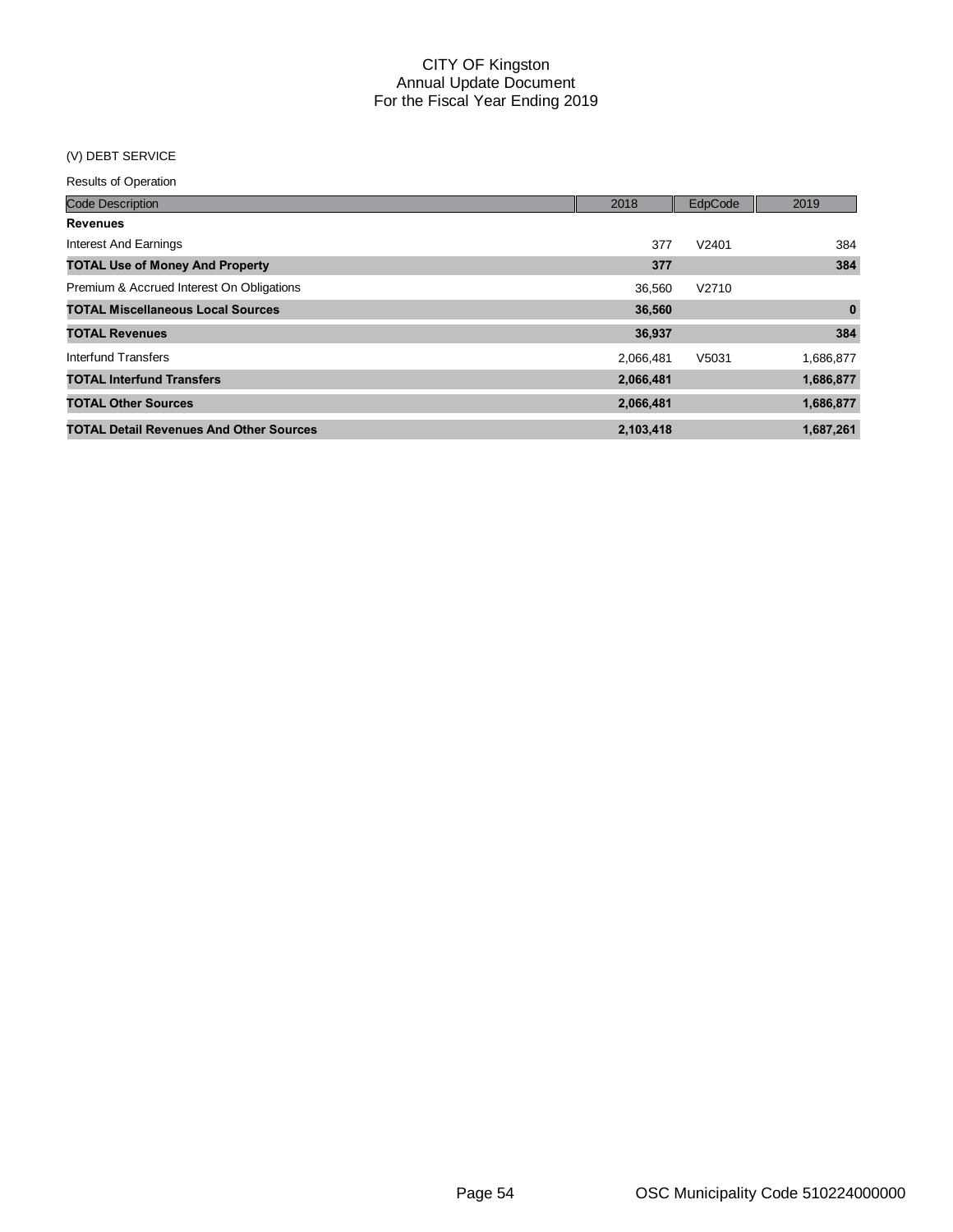# (V) DEBT SERVICE

#### Results of Operation

| <b>Code Description</b>                         | 2018      | EdpCode | 2019      |
|-------------------------------------------------|-----------|---------|-----------|
| <b>Expenditures</b>                             |           |         |           |
| Fiscal Agents Fees, Contr Expend                | 5,731     | V13804  | 19,108    |
| <b>TOTAL Fiscal Agents Fees</b>                 | 5,731     |         | 19,108    |
| <b>TOTAL General Government Support</b>         | 5,731     |         | 19,108    |
| Debt Principal, Serial Bonds                    | 1,666,848 | V97106  | 1,311,848 |
| <b>TOTAL Debt Principal</b>                     | 1,666,848 |         | 1,311,848 |
| Debt Interest, Serial Bonds                     | 174,413   | V97107  | 448,775   |
| <b>TOTAL Debt Interest</b>                      | 174,413   |         | 448,775   |
| <b>TOTAL Expenditures</b>                       | 1,846,992 |         | 1,779,731 |
| <b>TOTAL Detail Expenditures And Other Uses</b> | 1,846,992 |         | 1,779,731 |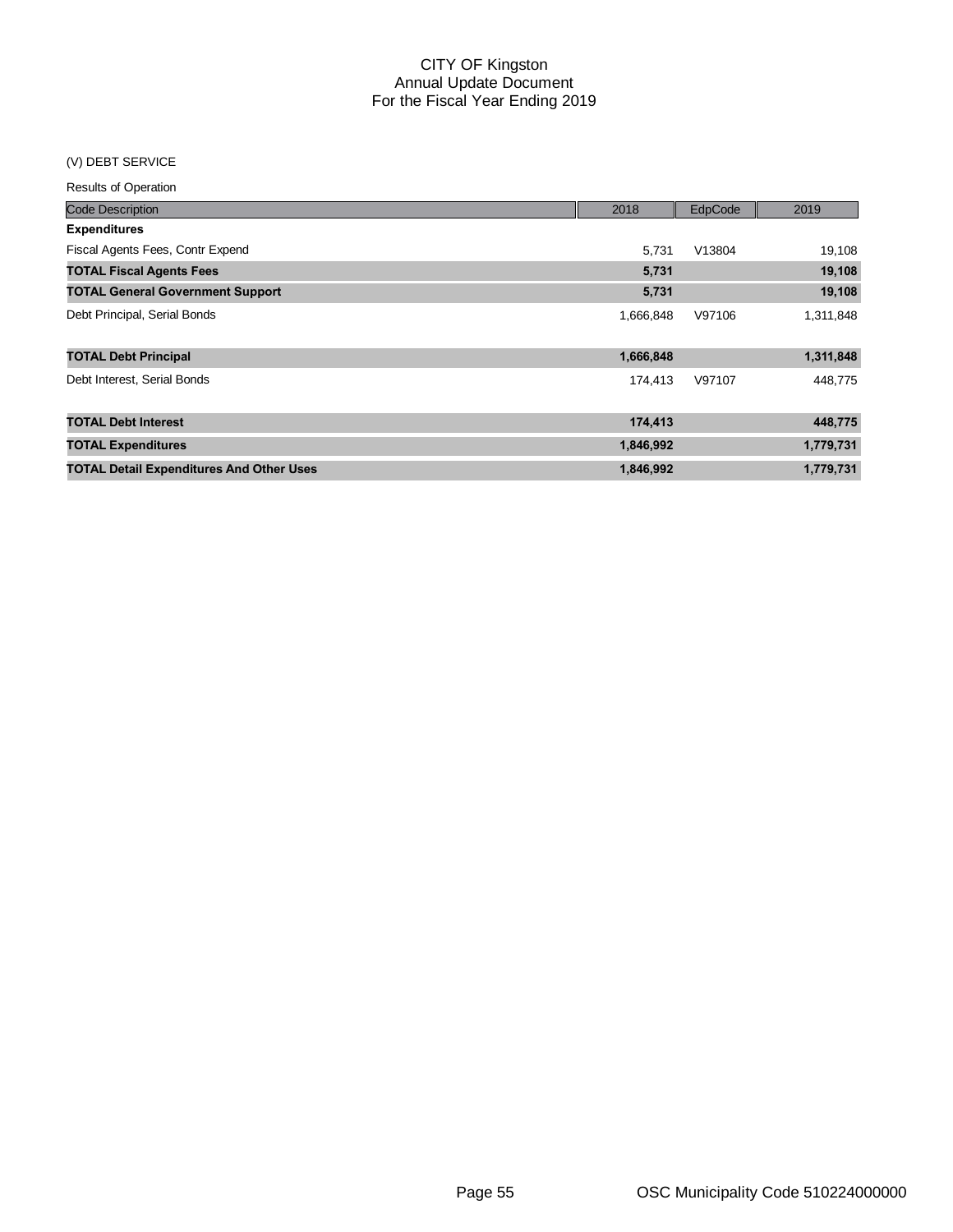#### (V) DEBT SERVICE

# **Analysis of Changes in Fund Balance**

| <b>Code Description</b>                    | 2018      | EdpCode      | 2019      |
|--------------------------------------------|-----------|--------------|-----------|
| <b>Analysis of Changes in Fund Balance</b> |           |              |           |
| <b>Fund Balance - Beginning of Year</b>    | 708.619   | <b>V8021</b> | 965,045   |
| <b>Restated Fund Balance - Beg of Year</b> | 708.619   | <b>V8022</b> | 965.045   |
| ADD - REVENUES AND OTHER SOURCES           | 2,103,418 |              | 1,687,261 |
| DEDUCT - EXPENDITURES AND OTHER USES       | 1.846.992 |              | 1,779,731 |
| <b>Fund Balance - End of Year</b>          | 965.045   | <b>V8029</b> | 872,575   |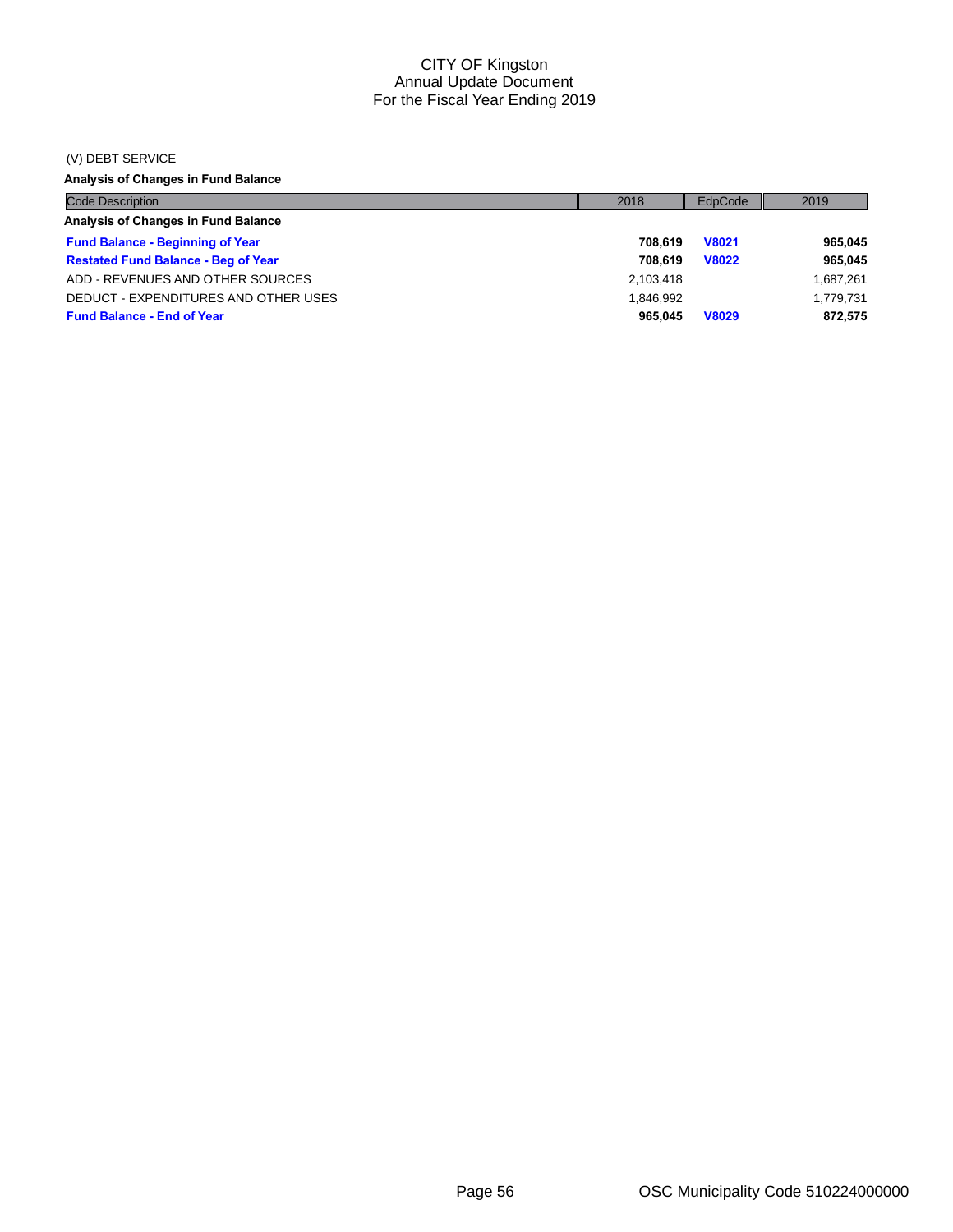# (W) GENERAL LONG-TERM DEBT

| <b>Balance Sheet</b>                                   |             |         |             |
|--------------------------------------------------------|-------------|---------|-------------|
| <b>Code Description</b>                                | 2018        | EdpCode | 2019        |
| <b>Assets</b>                                          |             |         |             |
| <b>Total Non-Current Govt Liabilities</b>              | 161.906.195 | W129    | 170,388,721 |
| <b>TOTAL Provision To Be Made In Future Budgets</b>    | 161,906,195 |         | 170,388,721 |
| <b>TOTAL Assets and Deferred Outflows of Resources</b> | 161,906,195 |         | 170,388,721 |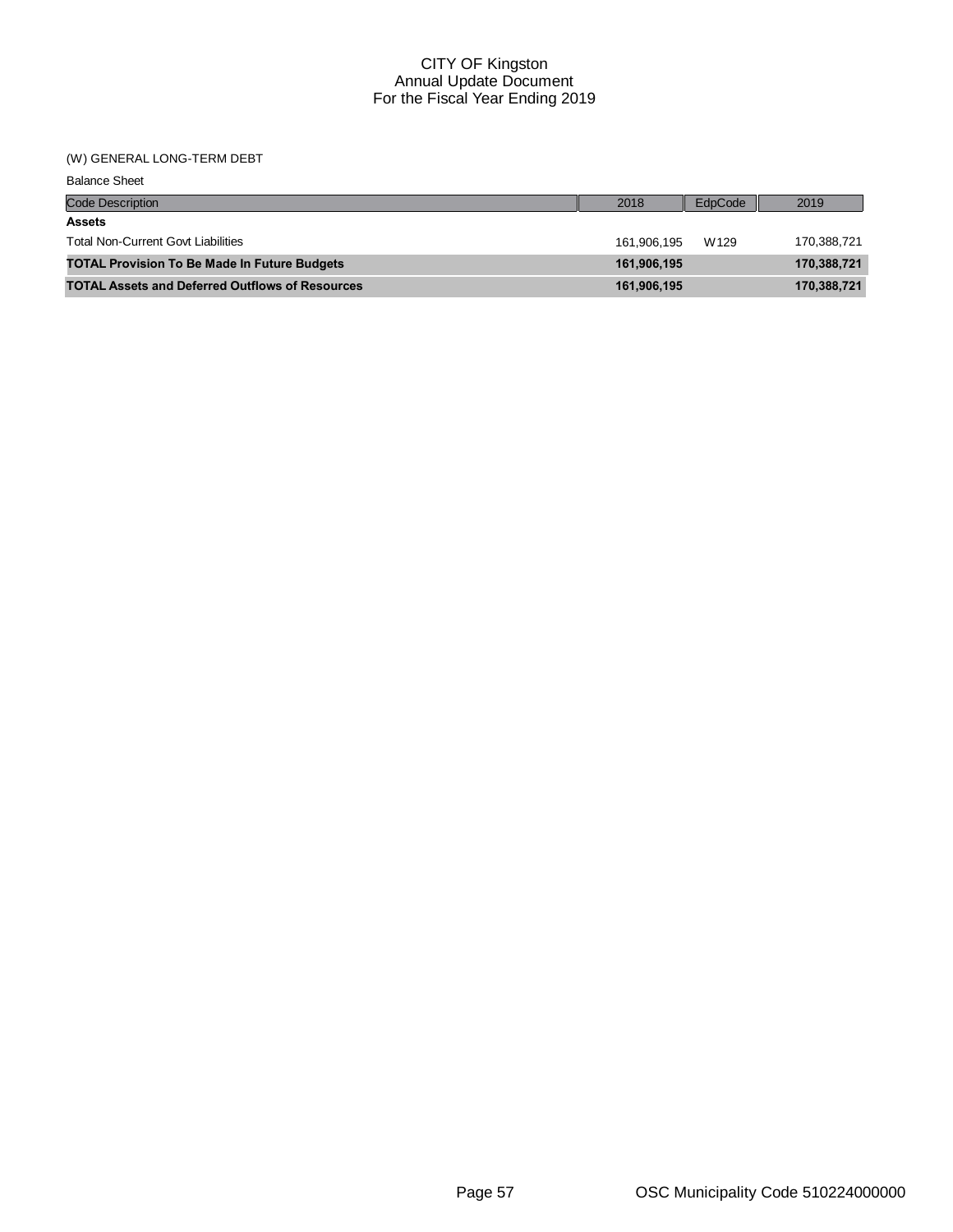#### (W) GENERAL LONG-TERM DEBT

| <b>Code Description</b>                     | 2018        | EdpCode | 2019        |
|---------------------------------------------|-------------|---------|-------------|
| Net Pension Liability - Proportionate Share | 3,423,221   | W638    | 5,822,800   |
| <b>Total OPEB Liability</b>                 | 142,091,751 | W683    | 150,407,681 |
| Landfill Closure & Post Closure Liability   | 533,008     | W684    | 448.704     |
| Installment Purchase Debt                   | 473.824     | W685    | 338,412     |
| Judgments And Claims Payable                | $-633,803$  | W686    | -777,277    |
| <b>Compensated Absences</b>                 | 2,632,692   | W687    | 2,721,444   |
| <b>TOTAL Other Liabilities</b>              | 148,520,693 |         | 158,961,764 |
| Due To Employees' Retirement System         | 646.697     | W637    |             |
| <b>TOTAL Due To Other Governments</b>       | 646.697     |         | $\mathbf 0$ |
| <b>Bonds Payable</b>                        | 12,738,805  | W628    | 11,426,957  |
| <b>TOTAL Bond And Long Term Liabilities</b> | 12,738,805  |         | 11,426,957  |
| <b>TOTAL Liabilities</b>                    | 161,906,195 |         | 170,388,721 |
| <b>TOTAL Liabilities</b>                    | 161,906,195 |         | 170,388,721 |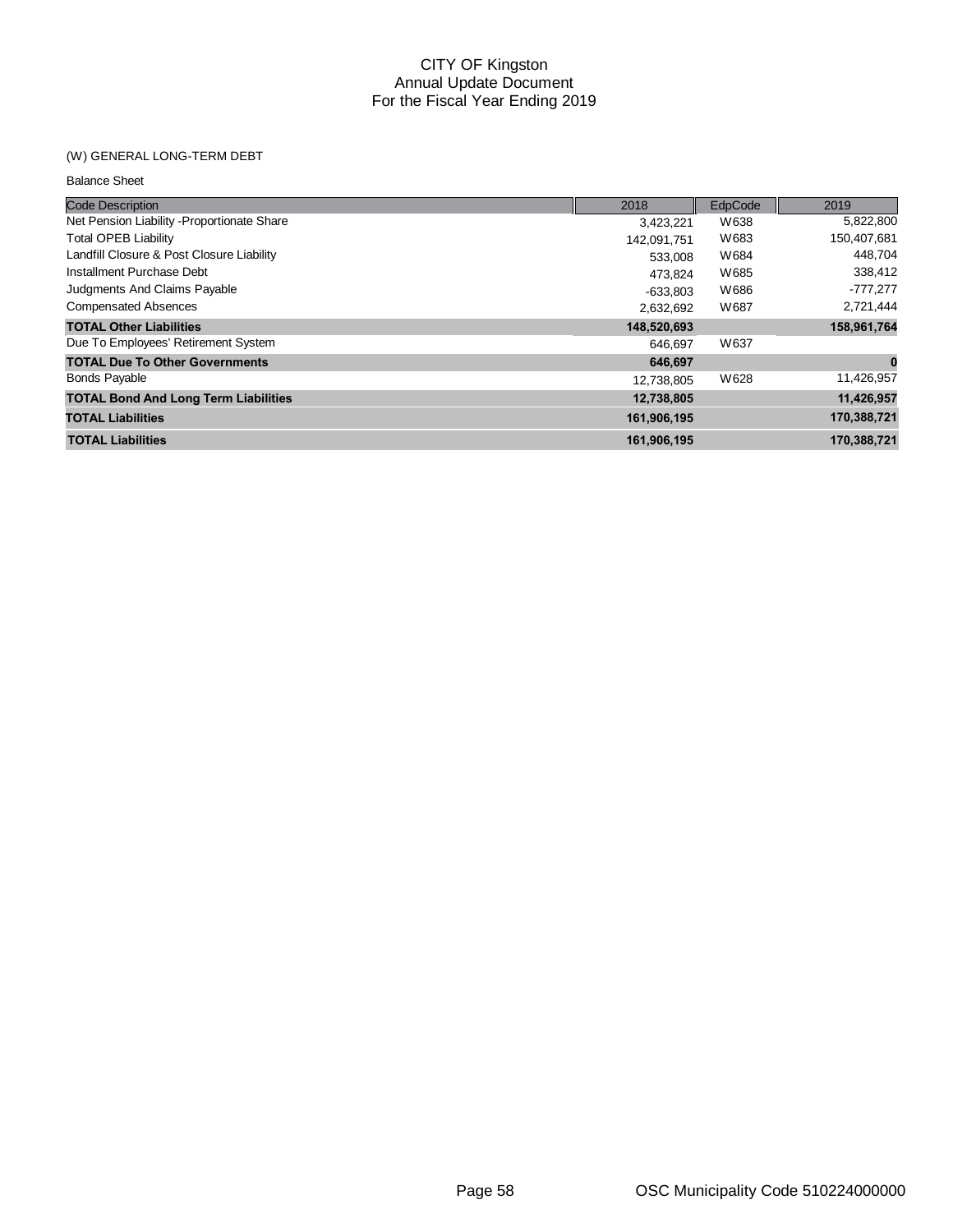#### **Office of the State Comptroller CITY OF Kingston 5/7/2020 Statement of Indebtedness For the Fiscal Year Ending 2019**

# **County of: Ulster**

# **Municipal Code: 510224000000**

| First<br>Year | Debt<br>Code  |    | Description                                                               | Cops<br>Flag | Comp<br>Flag | Date of<br>Issue | Date of<br>Maturity   | Int.<br>Rate | Var? | Amt. Orig.<br>Issued | $O/S$ Beg.<br>of Year | Paid<br>Dur. Year | Redeemed<br><b>Bond Proc.</b> | Prior Yr.<br>Adjust. | Accreted<br>Interest | O/S End<br>of Year |
|---------------|---------------|----|---------------------------------------------------------------------------|--------------|--------------|------------------|-----------------------|--------------|------|----------------------|-----------------------|-------------------|-------------------------------|----------------------|----------------------|--------------------|
| 2017          | BAN           | E  | <b>GENERAL</b><br><b>PURPOSES-WATER-EFC</b>                               |              |              |                  | 01/01/2017 07/23/2020 | 0.00%        |      | \$512,959            | \$493,209             | \$19,500          | \$0                           | \$0                  |                      | \$473,709          |
| 2019          | BAN           | E  | <b>WATER EFC</b><br>DWF-2017A #18209                                      |              |              |                  | 01/01/2019 12/31/2020 | 1.17%        |      | \$144,012            | \$0                   |                   |                               | \$0                  |                      | \$144,012          |
| 2019          | BAN           | E  | <b>GENERAL PURPOSES</b><br><b>WATER-EFC</b>                               |              |              |                  | 01/01/2019 07/23/2020 | 0.00%        |      | \$220,912            | \$0                   |                   |                               | \$0                  |                      | \$220,912          |
|               | 2018 BAN      | E. | Water                                                                     |              | N            |                  | 03/22/2018 03/20/2020 | 2.00%        |      | \$2,300,000          | \$2,300,000           | \$420,000         | SO.                           | \$0                  |                      | \$1,880,000        |
|               | 2016 BAN      | E. | <b>GENERAL PURPOSES -</b><br><b>WATER</b>                                 |              |              |                  | 01/01/2016 07/23/2020 | $0.00\%$ Y   |      | \$1,526,254          | \$1,441,004           | \$19,500          | \$0                           | \$0                  |                      | \$1,421,504        |
|               |               |    | ear Total for Type/Exempt Status - Sums Issued Amts only made in AFR Year |              |              |                  |                       |              |      | \$364,924            | \$4,234,213           | \$459,000         | \$0                           | \$0                  | \$0                  | \$4,140,137        |
|               | 2018 BOND E   |    | Water                                                                     |              |              |                  | 03/22/2018 03/15/2038 | 3.024%       |      | \$1,290,000          | \$1,290,000           | \$56,000          | \$0                           | \$0                  |                      | \$1,234,000        |
| 2011          | <b>BOND E</b> |    | <b>SANITARY SEWER -</b><br>2011 EFC                                       |              |              |                  | 07/07/2011 05/01/2031 | 1.996%       |      | \$5,819,243          | \$4,000,000           | \$300,000         | \$0                           | \$0                  |                      | \$3,700,000        |
| 2014          | <b>BOND E</b> |    | <b>FILTER PLANT - EFC</b>                                                 |              |              |                  | 07/02/2014 02/16/2025 | 0.00%        |      | \$1,585,000          | \$1,075,000           | \$140,000         | \$0                           | \$0                  |                      | \$935,000          |
|               | 2015 BOND E   |    | <b>REFUNDING</b>                                                          |              |              |                  | 08/09/2015 01/15/2026 | 2.41%        |      | \$23,927             | \$14,279              | \$4,756           | \$0                           | \$0                  |                      | \$9,523            |
| 2012          | <b>BOND E</b> |    | <b>EFC 2012B</b>                                                          |              |              |                  | 05/24/2012 11/01/2032 | 2.17% Y      |      | \$3,552,158          | \$2,605,000           | \$160,000         | \$0                           | \$0                  |                      | \$2,445,000        |
|               | 2015 BOND E   |    | <b>GENERAL</b><br><b>PURPOSE-WATER</b>                                    |              |              |                  | 03/24/2015 03/15/2035 | 2.76%        |      | \$1,175,000          | \$980,000             | \$65,000          | \$0                           | \$0                  |                      | \$915,000          |
|               | 2015 BOND E   |    | <b>Filter Plant-EFC</b>                                                   |              |              |                  | 08/20/2015 05/15/2025 | 4.244%       |      | \$239,221            | \$174,000             | \$22,000          | SO.                           | \$0                  |                      | \$152,000          |
|               |               |    | ear Total for Type/Exempt Status - Sums Issued Amts only made in AFR Year |              |              |                  |                       |              |      | \$0                  | \$10,138,279          | \$747,756         | \$0                           | \$0                  | \$0                  | \$9,390,523        |
| 2007          | IPC.          | E. | Wendel Energy Project                                                     |              |              |                  | 08/19/2007 08/09/2022 | 3.414%       |      | \$3,996,392          | \$1,269,319           | \$301,534         | \$0                           | \$0                  |                      | \$967,785          |
| 2017 IPC      |               | E. | <b>VEHICLE LEASE</b>                                                      |              |              |                  | 02/07/2017 02/07/2022 | 3.35%        |      | \$141,815            | \$115,317             | \$27,399          | \$0                           | \$0                  |                      | \$87,918           |
| 2015 IPC      |               | E. | <b>EQUIPMENT</b>                                                          |              |              |                  | 02/04/2015 02/23/2020 | 3.00%        |      | \$125,040            | \$42,897              | \$21,127          | \$0                           | \$0                  |                      | \$21,770           |
| 2005 IPC      |               | E. | Various Equipment                                                         |              |              |                  | 11/02/2005 11/02/2020 | 4.49%        |      | \$769,417            | \$134,091             | \$65,574          | \$0                           | \$0                  |                      | \$68,517           |
|               |               |    | ear Total for Type/Exempt Status - Sums Issued Amts onlymade in AFR Year  |              |              |                  |                       |              |      | \$0                  | \$1,561,624           | \$415,634         | \$0                           | \$0                  | \$0                  | \$1,145,990        |
|               | 2019 BAN      | N  | <b>SEWER</b><br>CWSRF#C3-5374-06                                          |              |              |                  | 01/01/2019 12/21/2022 | 0.00%        |      | \$328,310            | \$0                   |                   |                               | \$0                  |                      | \$328,310          |
| 2018 BAN      |               | N  | <b>General Purposes</b>                                                   |              | Y            |                  | 12/11/2018 08/27/2019 | 2.259%       |      | \$4,697,462          | \$4,697,462           | \$460,000         | \$0                           | \$0                  |                      | \$4,237,462        |
| 2019 BAN      |               | N  | <b>GENERAL PURPOSES</b>                                                   |              | Υ            |                  | 08/26/2019 08/26/2020 | 1.24%        |      | \$5,495,000          | \$0                   |                   |                               | \$0                  |                      | \$5,495,000        |
| 2018 BAN      |               | N  | <b>SEWER CWSRF</b><br>#C3-5374-06                                         |              |              |                  | 01/01/2018 12/21/2022 | 0.00%        |      | \$140,369            | \$140,369             | \$0               | SO.                           | \$0                  |                      | \$140,369          |
|               |               |    | ear Total for Type/Exempt Status - Sums Issued Amts only made in AFR Year |              |              |                  |                       |              |      | \$5,823,310          | \$4,837,831           | \$460,000         | \$0                           | \$0                  | \$0                  | \$10,201,141       |
|               |               |    | 2015 BOND N VARIOUS PURPOSES                                              |              |              |                  | 03/24/2015 03/15/2035 | 2.76%        |      | \$7,498,407          | \$5,505,000           | \$445,000         | \$0                           | \$0                  |                      | \$5,060,000        |
|               |               |    |                                                                           |              |              |                  |                       |              |      |                      |                       |                   |                               |                      |                      |                    |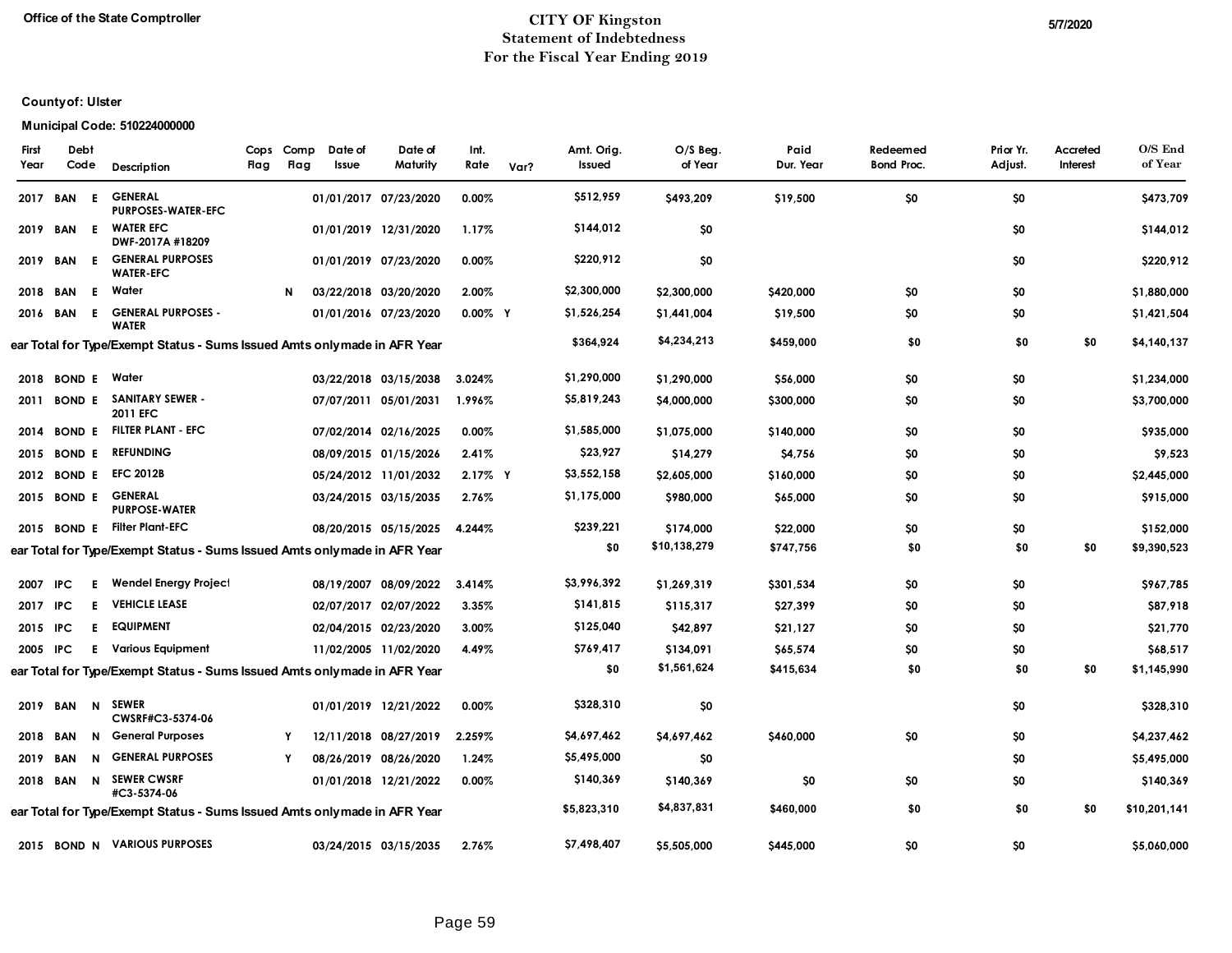# **Office of the State Comptroller** 5/7/2020 **Statement of Indebtedness For the Fiscal Year Ending 2019**

# **County of: Ulster**

#### **Municipal Code: 510224000000**

| <b>First</b><br>Year                                                      | Debt<br>Code  | Description                                                                | Cops<br>Flag | Comp<br>Flag | Date of<br><b>Issue</b> | Date of<br>Maturity   | Int.<br>Rate | Var? | Amt. Oria.<br>Issued | $O/S$ Beg.<br>of Year | Paid<br>Dur. Year | Redeemed<br><b>Bond Proc.</b> | Prior Yr.<br>Adjust. | Accreted<br>Interest | O/S End<br>of Year |
|---------------------------------------------------------------------------|---------------|----------------------------------------------------------------------------|--------------|--------------|-------------------------|-----------------------|--------------|------|----------------------|-----------------------|-------------------|-------------------------------|----------------------|----------------------|--------------------|
| 2010                                                                      | <b>BOND N</b> | <b>Various Purposes</b>                                                    |              |              |                         | 04/15/2010 04/15/2027 | 4.25%        |      | \$4,815,000          | \$1,565,000           | \$215,000         | \$0                           | \$0                  |                      | \$1,350,000        |
| 2015                                                                      | <b>BOND N</b> | <b>REFUNDING</b>                                                           |              |              |                         | 08/09/2015 01/15/2026 | 2.41%        |      | \$2,651,072          | \$1,495,720           | \$325,244         | \$0                           | \$0                  |                      | \$1,170,476        |
| 2018                                                                      | <b>BOND N</b> | <b>General Purposes</b>                                                    |              | N            |                         | 03/22/2018 03/15/2038 | 3.024%       |      | \$10,640,000         | \$10,640,000          | \$754,000         | \$0                           | \$0                  |                      | \$9,886,000        |
|                                                                           | 2015 BOND N   | <b>RONDOUT</b><br><b>INTERCEPTOR/SIPHON-I</b>                              |              |              |                         | 08/20/2015 10/01/2024 | 3.866%       |      | \$850,000            | \$530,000             | \$80,000          | \$0                           | \$0                  |                      | \$450,000          |
| ear Total for Type/Exempt Status - Sums Issued Amts only made in AFR Year |               |                                                                            |              |              |                         |                       |              | \$0  | \$19,735,720         | \$1,819,244           | \$0               | \$0                           | \$0                  | \$17,916,476         |                    |
|                                                                           |               | AFR Year Total for All Debt Types - Sums Issued Amts only made in AFR Year |              |              |                         |                       |              |      | \$6.188.234          | \$40.507.667          | \$3.901.634       | \$0                           | \$0                  | \$0                  | \$42.794.267       |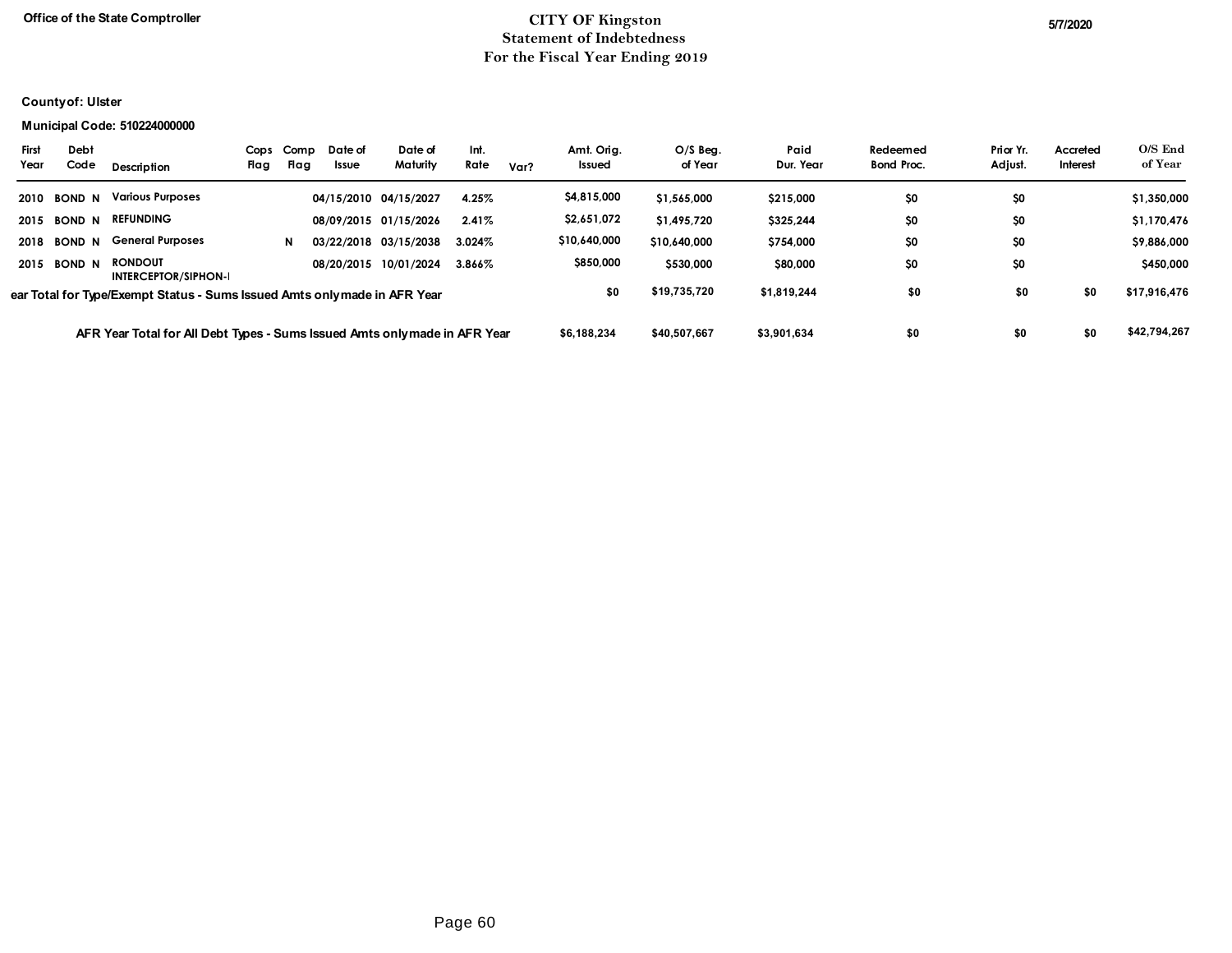# CITY OF Kingston Schedule of Time Deposits and Investments For the Fiscal Year Ending 2019

|                                                                                   | <b>EDP Code</b> | Amount          |
|-----------------------------------------------------------------------------------|-----------------|-----------------|
| CASH:                                                                             |                 |                 |
| On Hand                                                                           | 9Z2001          | \$1,250.00      |
| <b>Demand Deposits</b>                                                            | 9Z2011          | \$10,665,260.00 |
| <b>Time Deposits</b>                                                              | 9Z2021          | \$4,567,429.00  |
| Total                                                                             |                 | \$15,233,939.00 |
| <b>COLLATERAL:</b>                                                                |                 |                 |
| - FDIC Insurance                                                                  | 9Z2014          | \$750,000.00    |
| Collateralized with securities held in                                            |                 |                 |
| possession of municipality or its agent                                           | 9Z2014A         | \$18,155,875.00 |
| Total                                                                             |                 | \$18,905,875.00 |
| <b>INVESTMENTS:</b><br>- Securities (450)                                         |                 |                 |
| Book Value (cost)                                                                 | 9Z4501          |                 |
| Market Value at Balance Sheet Date                                                | 9Z4502          |                 |
| Collateralized with securities held in<br>possession of municipality or its agent | 9Z4504A         |                 |
| - Repurchase Agreements (451)                                                     |                 |                 |
| Book Value (cost)                                                                 | 9Z4511          |                 |
| Market Value at Balance Sheet Date                                                | 9Z4512          |                 |
| Collateralized with securities held in<br>possession of municipality or its agent | 9Z4514A         |                 |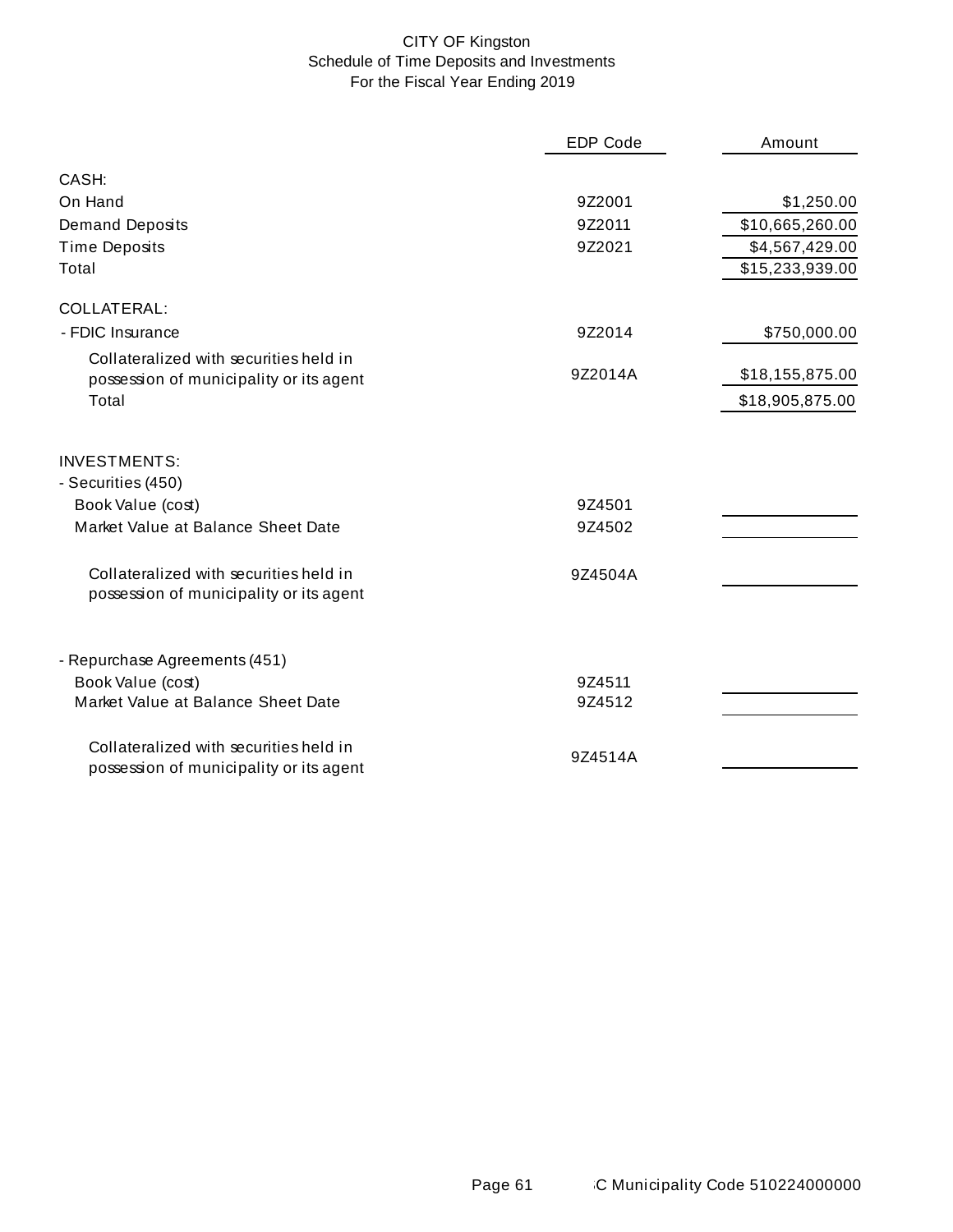## CITY OF Kingston Bank Reconciliation For the Fiscal Year Ending 2019

# Include All Checking, Savings and C.D. Accounts

| Bank<br>Account | <b>Bank</b>    | Add:<br>Deposit | Less:<br>Outstanding | Adjusted<br><b>Bank</b> |
|-----------------|----------------|-----------------|----------------------|-------------------------|
| Number          | <b>Balance</b> | In Transit      | Checks               | <b>Balance</b>          |
| ***-5558        | \$1,744,717    | \$194,539       | \$305,763            | \$1,633,493             |
| ****-5631       | \$1,280,425    | \$0             | \$60,279             | \$1,220,146             |
| ****-5714       | \$43,813       | \$0             | \$0                  | \$43,813                |
| ****-6778       | \$2,911,028    | \$0             | \$0                  | \$2,911,028             |
| *****-6223      | \$265,355      | \$0             | \$0                  | \$265,355               |
| ****-8788       | \$2,288,173    | \$0             | \$0                  | \$2,288,173             |
| ****-5532       | \$1,389,030    | \$3,405         | \$31,182             | \$1,361,253             |
| *****-8788      | \$1,002,392    | \$0             | \$0                  | \$1,002,392             |
| ****-7843       | \$1            | \$0             | \$0                  | \$1                     |
| ****-6822       | \$39,016       | \$0             | \$0                  | \$39,016                |
| ****-8667       | \$10,554       | \$0             | \$0                  | \$10,554                |
| ****-5520       | \$248,522      | \$0             | \$15,983             | \$232,539               |
| ****-5538       | \$8,725        | \$0             | \$0                  | \$8,725                 |
| *****-7779      | \$270,312      | \$0             | \$260                | \$270,052               |
| ****-3528       | \$157,604      | \$500           | \$0                  | \$158,104               |
| ****-7346       | \$12,500       | \$0             | \$0                  | \$12,500                |
| *****-6454      | \$276,103      | \$0             | \$0                  | \$276,103               |
| ****-5918       | \$5,272        | \$0             | \$0                  | \$5,272                 |
| ****-8054       | \$1,878,549    | \$24,149        | \$44,941             | \$1,857,757             |
| *****-6660      | \$13,019       | \$0             | \$9,394              | \$3,625                 |
| *****-9411      | \$1,123,936    | \$0             | \$0                  | \$1,123,936             |
| ****-9396       | \$152,927      | \$0             | \$0                  | \$152,927               |
| *****-2075      | \$10,093       | \$0             | \$0                  | \$10,093                |
| *****-2059      | \$9,457        | \$0             | \$10                 | \$9,447                 |
| ****-2067       | \$198,053      | \$0             | \$0                  | \$198,053               |
| *****-2612      | \$57,725       | \$0             | \$0                  | \$57,725                |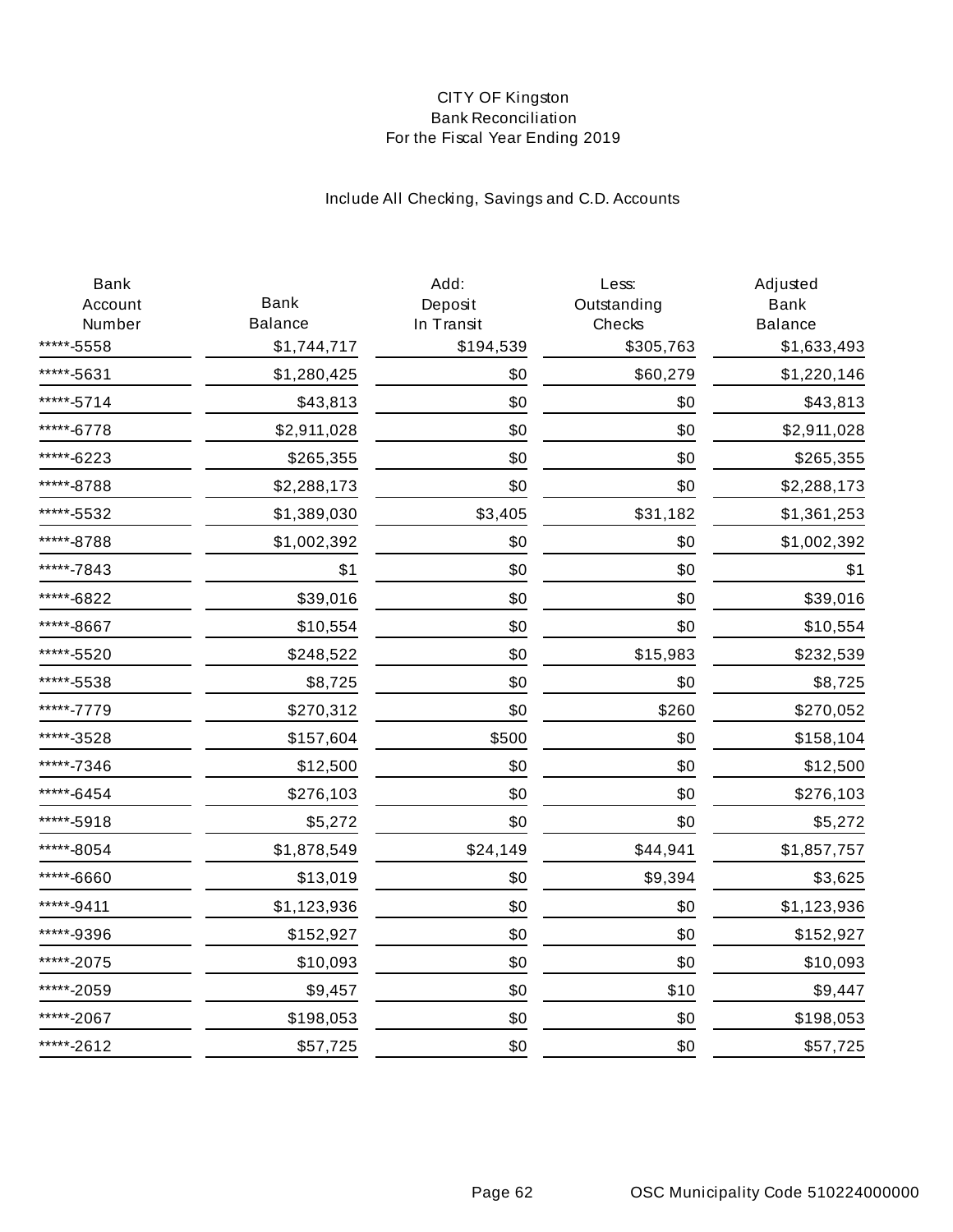## CITY OF Kingston Bank Reconciliation For the Fiscal Year Ending 2019

# Include All Checking, Savings and C.D. Accounts

| Bank<br>Account<br>Number          | Bank<br><b>Balance</b>       | Add:<br>Deposit<br>In Transit |     | Less:<br>Outstanding<br>Checks |              | Adjusted<br>Bank<br><b>Balance</b> |
|------------------------------------|------------------------------|-------------------------------|-----|--------------------------------|--------------|------------------------------------|
| *****-2505                         | \$80,607                     |                               | \$0 |                                | \$0          | \$80,607                           |
| <b>Total Adjusted Bank Balance</b> |                              |                               |     |                                | \$15,232,689 |                                    |
|                                    | Petty Cash                   |                               |     |                                |              | \$1,250.00                         |
|                                    | Adjustments                  |                               |     |                                |              | \$.00                              |
|                                    | Total Cash                   |                               |     | 9ZCASH                         | $\star$      | \$15,233,939                       |
|                                    | Total Cash Balance All Funds |                               |     | 9ZCASHB                        | $\star$      | \$15,233,939                       |
|                                    | * Must be equal              |                               |     |                                |              |                                    |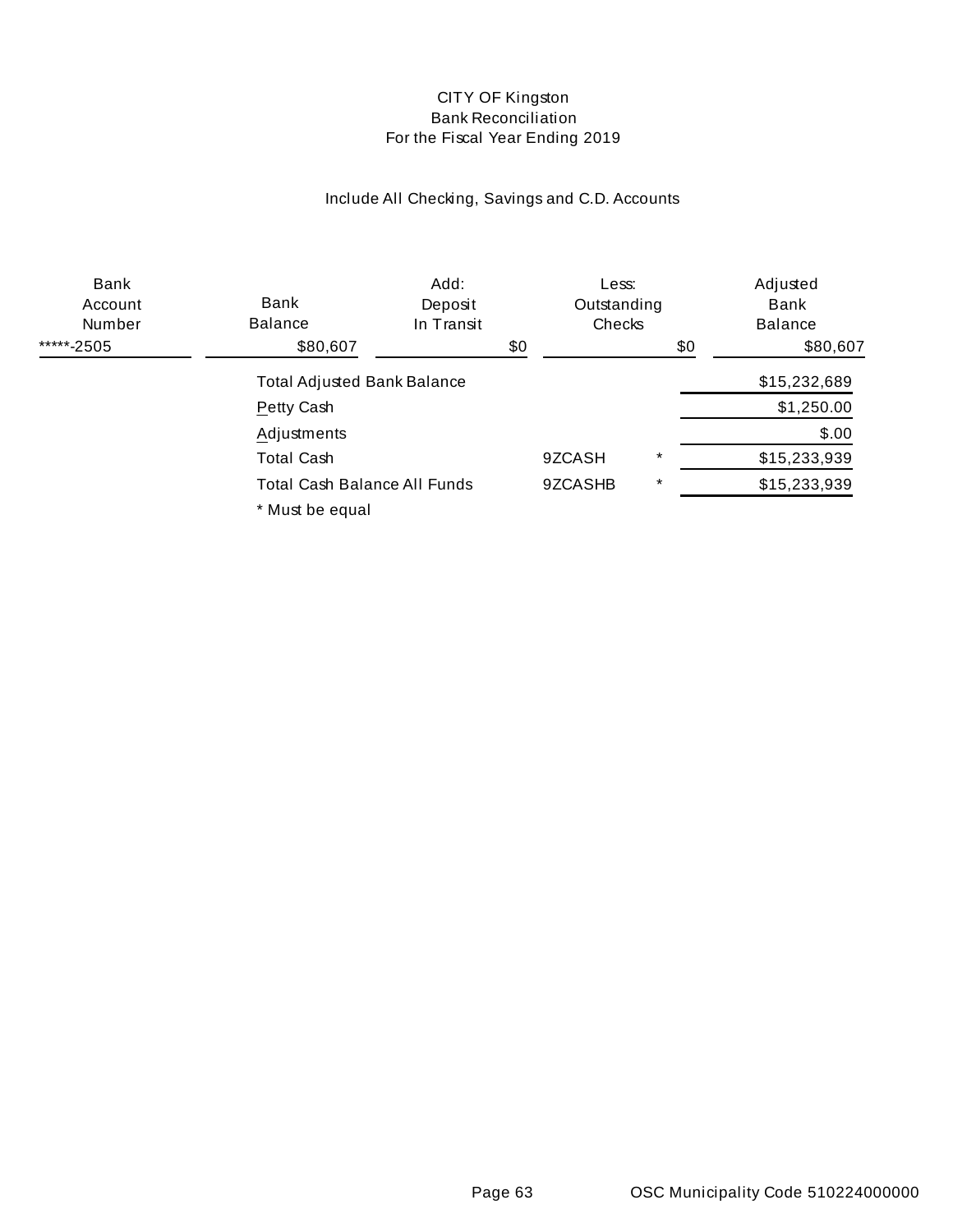## CITY OF Kingston Local Government Questionnaire For the Fiscal Year Ending 2019

|     |                                                                                                                | Response |
|-----|----------------------------------------------------------------------------------------------------------------|----------|
| 1)  | Does your municipality have a written procurement policy?                                                      | Yes      |
|     | 2) Have the financial statements for your municipality been independently audited?                             | No       |
|     | If not, are you planning on having an audit conducted?                                                         | Yes      |
| 3)  | Does your local government participate in an insurance pool with other<br>local governments?                   | Yes      |
| 4)  | Does your local government participate in an investment pool with other<br>local governments?                  | Yes      |
| 5)  | Does your municipality have a Length of Service Award Program<br>(LOSAP) for volunteer firefighters?           | No       |
| 6)  | Does your municipality have a Capital Plan?                                                                    | Yes      |
| 7). | Has your municipality prepared and documented a risk assessment plan?                                          | No       |
|     | If yes, has your municipality used the results to design the system of<br>internal controls?                   |          |
|     | 8) Have you had a change in chief executive or chief fiscal officer during<br>the last year?                   | No       |
|     | 9) Has your Local Government adopted an investment policy as required<br>by General Municipal Law, Section 39? | Yes      |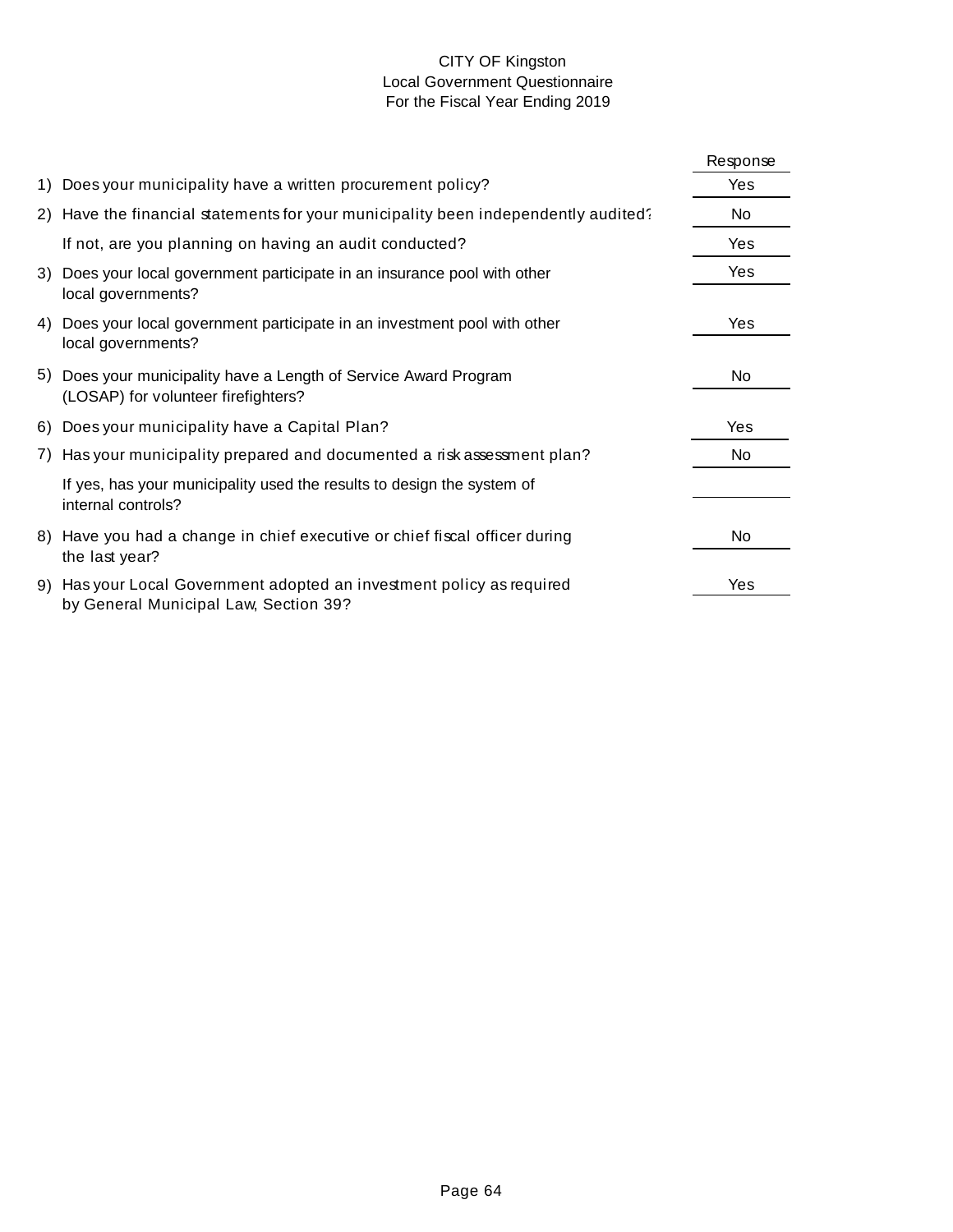## CITY OF Kingston Employee and Retiree Benefits For the Fiscal Year Ending 2019

|                        | <b>Total Full Time Employees:</b>                                    | 299                                                |                                              |                                       |               |
|------------------------|----------------------------------------------------------------------|----------------------------------------------------|----------------------------------------------|---------------------------------------|---------------|
|                        | <b>Total Part Time Employees:</b>                                    | 40                                                 |                                              |                                       |               |
| <b>Account</b><br>Code | <b>Description</b>                                                   | <b>Total</b><br><b>Expenditures</b><br>(All Funds) | # of Full<br><b>Time</b><br><b>Employees</b> | # of Part<br>Time<br><b>Employees</b> | # of Retirees |
| 90108                  | State Retirement System                                              | \$1,794,750.00                                     | 174                                          | 40                                    |               |
| 90158                  | Police and Fire Retirement                                           | \$3,197,169.00                                     | 125                                          |                                       |               |
| 90258                  | <b>Local Pension Fund</b>                                            |                                                    |                                              |                                       |               |
| 90308                  | Social Security                                                      | \$1,583,563.00                                     | 299                                          | 40                                    |               |
| 90408                  | Worker's Compensation<br>Insurance                                   | \$896,775.00                                       | 299                                          | 40                                    |               |
| 90458                  | Life Insurance                                                       | \$35,450.00                                        | $\overline{71}$                              |                                       | 51            |
| 90508                  | Unemployment Insurance                                               | \$13,474.00                                        | 299                                          | 40                                    |               |
| 90558                  | Disability Insurance                                                 | \$14,995.00                                        | 299                                          | 40                                    |               |
| 90608                  | Hospital and Medical<br>(Dental) Insurance                           | \$10,386,417.00                                    | 237                                          |                                       | 306           |
| 90708                  | <b>Union Welfare Benefits</b>                                        |                                                    |                                              |                                       |               |
| 90858                  | Supplemental Benefit Payment to<br>Disabled Fire Fighters            | \$131,978.00                                       |                                              |                                       |               |
| 91890                  | Other Employee Benefits                                              | \$171,679.00                                       | 299                                          | 40                                    |               |
|                        | <b>Total</b>                                                         | \$18,226,250.00                                    |                                              |                                       |               |
|                        | Computed Total From Financial<br>Section (comparative purposes only) | \$18,226,250.51                                    |                                              |                                       |               |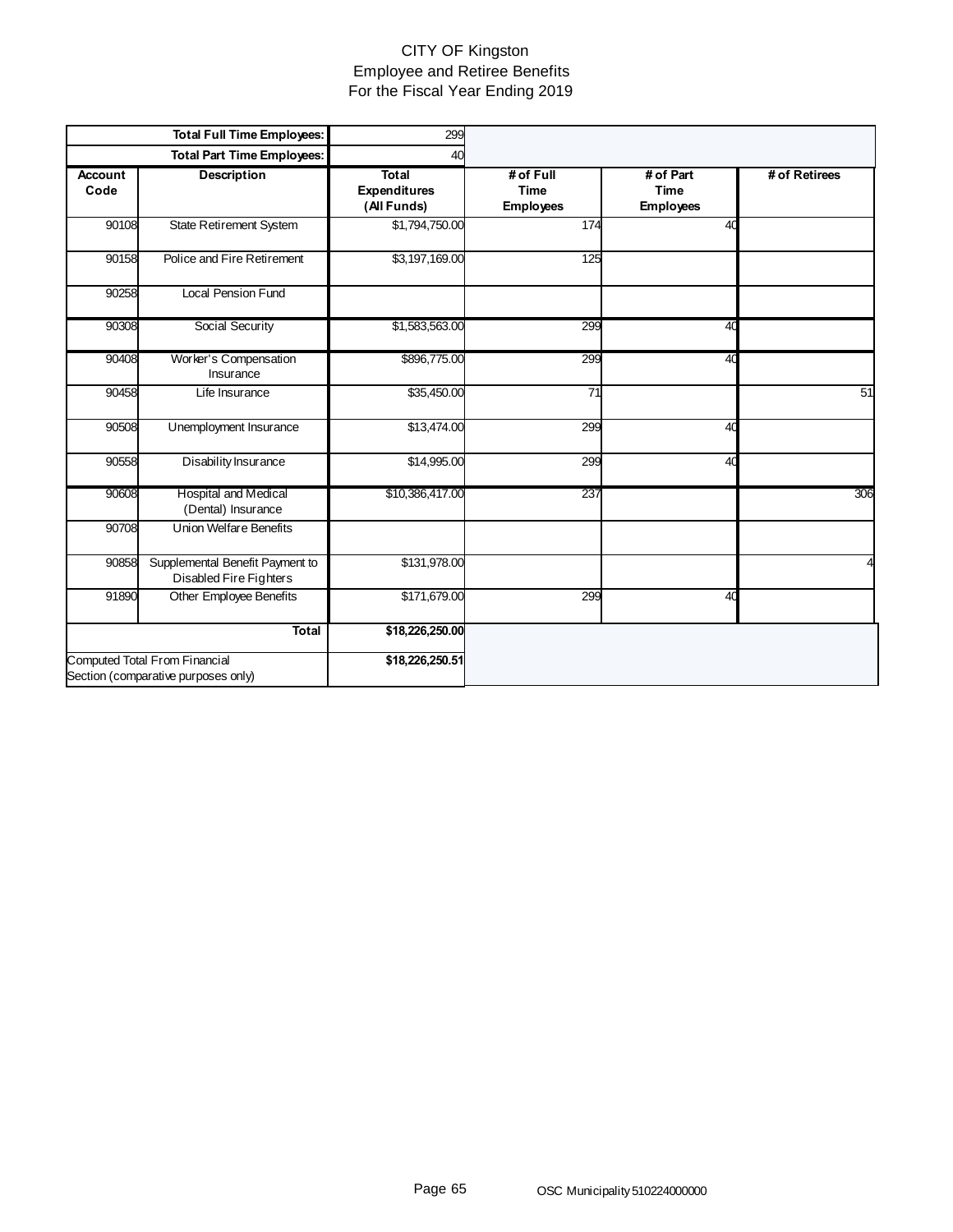## CITY OF Kingston Energy Costs and Consumption For the Fiscal Year Ending 2019

| <b>Energy Type</b> | <b>Total</b><br><b>Expenditures</b> | <b>Total Volume</b> | <b>Units Of</b><br><b>Measure</b> | <b>Alternative</b><br><b>Units Of</b><br>Measure |
|--------------------|-------------------------------------|---------------------|-----------------------------------|--------------------------------------------------|
| Gasoline           | \$170,255                           | 87,779              | gallons                           |                                                  |
| <b>Diesel Fuel</b> | \$154,214                           | 71,283              | gallons                           |                                                  |
| <b>Fuel Oil</b>    |                                     |                     | gallons                           |                                                  |
| Natural Gas        | \$94,314                            | 10,200,584          | cubic feet                        |                                                  |
| Electricity        | \$754,824                           | 5,195,723           | kilowatt-hours                    |                                                  |
| Coal               |                                     |                     | tons                              |                                                  |
| Propane            |                                     |                     | gallons                           |                                                  |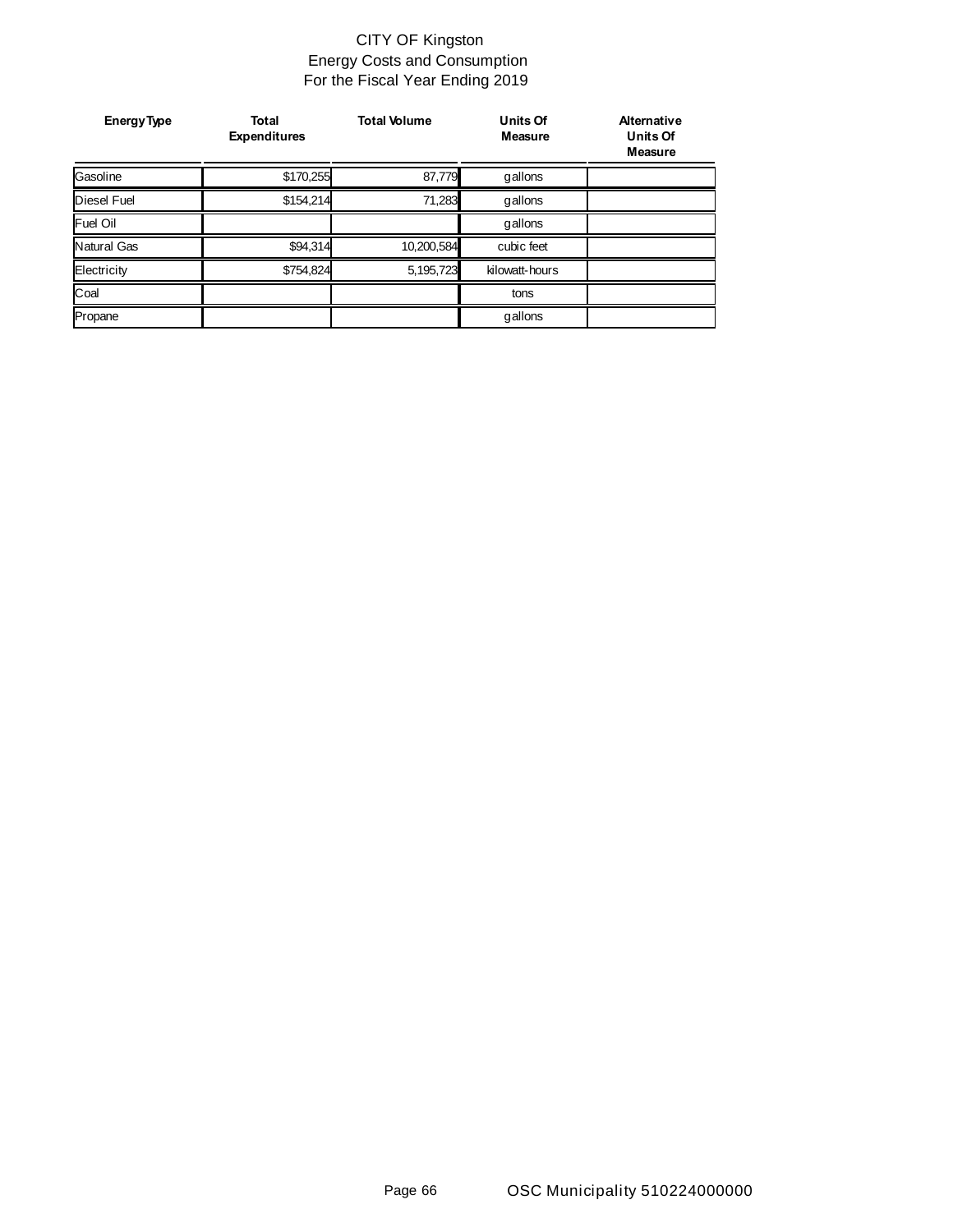### CERTIFICATION OF CHIEF FISCAL OFFICER

| I, John Tuey                                                              | , hereby certify that I am the Chief Fiscal Officer of                                                  |
|---------------------------------------------------------------------------|---------------------------------------------------------------------------------------------------------|
| the City of Kingston                                                      | , and that the information provided in the annual                                                       |
| financial report of the City of Kingston                                  | , for the fiscal year ended 2/31/2019                                                                   |
| , is TRUE and correct to the best of my knowledge and belief.             |                                                                                                         |
|                                                                           | By entering the personal identification number assigned by the Office of the State Comptroller to me as |
| the Chief Fiscal Officer of the City of Kingston                          | , and adopted by me as                                                                                  |
| my signature for use in conjunction with the filing of this of Kingston's |                                                                                                         |
|                                                                           | annual financial report, I am evidencing my express intent to authenticate my certification of the      |
| City of Kingston's                                                        | annual financial report for the fiscal year end \$0/31/2019                                             |
| and filed by means of electronic data transmission.                       |                                                                                                         |

Name of Report Preparer if different than Chief Fiscal Officer

(845) 334-3941 Comptroller Telephone Number Title

John Tuey Name

420 Broadway, Kingston NY 12401 Official Address

05/01/2020 (845) 334-3941 Date of Certification **Date of Certification Official Telephone Number**